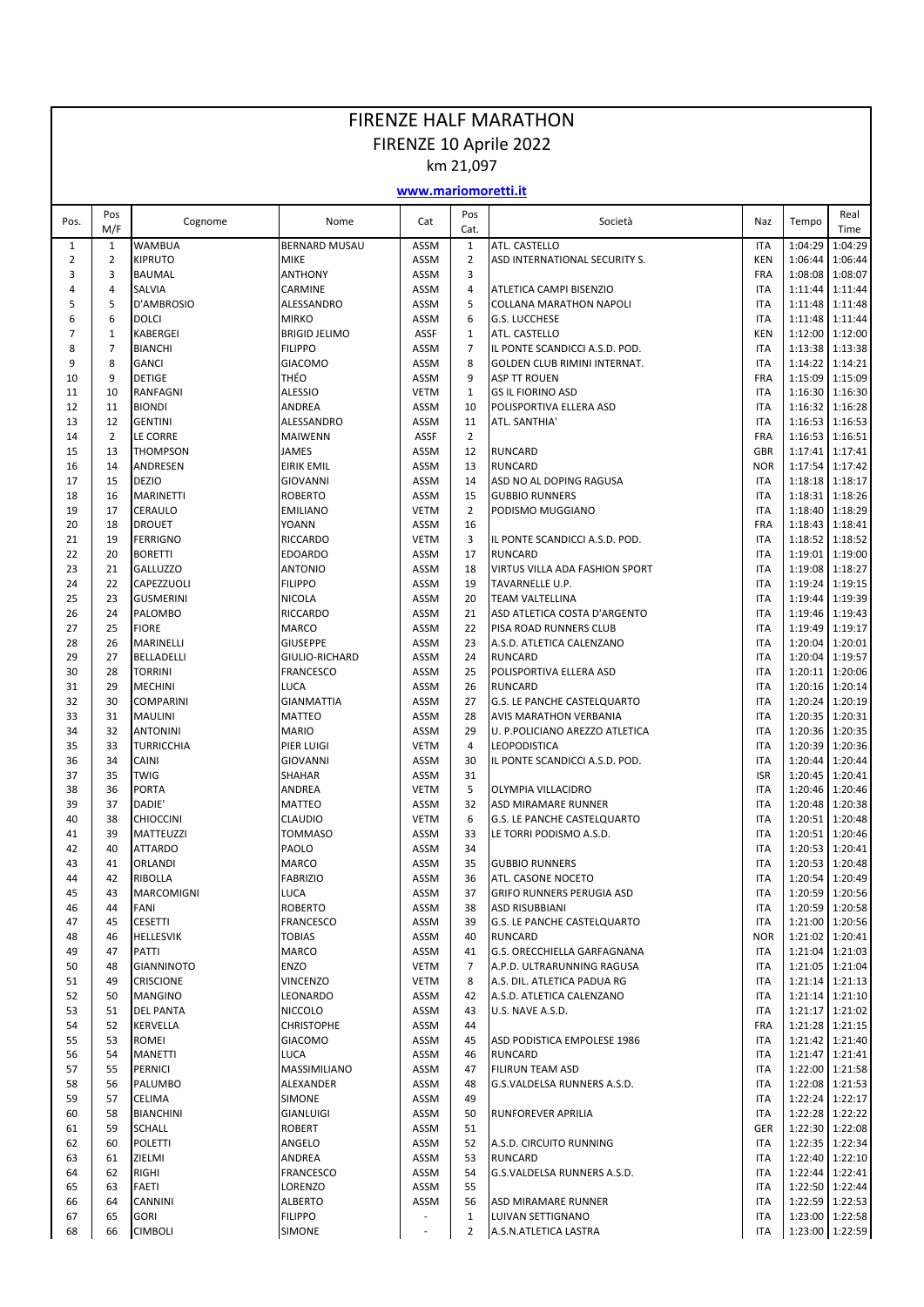| 69  | 67          | SAFFIOTI            | <b>VINCENZO</b>        | ASSM        | 57             | <b>RUNCARD</b>                      | <b>ITA</b> |                 | 1:23:08 1:22:55   |
|-----|-------------|---------------------|------------------------|-------------|----------------|-------------------------------------|------------|-----------------|-------------------|
| 70  | 68          | <b>CORBELLI</b>     | LUCA                   | <b>ASSM</b> | 58             | ASD MIRAMARE RUNNER                 | <b>ITA</b> |                 | 1:23:08 1:22:59   |
| 71  | 69          | <b>PICKETT</b>      | JAMES                  | ASSM        | 59             | <b>HARPENDEN ARROWS</b>             | <b>GBR</b> |                 | 1:23:13 1:23:06   |
| 72  | 3           | <b>COLELLA</b>      | <b>ELENA</b>           | ASSF        | 3              | ASD MIRAMARE RUNNER                 | <b>ITA</b> |                 | 1:23:15 1:23:09   |
| 73  | 70          | ORSI                | <b>FRANCESCO</b>       | <b>ASSM</b> | 60             | U. P.POLICIANO AREZZO ATLETICA      | <b>ITA</b> |                 | 1:23:16 1:23:04   |
| 74  | 71          | ZINAJIC             | <b>MILOS</b>           | <b>ASSM</b> | 61             |                                     | SRB        |                 | 1:23:21 1:23:18   |
| 75  | 72          | DI ROMANO           | <b>GIANLUIGI</b>       | <b>ASSM</b> | 62             | ATL. MONTE MARIO                    | <b>ITA</b> |                 | 1:23:22 1:23:12   |
|     |             |                     |                        |             |                |                                     |            |                 |                   |
| 76  | 73          | <b>BARBATI</b>      | <b>ANTONIO ANIELLO</b> | <b>ASSM</b> | 63             | <b>LBM SPORT TEAM</b>               | <b>ITA</b> |                 | 1:23:22 1:23:09   |
| 77  | 74          | <b>NARDI</b>        | <b>MATTEO</b>          | ASSM        | 64             | SEMPREDICORSA ASD                   | <b>ITA</b> |                 | 1:23:27 1:23:25   |
| 78  | 75          | <b>PUTTILLI</b>     | <b>MATTEO GIROLAMO</b> | <b>ASSM</b> | 65             | LA FONTANINA A.S.D.                 | <b>ITA</b> |                 | 1:23:31 1:23:15   |
| 79  | 76          | PIETRASIAK          | JANUSZ                 | <b>VETM</b> | 9              |                                     | POL        |                 | 1:23:46 1:23:43   |
| 80  | 77          | <b>BENCIVENGA</b>   | <b>MICHELE</b>         | ASSM        | 66             | PODISTICA SAMMARITANA A.S.D.        | <b>ITA</b> |                 | 1:23:50 1:23:50   |
| 81  | 78          | <b>GIUSEPPONE</b>   | TEODORO                | <b>ASSM</b> | 67             | ATL. MONTE MARIO                    | <b>ITA</b> |                 | 1:23:56   1:23:50 |
| 82  | 79          | <b>BORGOGNI</b>     | SEBASTIANO             | ARGM        | $\mathbf{1}$   | <b>FILIRUN TEAM ASD</b>             | <b>ITA</b> |                 | 1:23:58 1:23:58   |
| 83  | 80          | <b>ARIONI</b>       | RAFFAELE               | ASSM        | 68             | <b>RUNCARD</b>                      | <b>ITA</b> |                 | 1:24:05 1:23:57   |
| 84  | 4           | <b>ROMANELLI</b>    | DANIELA                | ASSF        | 4              | <b>FILIRUN TEAM ASD</b>             | <b>ITA</b> |                 | 1:24:07 1:23:51   |
| 85  | 81          | <b>RICCI</b>        | LUIGI                  | <b>VETM</b> | 10             | AVIS ZERO POSITIVO A.S.D.           | <b>ITA</b> |                 | 1:24:22 1:24:17   |
|     |             |                     |                        |             |                |                                     |            |                 |                   |
| 86  | 82          | <b>BAFUMI</b>       | DANIELE                | <b>ASSM</b> | 69             | ASD GS. PIEVE A RIPOLI              | <b>ITA</b> |                 | 1:24:33 1:24:29   |
| 87  | 83          | <b>TINACCI</b>      | LORENZO                | <b>ASSM</b> | 70             | ATTRAVERSO RUNNING ASD              | <b>ITA</b> |                 | 1:24:43 1:24:32   |
| 88  | 84          | <b>GERI</b>         | LORENZO                | <b>ASSM</b> | 71             | <b>GS MAIANO</b>                    | <b>ITA</b> |                 | 1:24:44 1:24:33   |
| 89  | 85          | <b>TOTARO</b>       | PASQUALE               | ASSM        | 72             | ATTRAVERSO RUNNING ASD              | <b>ITA</b> |                 | 1:24:44 1:24:32   |
| 90  | 5           | <b>DEL BRAVO</b>    | COSTANZA               | ASSF        | 5              | ATL. CASTELLO                       | <b>ITA</b> |                 | 1:24:46 1:24:40   |
| 91  | 86          | <b>MATTEI</b>       | <b>MARCO</b>           | <b>ASSM</b> | 73             | G.P. PARCO ALPI APUANE              | <b>ITA</b> |                 | 1:24:46 1:24:36   |
| 92  | 87          | <b>MACALUSO</b>     | <b>STEFANO</b>         | <b>ASSM</b> | 74             | U.S. NAVE A.S.D.                    | <b>ITA</b> |                 | 1:24:58 1:24:54   |
| 93  | 88          | <b>VENIERI</b>      | <b>DAVIDE</b>          | <b>ASSM</b> | 75             | AVIS MARATHON VERBANIA              | <b>ITA</b> |                 | 1:25:05   1:25:02 |
| 94  | 89          | <b>BUFFI</b>        | <b>MARCO</b>           | ASSM        | 76             |                                     | <b>ITA</b> |                 | 1:25:12 1:25:10   |
| 95  | 90          | <b>SCHORR</b>       |                        |             |                |                                     |            |                 |                   |
|     |             |                     | <b>ANDREW ROBERT</b>   | <b>ASSM</b> | 77             |                                     | <b>ITA</b> |                 | 1:25:15   1:23:59 |
| 96  | 91          | <b>SCARANO</b>      | MATTEO                 | <b>VETM</b> | 11             | ISOLOTTO A.P.D.                     | <b>ITA</b> |                 | 1:25:18   1:25:15 |
| 97  | 92          | <b>LUCATELLI</b>    | <b>NICOLA</b>          | <b>ASSM</b> | 78             | <b>RUNCARD</b>                      | <b>ITA</b> |                 | 1:25:23 1:24:02   |
| 98  | 93          | <b>GERARD</b>       | VINCENT                | <b>VETM</b> | 12             | LA FONTANINA A.S.D.                 | <b>ITA</b> |                 | 1:25:29 1:25:28   |
| 99  | 94          | <b>BRUSCOLI</b>     | LORENZO                | <b>ASSM</b> | 79             |                                     | <b>ITA</b> |                 | 1:25:34 1:25:25   |
| 100 | 95          | <b>MUSSINI</b>      | <b>GIORGIO</b>         | <b>ASSM</b> | 80             | ASD MIRAMARE RUNNER                 | <b>ITA</b> |                 | 1:25:34 1:25:26   |
| 101 | 96          | PITERA'             | <b>ROBERTO</b>         | <b>ASSM</b> | 81             | ATL. CASTELLO                       | <b>ITA</b> |                 | 1:25:37 1:25:33   |
| 102 | 97          | BERNARDINI          | <b>MARCO</b>           | <b>VETM</b> | 13             | <b>GS IL FIORINO ASD</b>            | <b>ITA</b> |                 | 1:25:38 1:25:35   |
| 103 | 98          | <b>MORELLI</b>      | <b>SIMONE</b>          | <b>ASSM</b> | 82             | A.S.D. ATLETICA CASCINA             | <b>ITA</b> |                 | 1:25:38 1:25:00   |
| 104 | 6           | <b>TOMASSI</b>      | LINDA                  | ASSF        | 6              | ASD PALESTRINA RUNNING              | <b>ITA</b> |                 | 1:25:41   1:25:36 |
|     |             |                     |                        |             |                |                                     |            |                 |                   |
| 105 | 99          | <b>GAAL</b>         | <b>MARK</b>            | <b>ASSM</b> | 83             |                                     | <b>NED</b> |                 | 1:25:49 1:25:27   |
| 106 | 100         | SANCHEZ             | <b>OSCAR</b>           | <b>ASSM</b> | 84             |                                     | <b>ESP</b> |                 | 1:25:50 1:25:27   |
| 107 | 101         | <b>IMPARATO</b>     | <b>MICHELE</b>         | <b>ASSM</b> | 85             | <b>MARATHON CLUB BOSCHESE</b>       | <b>ITA</b> |                 | 1:25:52 1:25:41   |
| 108 | 102         | <b>BARCZAY</b>      | MICHAEL FABIAN         | ASSM        | 86             |                                     | <b>ITA</b> |                 | 1:26:02 1:25:42   |
| 109 | 103         | <b>DI GAETA</b>     | DANIELE                | <b>ASSM</b> | 87             | T.C. TIMEOUT                        | <b>ITA</b> |                 | 1:26:06 1:25:37   |
| 110 | 104         | PASQUINO            | <b>IVANO</b>           | <b>ASSM</b> | 88             | OLIBANUM OVERRUNNERS ASD            | <b>ITA</b> |                 | 1:26:09 1:26:09   |
| 111 | 105         | <b>CICALINI</b>     | <b>SIMONE</b>          | <b>ASSM</b> | 89             | <b>RUNCARD</b>                      | <b>ITA</b> |                 | 1:26:11 1:26:08   |
| 112 | 106         | <b>MARLIA</b>       | ALESSANDRO             | <b>VETM</b> | 14             | G.P. PARCO ALPI APUANE              | <b>ITA</b> |                 | 1:26:21 1:26:13   |
| 113 | 107         | <b>ROSSI</b>        | FRANCESCO              | <b>ASSM</b> | 90             | AVIS ZERO POSITIVO A.S.D.           | <b>ITA</b> |                 | 1:26:25   1:26:15 |
| 114 | 108         | <b>VISCHETTI</b>    | ALESSANDRO             | ASSM        | 91             | A.S.D. PIANO MA ARRIVIAMO           | <b>ITA</b> |                 | 1:26:29 1:26:23   |
|     |             |                     |                        |             |                |                                     |            |                 | 1:26:32 1:26:07   |
| 115 | 109         | MARTELLI            | FRANCESCO              | <b>VETM</b> | 15             | POLISPORTIVA ELLERA ASD             | <b>ITA</b> |                 |                   |
| 116 |             | 110 LUŚTAK          | ANDRZEJ                | <b>VETM</b> | 16             |                                     | POL        | 1:26:37 1:26:34 |                   |
| 117 | 111         | <b>BATISTINI</b>    | <b>GREGORIO</b>        | ASSM        | 92             | <b>RUNCARD</b>                      | <b>ITA</b> |                 | 1:26:37 1:26:33   |
| 118 | 112         | <b>BREZZI</b>       | STEFANO                | ASSM        | 93             | S.S. ATL. CASENTINO POPPI           | <b>ITA</b> |                 | 1:26:42 1:26:12   |
| 119 | 113         | <b>CAMPANI</b>      | <b>MASSIMO</b>         | <b>VETM</b> | 17             | POL. RINASCITA MONTEVARCHI          | <b>ITA</b> |                 | 1:26:48 1:26:41   |
| 120 | 114         | <b>VEGGIAN</b>      | <b>FRANCESCO</b>       | ASSM        | 94             | <b>RUNCARD</b>                      | <b>ITA</b> |                 | 1:26:51 1:26:25   |
| 121 | 115         | PAGANI              | GIANNI                 | ASSM        | 95             | <b>RUNCARD</b>                      | <b>ITA</b> |                 | 1:26:55 1:26:55   |
| 122 | 116         | <b>COLOMBO</b>      | <b>ANTONIO</b>         | <b>VETM</b> | 18             |                                     | <b>ITA</b> |                 | 1:26:56 1:26:39   |
| 123 | 117         | SOMIGLI             | <b>GIANMARCO</b>       | ASSM        | 96             | <b>RUNCARD</b>                      | <b>ITA</b> |                 | 1:26:59 1:26:35   |
| 124 | 118         | <b>BORGOGNI</b>     | <b>ROBERTO</b>         | ASSM        | 97             | ATL. SESTINI FIAMME VERDI AR        | <b>ITA</b> |                 | 1:27:02 1:26:58   |
|     |             |                     |                        |             |                |                                     |            |                 |                   |
| 125 | 119         | ARDIMANNI           | ANDREA                 | ASSM        | 98             | ASD SUBBIANO MARATHON               | <b>ITA</b> |                 | 1:27:02 1:26:48   |
| 126 | 120         | <b>MELONI</b>       | <b>GIUSEPPE</b>        | ASSM        | 99             | <b>RUNCARD</b>                      | <b>ITA</b> |                 | 1:27:05 1:27:01   |
| 127 | 121         | <b>DE MATTEO</b>    | <b>FABIO</b>           | ASSM        | 100            | ATL.SANGIOVANNESE 1967              | <b>ITA</b> |                 | 1:27:11 1:26:59   |
| 128 | $7^{\circ}$ | <b>CORTONA</b>      | SARA                   | <b>VETF</b> | $\mathbf{1}$   | ATLETICA IL COLLE ASD               | <b>ITA</b> |                 | 1:27:12 1:27:07   |
| 129 | 122         | <b>BLANCO COCHO</b> | <b>MIGUEL</b>          | <b>ASSM</b> | 101            |                                     | <b>ESP</b> |                 | 1:27:14 1:27:06   |
| 130 | 123         | <b>ROMANO</b>       | ALESSANDRO             | ASSM        | 102            | ASSOCIAZIONE RONDINELLA DEL TORRINO | <b>ITA</b> |                 | 1:27:19 1:27:10   |
| 131 | 124         | <b>MARTINI</b>      | <b>FRANCESCO</b>       | ASSM        | 103            | U.S. NAVE A.S.D.                    | <b>ITA</b> |                 | 1:27:23 1:27:04   |
| 132 | 125         | JAÉN VÉLEZ          | JOSE IGNACIO           | ASSM        | 104            |                                     | <b>ESP</b> |                 | 1:27:24 1:26:47   |
| 133 | 8           | <b>CHIARAMONTI</b>  | LAURA                  | ASSF        | $\overline{7}$ | A.S.D. IMPRUNETA RUNNING            | <b>ITA</b> |                 | 1:27:26 1:27:20   |
| 134 | 126         | <b>IORIO</b>        | <b>BIAGIO</b>          | ASSM        | 105            | PODISTI CORDENONS                   | <b>ITA</b> |                 | 1:27:34 1:27:08   |
| 135 | 127         | <b>FAGNI</b>        | <b>ALBERTO</b>         | ASSM        | 106            |                                     | <b>ITA</b> |                 | 1:27:39 1:27:17   |
|     |             |                     |                        |             |                |                                     |            |                 |                   |
| 136 | 128         | ZMIDZINSKI          | JAKUB                  | ASSM        | 107            |                                     | POL        |                 | 1:27:43 1:27:36   |
| 137 | 129         | BETTARINI           | <b>STEFANO</b>         | ASSM        | 108            | #LeSorelle a.s.d.                   | <b>ITA</b> |                 | 1:27:46 1:27:43   |
| 138 | 130         | <b>RADASSAO</b>     | NICOLA                 | <b>ASSM</b> | 109            | LUIVAN SETTIGNANO                   | <b>ITA</b> |                 | 1:27:46 1:27:42   |
| 139 | 131         | <b>RICCI</b>        | DANIELE                | ASSM        | 110            | ASD PODISTICA EMPOLESE 1986         | <b>ITA</b> |                 | 1:27:47 1:27:40   |
| 140 | 132         | <b>MASTROPIETRO</b> | <b>FLAVIO</b>          | ASSM        | 111            | OLIBANUM OVERRUNNERS ASD            | <b>ITA</b> |                 | 1:27:52 1:27:52   |
| 141 | 9           | <b>ROMANELLI</b>    | KATIA                  | ASSF        | 8              | ASD SUBBIANO MARATHON               | <b>ITA</b> |                 | 1:27:56 1:27:40   |
| 142 | 133         | NESTERENKO          | GABRIEL                | ASSM        | 112            |                                     | <b>FRA</b> |                 | 1:27:57 1:27:25   |
| 143 | 134         | <b>MASELLI</b>      | LUCA                   | ASSM        | 113            | <b>RUNCARD</b>                      | ITA        |                 | 1:27:57 1:27:46   |
| 144 | 135         | <b>BOSCARO</b>      | MATTEO                 | ASSM        | 114            |                                     | <b>ITA</b> |                 | 1:28:04 1:27:57   |
| 145 | 136         |                     |                        |             |                |                                     | <b>ITA</b> |                 |                   |
|     |             | VENTRELLA           | VALENTINO              | ASSM        |                | 115 A.S.D. GO RUNNING               |            |                 | 1:28:07 1:27:58   |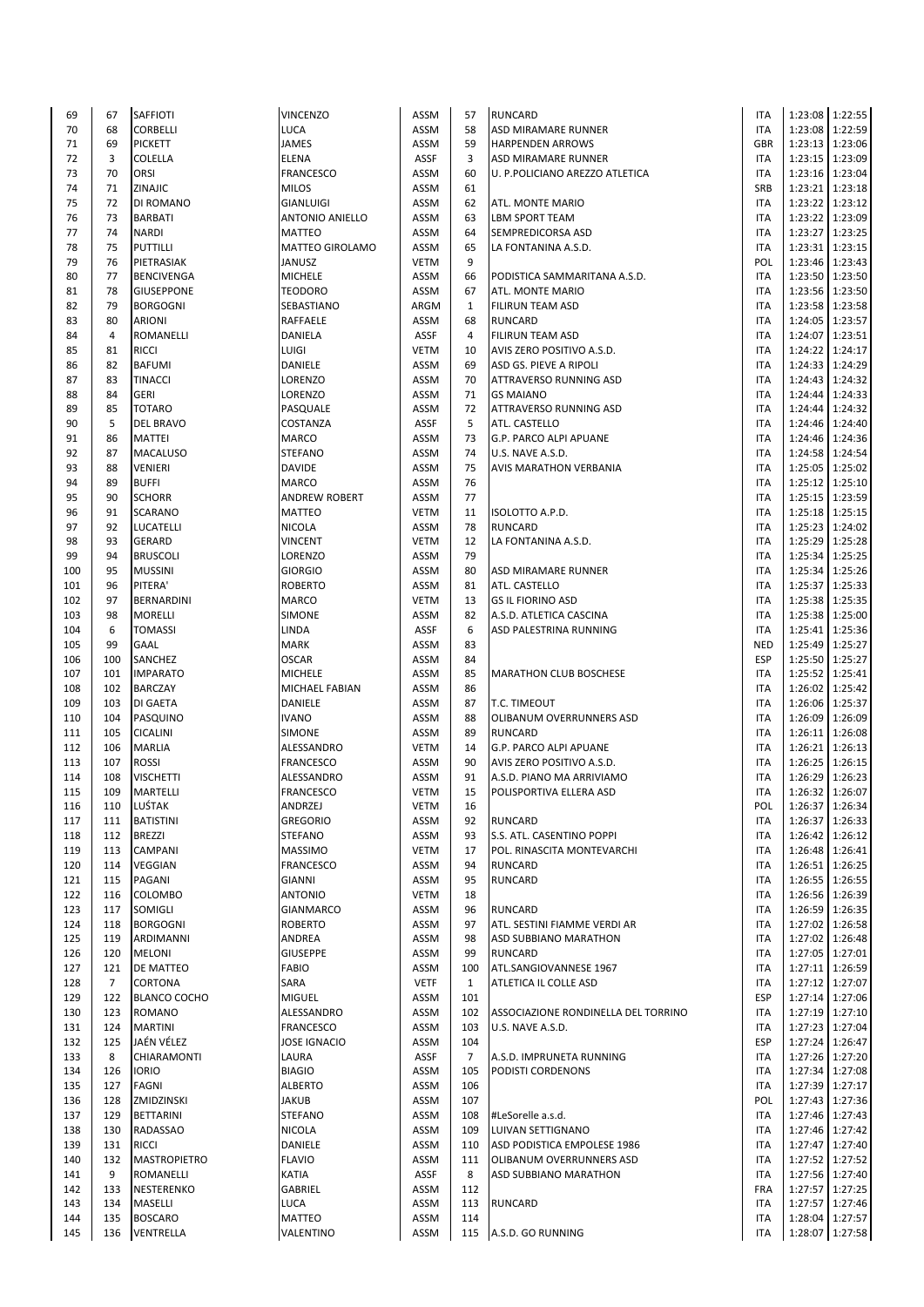| 146 | 137 | <b>NAPOLITANO</b>    | <b>DOMENICO</b>  | ASSM        | 116            | <b>GS MAIANO</b>                        | <b>ITA</b> |                 | 1:28:08 1:28:01 |
|-----|-----|----------------------|------------------|-------------|----------------|-----------------------------------------|------------|-----------------|-----------------|
| 147 | 138 | <b>SANNA</b>         | <b>DOMENICO</b>  | <b>ASSM</b> | 117            | <b>SS ATL ORISTANO</b>                  | <b>ITA</b> |                 | 1:28:10 1:28:07 |
| 148 | 139 | <b>FALCIANI</b>      | FRANCESCO        | <b>ASSM</b> | 118            | POLISPORTIVA ELLERA ASD                 | <b>ITA</b> |                 | 1:28:14 1:27:16 |
| 149 | 10  | <b>GIACOBAZZI</b>    | <b>FRANCESCA</b> | <b>ASSF</b> | 9              | ATLETICA FRIGNANO PAVULLO ASD           | <b>ITA</b> |                 | 1:28:20 1:28:10 |
| 150 | 140 | <b>CAINI</b>         | <b>MARCO</b>     | <b>ASSM</b> | 119            | <b>SEVENLIFE SSD</b>                    | <b>ITA</b> |                 | 1:28:22 1:27:23 |
| 151 | 141 | <b>ARNETOLI</b>      | ALESSANDRO       | <b>ASSM</b> | 120            | <b>RUNCARD</b>                          | <b>ITA</b> |                 | 1:28:22 1:28:14 |
|     |     |                      |                  |             |                |                                         |            |                 |                 |
| 152 | 11  | <b>BIAGINI</b>       | <b>FRANCESCA</b> | <b>VETF</b> | $\overline{2}$ | U.S. NAVE A.S.D.                        | <b>ITA</b> |                 | 1:28:23 1:28:13 |
| 153 | 142 | CARRARO              | <b>MIRKO</b>     | <b>ASSM</b> | 121            | <b>RUNCARD</b>                          | <b>ITA</b> |                 | 1:28:23 1:28:14 |
| 154 | 143 | <b>MANNINI</b>       | <b>MAURIZIO</b>  | <b>VETM</b> | 19             | G.S. LE PANCHE CASTELQUARTO             | <b>ITA</b> |                 | 1:28:26 1:28:21 |
| 155 | 144 | <b>FERRONI</b>       | <b>FEDERICO</b>  | <b>ASSM</b> | 122            | ATLETICA FRIGNANO PAVULLO ASD           | <b>ITA</b> |                 | 1:28:27 1:28:01 |
| 156 | 145 | ANGELONI             | <b>STEFANO</b>   | <b>ASSM</b> | 123            | G.S. ORECCHIELLA GARFAGNANA             | <b>ITA</b> |                 | 1:28:27 1:28:22 |
| 157 | 146 | PANTIFERI            | <b>GABRIELE</b>  | <b>ASSM</b> | 124            | G.S.D. LIBERTAS LA TORRE                | <b>ITA</b> |                 | 1:28:28 1:28:11 |
| 158 | 147 | <b>BENCINI</b>       | ANDREA           | <b>VETM</b> | 20             | CLUB SPORTIVO FIRENZE 1870 P.D          | <b>ITA</b> |                 | 1:28:28 1:28:25 |
| 159 | 148 | SCARZANELLA          | <b>GIACOMO</b>   | <b>ASSM</b> | 125            | POLISPORTIVA ELLERA ASD                 | <b>ITA</b> |                 | 1:28:28 1:28:01 |
| 160 | 149 | <b>BELARDI</b>       | <b>ENRICO</b>    | <b>ASSM</b> | 126            | TOSCANA ATL. EMPOLI NISSAN              | <b>ITA</b> |                 | 1:28:30 1:28:19 |
|     | 150 | <b>PORTA</b>         |                  | <b>ASSM</b> | 127            |                                         | <b>ITA</b> |                 |                 |
| 161 |     |                      | EZIO             |             |                | PODISTICA SAVONESE                      |            | 1:28:30 1:28:06 |                 |
| 162 | 151 | <b>TRAIAN SILVIU</b> | <b>HARAN</b>     | <b>VETM</b> | 21             |                                         | ROU        |                 | 1:28:33 1:28:26 |
| 163 | 152 | <b>ILIC</b>          | <b>GORAN</b>     | <b>VETM</b> | 22             | <b>RUNCARD</b>                          | SRB        |                 | 1:28:35 1:28:30 |
| 164 | 153 | CARRELLA             | RAIMONDO         | ASSM        | 128            | ISOLOTTO A.P.D.                         | ITA        |                 | 1:28:36 1:28:27 |
| 165 | 12  | <b>KELLER</b>        | DANIELLE         | <b>ASSF</b> | 10             | <b>RUNCARD</b>                          | <b>ITA</b> |                 | 1:28:36 1:28:24 |
| 166 | 154 | <b>TAGLIARINI</b>    | <b>FRANCESCO</b> | <b>ASSM</b> | 129            | <b>RUNCARD</b>                          | <b>ITA</b> | 1:28:37 1:28:26 |                 |
| 167 | 155 | <b>ORLANDI</b>       | <b>GIOVANNI</b>  | <b>ASSM</b> | 130            | G.S. ORECCHIELLA GARFAGNANA             | <b>ITA</b> |                 | 1:28:37 1:28:04 |
| 168 | 156 | <b>MARTINELLI</b>    | LORENZO          | <b>VETM</b> | 23             | MARATHON CLUB CITTA' DI CASTEL          | <b>ITA</b> |                 | 1:28:37 1:28:13 |
| 169 | 157 | <b>BODEI</b>         | <b>ENRICO</b>    | <b>ASSM</b> | 131            | G.S. ATL. REZZATO                       | <b>ITA</b> |                 | 1:28:38 1:28:26 |
| 170 | 158 | CARIAGGI             | CLAUDIO          | <b>VETM</b> | 24             | FILIRUN TEAM ASD                        | <b>ITA</b> |                 | 1:28:41 1:28:35 |
| 171 | 159 | LORENZINI            | <b>STEFANO</b>   | ASSM        | 132            | FILIRUN TEAM ASD                        | <b>ITA</b> |                 | 1:28:41 1:28:41 |
|     |     |                      |                  |             |                |                                         |            |                 |                 |
| 172 | 160 | <b>COCCIARDI</b>     | <b>FABIO</b>     | <b>ASSM</b> | 133            | <b>RUNCARD</b>                          | <b>ITA</b> |                 | 1:28:46 1:28:27 |
| 173 | 161 | DE BENEDETTO         | VINCENZO         | <b>ASSM</b> | 134            | A.S PODISTICA TARAS                     | <b>ITA</b> | 1:28:52 1:28:23 |                 |
| 174 | 162 | <b>OSIMANTI</b>      | <b>MARCO</b>     |             | 3              | G.P. PARCO ALPI APUANE                  | <b>ITA</b> |                 | 1:28:56 1:28:53 |
| 175 | 163 | SANGIOVANNI          | <b>DANILO</b>    |             | $\overline{4}$ | <b>RUNCARD</b>                          | ITA        |                 | 1:28:56 1:28:53 |
| 176 | 164 | <b>RIOLO</b>         | EZIO             |             | 5              | ASD LUCCA MARATHON                      | <b>ITA</b> |                 | 1:28:56 1:28:52 |
| 177 | 165 | PIGNATARO            | <b>GIOVANNI</b>  | ARGM        | $\overline{2}$ | G.S. C.S.I. MORBEGNO                    | <b>ITA</b> |                 | 1:29:02 1:28:57 |
| 178 | 166 | <b>GIARI</b>         | <b>GIUSEPPE</b>  | <b>VETM</b> | 25             | ATTRAVERSO RUNNING ASD                  | <b>ITA</b> | 1:29:08 1:29:04 |                 |
| 179 | 167 | <b>VOLO</b>          | <b>YURI</b>      | <b>ASSM</b> | 135            | <b>RUNCARD</b>                          | <b>ITA</b> |                 | 1:29:15 1:28:50 |
| 180 | 168 | PAGLIAZZI            | ANDREA           | <b>ASSM</b> | 136            | ATL. CASTELLO                           | <b>ITA</b> |                 | 1:29:16 1:28:49 |
| 181 | 169 |                      |                  | <b>ASSM</b> | 137            |                                         | <b>ITA</b> |                 |                 |
|     |     | <b>NALDI</b>         | ALESSANDRO       |             |                | UISP COMITATO TERRITORIALE IMOLA-FAENZA |            | 1:29:18 1:28:24 |                 |
| 182 | 170 | <b>PACINI</b>        | ALESSANDRO       | <b>VETM</b> | 26             | ATL.SANGIOVANNESE 1967                  | <b>ITA</b> |                 | 1:29:20 1:28:59 |
| 183 | 171 | PERUZZI              | LAPO             | <b>ASSM</b> | 138            | IL PONTE SCANDICCI A.S.D. POD.          | <b>ITA</b> |                 | 1:29:25 1:28:31 |
| 184 | 172 | SOLDINI              | LUCA             | <b>VETM</b> | 27             | <b>CLUB AUSONIA ASD</b>                 | <b>ITA</b> |                 | 1:29:27 1:29:20 |
| 185 | 13  | <b>MORELLI</b>       | <b>ELISA</b>     | <b>ASSF</b> | 11             | ASD PODISTICA EMPOLESE 1986             | <b>ITA</b> | 1:29:27 1:29:23 |                 |
| 186 | 173 | LINETI               | <b>IVAN</b>      | <b>ASSM</b> | 139            | <b>RUNCARD</b>                          | <b>ITA</b> |                 | 1:29:29 1:29:03 |
| 187 | 174 | <b>BARTOLINI</b>     | <b>CELESTINO</b> | <b>VETM</b> | 28             | ATLETICA AVIS SANSEPOLCRO               | ITA        |                 | 1:29:37 1:29:29 |
| 188 | 175 | <b>REGI</b>          | <b>SIMONE</b>    | <b>VETM</b> | 29             | <b>RUNCARD</b>                          | <b>ITA</b> |                 | 1:29:39 1:29:31 |
| 189 | 176 | <b>BARBITTA</b>      | EMANUELE         | ASSM        | 140            |                                         | ITA        |                 | 1:29:43 1:27:55 |
| 190 | 14  | <b>ALBERTIN</b>      | <b>ROSANNA</b>   | ASSF        | 12             | ATLETICA CORRIFERRARA                   | <b>ITA</b> |                 | 1:29:44 1:29:33 |
|     | 177 |                      |                  |             | 30             |                                         | <b>ITA</b> |                 | 1:29:46 1:29:40 |
| 191 |     | <b>TERRENI</b>       | <b>GIONATA</b>   | <b>VETM</b> |                | <b>RUNCARD</b>                          |            |                 |                 |
| 192 | 178 | <b>CECCONI</b>       | RICCARDO         | ARGM        | 3              | A.S.C.D. SILVANO FEDI                   | <b>ITA</b> | 1:29:46 1:29:45 |                 |
| 193 | 179 | <b>TORRINI</b>       | GABRIELE         | VETM        | 31             | POLISPORTIVA ELLERA ASD                 | <b>ITA</b> |                 | 1:29:49 1:29:22 |
| 194 | 180 | <b>BETTAZZI</b>      | <b>MARCO</b>     | ASSM        | 141            | A.S.D. PARCO DEI LAGHI                  | <b>ITA</b> |                 | 1:29:49 1:29:27 |
| 195 | 181 | SEMBOLONI            | LUCIO            | ASSM        | 142            | U.S. NAVE A.S.D.                        | <b>ITA</b> |                 | 1:29:49 1:29:40 |
| 196 | 182 | <b>WIEHLER</b>       | LUKAS            | ASSM        | 143            |                                         | <b>GER</b> |                 | 1:29:49 1:28:40 |
| 197 | 183 | <b>PICCARDI</b>      | GABRIELE         | <b>VETM</b> | 32             | LA FONTANINA A.S.D.                     | <b>ITA</b> |                 | 1:29:54 1:29:49 |
| 198 | 184 | <b>KRASKA</b>        | LUKASZ PIOTR     | ASSM        | 144            | <b>RUNCARD</b>                          | POL        |                 | 1:29:55 1:29:51 |
| 199 | 185 | PULCINELLI           | MARCO            | ASSM        | 145            | G.S.VALDELSA RUNNERS A.S.D.             | <b>ITA</b> |                 | 1:29:57 1:29:45 |
| 200 | 15  | <b>VENTURINI</b>     | ERIKA            | ASSF        | 13             | <b>GRUPPO SPORTIVO MERCURYUS</b>        | <b>ITA</b> |                 | 1:29:58 1:29:38 |
| 201 | 186 | DI MAURO             | SALVATORE        | <b>VETM</b> | 33             | A.S.D. MARATHON ATHLETIC AVOLA          | <b>ITA</b> |                 | 1:30:04 1:29:58 |
|     | 187 | <b>CASINI</b>        |                  |             |                |                                         | <b>ITA</b> |                 | 1:30:14 1:29:55 |
| 202 |     |                      | SIMONE           | ASSM        | 146            | <b>RUNCARD</b>                          |            |                 |                 |
| 203 | 188 | <b>MALVAROSA</b>     | <b>ISIDORO</b>   | <b>VETM</b> | 34             | G.S.SELF ATL. MONTANARI GRUZZA          | <b>ITA</b> |                 | 1:30:15 1:29:03 |
| 204 | 189 | <b>CRISCIONE</b>     | <b>STEFANO</b>   | ASSM        | 147            | A.S. DIL. ATLETICA PADUA RG             | ITA        |                 | 1:30:18 1:30:13 |
| 205 | 190 | <b>SISTI</b>         | FRANCESCO        | ASSM        | 148            | ATLETICA AVIS SANSEPOLCRO               | <b>ITA</b> |                 | 1:30:29 1:29:52 |
| 206 | 191 | <b>BIFFOLI</b>       | ANDREA           | ASSM        | 149            | U.S. NAVE A.S.D.                        | <b>ITA</b> |                 | 1:30:31 1:30:29 |
| 207 | 192 | <b>BASSI</b>         | <b>DARIO</b>     | ASSM        | 150            | <b>RUNCARD</b>                          | ITA        |                 | 1:30:34 1:30:08 |
| 208 | 193 | <b>MIGNANI</b>       | MARCO            | ASSM        | 151            | WORLD RUNNING ACADEMY                   | <b>ITA</b> |                 | 1:30:35 1:30:32 |
| 209 | 194 | <b>NANNINI</b>       | <b>SIMONE</b>    | <b>VETM</b> | 35             | <b>RUNCARD</b>                          | ITA        |                 | 1:30:37 1:30:33 |
| 210 | 195 | MAZZEI               | <b>STEFANO</b>   | <b>VETM</b> | 36             | MONTECATINI MARATHON ASD                | <b>ITA</b> |                 | 1:30:39 1:30:38 |
|     | 196 |                      |                  |             | 152            |                                         | <b>ITA</b> |                 | 1:30:41 1:30:21 |
| 211 |     | <b>BETTAZZI</b>      | <b>ISACCO</b>    | ASSM        |                | ASD PODISTICA MEDICEA                   |            |                 |                 |
| 212 | 197 | <b>BIANCHI</b>       | SETTIMIO         | ASSM        | 153            | CRAL NUOVO PIGNONE                      | <b>ITA</b> |                 | 1:30:45 1:30:23 |
| 213 | 16  | <b>GAINA</b>         | CORNELIA         | ASSF        | 14             |                                         | ROU        |                 | 1:30:47 1:30:43 |
| 214 | 198 | ALTIERI              | ALESSANDRO       | ASSM        | 154            | A.S.D. ATLETICA NEPI                    | <b>ITA</b> |                 | 1:30:52 1:30:45 |
| 215 | 199 | <b>POCCIANTI</b>     | CLAUDIO          | <b>VETM</b> | 37             | A.S.D. ATLETICA CALENZANO               | <b>ITA</b> |                 | 1:30:56 1:30:53 |
| 216 | 200 | <b>RENZINI</b>       | <b>ROBERTO</b>   | <b>VETM</b> | 38             | G.S. LE PANCHE CASTELQUARTO             | ITA        |                 | 1:31:00 1:30:55 |
| 217 | 201 | PEDACCINI            | <b>FRANCESCO</b> | ASSM        | 155            | <b>RUNCARD</b>                          | <b>ITA</b> |                 | 1:31:03 1:30:50 |
| 218 | 202 | LUIJBEN              | <b>LOIS</b>      | ASSM        | 156            |                                         | <b>BEL</b> |                 | 1:31:04 1:29:07 |
| 219 | 203 | <b>GAROFANO</b>      | LUIGI            | <b>VETM</b> | 39             | G.S. LE PANCHE CASTELQUARTO             | <b>ITA</b> |                 | 1:31:11 1:30:59 |
| 220 | 204 | <b>RIGONI</b>        | NICOLA           | ASSM        | 157            | LUIVAN SETTIGNANO                       | ITA        |                 | 1:31:11 1:31:08 |
| 221 | 205 | DI FILIPPO           | CRISTIANO        | <b>VETM</b> | 40             | <b>RUNCARD</b>                          | <b>ITA</b> |                 | 1:31:13 1:31:08 |
|     |     |                      |                  |             |                |                                         |            |                 |                 |
| 222 | 206 | <b>GAROFALO</b>      | PAOLO            | <b>VETM</b> | 41             | POLISPORTIVA ELLERA ASD                 | <b>ITA</b> | 1:31:13 1:31:06 |                 |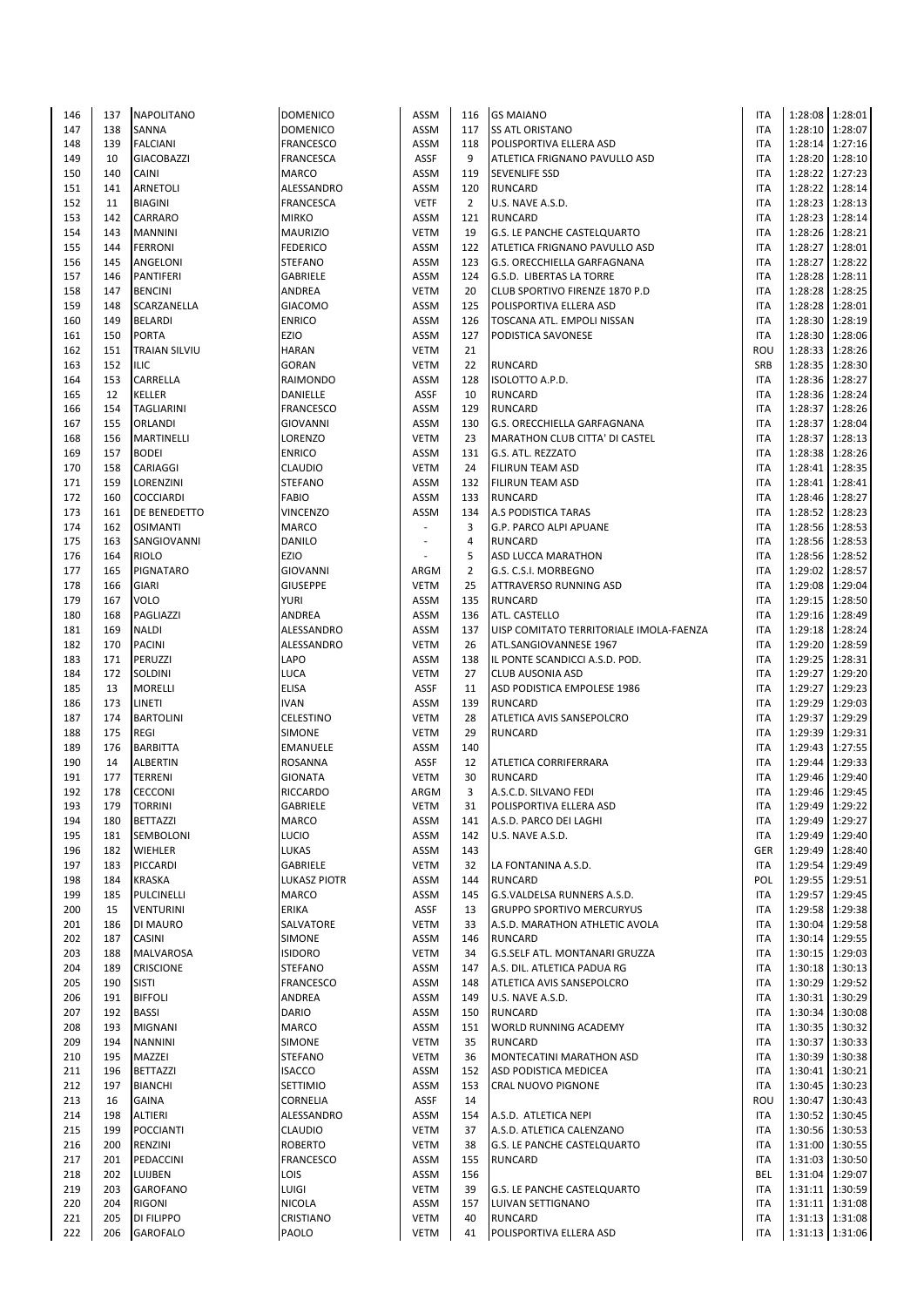| 223 | 17  | <b>CITRINITI</b>         | <b>IOLE</b>          | ASSF        | 15  | <b>ASD MIRAMARE RUNNER</b>           | <b>ITA</b> |                 | 1:31:13 1:31:04   |
|-----|-----|--------------------------|----------------------|-------------|-----|--------------------------------------|------------|-----------------|-------------------|
| 224 | 207 | <b>MORA ROYUELA</b>      | <b>ALBERTO</b>       | <b>ASSM</b> | 158 | <b>RUNCARD</b>                       | <b>ESP</b> |                 | 1:31:14 1:30:46   |
|     | 208 | <b>VINTI</b>             |                      |             | 42  |                                      | <b>ITA</b> |                 |                   |
| 225 |     |                          | ANDREA               | <b>VETM</b> |     | ATL.LIBERTAS A.R.C.S. PERUGIA        |            |                 | 1:31:15 1:31:09   |
| 226 | 209 | <b>VEGGENTI</b>          | NICOLA               | <b>VETM</b> | 43  | ATL.SANGIOVANNESE 1967               | <b>ITA</b> |                 | 1:31:17 1:30:53   |
| 227 | 210 | <b>CAMPANINI</b>         | <b>MATTEO</b>        | <b>VETM</b> | 44  | ATLETICA MANARA                      | <b>ITA</b> |                 | 1:31:18 1:31:07   |
| 228 | 211 | <b>OUAZZANI</b>          | <b>KEVIN</b>         | <b>ASSM</b> | 159 |                                      | <b>FRA</b> |                 | 1:31:21 1:31:02   |
| 229 | 212 | <b>BONI</b>              | MATTEO               | <b>ASSM</b> | 160 | G.P. LA GUGLIA SASSUOLO S.S.D.       | <b>ITA</b> |                 | 1:31:22 1:31:10   |
| 230 | 213 | <b>FORESTIERE</b>        | DANIELE              | <b>VETM</b> | 45  | ATL. MONTE MARIO                     | <b>ITA</b> |                 | 1:31:25   1:31:20 |
|     |     |                          |                      |             |     |                                      |            |                 |                   |
| 231 | 214 | <b>BELLONI</b>           | <b>FILIPPO</b>       | <b>VETM</b> | 46  | <b>RUNCARD</b>                       | <b>ITA</b> |                 | 1:31:25 1:31:13   |
| 232 | 215 | <b>PRATESI</b>           | <b>FABIO</b>         | <b>VETM</b> | 47  | G.S. LE PANCHE CASTELQUARTO          | <b>ITA</b> |                 | 1:31:29 1:30:57   |
| 233 | 216 | <b>CUCCHI</b>            | MATTEO               | <b>ASSM</b> | 161 |                                      | <b>ITA</b> |                 | 1:31:30 1:29:44   |
| 234 | 217 | <b>DI CENSI</b>          | RICCARDO             | <b>ASSM</b> | 162 | ASD SEMPRE DI CORSA TEAM             | <b>ITA</b> |                 | 1:31:30 1:30:41   |
| 235 | 218 | CARDINALI                | ANDREA               | <b>ASSM</b> | 163 | <b>RUNCARD</b>                       | <b>ITA</b> |                 | 1:31:30 1:31:18   |
|     |     |                          |                      |             |     |                                      |            |                 |                   |
| 236 | 219 | <b>FIBBI</b>             | ALESSANDRO           | <b>VETM</b> | 48  | U.S. NAVE A.S.D.                     | <b>ITA</b> |                 | 1:31:32 1:31:22   |
| 237 | 18  | <b>JUGE</b>              | <b>CLARA</b>         | ASSF        | 16  |                                      | <b>FRA</b> |                 | 1:31:34 1:31:26   |
| 238 | 220 | <b>CIAMPI</b>            | FRANCESCO            | <b>ASSM</b> | 164 | IL PONTE SCANDICCI A.S.D. POD.       | <b>ITA</b> |                 | 1:31:34 1:31:11   |
| 239 | 19  | <b>SEROUX</b>            | LÉA                  | ASSF        | 17  |                                      | <b>FRA</b> |                 | 1:31:34 1:31:27   |
| 240 | 221 | MANGIAVACCHI             | <b>STEFANO</b>       | <b>VETM</b> | 49  | C.R. BANCA MONTE DEI PASCHI DI SIENA | <b>ITA</b> |                 | 1:31:38 1:31:33   |
|     |     |                          |                      |             |     |                                      |            |                 |                   |
| 241 | 222 | <b>RUFFO</b>             | <b>ALBERTO</b>       | <b>ASSM</b> | 165 | AVIS ZERO POSITIVO A.S.D.            | <b>ITA</b> |                 | 1:31:39 1:31:23   |
| 242 | 223 | <b>RUSSO</b>             | LUCA                 | <b>ASSM</b> | 166 |                                      | <b>ITA</b> |                 | 1:31:39 1:31:07   |
| 243 | 224 | <b>BONAIUTI</b>          | FRANCESCO            | <b>ASSM</b> | 167 | POLISPORTIVA ELLERA ASD              | <b>ITA</b> |                 | 1:31:45 1:31:36   |
| 244 | 225 | <b>FECI</b>              | LUCA                 | <b>ASSM</b> | 168 | A.S.D. LA CHIANINA                   | <b>ITA</b> |                 | 1:31:46 1:31:09   |
| 245 | 226 | <b>MACCARRONE</b>        | <b>GIULIO</b>        | <b>ASSM</b> | 169 | <b>RUNCARD</b>                       | <b>ITA</b> |                 | 1:31:48 1:31:30   |
|     |     |                          |                      |             |     |                                      |            |                 |                   |
| 246 | 227 | <b>PASCALE</b>           | <b>STEFANO</b>       | <b>ASSM</b> | 170 | ASD MIRAMARE RUNNER                  | <b>ITA</b> |                 | 1:31:51 1:31:40   |
| 247 | 228 | <b>NOVELLI</b>           | <b>MATTEO</b>        | <b>ASSM</b> | 171 | ATTRAVERSO RUNNING ASD               | <b>ITA</b> |                 | 1:31:52 1:31:51   |
| 248 | 229 | <b>MINOPOLI</b>          | <b>ANTONIO</b>       | <b>ASSM</b> | 172 | POLISPORTIVA ELLERA ASD              | <b>ITA</b> |                 | 1:31:53 1:29:37   |
| 249 | 230 | <b>BALDAZZI</b>          | <b>TOMMASO</b>       | <b>ASSM</b> | 173 |                                      | <b>ITA</b> |                 | 1:31:53 1:31:45   |
|     | 231 | <b>GODDARD</b>           | TIM                  | <b>ASSM</b> | 174 | <b>RUNCARD</b>                       | GBR        |                 | 1:31:54 1:31:41   |
| 250 |     |                          |                      |             |     |                                      |            |                 |                   |
| 251 | 232 | SCANNAVINO               | <b>SIMONE</b>        | <b>ASSM</b> | 175 | A.S. AMATORI VILLA PAMPHILI          | <b>ITA</b> |                 | 1:31:54 1:31:46   |
| 252 | 233 | MAURIELLO                | <b>MICHELE</b>       | <b>ASSM</b> | 176 | <b>GSBR</b>                          | <b>ITA</b> |                 | 1:31:56 1:31:45   |
| 253 | 234 | <b>STEIERT</b>           | <b>MARC BENEDICT</b> | <b>ASSM</b> | 177 |                                      | <b>GER</b> |                 | 1:31:57 1:31:51   |
| 254 | 235 | <b>GALGANI</b>           | <b>GIUSEPPE</b>      | <b>ASSM</b> | 178 | <b>EVENTSPORT A.S.D.</b>             | <b>ITA</b> |                 | 1:31:58 1:31:53   |
|     |     |                          |                      | <b>VETF</b> |     |                                      |            |                 |                   |
| 255 | 20  | <b>MANETTI</b>           | <b>ISABELLA</b>      |             | 3   | G.S. LE PANCHE CASTELQUARTO          | <b>ITA</b> |                 | 1:31:58 1:31:54   |
| 256 | 236 | CALAMAI                  | FRANCESCO            | <b>ASSM</b> | 179 | G.S. LE PANCHE CASTELQUARTO          | <b>ITA</b> |                 | 1:31:58 1:31:23   |
| 257 | 237 | <b>GIACHETTI</b>         | <b>MARCO</b>         | <b>ASSM</b> | 180 | CENTRO STORICO FIRENZE RUN           | <b>ITA</b> |                 | 1:31:59 1:31:24   |
| 258 | 238 | <b>ADOLFO</b>            | DOMINIQUE            | ASSM        | 181 |                                      | <b>ITA</b> |                 | 1:32:00 1:31:50   |
| 259 | 21  | SERAFINI                 | <b>GIADA</b>         | ASSF        | 18  | ATLETICA FRIGNANO PAVULLO ASD        | <b>ITA</b> |                 | 1:32:00 1:31:51   |
|     |     |                          |                      |             |     |                                      | <b>ITA</b> |                 |                   |
| 260 | 239 | <b>OTTAVIANI</b>         | <b>MATTIAS</b>       | <b>ASSM</b> | 182 | ASD MIRAMARE RUNNER                  |            |                 | 1:32:00 1:31:50   |
| 261 | 240 | <b>BARDI</b>             | ANGELO ANDREA        | <b>ASSM</b> | 183 |                                      | <b>ITA</b> |                 | 1:32:01 1:31:23   |
| 262 | 241 | <b>TOGNACCINI</b>        | LORENZO              | <b>ASSM</b> | 184 | <b>RUNCARD</b>                       | <b>ITA</b> | 1:32:01         | 1:31:28           |
| 263 | 242 | <b>FOLCH</b>             | <b>JOSEP MARIA</b>   | <b>ASSM</b> | 185 |                                      | <b>ESP</b> |                 | 1:32:01 1:30:53   |
| 264 | 243 | <b>CARDINI</b>           | <b>SIMONE</b>        | <b>ASSM</b> | 186 | <b>RUNCARD</b>                       | <b>ITA</b> |                 | 1:32:01 1:30:12   |
| 265 | 22  | <b>BURZI</b>             | LAURA                | ASSF        | 19  | POLISPORTIVA PHISIO SPORT LAB ASD    | <b>ITA</b> |                 | 1:32:02 1:31:28   |
|     |     |                          |                      |             |     |                                      |            |                 |                   |
| 266 | 244 | <b>GUERRI</b>            | LUCIANO              | <b>VETM</b> | 50  | ASD WELOVEINSULINA TEAM              | <b>ITA</b> |                 | 1:32:03 1:31:31   |
| 267 | 245 | <b>GALLINI</b>           | GABRIEL              | <b>ASSM</b> | 187 | ATL.SANGIOVANNESE 1967               | <b>ITA</b> | 1:32:04         | 1:31:12           |
| 268 | 246 | <b>BARATTA</b>           | FABIO                | <b>VETM</b> | 51  | <b>KINO MANA</b>                     | <b>ITA</b> |                 | 1:32:04 1:31:08   |
| 269 | 247 | <b>ROBICCI</b>           | <b>LUCA</b>          | <b>VETM</b> | 52  | GRUPPO PODISTI RESCO 1909 ASD        | <b>ITA</b> |                 | 1:32:05 1:31:17   |
|     |     |                          |                      |             |     |                                      |            |                 |                   |
| 270 | 248 | ILENSI                   | <b>FEDERICO</b>      | VETM        | 53  | A.S.D VIGOR VIRTUS                   | <b>ITA</b> |                 | 1:32:07   1:31:53 |
| 271 | 249 | <b>BARTOLINI</b>         | CLAUDIO              | <b>VETM</b> | 54  | G.S. MAIANO                          | <b>ITA</b> |                 | 1:32:07 1:31:51   |
| 272 | 250 | <b>PRENCIPE</b>          | <b>SIMONE</b>        | <b>ASSM</b> | 188 | FLORENTIA ROAD RUNNERS A.S.D.        | <b>ITA</b> |                 | 1:32:09 1:32:02   |
| 273 | 251 | <b>COLANGELO</b>         | FABIO                | <b>VETM</b> | 55  | <b>ASD INIX SPORT</b>                | <b>ITA</b> |                 | 1:32:10 1:31:51   |
| 274 | 252 | <b>MORRETTA</b>          | <b>ROSARIO</b>       | <b>VETM</b> | 56  | <b>MEDIRUN</b>                       | <b>ITA</b> |                 | 1:32:16 1:32:14   |
| 275 | 253 |                          |                      |             | 189 |                                      | <b>ITA</b> |                 | 1:32:17 1:32:08   |
|     |     | <b>CAMPRI</b>            | DANIELE              | <b>ASSM</b> |     | CORRI FORREST ASSOCIAZIONE SPO       |            |                 |                   |
| 276 | 254 | <b>DAL LAGO</b>          | LUDMILLO             | <b>VETM</b> | 57  | G.P. PARCO ALPI APUANE               | <b>ITA</b> |                 | 1:32:19 1:32:08   |
| 277 | 255 | <b>GIACCARI</b>          | MASSIMILIANO         | ASSM        | 190 | POLISPORTIVA ELLERA ASD              | <b>ITA</b> |                 | 1:32:19 1:32:10   |
| 278 | 256 | <b>BOLINCHES CERVERA</b> | <b>JAVIER</b>        | ASSM        | 191 |                                      | <b>ESP</b> |                 | 1:32:22 1:30:47   |
| 279 | 257 | <b>SIGNORI</b>           | ANDREA               | <b>ASSM</b> | 192 | POLISPORTIVA ELLERA ASD              | <b>ITA</b> |                 | 1:32:22 1:32:13   |
| 280 | 258 | <b>MIR BUSO</b>          | PABLO                | ASSM        | 193 |                                      | <b>ESP</b> |                 | 1:32:22 1:30:48   |
|     |     |                          |                      |             |     |                                      |            |                 |                   |
| 281 | 259 | <b>KÉPES</b>             | LÓRÁNT               | ASSM        | 194 |                                      | <b>HUN</b> |                 | 1:32:25   1:32:19 |
| 282 | 260 | MICHELANGELI             | <b>MATTIA</b>        | ASSM        | 195 | ASD SP TORRE DEL MANGIA              | <b>ITA</b> |                 | 1:32:26 1:32:13   |
| 283 | 261 | <b>FAVALLI</b>           | ROBERTO              | <b>VETM</b> | 58  |                                      | <b>ITA</b> |                 | 1:32:31 1:32:18   |
| 284 | 262 | <b>BECCALOSSI</b>        | <b>MICHELE</b>       | ASSM        | 196 | <b>RUNCARD</b>                       | <b>ITA</b> |                 | 1:32:32 1:32:30   |
| 285 | 263 | <b>MIGLIORINI</b>        | FRANCESCO            | <b>ASSM</b> | 197 | POLISPORTIVA I'GIGLIO                | <b>ITA</b> |                 | 1:32:35 1:32:23   |
|     |     |                          |                      |             |     |                                      |            |                 |                   |
| 286 | 264 | SAIELLI                  | FRANCESCO            | <b>ASSM</b> | 198 | A. S. D. GP LA STANCA                | <b>ITA</b> | 1:32:37         | 1:32:23           |
| 287 | 265 | <b>PIANTINI</b>          | ANDREA               | ASSM        | 199 | POLISPORTIVA ELLERA ASD              | <b>ITA</b> |                 | 1:32:37 1:32:12   |
| 288 | 266 | <b>RICCERI</b>           | PAOLO                | <b>VETM</b> | 59  | A.S.D. IMPRUNETA RUNNING             | <b>ITA</b> |                 | 1:32:41 1:32:21   |
| 289 | 267 | <b>CORRADI</b>           | <b>DIEGO</b>         | ASSM        | 200 | G.P. AVIS POL. MALAVICINA            | <b>ITA</b> |                 | 1:32:41 1:32:34   |
| 290 | 268 | <b>MANETTI</b>           | MARCO                | <b>VETM</b> | 60  |                                      | <b>ITA</b> |                 | 1:32:43 1:32:37   |
| 291 | 269 | <b>DIPIERRO</b>          | QUINTINO             | <b>ASSM</b> | 201 |                                      | <b>ITA</b> |                 | 1:32:46 1:31:37   |
|     |     |                          |                      |             |     | ASD RUTIGLIANO ROAD RUNNERS          |            |                 |                   |
| 292 | 270 | <b>DAMIANI</b>           | <b>DAVIDE</b>        | ASSM        | 202 | WORKOUTGYM A.S.D.                    | <b>ITA</b> |                 | 1:32:47 1:32:42   |
| 293 | 271 | <b>ERRICO</b>            | <b>VINCENZO</b>      | <b>VETM</b> | 61  | <b>RUNCARD</b>                       | <b>ITA</b> | 1:32:47         | 1:32:22           |
| 294 | 272 | <b>BOVOLI</b>            | PIER GIORGIO         | <b>VETM</b> | 62  | RUN LIKE US SPD A RL                 | <b>ITA</b> |                 | 1:32:48 1:32:42   |
| 295 | 273 | <b>ROBE</b>              | XAVIER               | ASSM        | 203 |                                      | BEL        |                 | 1:32:50 1:32:33   |
|     |     |                          |                      |             |     |                                      |            |                 |                   |
| 296 | 274 | <b>FUSINI</b>            | <b>SIMONE</b>        | ASSM        | 204 | ATL.SANGIOVANNESE 1967               | <b>ITA</b> |                 | 1:33:03 1:32:11   |
| 297 | 275 | POLIMANTE                | <b>UMBERTO</b>       | ASSM        | 205 | <b>RUNCARD</b>                       | <b>ITA</b> |                 | 1:33:05   1:32:27 |
| 298 | 276 | <b>GIGLI</b>             | <b>FABIO</b>         | <b>ASSM</b> | 206 | UISP COMITATO TERRITORIALE BOLOGNA   | <b>ITA</b> |                 | 1:33:07 1:32:52   |
| 299 | 277 | <b>TESSARINI</b>         | FABIO                | ASSM        | 207 | ASD MIRAMARE RUNNER                  | <b>ITA</b> | 1:33:11 1:33:02 |                   |
|     |     |                          |                      |             |     |                                      |            |                 |                   |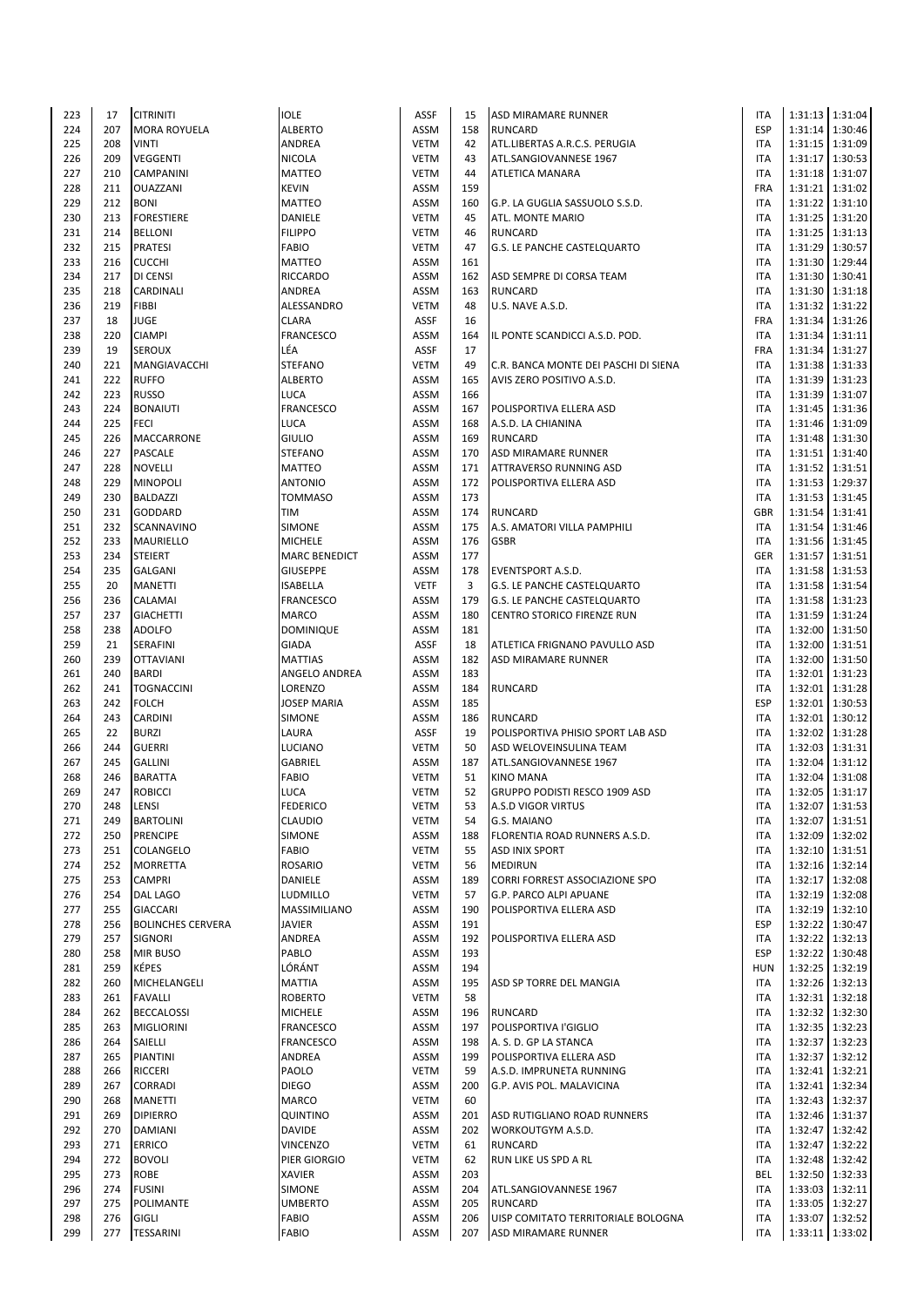| 300 | 278 | <b>BERTOCCHI</b>   | LORENZO             | <b>ASSM</b> | 208            | A.S.D TEAM SPARTANS                | <b>ITA</b> |                 | 1:33:12 1:32:38   |
|-----|-----|--------------------|---------------------|-------------|----------------|------------------------------------|------------|-----------------|-------------------|
| 301 | 279 | <b>MOROZZI</b>     | NICCOLO'            | <b>ASSM</b> | 209            | <b>RUNCARD</b>                     | <b>ITA</b> |                 | 1:33:15   1:32:09 |
| 302 | 23  | <b>BRUSA</b>       | MICAELA             | ASSF        | 20             | ASD TEAM MARATHON BIKE             | <b>ITA</b> |                 |                   |
|     |     |                    |                     |             |                |                                    |            |                 | 1:33:16 1:33:10   |
| 303 | 280 | <b>SEGHINI</b>     | ALESSANDRO          | <b>VETM</b> | 63             | A.S.D. IMPRUNETA RUNNING           | <b>ITA</b> |                 | 1:33:16   1:32:55 |
| 304 | 281 | <b>BONADONNA</b>   | <b>ALESSIO</b>      | <b>VETM</b> | 64             | ASD TEAM MARATHON BIKE             | ITA        |                 | 1:33:16 1:33:11   |
| 305 | 282 | <b>ROSI</b>        | LORENZO             | <b>ASSM</b> | 210            | <b>ESC SSD SRL EUROPA SC</b>       | <b>ITA</b> |                 | 1:33:16 1:32:10   |
| 306 | 283 | <b>FRANCIOLINI</b> | <b>MARIO</b>        | <b>ASSM</b> | 211            | <b>GS ATL. SIGNA</b>               | <b>ITA</b> |                 | 1:33:17 1:32:47   |
| 307 | 284 | <b>BONAMICI</b>    | <b>SIMONE</b>       | <b>ASSM</b> | 212            | ASD 4 STORMO                       | <b>ITA</b> |                 | 1:33:17 1:33:12   |
|     |     |                    |                     |             |                |                                    |            |                 |                   |
| 308 | 285 | <b>GABBRIELLI</b>  | <b>MIRCO</b>        | <b>ASSM</b> | 213            | AVIS ZERO POSITIVO A.S.D.          | <b>ITA</b> | 1:33:20 1:33:04 |                   |
| 309 | 286 | PETTRONE           | <b>GIOVANNI</b>     | <b>VETM</b> | 65             | TOSCANA ATL. EMPOLI NISSAN         | <b>ITA</b> |                 | 1:33:20 1:33:18   |
| 310 | 287 | LÉONARD            | <b>HUGO</b>         | <b>ASSM</b> | 214            |                                    | BEL        |                 | 1:33:24 1:33:14   |
| 311 | 288 | <b>TAMPONI</b>     | <b>MICHELE</b>      | <b>VETM</b> | 66             | POLISPORTIVA ELLERA ASD            | <b>ITA</b> |                 | 1:33:25   1:32:57 |
| 312 | 289 | <b>ALSAYED ALI</b> | <b>BAHA EDDIN</b>   | <b>ASSM</b> | 215            | <b>CHIMERA TRIATHLON</b>           | <b>ITA</b> |                 | 1:33:26 1:33:09   |
|     |     |                    |                     |             |                |                                    |            |                 |                   |
| 313 | 290 | <b>ROSSI</b>       | PINO                | <b>ASSM</b> | 216            | A.S.D. PODISTICA APRILIA           | <b>ITA</b> |                 | 1:33:30 1:33:14   |
| 314 | 291 | <b>NAVARI</b>      | <b>STEFANO</b>      | <b>VETM</b> | 67             | G.S. ORECCHIELLA GARFAGNANA        | <b>ITA</b> |                 | 1:33:37 1:33:03   |
| 315 | 292 | LACERRA            | CATALDO             | <b>VETM</b> | 68             | ATL. FUCECCHIO                     | <b>ITA</b> |                 | 1:33:41 1:33:22   |
| 316 | 293 | <b>TACCHI</b>      | <b>DAVID</b>        | <b>VETM</b> | 69             | ATL. FUCECCHIO                     | <b>ITA</b> |                 | 1:33:41 1:33:23   |
| 317 | 294 | <b>TUPPUTI</b>     | <b>MARCO</b>        | <b>ASSM</b> | 217            | <b>BARLETTA SPORTIVA</b>           | <b>ITA</b> |                 | 1:33:43 1:33:34   |
|     |     |                    |                     |             |                |                                    |            |                 |                   |
| 318 | 295 | <b>GRASSO</b>      | EMANUELE            | <b>ASSM</b> | 218            | <b>RUNCARD</b>                     | <b>ITA</b> |                 | 1:33:43 1:33:26   |
| 319 | 296 | <b>FATALINI</b>    | <b>MADIO</b>        | <b>ASSM</b> | 219            |                                    | <b>BEL</b> |                 | 1:33:44 1:33:26   |
| 320 | 297 | LOMBARDI           | <b>GAETANO</b>      | <b>ASSM</b> | 220            | <b>CRAL NUOVO PIGNONE</b>          | <b>ITA</b> |                 | 1:33:51 1:33:48   |
| 321 | 298 | <b>IMPONENTE</b>   | <b>STEFANO</b>      | <b>ASSM</b> | 221            | <b>RUNCARD</b>                     | <b>ITA</b> |                 | 1:33:52 1:33:43   |
| 322 | 299 | <b>VISHNEVSKII</b> | ALEKSANDR           | <b>ASSM</b> | 222            |                                    | <b>RUS</b> |                 | 1:33:54 1:33:23   |
|     |     |                    |                     |             |                |                                    |            |                 |                   |
| 323 | 300 | <b>ANNETTA</b>     | CLAUDIO             | <b>ASSM</b> | 223            | LUIVAN SETTIGNANO                  | <b>ITA</b> |                 | 1:33:58 1:32:04   |
| 324 | 301 | <b>SUSINI</b>      | <b>DAVIDE</b>       | <b>ASSM</b> | 224            | <b>RUNCARD</b>                     | <b>ITA</b> |                 | 1:33:58 1:33:43   |
| 325 | 302 | <b>FRANCHI</b>     | CARLO               | <b>VETM</b> | 70             | A.S.D. RUNNERS BARBERINO           | <b>ITA</b> |                 | 1:33:59 1:33:39   |
| 326 | 24  | <b>TERRADURA</b>   | LUCREZIA            | ASSF        | 21             |                                    | <b>ITA</b> |                 | 1:34:04 1:32:32   |
|     | 303 |                    | LUIGI               | <b>VETM</b> |                |                                    | <b>ITA</b> |                 |                   |
| 327 |     | <b>GUNGUI</b>      |                     |             | 71             | <b>FILIRUN TEAM ASD</b>            |            |                 | 1:34:05   1:34:03 |
| 328 | 304 | SASSETTI           | <b>ROBERTO</b>      |             | 6              | POLISPORTIVA ELLERA ASD            | ITA        |                 | 1:34:07 1:34:05   |
| 329 | 305 | <b>BERTI</b>       | <b>IAGO</b>         |             | $\overline{7}$ | MONTECATINI MARATHON ASD           | <b>ITA</b> |                 | 1:34:07 1:34:06   |
| 330 | 306 | <b>FALLERI</b>     | <b>MASSIMILIANO</b> |             | 8              | MARATHON CLUB CITTA' DI CASTEL     | <b>ITA</b> | 1:34:07         | 1:34:06           |
| 331 | 307 | ARGIENTO           | PIERO               |             | 9              | <b>CLUB AUSONIA ASD</b>            | <b>ITA</b> |                 | 1:34:08 1:34:06   |
| 332 | 308 |                    | <b>VINCENZO</b>     |             | 225            |                                    | <b>ITA</b> |                 | 1:34:10 1:32:44   |
|     |     | <b>AURELIO</b>     |                     | ASSM        |                | POL. MAGNA GRAECIA ASD CASSANO     |            |                 |                   |
| 333 | 309 | <b>BODDAERT</b>    | <b>JOOST</b>        | <b>ASSM</b> | 226            |                                    | BEL        |                 | 1:34:13 1:33:30   |
| 334 | 310 | <b>DOMMI</b>       | <b>MASSIMO</b>      | <b>VETM</b> | 72             | U.S. NAVE A.S.D.                   | <b>ITA</b> |                 | 1:34:19 1:34:02   |
| 335 | 311 | <b>SCARPELLI</b>   | <b>GIULIO</b>       | <b>VETM</b> | 73             | G.S.AMATORI POD. AREZZO            | ITA        |                 | 1:34:21   1:33:49 |
| 336 | 312 | CARBONE            | <b>MASSIMO</b>      | <b>VETM</b> | 74             | DOPO LAVORO FERROVIARIO GROSSETO   | <b>ITA</b> |                 | 1:34:23 1:34:05   |
|     |     |                    |                     |             |                |                                    |            |                 |                   |
| 337 | 313 | <b>GENSINI</b>     | <b>FABIO</b>        | <b>ASSM</b> | 227            | ATL. CASTELLO                      | <b>ITA</b> |                 | 1:34:24 1:33:45   |
| 338 | 314 | PICCHIARINI        | <b>FREDERIC</b>     | <b>VETM</b> | 75             | <b>EPIC</b>                        | FRA        |                 | 1:34:25   1:33:46 |
| 339 | 315 | <b>BOTTEGAL</b>    | <b>ATTILIO</b>      | <b>ASSM</b> | 228            | OLTRARNO POLISPORTIVA A.S.D.       | <b>ITA</b> | 1:34:27         | 1:33:37           |
| 340 | 316 | <b>CAPASSO</b>     | <b>GAETANO</b>      | <b>ASSM</b> | 229            | ATLETICA SAN TEODORO               | ITA        | 1:34:27         | 1:34:21           |
| 341 | 317 | ANGELINI           | ANDREA              | ASSM        | 230            | G.P.A. SAN MARINO                  | <b>ITA</b> |                 | 1:34:30 1:33:39   |
| 342 | 318 | <b>BARTOLI</b>     | LUCIANO             | ARGM        | 4              | <b>GS MELE MARCE</b>               | ITA        |                 | 1:34:33 1:33:27   |
|     |     |                    |                     |             |                |                                    |            |                 |                   |
| 343 | 319 | PINZAUTI           | <b>MATTEO</b>       | ASSM        | 231            |                                    | <b>ITA</b> |                 | 1:34:36 1:32:58   |
| 344 | 320 | <b>GOBBI</b>       | <b>ROBERTO</b>      | <b>ASSM</b> | 232            | <b>RUNCARD</b>                     | ITA        | 1:34:37         | 1:34:30           |
| 345 | 321 | <b>MICHELINI</b>   | <b>MASSIMO</b>      | <b>VETM</b> | 76             | PICO RUNNERS                       | <b>ITA</b> | 1:34:37         | 1:34:16           |
| 346 | 322 | MACELLONI          | <b>MICHELE</b>      | <b>ASSM</b> | 233            | CENTRO STORICO FIRENZE RUN         | <b>ITA</b> |                 | 1:34:41 1:34:06   |
| 347 | 323 | COLANGELO          | COSTANTINO SANDRO   | VETM        | 77             | ASD INIX SPORT                     | ITA        |                 | 1:34:42 1:34:24   |
|     |     |                    |                     |             |                |                                    |            |                 |                   |
| 348 | 324 | <b>MEARINI</b>     | <b>ALESSIO</b>      | ASSM        | 234            |                                    | <b>ITA</b> |                 | 1:34:51 1:32:46   |
| 349 | 325 | <b>GRADASSI</b>    | <b>MAURO</b>        | ARGM        | 5              | ATLETICA IL COLLE ASD              | <b>ITA</b> |                 | 1:34:52 1:34:34   |
| 350 | 326 | <b>GRANHUS</b>     | <b>NILS MARIUS</b>  | ASSM        | 235            | <b>RUNCARD</b>                     | <b>NOR</b> |                 | 1:34:55 1:34:34   |
| 351 | 327 | <b>CIRRI</b>       | <b>MASSIMO</b>      | <b>VETM</b> | 78             | OLTRARNO POLISPORTIVA A.S.D.       | <b>ITA</b> |                 | 1:34:57 1:34:29   |
| 352 | 328 | MALAVOLTA          | MARCO               | ARGM        | 6              | S.G.LA PATRIA 1879 CARPI           | <b>ITA</b> |                 | 1:34:59 1:34:48   |
|     | 329 |                    | <b>SIMONE</b>       | <b>VETM</b> | 79             | <b>RUNCARD</b>                     |            |                 |                   |
| 353 |     | <b>VALACCHI</b>    |                     |             |                |                                    | ITA        |                 | 1:35:02 1:34:35   |
| 354 | 330 | SPALLANZANI        | NICCOLO'            | ASSM        | 236            | U.S. NAVE A.S.D.                   | ITA        |                 | 1:35:04 1:34:45   |
| 355 | 331 | <b>PICICCI</b>     | FRANCESCO           | <b>VETM</b> | 80             | A.S.D. VITERBO RUNNERS             | <b>ITA</b> |                 | 1:35:05   1:34:29 |
| 356 | 332 | <b>CIANI</b>       | GABRIELE            | <b>ASSM</b> | 237            | POLISPORTIVA ELLERA ASD            | <b>ITA</b> | 1:35:07         | 1:34:41           |
| 357 | 333 | <b>PINOCHI</b>     | <b>IACOPO</b>       | ASSM        | 238            | MONTECATINI MARATHON ASD           | <b>ITA</b> |                 | 1:35:11 1:34:18   |
| 358 | 334 | <b>BOSIO</b>       | GIOVANNI            | <b>ASSM</b> | 239            |                                    | <b>ITA</b> |                 | 1:35:11 1:34:32   |
|     |     |                    |                     |             |                |                                    |            |                 |                   |
| 359 | 335 | <b>ANICHINI</b>    | MATTEO              | ASSM        | 240            | A.S.D. IMPRUNETA RUNNING           | ITA        |                 | 1:35:11 1:34:58   |
| 360 | 25  | <b>GANCEAR</b>     | <b>EUGENIA</b>      | ASSF        | 22             | ASD SEMPRE DI CORSA TEAM           | <b>MDA</b> |                 | 1:35:14 1:35:08   |
| 361 | 336 | PASQUINI           | PIERLUIGI           | ASSM        | 241            | POLISPORTIVA ELLERA ASD            | <b>ITA</b> |                 | 1:35:20 1:34:54   |
| 362 | 26  | COLANTUOMO         | <b>DEBORA</b>       | ASSF        | 23             | IL PONTE SCANDICCI A.S.D. POD.     | <b>ITA</b> |                 | 1:35:24   1:35:01 |
| 363 | 337 | <b>LOGLI</b>       | ANDREA              | <b>ASSM</b> | 242            | PODISTICA AGLIANESE 1980 A.S.D.    | <b>ITA</b> |                 | 1:35:24   1:35:09 |
|     | 338 |                    |                     |             | 243            |                                    | <b>ITA</b> |                 |                   |
| 364 |     | ZAVATTA            | ALESSANDRO          | ASSM        |                | <b>RUNCARD</b>                     |            |                 | 1:35:27 1:35:06   |
| 365 | 339 | <b>NIDIACI</b>     | <b>GIACOMO</b>      | ASSM        | 244            | <b>RUNCARD</b>                     | <b>ITA</b> |                 | 1:35:32 1:34:14   |
| 366 | 340 | <b>ZUCCARO</b>     | LUCA OLINDO         | ASSM        | 245            | <b>RUNCARD</b>                     | ITA        |                 | 1:35:32 1:35:23   |
| 367 | 341 | <b>FALCETTA</b>    | LORENZO             | <b>VETM</b> | 81             | <b>GSBR</b>                        | <b>ITA</b> |                 | 1:35:33 1:35:17   |
| 368 | 27  | <b>SEMPLICI</b>    | SONIA               | <b>VETF</b> | 4              | <b>G.S. LE PANCHE CASTELQUARTO</b> | <b>ITA</b> |                 | 1:35:35   1:35:30 |
| 369 | 342 | <b>BASILE</b>      | ANDREA              | ASSM        | 246            | <b>RUNCARD</b>                     | <b>ITA</b> |                 | 1:35:37 1:33:47   |
|     |     |                    |                     |             |                |                                    |            |                 |                   |
| 370 | 343 | <b>LONGINOTTI</b>  | LEONARDO            | ASSM        | 247            | ISOLOTTO A.P.D.                    | <b>ITA</b> |                 | 1:35:39 1:35:17   |
| 371 | 344 | RIJLI              | PIERO               | ARGM        | $\overline{7}$ | RUNCARD                            | <b>ITA</b> |                 | 1:35:41   1:35:21 |
| 372 | 345 | <b>MIRTO</b>       | FRANCESCO ANTONIO   | ASSM        | 248            |                                    | ITA        |                 | 1:35:42 1:35:08   |
| 373 | 28  | DI BIAGIO          | DANIELA             | ASSF        | 24             | A.S.D. GO RUNNING                  | ITA        |                 | 1:35:44 1:35:15   |
| 374 | 346 | <b>GIACOMETTI</b>  | <b>GIOVANNI</b>     | ASSM        | 249            |                                    | <b>ITA</b> |                 | 1:35:44 1:34:18   |
| 375 | 347 | <b>ONOLFO</b>      | <b>GIOACCHINO</b>   | ARGM        | 8              | ASD GS. PIEVE A RIPOLI             | <b>ITA</b> |                 | 1:35:48 1:35:14   |
|     |     |                    |                     |             |                |                                    |            |                 |                   |
| 376 | 348 | <b>BOSSINI</b>     | <b>GIACOMO</b>      | <b>VETM</b> | 82             | G.S. LE PANCHE CASTELQUARTO        | <b>ITA</b> |                 | 1:35:48 1:35:34   |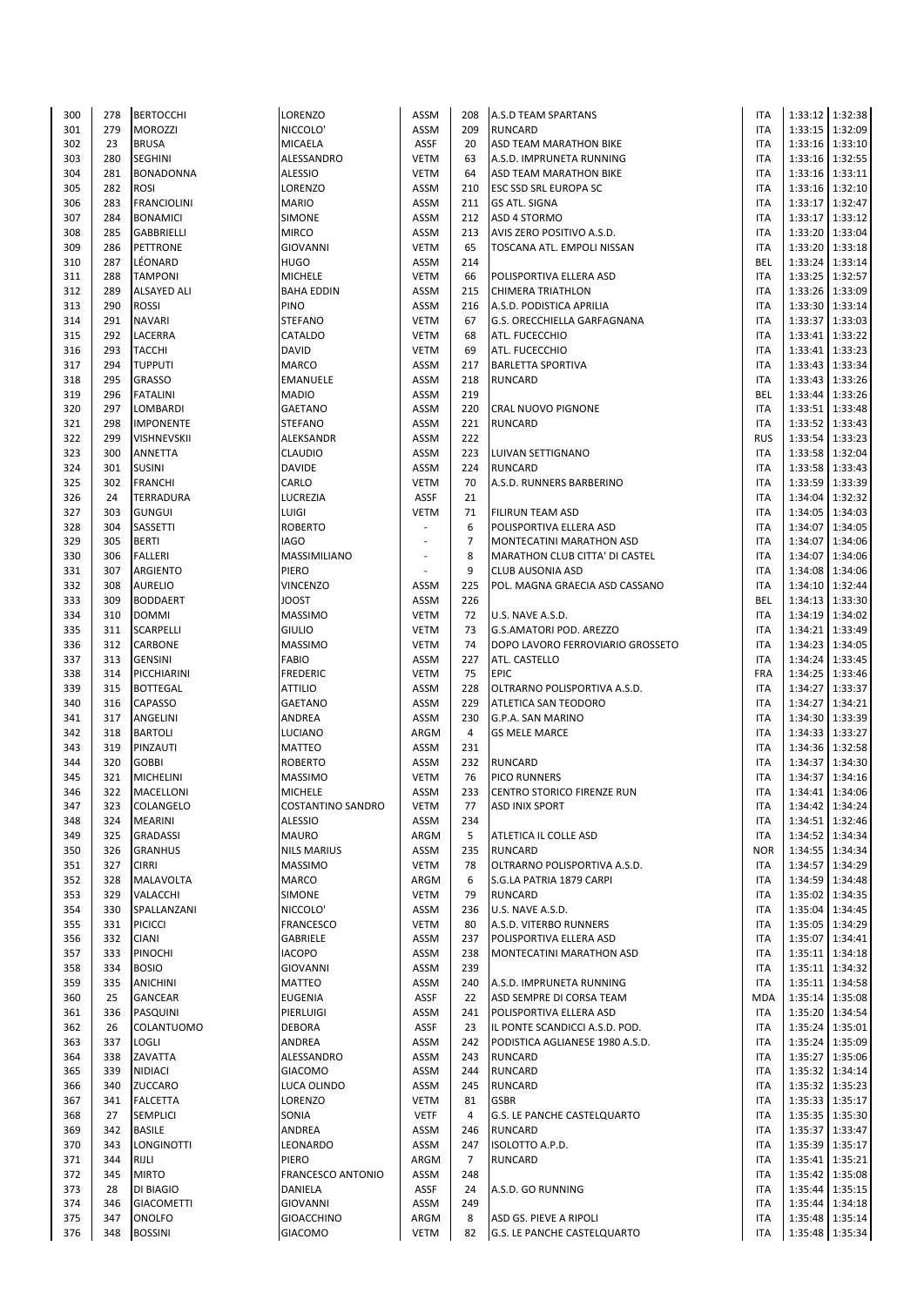| 377        | 349        | <b>CITRINITI</b>                 | <b>ROSARIO</b>                | OROM                       | 1              | ASD GIANNONERUNNING CIRCUIT             | <b>ITA</b>               | 1:35:49 1:35:25                      |         |
|------------|------------|----------------------------------|-------------------------------|----------------------------|----------------|-----------------------------------------|--------------------------|--------------------------------------|---------|
|            |            |                                  |                               |                            |                |                                         |                          |                                      |         |
| 378        | 350        | <b>LECCI</b>                     | LUCA                          | <b>VETM</b>                | 83             | G. POD. LE SBARRE                       | <b>ITA</b>               | 1:35:50 1:35:48                      |         |
| 379        | 351        | <b>FALASCHI</b>                  | <b>FILIPPO</b>                | <b>ASSM</b>                | 250            | TOSCANA ATL. EMPOLI NISSAN              | <b>ITA</b>               | 1:35:51   1:35:48                    |         |
| 380        | 352        | <b>BASSINI</b>                   | ERMANNO                       | ARGM                       | 9              | <b>RUNCARD</b>                          | <b>ITA</b>               | 1:35:51 1:35:39                      |         |
|            |            |                                  |                               |                            |                |                                         |                          |                                      |         |
| 381        | 353        | <b>GAROZZO</b>                   | EMANUELE                      | ASSM                       | 251            | ASD ALBENGA RUNNERS                     | <b>ITA</b>               | 1:35:54 1:35:33                      |         |
| 382        | 354        | <b>PORCELLI</b>                  | ANGELO                        | <b>ASSM</b>                | 252            | ASD RUTIGLIANO ROAD RUNNERS             | <b>ITA</b>               | 1:35:54 1:34:46                      |         |
| 383        | 355        | <b>VERONESE</b>                  | LUCA                          | <b>ASSM</b>                | 253            | POL. QUADRILATERO                       | <b>ITA</b>               | 1:35:58                              | 1:35:12 |
| 384        | 356        | <b>DI FRANCESCO</b>              | <b>SIMONE</b>                 | <b>ASSM</b>                | 254            |                                         | <b>ITA</b>               | 1:36:03 1:35:48                      |         |
|            |            |                                  |                               |                            |                |                                         |                          |                                      |         |
| 385        | 357        | <b>MATTEI</b>                    | <b>DAVIDE</b>                 | <b>ASSM</b>                | 255            | <b>RUNCARD</b>                          | <b>ITA</b>               | 1:36:05   1:34:58                    |         |
| 386        | 29         | <b>TREDICI</b>                   | <b>GIULIA</b>                 | ASSF                       | 25             | A.S.D. RUNNERS BARBERINO                | <b>ITA</b>               | 1:36:06 1:36:01                      |         |
| 387        | 30         | <b>TREDICI</b>                   | <b>SERENA</b>                 | ASSF                       | 26             | A.S.D. RUNNERS BARBERINO                | <b>ITA</b>               | 1:36:06 1:36:01                      |         |
|            |            |                                  |                               |                            |                |                                         |                          |                                      |         |
| 388        | 358        | <b>GARAVAGLIA</b>                | CARLO GEORGE                  | ASSM                       | 256            | <b>RUNCARD</b>                          | <b>ITA</b>               | 1:36:07 1:33:36                      |         |
| 389        | 359        | <b>CHIARION</b>                  | FRANCESCO                     | <b>ASSM</b>                | 257            | G.S. LUCIGNANO VAL D'ARBIA              | <b>ITA</b>               | 1:36:07 1:35:29                      |         |
| 390        | 360        | <b>MARTIN</b>                    | PAOLO                         | <b>ASSM</b>                | 258            | <b>GRUPPO SPORTIVO MERCURYUS</b>        | <b>ITA</b>               | 1:36:09 1:35:50                      |         |
|            |            |                                  |                               |                            |                |                                         |                          |                                      |         |
| 391        | 361        | LANDI                            | FRANCESCO                     | <b>VETM</b>                | 84             | <b>RUNCARD</b>                          | <b>ITA</b>               | 1:36:10 1:35:49                      |         |
| 392        | 362        | <b>BIANCHINI</b>                 | ANDREA                        | <b>ASSM</b>                | 259            | <b>SEVENLIFE SSD</b>                    | <b>ITA</b>               | 1:36:10 1:35:23                      |         |
| 393        | 363        | <b>CORTI</b>                     | <b>EDOARDO</b>                | <b>ASSM</b>                | 260            | <b>RUNCARD</b>                          | <b>ITA</b>               | 1:36:11 1:35:58                      |         |
|            |            |                                  |                               |                            |                |                                         |                          |                                      |         |
| 394        | 364        | <b>CUCE</b>                      | SEBASTIANO                    | <b>ASSM</b>                | 261            | <b>RUNCARD</b>                          | <b>ITA</b>               | 1:36:11 1:35:44                      |         |
| 395        | 365        | VESSICHELLI                      | ANDREA                        | <b>ASSM</b>                | 262            | <b>EVENTSPORT A.S.D.</b>                | <b>ITA</b>               | 1:36:13 1:36:07                      |         |
| 396        | 366        | <b>BARBACCIA</b>                 | <b>ARTURO</b>                 | <b>VETM</b>                | 85             | G.S.VALDELSA RUNNERS A.S.D.             | <b>ITA</b>               | 1:36:17 1:35:52                      |         |
|            |            |                                  |                               |                            |                |                                         |                          |                                      |         |
| 397        | 367        | PASQUARIELLO                     | <b>GIACOMO</b>                | <b>ASSM</b>                | 263            | <b>CRAL INPS</b>                        | <b>ITA</b>               | 1:36:18   1:35:55                    |         |
| 398        | 368        | PAPAPIETRO                       | COSIMO                        | OROM                       | $\overline{2}$ | TOP RUNNERS LATERZA                     | <b>ITA</b>               | 1:36:24 1:36:03                      |         |
| 399        | 369        | PELLEGRINI                       | LORENZO                       | <b>ASSM</b>                | 264            |                                         | <b>ITA</b>               | 1:36:24   1:35:58                    |         |
| 400        | 370        | <b>GERVASI</b>                   | <b>SIMONE</b>                 | <b>ASSM</b>                | 265            |                                         | <b>ITA</b>               | 1:36:26 1:36:16                      |         |
|            |            |                                  |                               |                            |                | ASD MIRAMARE RUNNER                     |                          |                                      |         |
| 401        | 371        | <b>COLLETTI</b>                  | CALOGERO                      | <b>VETM</b>                | 86             | ATLETICA CAMPI BISENZIO                 | <b>ITA</b>               | 1:36:27 1:34:47                      |         |
| 402        | 372        | <b>ARPAIA</b>                    | <b>DOMENICO</b>               | <b>VETM</b>                | 87             | 9,92 RUNNING ASD                        | <b>ITA</b>               | 1:36:29                              | 1:35:14 |
| 403        | 373        | <b>FICARA</b>                    | <b>GIUSEPPE</b>               | <b>ASSM</b>                | 266            | <b>RUNCARD</b>                          | <b>ITA</b>               | 1:36:31 1:36:19                      |         |
|            |            |                                  |                               |                            |                |                                         |                          |                                      |         |
| 404        | 374        | <b>RAUCCI</b>                    | <b>ANTONIO</b>                | <b>ASSM</b>                | 267            | <b>RUNCARD</b>                          | <b>ITA</b>               | 1:36:33 1:36:11                      |         |
| 405        | 375        | COCCO                            | <b>MARCO</b>                  | ARGM                       | 10             | <b>CLUB AUSONIA ASD</b>                 | <b>ITA</b>               | 1:36:34 1:35:36                      |         |
| 406        | 376        | <b>BALDINI</b>                   | PAOLO                         | ARGM                       | 11             | CIRCOLO MINERVA ASD                     | <b>ITA</b>               | 1:36:34 1:36:23                      |         |
|            |            |                                  |                               |                            |                |                                         |                          |                                      |         |
| 407        | 377        | <b>MILIACCA</b>                  | EMANUELE                      | <b>ASSM</b>                | 268            | <b>RUNCARD</b>                          | <b>ITA</b>               | 1:36:35   1:36:26                    |         |
| 408        | 31         | <b>ROCCO</b>                     | LISA                          | ASSF                       | 27             | <b>RUNCARD</b>                          | <b>ITA</b>               | 1:36:35   1:36:13                    |         |
| 409        | 378        | <b>DE CHIGI</b>                  | LUCIO                         | $\overline{\phantom{a}}$   | 10             | G.P. C.A.I. PISTOIA                     | <b>ITA</b>               | 1:36:42                              | 1:36:41 |
|            |            |                                  |                               |                            |                |                                         |                          |                                      |         |
| 410        | 379        | <b>CHAPLIN</b>                   | TIMOTHY                       | $\overline{\phantom{a}}$   | 11             | ISOLOTTO A.P.D.                         | <b>ITA</b>               | 1:36:43 1:36:39                      |         |
| 411        | 380        | <b>MILILLO</b>                   | <b>DOMENICO GIUSEPPE</b>      | <b>VETM</b>                | 88             | A.S.D. GO RUNNING                       | <b>ITA</b>               | 1:36:48 1:36:17                      |         |
| 412        | 381        | <b>BALDI</b>                     | <b>FABIO</b>                  | ASSM                       | 269            | AVIS CARMIGNANO A.S.D.                  | <b>ITA</b>               | 1:36:49 1:36:35                      |         |
|            |            |                                  |                               |                            |                |                                         |                          |                                      |         |
| 413        | 32         | <b>FIORINI</b>                   | <b>EMMA</b>                   | ASSF                       | 28             | TOSCANA ATL. EMPOLI NISSAN              | <b>ITA</b>               | 1:36:51 1:36:49                      |         |
| 414        | 382        | <b>FROSALI</b>                   | ANDREA                        | <b>VETM</b>                | 89             | ATL.SANGIOVANNESE 1967                  | <b>ITA</b>               | 1:36:52                              | 1:36:28 |
| 415        | 383        | <b>RICCI</b>                     | SAMUELE                       | <b>ASSM</b>                | 270            | ATL.SANGIOVANNESE 1967                  | <b>ITA</b>               | 1:36:53 1:36:01                      |         |
|            |            |                                  |                               |                            |                |                                         |                          |                                      |         |
| 416        | 384        | <b>GIANNINI</b>                  | <b>EUGENIO</b>                | <b>ASSM</b>                | 271            | ATL. MONTE MARIO                        | <b>ITA</b>               | 1:36:59 1:36:55                      |         |
| 417        | 385        | LESUEUR                          | OLIVIER                       | <b>VETM</b>                | 90             |                                         | <b>FRA</b>               | 1:37:02 1:36:41                      |         |
| 418        | 386        | <b>VITALE</b>                    | <b>STEFANO</b>                | <b>VETM</b>                | 91             | A.S. ATL. ROCCA DI PAPA                 | <b>ITA</b>               | 1:37:04 1:36:55                      |         |
|            |            |                                  |                               |                            |                |                                         |                          |                                      |         |
| 419        | 387        | <b>BERNIERI</b>                  | ANDREA                        | <b>ASSM</b>                | 272            | G.S. LE PANCHE CASTELQUARTO             | <b>ITA</b>               | 1:37:04 1:36:39                      |         |
| 420        | 388        | <b>GHEZZI</b>                    | SALVATORE                     | <b>ASSM</b>                | 273            |                                         | <b>ITA</b>               | 1:37:06 1:36:55                      |         |
| 421        | 389        | PICCHIONI                        | <b>MIRKO</b>                  | <b>ASSM</b>                | 274            | ASD ATLETICA TERRANOVESE                | <b>ITA</b>               | 1:37:08   1:36:50                    |         |
| 422        | 390        | <b>ABDALI</b>                    |                               | <b>ASSM</b>                | 275            | CLUB SPORTIVO FIRENZE 1870 P.D          | MAR                      | 1:37:11 1:36:59                      |         |
|            |            |                                  | MOHAMMED                      |                            |                |                                         |                          |                                      |         |
| 423        | 391        | <b>BRICHIERI COLOMBI</b>         | MASSIMILIANO                  | <b>VETM</b>                | 92             | CLUB SPORTIVO FIRENZE 1870 P.D          | <b>ITA</b>               | 1:37:11 1:36:59                      |         |
| 424        | 392        | <b>STETKA</b>                    | JACOPO                        | ASSM                       | 276            | RUNCARD                                 | <b>ITA</b>               | 1:37:12 1:36:34                      |         |
| 425        | 393        | <b>PAOLETTI</b>                  | PAOLO                         | <b>VETM</b>                | 93             |                                         | <b>ITA</b>               | 1:37:14 1:36:48                      |         |
|            |            |                                  |                               |                            |                |                                         |                          |                                      |         |
| 426        | 394        | <b>BERLINCIONI</b>               | LORENZO                       | ASSM                       | 277            |                                         | <b>ITA</b>               | 1:37:15 1:35:12                      |         |
| 427        | 395        | PAGANO                           | <b>FRANCESCO</b>              | <b>VETM</b>                | 94             | ATLETICA MARATHON ALMENNO S.S.          | <b>ITA</b>               | 1:37:15   1:36:57                    |         |
| 428        | 396        | GAI                              | RICCARDO                      | ASSM                       | 278            | ATLETICA AVIS SANSEPOLCRO               | <b>ITA</b>               | 1:37:16 1:36:38                      |         |
|            |            |                                  |                               |                            |                |                                         |                          |                                      |         |
| 429        | 397        | <b>CALLISTO</b>                  | ROCCO                         | OROM                       | 3              | IL PONTE SCANDICCI A.S.D. POD.          | <b>ITA</b>               | 1:37:17 1:37:15                      |         |
| 430        | 398        | <b>MANGANO</b>                   | ANDREA                        | ASSM                       | 279            | ASD SEMPRE DI CORSA TEAM                | <b>ITA</b>               | 1:37:20 1:36:30                      |         |
| 431        | 399        | <b>PASCALE</b>                   | LUIGI                         | ASSM                       | 280            | <b>RUNCARD</b>                          | <b>ITA</b>               | 1:37:20 1:37:14                      |         |
|            |            |                                  |                               |                            |                |                                         |                          |                                      |         |
| 432        | 400        | <b>SCUZARELLO</b>                | ESTEBAN                       | ASSM                       | 281            |                                         | <b>ITA</b>               | 1:37:21 1:36:12                      |         |
| 433        | 401        | <b>BETTARINI</b>                 | ANDREA                        | ASSM                       | 282            | ISOLOTTO A.P.D.                         | <b>ITA</b>               | 1:37:21   1:36:56                    |         |
| 434        | 402        | <b>VIOLATO</b>                   | DANIELE                       | ASSM                       | 283            |                                         | <b>ITA</b>               | 1:37:22 1:37:03                      |         |
| 435        | 403        | <b>GUARNIERI</b>                 | LEONARDO                      | ASSM                       | 284            | ASD RUTIGLIANO ROAD RUNNERS             | <b>ITA</b>               | 1:37:23 1:36:15                      |         |
|            |            |                                  |                               |                            |                |                                         |                          |                                      |         |
| 436        | 404        | <b>MINOPOLI</b>                  | <b>GIOVANNI</b>               | ASSM                       | 285            | POLISPORTIVA ELLERA ASD                 | <b>ITA</b>               | 1:37:24 1:35:07                      |         |
| 437        | 405        | <b>BILLI</b>                     | <b>MASSIMO</b>                | ASSM                       | 286            | <b>RUNCARD</b>                          | <b>ITA</b>               | 1:37:28 1:37:03                      |         |
| 438        |            |                                  |                               |                            |                |                                         | <b>ITA</b>               | 1:37:29 1:37:15                      |         |
|            |            |                                  |                               |                            |                |                                         |                          |                                      |         |
| 439        | 406        | <b>MORABITO</b>                  | <b>DOMENICO</b>               | ASSM                       | 287            | <b>RUNCARD</b>                          |                          |                                      |         |
| 440        | 407        | <b>NANNI</b>                     | <b>MAURIZIO</b>               | ASSM                       | 288            | <b>RUNCARD</b>                          | <b>ITA</b>               | 1:37:30 1:36:35                      |         |
|            | 408        | <b>PUCCI</b>                     | <b>MASSIMO</b>                | ASSM                       | 289            | <b>RUNCARD</b>                          | <b>ITA</b>               | 1:37:30 1:37:15                      |         |
|            |            |                                  |                               |                            |                |                                         |                          |                                      |         |
| 441        | 409        | VAN DER WALT                     | <b>STEPHANUS</b>              | ASSM                       | 290            |                                         | <b>RSA</b>               | 1:37:31 1:37:10                      |         |
| 442        | 410        | <b>CERRI</b>                     | MASSIMILIANO                  | ASSM                       | 291            | ATL.SANGIOVANNESE 1967                  | <b>ITA</b>               | 1:37:34 1:36:42                      |         |
| 443        | 411        | DE LORENZO                       | CHRISTIAN                     | ASSM                       | 292            | <b>RUNCARD</b>                          | <b>ITA</b>               | 1:37:36 1:36:43                      |         |
|            |            |                                  |                               |                            |                |                                         |                          |                                      |         |
| 444        | 412        | <b>COLI</b>                      | GUIDO                         | ASSM                       | 293            |                                         | <b>ITA</b>               | 1:37:38 1:37:10                      |         |
| 445        | 413        | <b>MORESCHINI</b>                | ANDREA                        | <b>VETM</b>                | 95             |                                         | <b>ITA</b>               | 1:37:39 1:37:22                      |         |
| 446        | 414        | <b>GIOMI</b>                     | GABRIELE                      | $\overline{\phantom{a}}$   | 12             | ATTRAVERSO RUNNING ASD                  | <b>ITA</b>               | 1:37:42 1:37:38                      |         |
| 447        | 415        |                                  |                               | $\overline{\phantom{a}}$   |                | <b>GS MAIANO</b>                        | <b>ITA</b>               |                                      |         |
|            |            | <b>CIABATTI</b>                  | <b>GIUSEPPE</b>               |                            | 13             |                                         |                          | 1:37:42 1:37:39                      |         |
| 448        | 416        | <b>MORANDI</b>                   | VIERI                         | <b>VETM</b>                | 96             | G.S.VALDELSA RUNNERS A.S.D.             | <b>ITA</b>               | 1:37:49 1:37:21                      |         |
| 449        | 417        | <b>GATTO</b>                     | ROMEO                         | <b>VETM</b>                | 97             | ATLETICA SAN NICOLA                     | <b>ITA</b>               | 1:37:50 1:37:29                      |         |
| 450        | 418        | LAZZERI                          | FRANCESCO                     | ASSM                       | 294            |                                         | <b>ITA</b>               | 1:37:50 1:37:25                      |         |
|            |            |                                  |                               |                            |                |                                         |                          |                                      |         |
| 451        | 419        | <b>CAPONE</b>                    | <b>FABRIZIO</b>               | ASSM                       | 295            | G. POD. LE SBARRE                       | <b>ITA</b>               | 1:37:52 1:37:01                      |         |
| 452<br>453 | 420<br>421 | <b>FILIPPONE</b><br><b>TUANI</b> | <b>MASSIMO</b><br><b>IVAN</b> | <b>VETM</b><br><b>VETM</b> | 98<br>99       | U.S. NAVE A.S.D.<br>ATL. CESANO MADERNO | <b>ITA</b><br><b>ITA</b> | 1:37:55   1:37:35<br>1:37:56 1:37:54 |         |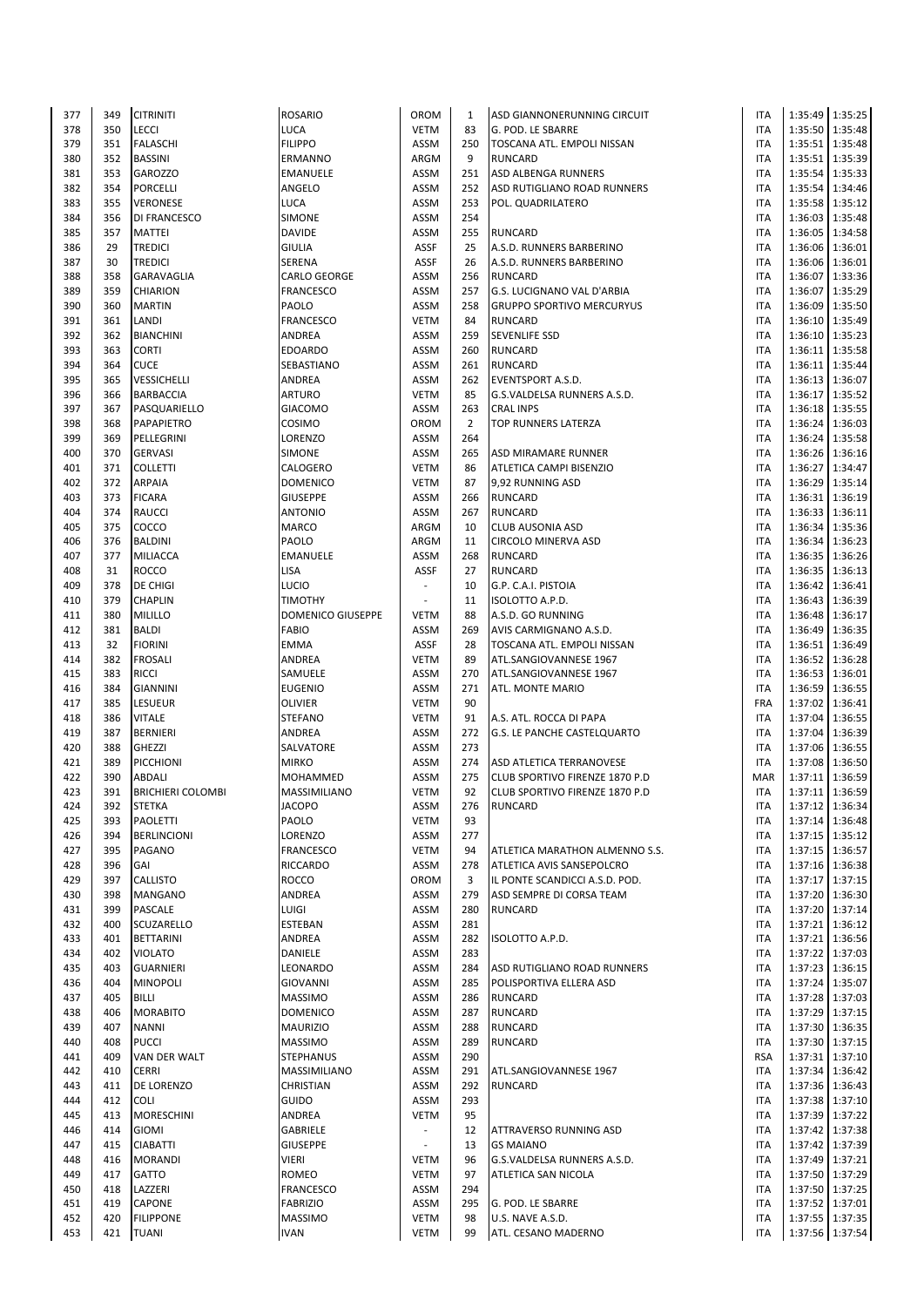| 454 | 422 | <b>NOCENTINI</b>   | <b>SIMONE</b>        | <b>VETM</b> | 100            | ASD FIDAS GNARRO JET MATTEI         | <b>ITA</b> |         | 1:38:00 1:37:22   |
|-----|-----|--------------------|----------------------|-------------|----------------|-------------------------------------|------------|---------|-------------------|
| 455 | 423 | <b>GORI</b>        | <b>MASSIMO</b>       | <b>VETM</b> | 101            | LA FONTANINA A.S.D.                 | <b>ITA</b> |         | 1:38:00 1:37:33   |
| 456 | 424 | SARZYNSKI          | <b>MARC</b>          | ASSM        | 296            |                                     | FRA        |         | 1:38:01 1:35:54   |
| 457 | 425 | <b>NATALI</b>      | <b>ALESSIO</b>       | ASSM        | 297            |                                     | <b>ITA</b> |         | 1:38:01 1:36:45   |
| 458 | 426 | <b>CERCHI</b>      | <b>ALESSIO</b>       | ASSM        | 298            | <b>RUNCARD</b>                      | <b>ITA</b> |         | 1:38:02 1:37:33   |
|     |     |                    |                      |             |                |                                     |            |         |                   |
| 459 | 427 | <b>PRATESI</b>     | SIMONE               | <b>VETM</b> | 102            | <b>RUNCARD</b>                      | <b>ITA</b> |         | 1:38:02 1:38:01   |
| 460 | 428 | <b>CERCHIAI</b>    | <b>GIOVANNI</b>      | <b>VETM</b> | 103            | G.S.D. LIBERTAS LA TORRE            | <b>ITA</b> |         | 1:38:03 1:37:37   |
| 461 | 429 | <b>MANDOLONI</b>   | <b>ALESSIO</b>       | ASSM        | 299            | 2S ATLETICA SPOLETO                 | <b>ITA</b> |         | 1:38:04 1:37:37   |
| 462 | 430 | <b>MINOCCI</b>     | CLAUDIO              | <b>VETM</b> | 104            | AMATORI PODISTICA AREZZO            | <b>ITA</b> |         | 1:38:05   1:37:45 |
| 463 | 431 | <b>ROMATET</b>     | <b>MARC</b>          | ASSM        | 300            |                                     | FRA        |         | 1:38:05 1:36:28   |
| 464 | 432 | <b>BRUTTINI</b>    | PAOLO                | <b>VETM</b> | 105            | U.S. NAVE A.S.D.                    | <b>ITA</b> |         | 1:38:09 1:37:48   |
| 465 | 433 | SARI               | <b>MARCO</b>         | ASSM        | 301            |                                     | <b>ITA</b> |         | 1:38:13 1:37:37   |
| 466 | 434 | <b>SCARANO</b>     | <b>ANTONIO</b>       | ASSM        | 302            | U.S. NAVE A.S.D.                    | <b>ITA</b> |         | 1:38:14 1:37:49   |
| 467 | 435 | SPAZZALI           | <b>FABIO</b>         | <b>ASSM</b> | 303            | ISOLOTTO A.P.D.                     | <b>ITA</b> |         | 1:38:15   1:38:06 |
|     |     |                    |                      |             | 304            |                                     |            |         |                   |
| 468 | 436 | <b>FIORE</b>       | <b>GIUSEPPE</b>      | ASSM        |                |                                     | <b>ITA</b> |         | 1:38:16 1:37:59   |
| 469 | 437 | SGARAVIZZI         | <b>FRANCESCO</b>     | ASSM        | 305            | TRAIL RUNNING PROJECT ASD           | <b>ITA</b> |         | 1:38:20 1:37:56   |
| 470 | 438 | CAVIGLI            | ANDREA               | ASSM        | 306            | <b>RUNCARD</b>                      | <b>ITA</b> |         | 1:38:20 1:37:19   |
| 471 | 439 | LUSINI             | LORENZO              | ASSM        | 307            | IL PONTE SCANDICCI A.S.D. POD.      | <b>ITA</b> |         | 1:38:20 1:37:51   |
| 472 | 440 | SIGNORINI          | LORENZO              | ASSM        | 308            | <b>RUNCARD</b>                      | <b>ITA</b> |         | 1:38:22 1:38:11   |
| 473 | 441 | <b>GRAZZINI</b>    | PAOLO                | ASSM        | 309            | ASD WELOVEINSULINA TEAM             | <b>ITA</b> |         | 1:38:23 1:37:58   |
| 474 | 442 | <b>GREGORI</b>     | <b>GIORGIO</b>       | <b>VETM</b> | 106            | ASD SUBBIANO MARATHON               | <b>ITA</b> |         | 1:38:23 1:38:07   |
| 475 | 443 | RESNATI            | <b>STEFANO</b>       | <b>VETM</b> | 107            | <b>RUNNERS DESIO</b>                | <b>ITA</b> |         | 1:38:27 1:38:02   |
| 476 | 444 | FERNANDEZ G.       | KEIMER J.            | ASSM        | 310            |                                     | <b>VEN</b> |         | 1:38:28   1:37:55 |
|     | 33  |                    |                      | ASSF        | 29             |                                     | <b>FRA</b> |         |                   |
| 477 |     | <b>LUCIDI</b>      | SARAH                |             |                |                                     |            |         | 1:38:29 1:38:20   |
| 478 | 445 | <b>GALIANA</b>     | <b>GUILLAUME</b>     | ASSM        | 311            | LA LORIOLADE                        | FRA        |         | 1:38:30 1:38:19   |
| 479 | 446 | <b>BRUTTINI</b>    | ALESSANDRO           | ASSM        | 312            | <b>RUNCARD</b>                      | <b>ITA</b> |         | 1:38:32 1:37:45   |
| 480 | 447 | <b>GIANNESI</b>    | LORENZO              | ASSM        | 313            | <b>RUNCARD</b>                      | <b>ITA</b> |         | 1:38:35   1:37:09 |
| 481 | 34  | <b>RISTORI</b>     | CATERINA             | ASSF        | 30             |                                     | <b>ITA</b> |         | 1:38:36 1:38:12   |
| 482 | 35  | ZARRELLA           | VALENTINA            | ASSF        | 31             |                                     | <b>ITA</b> |         | 1:38:36 1:37:13   |
| 483 | 448 | <b>GEMMA</b>       | <b>LUCA</b>          | ASSM        | 314            | <b>RUNCARD</b>                      | <b>ITA</b> |         | 1:38:38 1:36:14   |
| 484 | 449 | <b>CONTINI</b>     | <b>MAURIZIO</b>      | <b>VETM</b> | 108            | LA FONTANINA A.S.D.                 | <b>ITA</b> |         | 1:38:39 1:37:38   |
| 485 | 450 | ANGELLA            | DANIELE              | ASSM        | 315            | ATL. CASTELLO                       | <b>ITA</b> |         | 1:38:39 1:37:50   |
| 486 | 36  | <b>MARTIN</b>      | <b>BROOKE ALICIA</b> | ASSF        | 32             |                                     | <b>USA</b> |         | 1:38:42 1:38:23   |
|     | 451 |                    |                      | <b>VETM</b> | 109            |                                     | <b>ITA</b> |         |                   |
| 487 |     | <b>TAFANI</b>      | SANDRO               |             |                | OLTRARNO POLISPORTIVA A.S.D.        |            |         | 1:38:47 1:38:21   |
| 488 | 452 | LEONI              | SACHA                | ASSM        | 316            | <b>RUNCARD</b>                      | <b>ITA</b> |         | 1:38:48 1:38:36   |
| 489 | 453 | PECORARI           | <b>MASSIMO</b>       | <b>VETM</b> | 110            | ATLETICA AVIS SANSEPOLCRO           | <b>ITA</b> |         | 1:38:49 1:38:41   |
| 490 | 454 | <b>BAGIARDI</b>    | <b>FILIPPO</b>       | <b>VETM</b> | 111            | <b>RUNCARD</b>                      | <b>ITA</b> |         | 1:38:53 1:38:24   |
| 491 | 455 | <b>CIABINI</b>     | LORENZO              | ASSM        | 317            | <b>RUNCARD</b>                      | <b>ITA</b> |         | 1:38:56 1:37:45   |
| 492 | 456 | <b>GUIGGIANI</b>   | <b>MASSIMO</b>       | ARGM        | 12             | U.S. NAVE A.S.D.                    | <b>ITA</b> |         | 1:38:57 1:38:39   |
| 493 | 37  | <b>OCCHINERI</b>   | PAOLA                | <b>VETF</b> | 5              | MARATHON CLUB CITTA' DI CASTEL      | <b>ITA</b> |         | 1:38:58 1:38:57   |
| 494 | 38  | <b>BINI</b>        | ARIANNA              | ASSF        | 33             | LA FONTANINA A.S.D.                 | <b>ITA</b> |         | 1:39:00 1:38:24   |
| 495 | 457 | <b>PIANORSI</b>    | NICCOLO'             | ASSM        | 318            | ISOLOTTO A.P.D.                     | <b>ITA</b> |         | 1:39:00 1:37:09   |
| 496 | 458 | <b>BROCCHI</b>     | MARCO                | ASSM        | 319            |                                     | ITA        |         | 1:39:01 1:38:24   |
|     |     |                    |                      |             |                |                                     |            |         |                   |
| 497 | 459 | ERMINI             | <b>MARCO</b>         | <b>VETM</b> | 112            | LA FONTANINA A.S.D.                 | <b>ITA</b> |         | 1:39:01 1:38:26   |
| 498 | 460 | CARONE             | <b>RENATO</b>        | <b>ASSM</b> | 320            | <b>RUNCARD</b>                      | <b>ITA</b> |         | 1:39:02 1:37:36   |
| 499 | 461 | <b>TARLI</b>       | <b>GIOVANNI</b>      | <b>VETM</b> | 113            | C. S. OLIMPIA POGGIO AL VENTO A.S.D | <b>ITA</b> |         | 1:39:05 1:38:51   |
| 500 | 462 | CEI                | SAVERIO              | ASSM        | 321            |                                     | <b>ITA</b> |         | 1:39:07 1:38:55   |
| 501 | 463 | <b>CIAPPI</b>      | <b>FEDERICO</b>      | <b>VETM</b> | 114            | AVIS CARMIGNANO A.S.D.              | <b>ITA</b> |         | 1:39:08 1:38:58   |
| 502 | 464 | LESTINI            | MARCO                | <b>VETM</b> | 115            | ATLETICA IL COLLE ASD               | <b>ITA</b> |         | 1:39:11 1:38:53   |
| 503 | 465 | <b>BERNACCHI</b>   | <b>ALESSIO</b>       | ASSM        | 322            | G.S. LE PANCHE CASTELQUARTO         | <b>ITA</b> |         | 1:39:11 1:38:24   |
| 504 | 466 | PALLOTTA           | LUCA                 | ASSM        | 323            | A.S.D. GO RUNNING                   | <b>ITA</b> |         | 1:39:11 1:38:39   |
| 505 | 467 | CASLINI            | <b>MAURO</b>         | ASSM        | 324            | RUNCARD                             | <b>ITA</b> | 1:39:11 | 1:38:47           |
|     | 468 | BALDASSINI         | MATTEO               |             | 325            |                                     | <b>ITA</b> |         | 1:39:12 1:39:05   |
| 506 |     |                    |                      | ASSM        |                | ASD PODISTICA EMPOLESE 1986         |            |         |                   |
| 507 | 469 | <b>GIGLI</b>       | <b>FRANCESCO</b>     | ASSM        | 326            | <b>CLUB AUSONIA ASD</b>             | <b>ITA</b> |         | 1:39:13 1:38:39   |
| 508 | 39  | <b>BACCETTI</b>    | <b>BEATRICE</b>      | <b>VETF</b> | 6              | IL PONTE SCANDICCI A.S.D. POD.      | <b>ITA</b> |         | 1:39:15 1:38:51   |
| 509 | 470 | <b>LUPOCCHI</b>    | <b>MATTEO</b>        | ASSM        | 327            | <b>RUNCARD</b>                      | <b>ITA</b> |         | 1:39:15 1:37:54   |
| 510 | 471 | <b>CIAPONI</b>     | LORENZO              | ASSM        | 328            | RUNCARD                             | <b>ITA</b> |         | 1:39:19 1:39:09   |
| 511 | 472 | SCIRE'             | NICCOLO'             | ASSM        | 329            |                                     | <b>ITA</b> |         | 1:39:20 1:38:33   |
| 512 | 40  | PEZZOTTA           | LAURA                | <b>VETF</b> | $\overline{7}$ | PUROSANGUE ATHLETICS CLUB           | <b>ITA</b> |         | 1:39:21   1:38:51 |
| 513 | 473 | <b>MARINUCCI</b>   | DANIELE              | ASSM        | 330            | PODISTICA SOLIDARIETA'              | <b>ITA</b> |         | 1:39:23 1:39:06   |
| 514 | 474 | <b>DE CARLI</b>    | <b>TOMMASO</b>       | ASSM        | 331            |                                     | <b>ITA</b> |         | 1:39:25 1:37:06   |
| 515 | 475 | BALDI              | DAVID                | <b>VETM</b> | 116            | U.S. UGNANO                         | <b>ITA</b> |         | 1:39:25 1:39:09   |
| 516 | 476 | CAMBI              | LUCA                 | ASSM        | 332            | <b>EVENTSPORT A.S.D.</b>            | <b>ITA</b> |         | 1:39:27 1:39:14   |
|     |     |                    |                      |             |                |                                     |            |         |                   |
| 517 | 41  | PARRINI            | <b>FRANCESCA</b>     | <b>ASSF</b> | 34             | PIRATES ROAD RUNNING                | SUI        |         | 1:39:28 1:39:00   |
| 518 | 477 | SANSAVINI          | STEFANO              | <b>VETM</b> | 117            | MORELLO RUNNERS ASD                 | <b>ITA</b> |         | 1:39:31 1:39:03   |
| 519 | 478 | <b>GAMBACCIANI</b> | PAOLO                | ASSM        | 333            | <b>RUNCARD</b>                      | <b>ITA</b> |         | 1:39:31 1:37:32   |
| 520 | 479 | <b>TIOZZO</b>      | <b>GIUSEPPE</b>      | <b>VETM</b> | 118            | <b>RUNCARD</b>                      | <b>ITA</b> |         | 1:39:33 1:39:09   |
| 521 | 480 | <b>STAROPOLI</b>   | <b>ANTONIO</b>       | ASSM        | 334            |                                     | <b>ITA</b> |         | 1:39:36 1:38:10   |
| 522 | 481 | CARDELLINI         | <b>VINCENZO</b>      | ASSM        | 335            | IL PONTE SCANDICCI A.S.D. POD.      | <b>ITA</b> |         | 1:39:36 1:39:11   |
| 523 | 482 | <b>KIERS</b>       | SANDER               | ASSM        | 336            |                                     | <b>NED</b> |         | 1:39:36 1:39:08   |
| 524 | 483 | <b>FAMMONI</b>     | <b>FILIPPO</b>       | <b>VETM</b> | 119            | G.S. LE PANCHE CASTELQUARTO         | <b>ITA</b> | 1:39:41 | 1:39:05           |
| 525 | 484 | <b>CORROTTI</b>    | <b>ALESSIO</b>       | ASSM        | 337            | <b>RUNCARD</b>                      | <b>ITA</b> |         | 1:39:41 1:38:59   |
|     |     |                    |                      |             |                |                                     |            |         |                   |
| 526 | 485 | EL KHAZZAR         | ZAKARIA              | ASSM        | 338            |                                     | <b>MAR</b> |         | 1:39:45   1:37:56 |
| 527 | 486 | <b>GENTILINI</b>   | <b>SERGIO</b>        | ARGM        | 13             | ASD TOSCO-ROMAGNOLA                 | ITA        |         | 1:39:45 1:38:11   |
| 528 | 487 | <b>MAGNIFICO</b>   | <b>MICHELE</b>       | ARGM        | 14             | ATL.SANGIOVANNESE 1967              | <b>ITA</b> |         | 1:39:47 1:39:22   |
| 529 | 42  | GRECO              | SIMONA               | ASSF        | 35             | ATL.SANGIOVANNESE 1967              | <b>ITA</b> |         | 1:39:48 1:39:25   |
| 530 | 43  | <b>BETTINI</b>     | COSTANZA             | ASSF        | 36             |                                     | <b>ITA</b> |         | 1:39:49 1:39:20   |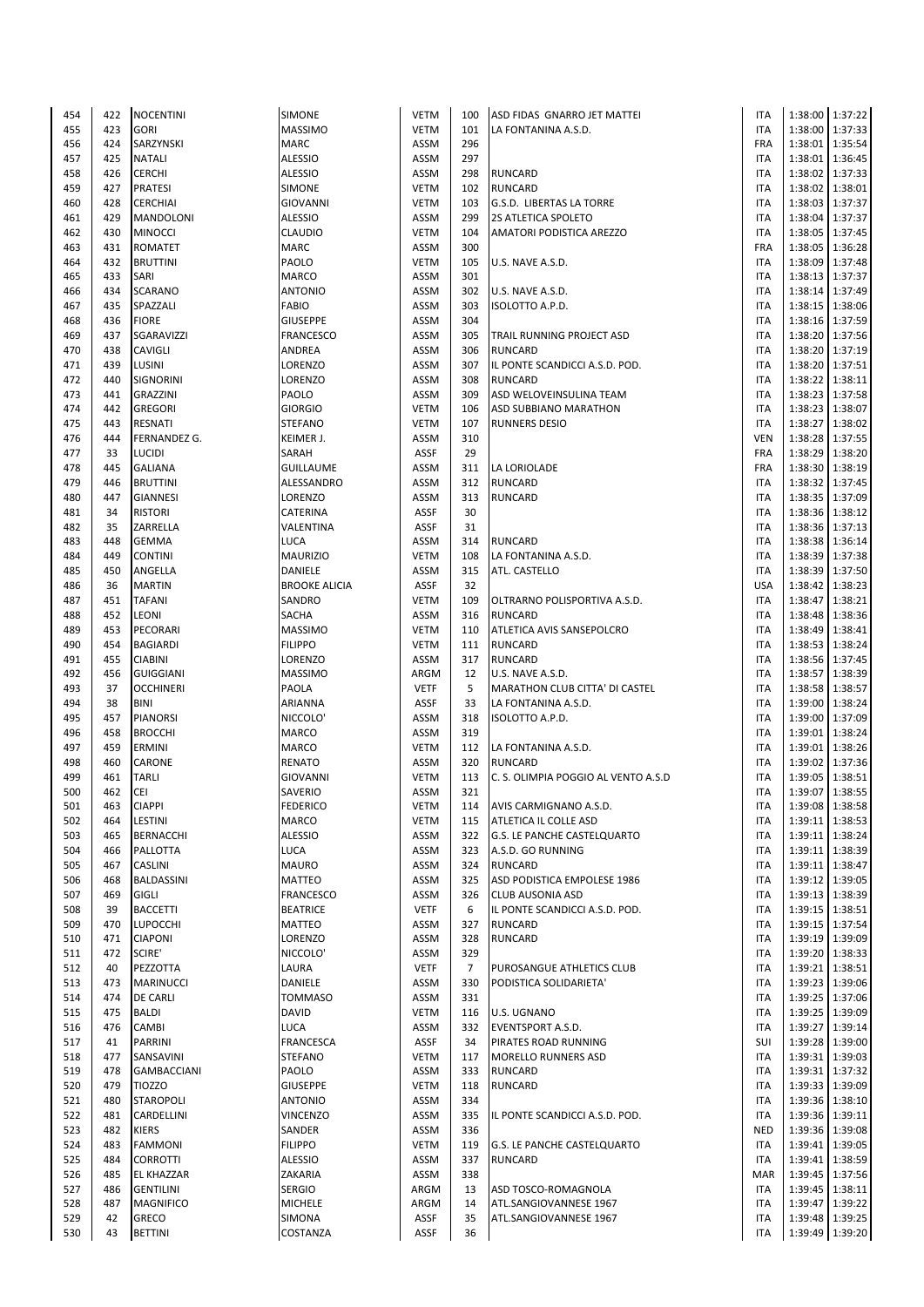| 531 | 488 | <b>CIRILLO</b>      | <b>GIORGIO</b>    | <b>ASSM</b> | 339 | PODISTICA SOLIDARIETA'         | <b>ITA</b> |                 | 1:39:52 1:39:23   |
|-----|-----|---------------------|-------------------|-------------|-----|--------------------------------|------------|-----------------|-------------------|
| 532 | 489 | <b>SEQUI</b>        | LEONARDO          | <b>VETM</b> | 120 | IL PONTE SCANDICCI A.S.D. POD. | <b>ITA</b> | 1:39:52         | 1:39:24           |
| 533 | 490 | <b>MENGONI</b>      | DANIELE           | <b>ASSM</b> | 340 |                                | <b>ITA</b> |                 | 1:39:54 1:39:31   |
| 534 | 491 | <b>ESPOSITO</b>     | <b>ALFONSO</b>    | ASSM        | 341 |                                | <b>ITA</b> |                 | 1:39:54 1:39:24   |
|     |     |                     |                   |             |     |                                |            |                 |                   |
| 535 | 492 | <b>BIANCHI</b>      | MARCO             | ASSM        | 342 | <b>RUNCARD</b>                 | <b>ITA</b> |                 | 1:39:58   1:39:36 |
| 536 | 493 | <b>AGRESTI</b>      | <b>SIMONE</b>     | <b>VETM</b> | 121 | LE TORRI PODISMO A.S.D.        | <b>ITA</b> |                 | 1:39:59 1:39:18   |
| 537 | 494 | <b>GALANTI</b>      | ALESSANDRO        | <b>VETM</b> | 122 | POLISPORTIVA ELLERA ASD        | <b>ITA</b> | 1:39:59 1:39:51 |                   |
| 538 | 44  | <b>GALLI</b>        | <b>FRANCESCA</b>  | <b>VETF</b> | 8   | 3C (COMP. CREMONESE CORRIDORI) | <b>ITA</b> | 1:40:01         | 1:39:45           |
| 539 | 495 | <b>CELI</b>         | <b>IVAN</b>       | ASSM        | 343 | <b>RUNCARD</b>                 | <b>ITA</b> | 1:40:04         | 1:39:42           |
| 540 | 45  | <b>GALLI</b>        | BARBARA           | <b>VETF</b> | 9   | 3C (COMP. CREMONESE CORRIDORI) | <b>ITA</b> |                 | 1:40:05 1:39:48   |
| 541 | 496 | <b>BOSINA</b>       | <b>MARCO</b>      | <b>VETM</b> | 123 | ATLETICA RUB. F.LLI FRATTINI   | <b>ITA</b> | 1:40:07         | 1:39:30           |
| 542 | 497 | <b>CENCETTI</b>     | <b>NICOLA</b>     | ASSM        | 344 | U.S. NAVE A.S.D.               | <b>ITA</b> | 1:40:09 1:39:15 |                   |
| 543 | 498 | PAOLELLA            | <b>SIMONE</b>     | <b>ASSM</b> | 345 | ATL.SANGIOVANNESE 1967         | <b>ITA</b> |                 | 1:40:20 1:39:56   |
| 544 | 499 | DI SUMMA            | <b>GIANFRANCO</b> | <b>ASSM</b> | 346 | U.S. NAVE A.S.D.               | <b>ITA</b> | 1:40:20 1:39:49 |                   |
| 545 | 46  | <b>KOCHS</b>        | <b>NINA</b>       | <b>ASSF</b> | 37  | <b>MTP HERSBUCK</b>            | <b>GER</b> | 1:40:24 1:40:01 |                   |
| 546 | 500 | <b>SOGOKON</b>      | PAUL              | ASSM        | 347 |                                | <b>ITA</b> |                 | 1:40:26 1:39:39   |
| 547 | 501 | <b>CEI</b>          | <b>FABRIZIO</b>   | <b>ASSM</b> | 348 | POLISPORTIVA ELLERA ASD        | <b>ITA</b> |                 | 1:40:27 1:39:58   |
|     |     |                     |                   |             |     |                                |            |                 |                   |
| 548 | 502 | <b>SANESI</b>       | MASSIMILIANO      | <b>ASSM</b> | 349 | A.S.D. IMPRUNETA RUNNING       | <b>ITA</b> |                 | 1:40:29 1:40:17   |
| 549 | 503 | <b>PARIGI</b>       | <b>MASSIMO</b>    | ASSM        | 350 | POL. RINASCITA MONTEVARCHI     | <b>ITA</b> |                 | 1:40:30 1:40:07   |
| 550 | 504 | CANEVESE            | <b>LUCA</b>       | <b>ASSM</b> | 351 | ATL.JESOLO TURISMO             | <b>ITA</b> |                 | 1:40:31 1:40:28   |
| 551 | 505 | PIOLI               | <b>PINO</b>       | ASSM        | 352 |                                | <b>ITA</b> | 1:40:34         | 1:40:29           |
| 552 | 506 | <b>JONGENBURGER</b> | ALEXANDER         | <b>ASSM</b> | 353 |                                | <b>NED</b> |                 | 1:40:35 1:40:13   |
| 553 | 507 | PELLICCI            | <b>GIOVANNI</b>   | ASSM        | 354 | S.S.D.S. MENS SANA 1871        | <b>ITA</b> | 1:40:37         | 1:40:25           |
| 554 | 508 | <b>GREGORI</b>      | <b>ROBERTO</b>    | ARGM        | 15  | ASD SUBBIANO MARATHON          | <b>ITA</b> |                 | 1:40:39 1:40:22   |
| 555 | 509 | PAESANO             | <b>FEDERICO</b>   | ASSM        | 355 |                                | <b>ITA</b> |                 | 1:40:41 1:39:57   |
| 556 | 510 | <b>BULLI</b>        | DANIELE           | ASSM        | 356 | POLISPORTIVA ELLERA ASD        | <b>ITA</b> | 1:40:41         | 1:40:14           |
| 557 | 511 | <b>BARZI</b>        | <b>DAVIDE</b>     | <b>ASSM</b> | 357 | <b>RUNCARD</b>                 | <b>ITA</b> |                 | 1:40:41 1:39:32   |
| 558 | 512 | <b>BOTTAZZI</b>     | <b>GIOVANNI</b>   | ASSM        | 358 | <b>RUNCARD</b>                 | <b>ITA</b> | 1:40:41         | 1:39:26           |
| 559 | 513 | SAMUILA             | SORIN GABRIEL     | ASSM        | 359 |                                | ROU        |                 | 1:40:43 1:39:08   |
| 560 | 514 | <b>ROSATI</b>       | <b>SERGIO</b>     | <b>VETM</b> | 124 | PORTO85                        | <b>ITA</b> | 1:40:44         | 1:40:25           |
|     |     |                     |                   |             |     |                                |            | 1:40:45 1:40:05 |                   |
| 561 | 515 | <b>VICINI</b>       | EMANUELE          | ASSM        | 360 | VIRTUS VILLA ADA FASHION SPORT | <b>ITA</b> |                 |                   |
| 562 | 516 | VAZZANA             | ANDREA            | <b>ASSM</b> | 361 | <b>ASD GUMASIO</b>             | <b>ITA</b> |                 | 1:40:46 1:40:37   |
| 563 | 517 | <b>CIOFO</b>        | <b>DOMENICO</b>   | <b>ASSM</b> | 362 | RUNNERS CANINO ASD             | <b>ITA</b> | 1:40:48         | 1:39:16           |
| 564 | 518 | <b>JANSEN</b>       | JANNIK            | ASSM        | 363 |                                | <b>GER</b> |                 | 1:40:49 1:40:06   |
| 565 | 519 | WILDEMAN            | <b>BART</b>       | ASSM        | 364 |                                | <b>NED</b> |                 | 1:40:50 1:40:22   |
| 566 | 520 | PINELLI             | ANDREA            | <b>VETM</b> | 125 | G.S. LE PANCHE CASTELQUARTO    | <b>ITA</b> |                 | 1:40:51 1:40:08   |
| 567 | 521 | <b>MARRONE</b>      | <b>IVAN</b>       | <b>ASSM</b> | 365 |                                | <b>ITA</b> |                 | 1:40:53 1:39:42   |
| 568 | 522 | <b>CHELLINI</b>     | DANIELE           | <b>VETM</b> | 126 | <b>RUNCARD</b>                 | <b>ITA</b> |                 | 1:40:54 1:40:52   |
| 569 | 523 | <b>BORETTO</b>      | SANDRO            | <b>ASSM</b> | 366 | ATL. CASTELLO                  | <b>ITA</b> |                 | 1:40:56 1:40:50   |
| 570 | 524 | ZANNONI             | ALESSANDRO        | ASSM        | 367 | T.T.T. ASD APS                 | <b>ITA</b> | 1:40:57         | 1:40:43           |
| 571 | 525 | <b>MARCHETTI</b>    | LUCA              | <b>ASSM</b> | 368 | <b>RUNCARD</b>                 | <b>ITA</b> |                 | 1:40:57 1:39:29   |
| 572 | 526 | <b>NICCOLAI</b>     | <b>FABIO</b>      | <b>VETM</b> | 127 | <b>RUNCARD</b>                 | <b>ITA</b> |                 | 1:40:59 1:40:42   |
| 573 | 527 | <b>MARIOTTI</b>     | <b>ROBERTO</b>    | ASSM        | 369 | CENTRO STORICO FIRENZE RUN     | <b>ITA</b> |                 | 1:40:59 1:40:23   |
| 574 | 47  | <b>CAPACCI</b>      | <b>STEFANIA</b>   | ASSF        | 38  | MARATHON CLUB CITTA' DI CASTEL | <b>ITA</b> |                 | 1:41:00 1:40:25   |
|     |     |                     |                   |             |     |                                |            | 1:41:02         |                   |
| 575 | 528 | RENZELLI            | CARMINE           | <b>VETM</b> | 128 | <b>RUNCARD</b>                 | <b>ITA</b> |                 | 1:40:35           |
| 576 | 529 | <b>ROGGI</b>        | ALESSANDRO        | <b>ASSM</b> | 370 | <b>RUNCARD</b>                 | <b>ITA</b> |                 | 1:41:03 1:40:45   |
| 577 | 530 | CAVALLO             | <b>ENZO</b>       | <b>VETM</b> | 129 | A.S.D. ATL. SPORTING CALORE    | <b>ITA</b> |                 | 1:41:04 1:40:43   |
| 578 | 531 | <b>BOLOGNA</b>      | LORENZO           | ASSM        | 371 |                                | <b>ITA</b> | 1:41:06 1:39:59 |                   |
| 579 | 532 | <b>PALMAS</b>       | ANDREA            | <b>VETM</b> | 130 | G.S.VALDELSA RUNNERS A.S.D.    | <b>ITA</b> |                 | 1:41:07 1:40:29   |
| 580 | 533 | SOTTILE             | <b>GIUSEPPE</b>   | ARGM        | 16  | G.S.VALDELSA RUNNERS A.S.D.    | <b>ITA</b> |                 | 1:41:08 1:40:44   |
| 581 | 48  | <b>BRUSTENGHI</b>   | CHIARA            | <b>VETF</b> | 10  | <b>RUNCARD</b>                 | <b>ITA</b> |                 | 1:41:09 1:40:43   |
| 582 | 49  | CANONICO            | LUISA             | ASSF        | 39  | ATLETICA AVIS PERUGIA          | <b>ITA</b> | 1:41:09         | 1:40:44           |
| 583 | 534 | BERNARDESCHI        | LORENZO           | ASSM        | 372 |                                | <b>ITA</b> |                 | 1:41:09 1:40:01   |
| 584 | 535 | <b>SCALISE</b>      | <b>ROSARIO</b>    | ARGM        | 17  | SCUOLA ATLETICA KROTONIATE     | <b>ITA</b> |                 | 1:41:10 1:39:44   |
| 585 | 536 | PERI                | <b>ROBERTO</b>    | <b>VETM</b> | 131 | <b>RUNCARD</b>                 | <b>ITA</b> |                 | 1:41:10 1:40:21   |
| 586 | 537 | <b>TONARELLI</b>    | <b>ALESSIO</b>    | ASSM        | 373 |                                | <b>ITA</b> |                 | 1:41:11 1:40:05   |
| 587 | 538 | LANDINI             | PAOLO             | ASSM        | 374 |                                | <b>ITA</b> |                 | 1:41:12 1:40:32   |
| 588 | 539 | LOMBARDI            | <b>ALESSIO</b>    | <b>ASSM</b> | 375 | <b>RUNCARD</b>                 | <b>ITA</b> |                 | 1:41:12 1:40:46   |
| 589 | 540 | <b>NESI</b>         | <b>FRANCESCO</b>  | ASSM        | 376 | <b>GS MAIANO</b>               | <b>ITA</b> |                 | 1:41:13 1:39:36   |
| 590 | 541 | <b>CALABRIA</b>     | <b>FRANCESCO</b>  | ASSM        | 377 | G.S.DILETTANTISTICO RUNDAGI    | <b>ITA</b> |                 | 1:41:15 1:40:42   |
| 591 | 542 | <b>ZOPPI</b>        | LORENZO           | ASSM        | 378 | <b>RUNCARD</b>                 | <b>ITA</b> |                 | 1:41:17 1:40:47   |
| 592 | 50  |                     | <b>FEDERICA</b>   | ASSF        | 40  | ATL. CASTELLO                  | <b>ITA</b> |                 | 1:41:17 1:39:45   |
|     |     | <b>VANNINI</b>      |                   |             |     |                                |            |                 |                   |
| 593 | 543 | <b>RAGAZZO</b>      | ANTONIO           | ASSM        | 379 | IL PONTE SCANDICCI A.S.D. POD. | <b>ITA</b> |                 | 1:41:18 1:40:29   |
| 594 | 544 | <b>BELLANTUONO</b>  | <b>GIANLUCA</b>   | ASSM        | 380 | ATL.SANGIOVANNESE 1967         | <b>ITA</b> | 1:41:19         | 1:40:26           |
| 595 | 545 | CIALDELLA           | GIANLUCA          | <b>ASSM</b> | 381 | CRAL NUOVO PIGNONE             | <b>ITA</b> |                 | 1:41:19 1:39:52   |
| 596 | 51  | <b>MARENGO</b>      | <b>MICHELA</b>    | ASSF        | 41  | G.S.R. FERRERO A.S.D.          | <b>ITA</b> |                 | 1:41:20 1:41:18   |
| 597 | 546 | <b>PETRUCCI</b>     | <b>NICOLA</b>     | ASSM        | 382 | PODISTICA AVIS CAMPOBASSO      | <b>ITA</b> |                 | 1:41:20 1:39:56   |
| 598 | 547 | <b>DALLAI</b>       | <b>FEDERICO</b>   | ASSM        | 383 | ASD FARO FORMIGNANA            | <b>ITA</b> |                 | 1:41:25 1:40:51   |
| 599 | 548 | LANDO               | STEPHAN           | ASSM        | 384 |                                | <b>ITA</b> |                 | 1:41:25   1:37:57 |
| 600 | 549 | <b>ROBIN</b>        | <b>NATHAN</b>     | ASSM        | 385 |                                | <b>FRA</b> |                 | 1:41:26 1:39:17   |
| 601 | 550 | LANDONI             | <b>GIANLUCA</b>   | <b>VETM</b> | 132 | <b>RUNCARD</b>                 | <b>ITA</b> |                 | 1:41:28 1:39:57   |
| 602 | 551 | <b>RIGHINI</b>      | SIMONE            | <b>VETM</b> | 133 | <b>GS MAIANO</b>               | <b>ITA</b> |                 | 1:41:31 1:41:02   |
| 603 | 552 | <b>OTTAVIANI</b>    | ALESSANDRO        | ASSM        | 386 | <b>RUNCARD</b>                 | <b>ITA</b> |                 | 1:41:31 1:41:07   |
| 604 | 553 | <b>IMPROTA</b>      | VINCENZO          | <b>VETM</b> | 134 | <b>RUNCARD</b>                 | <b>ITA</b> |                 | 1:41:33 1:41:05   |
| 605 | 554 | <b>BARBIERI</b>     | ANDREA            | <b>VETM</b> | 135 | A.S.D.GOLFO DEI POETI          | <b>ITA</b> |                 | 1:41:34 1:41:13   |
| 606 | 555 | <b>BIANCHI</b>      | NICOLA            | <b>ASSM</b> | 387 | ROAD RUNNERS CLUB POVIGLIO ASD | <b>ITA</b> |                 | 1:41:34 1:41:13   |
| 607 | 52  | <b>FORASIEPI</b>    | SILVIA            | ASSF        | 42  | LA FONTANINA A.S.D.            | <b>ITA</b> |                 | 1:41:34 1:40:59   |
|     |     |                     |                   |             |     |                                |            |                 |                   |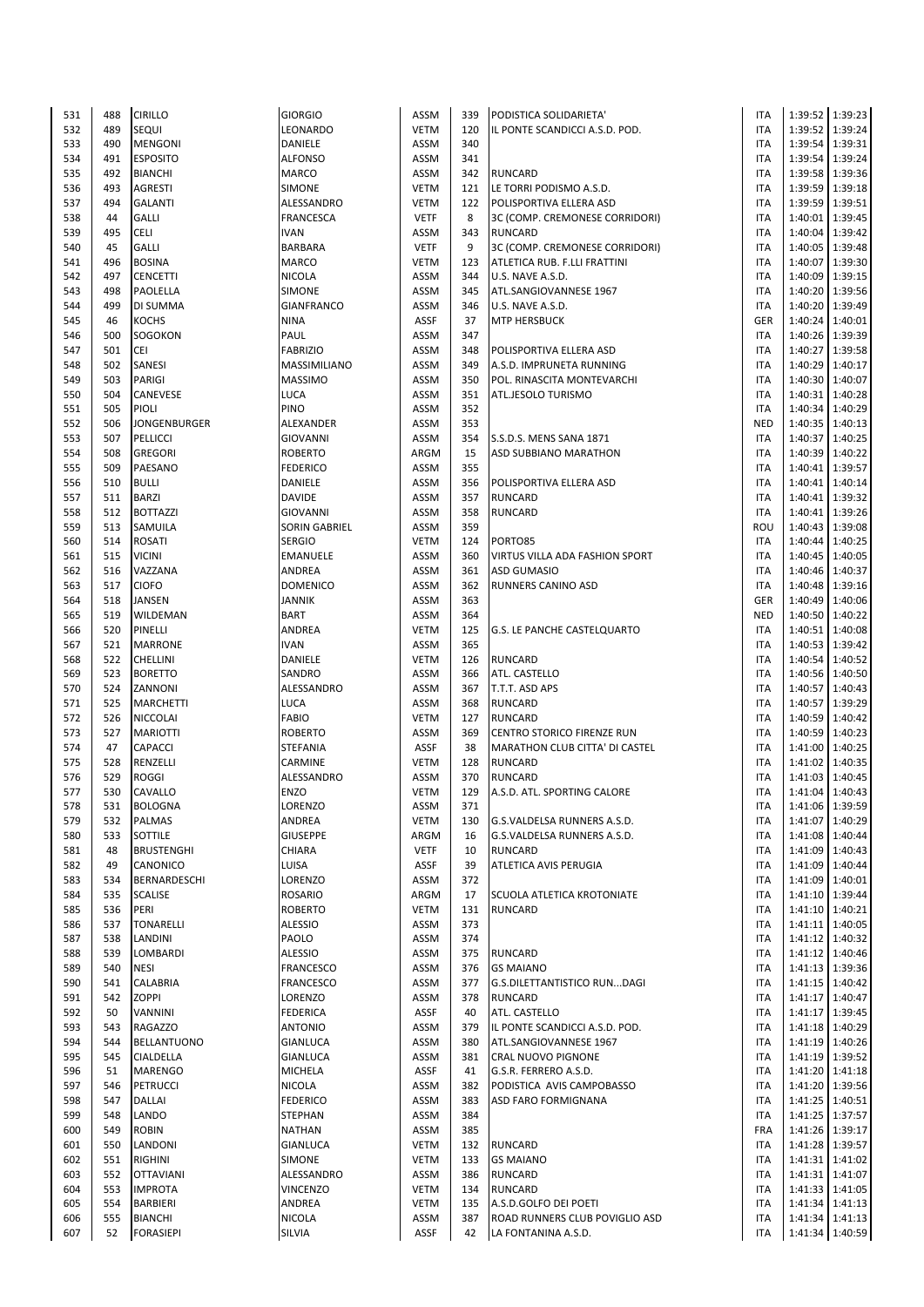| 608 | 556 | PERENZIN                | PAOLO            | <b>ASSM</b> | 388 | <b>ANA ATL.FELTRE</b>                    | <b>ITA</b> |                 | 1:41:36 1:40:07 |
|-----|-----|-------------------------|------------------|-------------|-----|------------------------------------------|------------|-----------------|-----------------|
| 609 | 557 | <b>BARTOLI</b>          | <b>ALBERTO</b>   | <b>ASSM</b> | 389 | <b>CLUB AUSONIA ASD</b>                  | <b>ITA</b> |                 | 1:41:36 1:40:39 |
| 610 | 558 | <b>ROSSONI</b>          | LUCA             | <b>ASSM</b> | 390 |                                          | <b>ITA</b> |                 | 1:41:37 1:41:22 |
| 611 | 559 | <b>BONINSEGNI</b>       | <b>STEFANO</b>   | <b>ASSM</b> | 391 | POLISPORTIVA ELLERA ASD                  | ITA        |                 | 1:41:37 1:40:47 |
|     | 560 |                         |                  |             | 392 |                                          |            |                 |                 |
| 612 |     | <b>BALLONI</b>          | PAOLO            | <b>ASSM</b> |     |                                          | ITA        | 1:41:37         | 1:40:04         |
| 613 | 561 | <b>ABATANGELO</b>       | CRISTIAN         | <b>ASSM</b> | 393 | CRAL NUOVO PIGNONE                       | ITA        | 1:41:37         | 1:41:03         |
| 614 | 562 | <b>SERRA</b>            | <b>GIANMARIO</b> | <b>ASSM</b> | 394 |                                          | <b>ITA</b> | 1:41:38         | 1:40:22         |
| 615 | 563 | <b>AMOROSSI</b>         | FRANCESCO        | <b>ASSM</b> | 395 |                                          | <b>ITA</b> |                 | 1:41:39 1:40:02 |
| 616 | 564 | <b>GRADARA</b>          | <b>PIETRO</b>    | <b>VETM</b> | 136 | <b>ASD MIRAMARE RUNNER</b>               | <b>ITA</b> |                 | 1:41:39 1:41:28 |
| 617 | 565 | <b>RONCHI</b>           | MASSIMILIANO     | <b>VETM</b> | 137 | <b>RUNCARD</b>                           | ITA        |                 | 1:41:40 1:40:57 |
| 618 | 566 | <b>BRACCINI</b>         | SAURO            | <b>VETM</b> | 138 | G.S.D. LIBERTAS LA TORRE                 | ITA        |                 | 1:41:40 1:40:30 |
| 619 | 567 | <b>KULESZA</b>          | MILOSZ           | <b>ASSM</b> | 396 |                                          | ITA        |                 | 1:41:40 1:40:28 |
| 620 | 568 | PRZEGALINSKI            | MACIEJ           | <b>ASSM</b> | 397 |                                          | POL        |                 | 1:41:40 1:41:17 |
| 621 | 569 | VOZZELLA                | <b>ROSARIO</b>   | <b>VETM</b> | 139 | S.S.D. UISPICENO A R.L.                  | <b>ITA</b> | 1:41:41         | 1:41:22         |
| 622 | 570 | <b>GUASPARRI</b>        | <b>SIMONE</b>    | <b>VETM</b> | 140 | O.R.S.T. 2.0                             | ITA        |                 | 1:41:41 1:41:25 |
|     |     |                         |                  |             |     |                                          |            |                 |                 |
| 623 | 571 | <b>COCCHI</b>           | <b>SIMONE</b>    | <b>ASSM</b> | 398 |                                          | ITA        | 1:41:42 1:41:11 |                 |
| 624 | 53  | <b>ORECCHIA</b>         | SILVIA           | <b>ASSF</b> | 43  | ATL. MONTE MARIO                         | ITA        |                 | 1:41:46 1:41:36 |
| 625 | 54  | <b>DIARA</b>            | GRAZIELLA        | <b>VETF</b> | 11  | A.S.D. GO RUNNING                        | ITA        |                 | 1:41:47 1:41:17 |
| 626 | 572 | VASSALLO                | <b>MAURO</b>     | <b>ASSM</b> | 399 |                                          | ITA        | 1:41:47         | 1:41:15         |
| 627 | 573 | <b>FISICARO</b>         | PAOLO            | <b>ASSM</b> | 400 | A.S.D. GO RUNNING                        | <b>ITA</b> |                 | 1:41:48 1:41:16 |
| 628 | 55  | <b>BONETTI</b>          | <b>ELISA</b>     | <b>ASSF</b> | 44  |                                          | <b>ITA</b> | 1:41:49 1:40:43 |                 |
| 629 | 574 | <b>NIZZOLI</b>          | <b>DAVIDE</b>    | <b>ASSM</b> | 401 | PARMARATHON ASD                          | <b>ITA</b> |                 | 1:41:50 1:40:15 |
| 630 | 575 | <b>FUCILI</b>           | <b>ALESSIO</b>   | <b>ASSM</b> | 402 | ATL.SANGIOVANNESE 1967                   | ITA        |                 | 1:41:54 1:40:51 |
| 631 | 576 | <b>COPPINI</b>          | DANIELE          | <b>ASSM</b> | 403 | <b>RUNCARD</b>                           | ITA        | 1:41:54         | 1:40:31         |
|     | 577 | <b>COSENTINO</b>        |                  | <b>ASSM</b> | 404 |                                          | <b>ITA</b> |                 | 1:40:31         |
| 632 |     |                         | <b>GIUSEPPE</b>  |             |     | <b>RUNCARD</b>                           |            | 1:41:54         |                 |
| 633 | 578 | PALAZZESCHI             | <b>MATTEO</b>    | <b>ASSM</b> | 405 | <b>RUNCARD</b>                           | <b>ITA</b> | 1:41:56         | 1:41:17         |
| 634 | 579 | <b>OSINSKI</b>          | MILOSZ           | <b>ASSM</b> | 406 |                                          | POL        |                 | 1:41:56 1:40:48 |
| 635 | 580 | <b>FORSI</b>            | <b>FEDERICO</b>  | <b>VETM</b> | 141 | UISP UISP COMITATO TERR.LE REGGIO EMILIA | <b>ITA</b> |                 | 1:41:56 1:41:42 |
| 636 | 581 | <b>CHERUBINI</b>        | FRANCO           | <b>VETM</b> | 142 | <b>RUNCARD</b>                           | <b>ITA</b> |                 | 1:41:57 1:41:25 |
| 637 | 582 | <b>FANTINI</b>          | LUCA             | <b>ASSM</b> | 407 | <b>RUNCARD</b>                           | ITA        |                 | 1:41:57 1:39:43 |
| 638 | 583 | <b>MELAI</b>            | <b>ETTORE</b>    | <b>ASSM</b> | 408 | <b>RUNCARD</b>                           | <b>ITA</b> | 1:41:57         | 1:41:53         |
| 639 | 584 | <b>GENSINI</b>          | <b>MAURIZIO</b>  | <b>VETM</b> | 143 | ISOLOTTO A.P.D.                          | <b>ITA</b> |                 | 1:41:58 1:41:33 |
| 640 | 585 | <b>GRAZZI</b>           | PIER LUIGI       | ARGM        | 18  | POL. RINASCITA MONTEVARCHI               | <b>ITA</b> | 1:41:59 1:41:05 |                 |
| 641 | 586 | SOTTANI                 | <b>GABRIELE</b>  | <b>VETM</b> | 144 | POLISPORTIVA ELLERA ASD                  | <b>ITA</b> |                 | 1:41:59 1:41:11 |
|     |     |                         |                  |             |     |                                          |            |                 |                 |
| 642 | 587 | <b>GUIDA</b>            | <b>RICCARDO</b>  | <b>VETM</b> | 145 | <b>GS ATL. SIGNA</b>                     | ITA        |                 | 1:42:00 1:41:51 |
| 643 | 588 | BERNARDINI              | LAPO             | <b>VETM</b> | 146 | LUIVAN SETTIGNANO                        | <b>ITA</b> |                 | 1:42:00 1:41:34 |
| 644 | 589 | <b>BOVE</b>             | ANGELO           | <b>VETM</b> | 147 | ATLETICA CORRIFERRARA                    | ITA        |                 | 1:42:03 1:41:29 |
| 645 | 56  | <b>BARCULLI</b>         | <b>ELENA</b>     | <b>ASSF</b> | 45  | A.S.D. OLYMPIC RUNNERS LAMA              | <b>ITA</b> | 1:42:05         | 1:41:39         |
| 646 | 590 | <b>SCANU</b>            | <b>ROBERTO</b>   | <b>ASSM</b> | 409 |                                          | <b>ITA</b> |                 | 1:42:06 1:41:14 |
| 647 | 591 | <b>SCANU</b>            | PAOLO            | <b>ASSM</b> | 410 | <b>RUNCARD</b>                           | <b>ITA</b> | 1:42:07         | 1:41:15         |
| 648 | 592 | <b>PESSA</b>            | <b>TIZIANO</b>   | <b>ASSM</b> | 411 | <b>RUNCARD</b>                           | <b>ITA</b> | 1:42:07         | 1:41:08         |
| 649 | 593 | DI CAMILLO              | <b>MATTEO</b>    | ASSM        | 412 | <b>RUNCARD</b>                           | ITA        | 1:42:07         | 1:39:42         |
| 650 | 594 | <b>PANTI</b>            | <b>SIMONE</b>    | <b>VETM</b> | 148 | <b>SEVENLIFE SSD</b>                     | ITA        | 1:42:08         | 1:41:08         |
| 651 | 595 | MICHELAGNOLI            | CRISTIANO        | <b>VETM</b> | 149 | <b>CESARE BATTISTI VERNIO</b>            | <b>ITA</b> | 1:42:09         | 1:41:59         |
|     |     |                         |                  |             |     |                                          |            |                 |                 |
| 652 | 596 | <b>DECORATO</b>         | ANASTASIO        | <b>ASSM</b> | 413 |                                          | ITA        |                 | 1:42:10 1:40:13 |
| 653 | 597 | <b>MONTAGNANI</b>       | MARCO            | <b>VETM</b> | 150 | <b>RUNCARD</b>                           | ITA        |                 | 1:42:10 1:41:06 |
| 654 | 598 | <b>BERTANI</b>          | MANUEL           | <b>ASSM</b> | 414 | <b>PARMARATHON ASD</b>                   | <b>ITA</b> |                 | 1:42:10 1:40:39 |
| 655 | 599 | PERINO                  | SILVIO           | ASSM        | 415 |                                          | ITA        |                 | 1:42:10 1:40:39 |
| 656 | 600 | LANGER                  | ALEX             | <b>ASSM</b> | 416 | <b>MTP HERSBUCK</b>                      | GER        |                 | 1:42:11 1:41:48 |
| 657 | 601 | <b>MATTERA</b>          | ANIELLO          | <b>ASSM</b> | 417 | <b>RUNCARD</b>                           | <b>ITA</b> |                 | 1:42:12 1:41:38 |
| 658 | 602 | <b>DE SANTIS</b>        | RAFFAELE         | <b>VETM</b> | 151 | <b>RUNFOREVER APRILIA</b>                | <b>ITA</b> |                 | 1:42:13 1:42:04 |
| 659 | 603 | <b>DI FEDE</b>          | <b>ROCCO</b>     | <b>VETM</b> | 152 | RUNFOREVER APRILIA                       | <b>ITA</b> |                 | 1:42:15 1:42:06 |
| 660 | 604 | <b>GAMENONI</b>         | <b>GIACOMO</b>   | <b>VETM</b> | 153 | A. S. D. GP LA STANCA                    | <b>ITA</b> |                 | 1:42:16 1:41:38 |
|     | 57  | <b>PAOLANTONI</b>       | <b>ELISA</b>     | <b>ASSF</b> | 46  |                                          |            |                 |                 |
| 661 |     |                         |                  |             |     | AMATORI PODISTICA TERNI                  | ITA        |                 | 1:42:16 1:41:43 |
| 662 | 605 | <b>ARCIERI</b>          | <b>DIEGO</b>     | <b>ASSM</b> | 418 |                                          | ITA        |                 | 1:42:17 1:41:51 |
| 663 | 606 | <b>SCARPINI</b>         | NICOLA           | <b>ASSM</b> | 419 | PODISTICA IL CAMPINO                     | <b>ITA</b> |                 | 1:42:20 1:41:57 |
| 664 | 607 | <b>CANTINI</b>          | <b>GIANNI</b>    | <b>VETM</b> | 154 | LUIVAN SETTIGNANO                        | ITA        | 1:42:22 1:42:15 |                 |
| 665 | 608 | <b>DONNINI</b>          | LEONARDO         | <b>ASSM</b> | 420 | G.S.D. LIBERTAS LA TORRE                 | ITA        |                 | 1:42:23 1:42:04 |
| 666 | 58  | <b>FABBRIZZI</b>        | LARA             | ASSF        | 47  | A.S.D. IMPRUNETA RUNNING                 | <b>ITA</b> |                 | 1:42:24 1:42:03 |
| 667 | 609 | LOMBARDI                | <b>MARIO</b>     | OROM        | 4   | U. P.POLICIANO AREZZO ATLETICA           | <b>ITA</b> |                 | 1:42:26 1:42:25 |
| 668 | 59  | <b>STORM</b>            | <b>HANNAH</b>    | ASSF        | 48  | EASINGWOLD RUNNING CLUB                  | GBR        |                 | 1:42:27 1:41:59 |
| 669 | 610 | <b>CUGNETTO</b>         | NATALE           | <b>VETM</b> | 155 | POLISPORTIVA ELLERA ASD                  | ITA        |                 | 1:42:29 1:41:29 |
| 670 | 611 | <b>ROCCHI</b>           | <b>RICCARDO</b>  | <b>VETM</b> | 156 | IL PONTE SCANDICCI A.S.D. POD.           | ITA        |                 | 1:42:32 1:42:13 |
| 671 | 612 | <b>SIENI</b>            | <b>RENZO</b>     | <b>OROM</b> | 5   | POLISPORTIVA ELLERA ASD                  | ITA        | 1:42:35 1:42:09 |                 |
| 672 | 613 | <b>MINI</b>             | <b>MAURO</b>     | ASSM        | 421 |                                          | <b>ITA</b> |                 | 1:42:36 1:40:17 |
|     |     |                         |                  |             |     |                                          |            |                 |                 |
| 673 | 614 | <b>CHIOGNA</b>          | <b>EDOARDO</b>   | <b>ASSM</b> | 422 |                                          | ITA        |                 | 1:42:37 1:40:17 |
| 674 | 615 | <b>NOCCHI</b>           | <b>FRANCESCO</b> | <b>VETM</b> | 157 | POLISPORTIVA ELLERA ASD                  | ITA        |                 | 1:42:41 1:41:55 |
| 675 | 616 | <b>PATERNI</b>          | <b>TOMMASO</b>   | <b>ASSM</b> | 423 | A.S.D. ATLETICA SINALUNGA                | ITA        |                 | 1:42:42 1:42:13 |
| 676 | 617 | <b>TIEZZI</b>           | ALESSANDRO       | <b>ASSM</b> | 424 | A.S.D. ATLETICA SINALUNGA                | ITA        | 1:42:42         | 1:42:14         |
| 677 | 618 | <b>ROMOLI</b>           | <b>ALESSIO</b>   | <b>VETM</b> | 158 | A.S.D. IMPRUNETA RUNNING                 | <b>ITA</b> |                 | 1:42:42 1:42:22 |
| 678 | 60  | <b>NORBIATO</b>         | <b>MAURA</b>     | <b>ASSF</b> | 49  | MARATONETI CAPRIATESI ASD                | ITA        |                 | 1:42:44 1:41:58 |
| 679 | 61  | ZANELLA                 | CHIARA           | ASSF        | 50  | PASSO CAPPONI ASD                        | ITA        |                 | 1:42:44 1:42:20 |
| 680 | 619 | SANTUCCI                | ARMANDO          | <b>VETM</b> | 159 | CRAL NUOVO PIGNONE                       | ITA        |                 | 1:42:46 1:42:13 |
| 681 | 620 | <b>NICCOLAI</b>         | <b>FILIPPO</b>   | <b>VETM</b> | 160 | U. P.POLICIANO AREZZO ATLETICA           | ITA        | 1:42:47         | 1:41:36         |
| 682 | 621 | <b>GARCÍA RODRÍGUEZ</b> | FERNANDO         | <b>ASSM</b> | 425 |                                          | <b>ESP</b> |                 | 1:42:49 1:41:24 |
|     |     |                         |                  |             |     |                                          |            |                 |                 |
| 683 | 622 | <b>GAUTHIER</b>         | <b>FREDERIC</b>  | <b>ASSM</b> | 426 |                                          | <b>FRA</b> |                 | 1:42:49 1:40:40 |
| 684 | 62  | <b>BIANCHI</b>          | <b>BENEDETTA</b> | ASSF        | 51  | ADRIATICO TEAM POLISPORTIVA              | <b>ITA</b> |                 | 1:42:51 1:41:27 |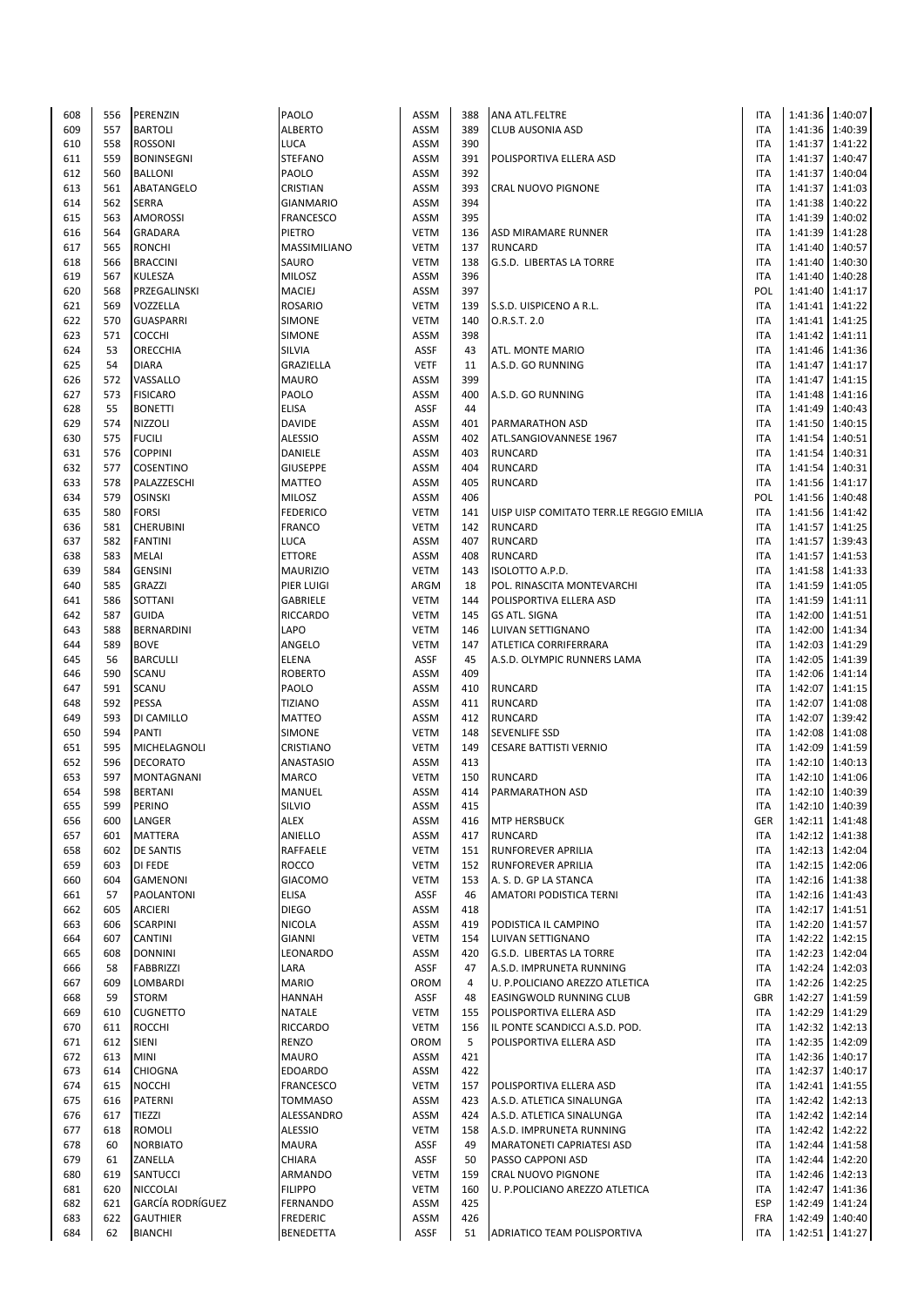| 685 | 63  | <b>BIANCHI</b>            | VALENTINA             | ASSF                     | 52           | ISOLOTTO A.P.D.                    | <b>ITA</b>               |                 | 1:42:53 1:42:28   |
|-----|-----|---------------------------|-----------------------|--------------------------|--------------|------------------------------------|--------------------------|-----------------|-------------------|
| 686 | 623 | <b>CIAVATTINI</b>         | <b>MICHELE</b>        | ASSM                     | 427          | <b>FILIRUN TEAM ASD</b>            | <b>ITA</b>               |                 | 1:42:56 1:41:54   |
| 687 | 624 | <b>ROMANI</b>             | GABRIELE              | <b>VETM</b>              | 161          | U.S. NAVE A.S.D.                   | <b>ITA</b>               |                 | 1:43:00 1:42:29   |
| 688 | 625 | <b>TOMEI</b>              | LORENZO               | ARGM                     | 19           | G.S. LE PANCHE CASTELQUARTO        | <b>ITA</b>               |                 | 1:43:01 1:42:50   |
| 689 | 626 | <b>DADDI</b>              | LUIGI                 | <b>VETM</b>              | 162          |                                    | <b>ITA</b>               |                 | 1:43:01 1:42:49   |
| 690 | 64  | FEI                       | CRISTINA              | <b>VETF</b>              | 12           | A.S.D. IMPRUNETA RUNNING           | <b>ITA</b>               |                 | 1:43:02 1:42:49   |
| 691 | 627 | <b>BORCAN</b>             | VASILE                | ASSM                     | 428          |                                    | <b>ITA</b>               |                 | 1:43:02 1:42:41   |
| 692 | 628 | <b>COCCHIERI</b>          | SIMONE                | <b>ASSM</b>              | 429          | <b>RUNCARD</b>                     | <b>ITA</b>               |                 | 1:43:08 1:42:38   |
| 693 | 629 | <b>GIARETTA</b>           | <b>TOMMASO</b>        | <b>ASSM</b>              | 430          |                                    | <b>ITA</b>               |                 | 1:43:08 1:42:02   |
| 694 | 630 | CARINI                    | <b>SERGIO</b>         | <b>VETM</b>              | 163          | OLTRARNO POLISPORTIVA A.S.D.       | <b>ITA</b>               |                 | 1:43:08 1:42:12   |
| 695 | 631 | <b>MATOUSEK</b>           | <b>JAROSLAV</b>       | ASSM                     | 431          |                                    | <b>CZE</b>               |                 | 1:43:08 1:42:32   |
| 696 | 632 | <b>MARTELLI</b>           | <b>MASSIMO</b>        | <b>VETM</b>              | 164          | POLISPORTIVA ELLERA ASD            | <b>ITA</b>               |                 | 1:43:08 1:42:41   |
| 697 | 65  | MAZZONI                   | <b>GIULIA</b>         | ASSF                     | 53           | G.S. ORECCHIELLA GARFAGNANA        | <b>ITA</b>               |                 | 1:43:10 1:42:52   |
| 698 | 633 | <b>MALBOS</b>             | <b>ANTONIN</b>        | <b>ASSM</b>              | 432          |                                    | FRA                      |                 | 1:43:10 1:41:06   |
| 699 | 634 | CASERTA                   | <b>EMANUELE</b>       | <b>ASSM</b>              | 433          | LE TORRI PODISMO A.S.D.            | <b>ITA</b>               |                 | 1:43:11 1:42:29   |
| 700 | 66  | <b>DUSSIN</b>             | <b>HELENE</b>         | <b>ASSF</b>              | 54           |                                    | FRA                      |                 | 1:43:12 1:41:34   |
| 701 | 635 | PANDOLFINI                | LORENZO               | ASSM                     | 434          | ATTRAVERSO RUNNING ASD             | <b>ITA</b>               |                 | 1:43:12 1:41:58   |
| 702 | 636 | <b>MORELLI</b>            | <b>MAURIZIO</b>       | <b>VETM</b>              | 165          | ASD MONTELUPO RUNNERS              | <b>ITA</b>               |                 | 1:43:12 1:42:18   |
| 703 | 637 | ABBATIELLO                | <b>MASSIMO</b>        | ASSM                     | 435          | G.S.FILIPPIDE                      | <b>ITA</b>               |                 | 1:43:13 1:42:13   |
| 704 | 638 | <b>IANIA</b>              | <b>VINCENZO</b>       | <b>VETM</b>              | 166          | LUIVAN SETTIGNANO                  | <b>ITA</b>               |                 | 1:43:19 1:43:12   |
| 705 | 67  | PANTALEONI                | PAOLA                 | <b>VETF</b>              | 13           | ATLETICA CORRIFERRARA              | <b>ITA</b>               |                 | 1:43:24 1:42:38   |
| 706 | 639 | <b>DURANO</b>             | RICCARDO              |                          | 14           | G.P. PARCO ALPI APUANE             | <b>ITA</b>               | 1:43:24 1:43:21 |                   |
| 707 | 68  | <b>CIUCHI</b>             | <b>SILVIA</b>         | <b>ASSF</b>              | 55           | ATLETICA UMBERTIDE                 | <b>ITA</b>               | 1:43:27 1:43:07 |                   |
| 708 | 640 | SZILÁGYI                  | <b>CSABA</b>          | <b>ASSM</b>              | 436          |                                    | <b>HUN</b>               |                 | 1:43:29 1:43:23   |
| 709 | 641 | <b>NOCCIOLI</b>           | <b>ALBERTO</b>        | <b>VETM</b>              | 167          | <b>ASD MONTELUPO RUNNERS</b>       | <b>ITA</b>               |                 | 1:43:30 1:42:36   |
| 710 | 642 | <b>NOVELLI</b>            | <b>GIAN ANDREA</b>    | <b>VETM</b>              | 168          | LEOPODISTICA                       | <b>ITA</b>               |                 | 1:43:32 1:43:04   |
| 711 | 643 | LENZI                     | CLAUDIO               | ASSM                     | 437          |                                    | <b>ITA</b>               |                 | 1:43:32 1:43:07   |
| 712 | 644 | <b>TOMASSONI</b>          | <b>MICHELE</b>        | ASSM                     | 438          | <b>MICHELE TOMASSONI</b>           | <b>ITA</b>               |                 | 1:43:34 1:43:05   |
| 713 | 645 | <b>QUISPE SAAVEDRA</b>    | <b>FRANCESCO</b>      | ASSM                     | 439          |                                    | <b>ITA</b>               |                 | 1:43:35 1:42:50   |
| 714 | 646 | <b>CUMMINGS</b>           | <b>SCOTT LAWRENCE</b> | <b>VETM</b>              | 169          |                                    | <b>ITA</b>               |                 | 1:43:36 1:43:06   |
| 715 | 647 | DONATIELLO                | ANDREA                | ASSM                     | 440          |                                    | <b>ITA</b>               |                 | 1:43:37 1:41:22   |
| 716 | 648 | <b>INNOCENTINI</b>        | <b>DAMIANO</b>        | ASSM                     | 441          | <b>RUNCARD</b>                     | <b>ITA</b>               |                 | 1:43:37 1:43:24   |
| 717 | 69  | <b>CUCCOLI</b>            | SONIA                 | <b>VETF</b>              | 14           | S.E.F. VIRTUS EMILSIDER BO         | <b>ITA</b>               |                 | 1:43:37 1:43:10   |
| 718 | 649 | <b>ROSATI</b>             | ANDREA                | <b>ASSM</b>              | 442          | <b>RUNCARD</b>                     | <b>ITA</b>               |                 | 1:43:41 1:42:05   |
| 719 | 70  | <b>FABBRI</b>             | <b>FRANCESCA</b>      | <b>ASSF</b>              | 56           | ATL.SANGIOVANNESE 1967             | <b>ITA</b>               |                 | 1:43:42 1:43:18   |
| 720 | 650 | <b>DEI ROSSI</b>          | <b>MARCO</b>          | ASSM                     | 443          |                                    | FRA                      | 1:43:45 1:41:41 |                   |
| 721 | 651 |                           | WALTER                | <b>VETM</b>              | 170          | <b>RUNCARD</b>                     | <b>ITA</b>               |                 | 1:43:48 1:43:06   |
|     |     | LEONARDI                  |                       |                          |              |                                    |                          |                 |                   |
| 722 | 652 | <b>GALBIATI</b>           | GIANCARLO             | <b>ASSM</b>              | 444          | PODISTICA SAMMARITANA A.S.D.       | <b>ITA</b>               |                 | 1:43:51 1:42:20   |
| 723 | 653 | <b>PASETTO</b>            | <b>ROBERTO</b>        | $\overline{\phantom{a}}$ | 15<br>445    | G.S. LE PANCHE CASTELQUARTO        | <b>ITA</b><br><b>ITA</b> |                 | 1:43:52 1:43:30   |
| 724 | 654 | <b>FIORINI</b>            | <b>FABIO</b>          | ASSM                     |              |                                    |                          | 1:43:52 1:42:31 |                   |
| 725 | 655 | D'AMBROSIO                | PASQUALE              |                          | 16           | <b>RUNCARD</b>                     | <b>ITA</b>               | 1:43:52 1:43:31 |                   |
| 726 | 656 | <b>BERTINI</b>            | <b>EMANUELE</b>       | ASSM                     | 446          | <b>RUNCARD</b>                     | <b>ITA</b>               |                 | 1:43:52 1:41:47   |
| 727 | 657 | <b>MAIUOLO</b>            | <b>FRANCESCO</b>      | $\overline{\phantom{a}}$ | 17           | U.S. NAVE A.S.D.                   | <b>ITA</b>               |                 | 1:43:53 1:43:31   |
| 728 | 658 | <b>BERTINI</b>            | PAOLO                 | $\sim$                   | 18           | A.S. ATL. VINCI                    | <b>ITA</b>               |                 | 1:43:53 1:43:32   |
| 729 | 71  | CAVALLINI                 | <b>MARTA</b>          | <b>VETF</b>              | 15           | <b>CHIMERA TRIATHLON</b>           | <b>ITA</b>               |                 | 1:43:53 1:43:39   |
| 730 | 72  | <b>VENTURINI</b>          | <b>IRENE</b>          | <b>ASSF</b>              | 57           | UISP NUOTO FIGLINE VALDARNO A.S.D. | <b>ITA</b>               |                 | 1:43:54 1:43:21   |
| 731 | 659 | CASSARA'                  | <b>CHRISTIAN</b>      | ASSM                     | 447          | <b>RUN CARD</b>                    | <b>ITA</b>               |                 | 1:43:54 1:42:34   |
| 732 | 660 | <b>BALDI</b>              | ANDREA                | <b>VETM</b>              | 171          | ISOLOTTO A.P.D.                    | <b>ITA</b>               | 1:43:54 1:42:11 |                   |
| 733 | 73  | REDSLOB                   | <b>GESA</b>           | ASSF                     | 58           |                                    | GER                      |                 | 1:43:55   1:43:12 |
| 734 | 661 | <b>BANCI</b>              | DANIELE               | ASSM                     | 448          |                                    | ITA                      |                 | 1:43:55 1:42:34   |
| 735 | 662 | <b>PIETKA</b>             | <b>PIOTR</b>          | ASSM                     | 449          | <b>RUNCARD</b>                     | POL                      |                 | 1:43:57 1:42:16   |
| 736 | 663 | <b>TARCHI</b>             | DANIELE               | ASSM                     | 450          | LUIVAN SETTIGNANO                  | <b>ITA</b>               |                 | 1:43:59 1:43:36   |
| 737 | 664 | CORSI                     | RICCARDO              | ASSM                     | 451          | A.S.D. ATL. MARCIATORI MUGELLO     | <b>ITA</b>               |                 | 1:44:07 1:43:23   |
| 738 | 665 | <b>MENNUCCI</b>           | ARMANDO               | <b>VETM</b>              | 172          | ASD SEVENTIES RUNNING TEAM LUC     | <b>ITA</b>               |                 | 1:44:11 1:43:16   |
| 739 | 666 | <b>DREONI</b>             | <b>GIAN LUCA</b>      | <b>VETM</b>              | 173          | <b>RUNCARD</b>                     | <b>ITA</b>               |                 | 1:44:14 1:43:48   |
| 740 | 74  | <b>ENSOLI</b>             | <b>MONICA</b>         | ASSF                     | 59           | POL. RINASCITA MONTEVARCHI         | <b>ITA</b>               |                 | 1:44:15 1:43:52   |
| 741 | 75  | <b>DOLJAK HENTSCHOLEK</b> | <b>KAREN ALICE</b>    | ASSF                     | 60           | POL. RINASCITA MONTEVARCHI         | <b>ITA</b>               |                 | 1:44:15 1:43:51   |
| 742 | 667 | <b>BERTELLI</b>           | SEBASTIANO            | ASSM                     | 452          | G.S.VALDELSA RUNNERS A.S.D.        | <b>ITA</b>               |                 | 1:44:16 1:44:05   |
| 743 | 668 | <b>NALDI</b>              | CLAUDIO               | ASSM                     | 453          | <b>RUNCARD</b>                     | <b>ITA</b>               |                 | 1:44:16 1:43:42   |
| 744 | 669 | <b>BENCINI</b>            | <b>EMANUELE</b>       | <b>VETM</b>              | 174          | ATL.'BANCA DI PESARO'C.STORICO     | <b>ITA</b>               |                 | 1:44:18 1:43:41   |
| 745 | 670 | CASTAGNA                  | VINCENZO              | ARGM                     | 20           | ATL. CASTELLO                      | <b>ITA</b>               |                 | 1:44:19 1:43:30   |
| 746 | 671 | <b>SIMONE</b>             | <b>MICHELE</b>        | ASSM                     | 454          | <b>RUNCARD</b>                     | <b>ITA</b>               |                 | 1:44:19 1:42:38   |
| 747 | 76  | <b>MARRANCI</b>           | <b>NICLA</b>          | ASSF                     | 61           | AVIS ZERO POSITIVO A.S.D.          | <b>ITA</b>               |                 | 1:44:22 1:43:39   |
| 748 | 77  | CECCHERELLI               | <b>ALICE</b>          | ASSF                     | 62           | <b>FILIRUN TEAM ASD</b>            | <b>ITA</b>               |                 | 1:44:22 1:43:28   |
| 749 | 672 | <b>BRIGNOLI</b>           | MARCO                 | <b>VETM</b>              | 175          | ATLETICA MANARA                    | <b>ITA</b>               |                 | 1:44:22 1:43:36   |
| 750 | 78  | <b>COMINI</b>             | RACHELE               | ASSF                     | 63           | <b>RUNCARD</b>                     | <b>ITA</b>               |                 | 1:44:22 1:42:57   |
| 751 | 673 | PETERS                    | SASCHA                | <b>VETM</b>              | 176          |                                    | GER                      |                 | 1:44:24 1:44:10   |
| 752 | 674 | <b>CASPRINI</b>           | <b>JACOPO</b>         | ASSM                     | 455          |                                    | <b>ITA</b>               |                 | 1:44:27 1:43:57   |
| 753 | 79  | <b>MUGNAIONI</b>          | <b>MARTINA</b>        | ASSF                     | 64           | ATLETICA CAMPI BISENZIO            | <b>ITA</b>               |                 | 1:44:27 1:42:49   |
| 754 | 675 | <b>POSILLICO</b>          | SIMONE                | ASSM                     | 456          | I GHIBELLINI GP MASSAECOZZILE      | <b>ITA</b>               |                 | 1:44:29 1:42:55   |
| 755 | 80  | DI LENA                   | MARIANGELA            | ASSF                     | 65           | TOP RUNNERS LATERZA                | <b>ITA</b>               |                 | 1:44:34 1:42:52   |
| 756 | 676 | LATTARULO                 | PALMO                 | ASSM                     | 457          | TOP RUNNERS LATERZA                | <b>ITA</b>               |                 | 1:44:36 1:42:54   |
| 757 | 677 | <b>FRÖHLICH</b>           | <b>JAKOB</b>          | ASSM                     | 458          |                                    | GER                      |                 | 1:44:36 1:42:34   |
| 758 | 678 | <b>LONGHI</b>             | MANUELE               | ASSM                     | 459          |                                    | ITA                      |                 | 1:44:36 1:43:08   |
| 759 | 679 | PIRAINO                   | ALESSANDRO            | ASSM                     | 460          | <b>RUNCARD</b>                     | ITA                      |                 | 1:44:39 1:42:57   |
| 760 | 680 | <b>DONATELLI</b>          | <b>ANTONIO</b>        | ASSM                     | 461          | <b>RUNCARD</b>                     | <b>ITA</b>               |                 | 1:44:43 1:44:21   |
| 761 | 81  | CANARECCI                 | <b>ANNA MARIA</b>     | ARGF                     | $\mathbf{1}$ | RICCIONE PODISMO                   | <b>ITA</b>               | 1:44:45 1:44:01 |                   |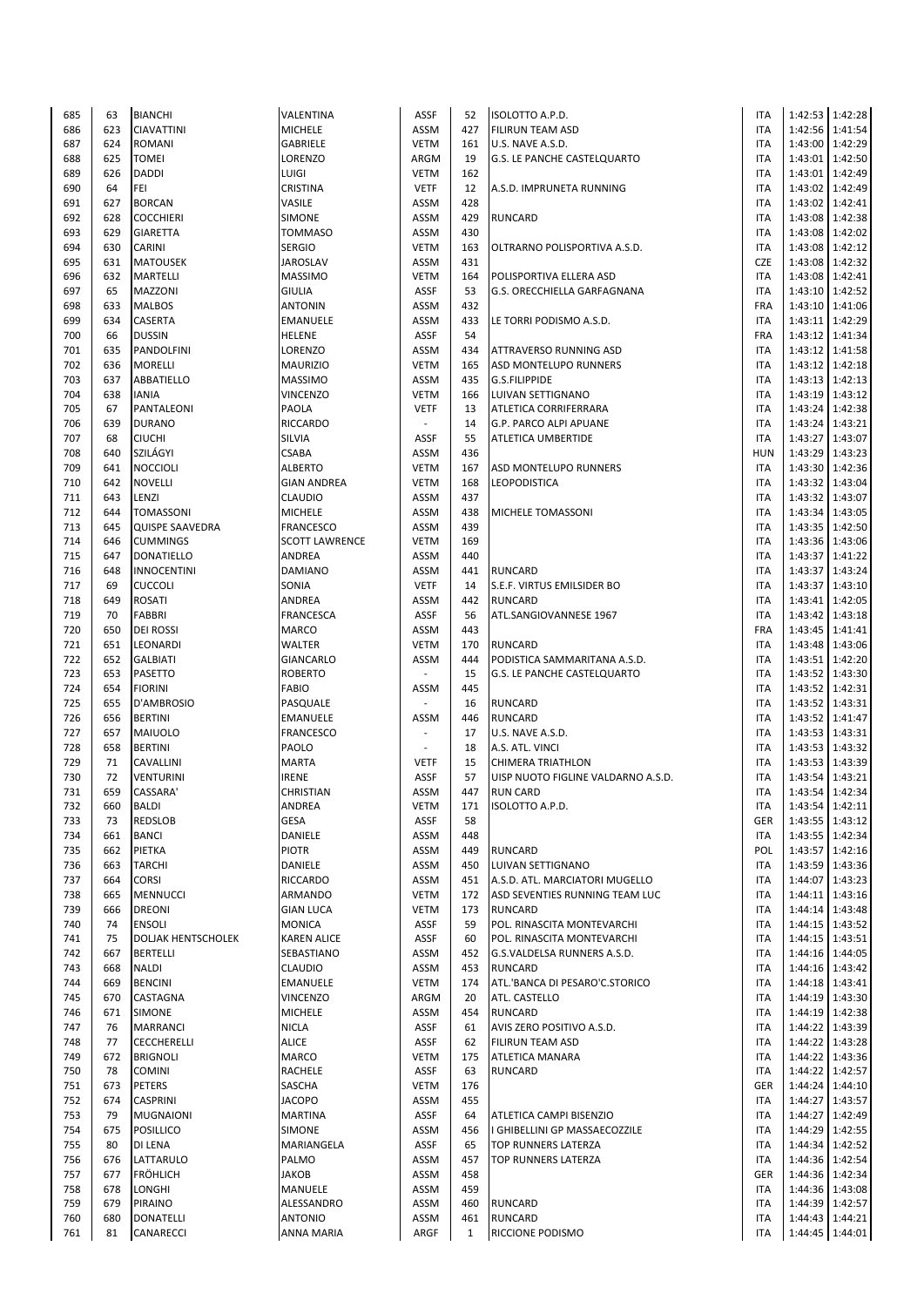| 762 | 681 | <b>PAGNI</b>         | PAOLO            | <b>VETM</b> | 177 | PINOCCHIO SPORT PESCIA ASD           | <b>ITA</b> |                 | 1:44:48 1:44:19   |
|-----|-----|----------------------|------------------|-------------|-----|--------------------------------------|------------|-----------------|-------------------|
| 763 | 682 | <b>BOMBONATI</b>     | PAOLO            | <b>VETM</b> | 178 | <b>RUNCARD</b>                       | <b>ITA</b> | 1:44:48         | 1:44:47           |
| 764 | 683 | <b>DONNINI</b>       | LORENZO          | <b>ASSM</b> | 462 | ATL.SANGIOVANNESE 1967               | <b>ITA</b> |                 | 1:44:49 1:43:47   |
| 765 | 684 | <b>ERMINI</b>        | <b>STEFANO</b>   | <b>ASSM</b> | 463 | ATL.SANGIOVANNESE 1967               | ITA        |                 | 1:44:49 1:43:48   |
| 766 |     |                      |                  |             | 464 |                                      | <b>USA</b> |                 |                   |
|     | 685 | <b>WHITAKER</b>      | QUINN            | <b>ASSM</b> |     |                                      |            |                 | 1:44:52 1:42:53   |
| 767 | 82  | <b>CICOGNOLA</b>     | SILVIA           | <b>VETF</b> | 16  | ATLETICA IL COLLE ASD                | <b>ITA</b> | 1:44:53         | 1:44:32           |
| 768 | 686 | CAPPELLINI           | PAOLO            | <b>VETM</b> | 179 | <b>RUNCARD</b>                       | <b>ITA</b> | 1:44:54         | 1:44:37           |
| 769 | 687 | <b>MOZZETTA</b>      | <b>ALBERTO</b>   | <b>VETM</b> | 180 | BANDA DEI MALANDRINI A.S.D.          | <b>ITA</b> |                 | 1:44:56 1:44:46   |
| 770 | 688 | <b>MONTERUBBIANO</b> | ANDREA           | <b>ASSM</b> | 465 | <b>GSBR</b>                          | ITA        | 1:44:56 1:44:07 |                   |
| 771 | 689 | <b>GHINASSI</b>      | <b>STEFANO</b>   | <b>VETM</b> | 181 | <b>RUNCARD</b>                       | <b>ITA</b> | 1:44:57         | 1:44:50           |
| 772 | 690 | <b>CORTINI</b>       | <b>GIANNI</b>    | ARGM        | 21  | IL PONTE SCANDICCI A.S.D. POD.       | ITA        |                 | 1:44:58 1:43:58   |
| 773 | 83  | <b>ROCCHI</b>        | SIMONA           | <b>ASSF</b> | 66  | PUROSANGUE ATHLETICS CLUB            | ITA        | 1:44:59         | 1:44:27           |
| 774 | 691 | <b>PULIGA</b>        | <b>SIMONE</b>    | <b>VETM</b> | 182 | PUROSANGUE ATHLETICS CLUB            | <b>ITA</b> | 1:44:59         | 1:44:28           |
| 775 | 84  | RAIMONDI             | MANUELA          | <b>ASSF</b> | 67  | PROSPORT ATL. FIRENZE                | <b>ITA</b> | 1:45:00         | 1:44:41           |
| 776 | 85  |                      |                  | <b>ASSF</b> | 68  | 6 IN MOVIMENTO A.S.D.                | <b>ITA</b> |                 | 1:45:00 1:42:56   |
|     |     | <b>SLANZI</b>        | <b>ELISA</b>     |             |     |                                      |            |                 |                   |
| 777 | 692 | <b>CESERI</b>        | RICCARDO         | <b>VETM</b> | 183 | POLISPORTIVA ELLERA ASD              | <b>ITA</b> |                 | 1:45:01 1:44:53   |
| 778 | 693 | <b>BIGAZZI</b>       | <b>MASSIMO</b>   | <b>VETM</b> | 184 | POLISPORTIVA ELLERA ASD              | ITA        |                 | 1:45:06 1:44:19   |
| 779 | 694 | <b>MIGLIUCCI</b>     | VALERIO          | <b>ASSM</b> | 466 |                                      | ITA        |                 | 1:45:08 1:43:22   |
| 780 | 695 | <b>DE CESARIS</b>    | <b>FRANCESCO</b> | <b>ASSM</b> | 467 | <b>RUNCARD</b>                       | ITA        | 1:45:12         | 1:45:02           |
| 781 | 696 | <b>TRONQUINI</b>     | RAFAEL           | <b>ASSM</b> | 468 |                                      | <b>ITA</b> |                 | 1:45:12 1:44:48   |
| 782 | 697 | <b>TOGNOZZI</b>      | LEONARDO         | <b>ASSM</b> | 469 | MONTECATINI MARATHON ASD             | <b>ITA</b> | 1:45:14 1:44:11 |                   |
| 783 | 698 | <b>REMIE</b>         | <b>MATTHIJS</b>  | <b>ASSM</b> | 470 |                                      | <b>NED</b> |                 | 1:45:15 1:44:12   |
| 784 | 699 | <b>ANGIOLINI</b>     | <b>MATTEO</b>    | <b>ASSM</b> | 471 | <b>FILIRUN TEAM ASD</b>              | <b>ITA</b> |                 | 1:45:15 1:44:22   |
| 785 | 86  | VERDELLI             | SARA             | <b>ASSF</b> | 69  | <b>FILIRUN TEAM ASD</b>              | ITA        | 1:45:15         | 1:44:23           |
|     |     |                      |                  |             |     |                                      |            |                 |                   |
| 786 | 700 | <b>LEONINI</b>       | <b>FABRIZIO</b>  | <b>VETM</b> | 185 | <b>RUNCARD</b>                       | <b>ITA</b> | 1:45:17         | 1:43:23           |
| 787 | 701 | AVBELJ               | <b>MATEJ</b>     | <b>ASSM</b> | 472 |                                      | <b>SLO</b> | 1:45:20         | 1:44:27           |
| 788 | 702 | CALLEGARI            | <b>GIOVANNI</b>  | <b>ASSM</b> | 473 | <b>RUNCARD</b>                       | <b>ITA</b> |                 | 1:45:20 1:43:42   |
| 789 | 703 | <b>CIARCIA</b>       | <b>FABIO</b>     | <b>ASSM</b> | 474 | <b>RUNCARD</b>                       | <b>ITA</b> | 1:45:21 1:44:44 |                   |
| 790 | 87  | <b>TARANTINO</b>     | ALESSANDRA       | <b>VETF</b> | 17  | <b>ISOLOTTO A.P.D.</b>               | <b>ITA</b> | 1:45:24 1:45:05 |                   |
| 791 | 704 | <b>BUGGIANI</b>      | <b>MARCO</b>     | <b>ASSM</b> | 475 |                                      | ITA        |                 | 1:45:25 1:45:09   |
| 792 | 705 | GIOVANNETTI          | <b>GIOVANNI</b>  | <b>ASSM</b> | 476 | <b>RUNCARD</b>                       | <b>ITA</b> | 1:45:26         | 1:43:34           |
| 793 | 706 | <b>BUGGIANI</b>      | <b>DAVID</b>     | <b>ASSM</b> | 477 | <b>RUNCARD</b>                       | <b>ITA</b> |                 | 1:45:26   1:45:10 |
| 794 | 707 | <b>CITERNESI</b>     | LORENZO          | <b>ASSM</b> | 478 | CLUB SPORTIVO FIRENZE 1870 P.D       | <b>ITA</b> | 1:45:28         | 1:44:22           |
| 795 | 708 | <b>MENSUALI</b>      | MARCO            | <b>VETM</b> | 186 | U.S. NAVE A.S.D.                     | <b>ITA</b> |                 | 1:45:28 1:43:58   |
|     |     |                      |                  |             |     |                                      |            |                 |                   |
| 796 | 709 | <b>ONORATO</b>       | <b>RICCARDO</b>  | <b>ASSM</b> | 479 |                                      | <b>ITA</b> |                 | 1:45:29 1:44:44   |
| 797 | 710 | <b>GIANNINI</b>      | <b>STEFANO</b>   | ARGM        | 22  | TRAIL RUNNING PROJECT ASD            | ITA        |                 | 1:45:29 1:44:13   |
| 798 | 88  | <b>ROLAND</b>        | HELENA           | <b>VETF</b> | 18  | <b>NRT FIRENZE ASD</b>               | <b>SWE</b> |                 | 1:45:30 1:44:07   |
| 799 | 711 | SACCA'               | <b>VINCENZO</b>  | <b>VETM</b> | 187 | <b>RUNCARD</b>                       | <b>ITA</b> | 1:45:30         | 1:44:55           |
| 800 | 89  | SIBILLE              | SILVIA CARLA     | <b>VETF</b> | 19  | ATL. SUSA ADRIANO ASCHIERIS          | <b>ITA</b> |                 | 1:45:31 1:44:57   |
| 801 | 712 | <b>BALDAZZI</b>      | <b>DAVIDE</b>    | <b>VETM</b> | 188 | ATLETICA CAMPI BISENZIO              | <b>ITA</b> | 1:45:31 1:43:49 |                   |
| 802 | 90  | <b>ALBERTI</b>       | <b>GIULIA</b>    | <b>ASSF</b> | 70  | POL. RINASCITA MONTEVARCHI           | ITA        | 1:45:33 1:45:01 |                   |
| 803 | 713 | <b>GORINI</b>        | <b>ROBERTO</b>   | <b>ASSM</b> | 480 | IL GREGGE RIBELLE                    | ITA        |                 | 1:45:33 1:45:18   |
| 804 | 714 | <b>MONACO</b>        | <b>AGOSTINO</b>  | <b>ASSM</b> | 481 | POL. RINASCITA MONTEVARCHI           | ITA        | 1:45:33         | 1:45:02           |
|     | 91  |                      |                  |             |     |                                      |            |                 |                   |
| 805 |     | <b>BURBERI</b>       | SARA             | <b>ASSF</b> | 71  | AVIS ZERO POSITIVO A.S.D.            | <b>ITA</b> | 1:45:34         | 1:44:53           |
| 806 | 92  | <b>ANTICO</b>        | PAOLA            | <b>ASSF</b> | 72  | POLIUISP10                           | ITA        | 1:45:35         | 1:44:37           |
| 807 | 715 | <b>GUARINO</b>       | MARCO            | <b>ASSM</b> | 482 | G.A.A.C. 2007 VERONAMARATHON         | ITA        |                 | 1:45:36 1:44:51   |
| 808 | 716 | SOMMAZZI             | <b>FRANCESCO</b> | <b>ASSM</b> | 483 |                                      | <b>ITA</b> |                 | 1:45:36 1:43:39   |
| 809 | 717 | <b>STRUPENI</b>      | STEFANO          | ASSM        | 484 | ASD SEVENTIES RUNNING TEAM LUC       | ITA        |                 | 1:45:36 1:44:41   |
| 810 | 718 | <b>ORLANDI</b>       | ANDREA           | <b>ASSM</b> | 485 | <b>RUNCARD</b>                       | <b>ITA</b> |                 | 1:45:38 1:43:41   |
| 811 | 719 | <b>CAPITONI</b>      | <b>MATTEO</b>    | <b>ASSM</b> | 486 | <b>GS MAIANO</b>                     | <b>ITA</b> | 1:45:38         | 1:44:48           |
| 812 | 720 | <b>REGGIOLI</b>      | <b>ENRICO</b>    | <b>ASSM</b> | 487 | <b>GRUPPO PODISTI RESCO 1909 ASD</b> | <b>ITA</b> |                 | 1:45:38 1:45:24   |
| 813 | 93  | <b>EANDI</b>         | MARIACHIARA      | <b>ASSF</b> | 73  | G.S.D. POD. BUSCHESE                 | <b>ITA</b> |                 | 1:45:40 1:43:30   |
|     | 94  | <b>BROTTO</b>        | SUSJ             | <b>VETF</b> |     |                                      | <b>ITA</b> |                 |                   |
| 814 |     |                      |                  |             | 20  | <b>G.S. INTERFORZE TORINO</b>        |            |                 | 1:45:43 1:45:08   |
| 815 | 721 | <b>ROMANIELLO</b>    | <b>GIULIANO</b>  | <b>VETM</b> | 189 | A.S.D. ATLETICA CALENZANO            | ITA        |                 | 1:45:44 1:44:23   |
| 816 | 722 | <b>MORI</b>          | <b>FABIO</b>     | <b>ASSM</b> | 488 | <b>EMPOLI TRIATHLON</b>              | ITA        | 1:45:47         | 1:45:40           |
| 817 | 723 | <b>HARDER</b>        | <b>THORSTEN</b>  | <b>VETM</b> | 190 | <b>RUNCARD</b>                       | GER        | 1:45:47         | 1:45:09           |
| 818 | 724 | <b>DELGADO</b>       | <b>JOSE</b>      | <b>ASSM</b> | 489 |                                      | <b>ESP</b> | 1:45:47         | 1:43:46           |
| 819 | 725 | D'AMATO              | <b>VINCENZO</b>  | <b>VETM</b> | 191 |                                      | <b>ITA</b> | 1:45:47         | 1:44:02           |
| 820 | 95  | <b>MAITA</b>         | PAOLA            | <b>ASSF</b> | 74  | G.A.A.C. 2007 VERONAMARATHON         | <b>ITA</b> |                 | 1:45:48 1:45:03   |
| 821 | 726 | <b>TERZINI</b>       | <b>FRANCESCO</b> | <b>ASSM</b> | 490 | <b>RUNCARD</b>                       | <b>ITA</b> |                 | 1:45:49 1:44:04   |
| 822 | 727 | <b>CUCURULLO</b>     | ARMANDO          | <b>ASSM</b> | 491 | ATL. TRICHIANA                       | ITA        |                 | 1:45:52 1:44:27   |
| 823 | 728 | <b>BIANCHI</b>       | <b>TOMMASO</b>   | <b>ASSM</b> | 492 | <b>VERSILIA SPORT</b>                | ITA        |                 | 1:45:53 1:45:19   |
| 824 | 729 | <b>DELLA TORCA</b>   | PASQUALE         | <b>VETM</b> | 192 | ASD AMATORI PODISMO BENEVENTO        | <b>ITA</b> |                 | 1:45:53 1:45:45   |
| 825 | 730 | <b>VAN DIJK</b>      | OLGER            | <b>ASSM</b> | 493 |                                      | <b>NED</b> |                 | 1:45:53 1:45:16   |
| 826 | 731 | LEO                  | <b>ANTONIO</b>   | <b>ASSM</b> | 494 |                                      | <b>ITA</b> |                 | 1:45:55 1:45:11   |
|     |     |                      |                  |             |     |                                      |            |                 |                   |
| 827 | 732 | <b>GUZZO</b>         | SALVATORE        | <b>ASSM</b> | 495 |                                      | <b>ITA</b> |                 | 1:45:55 1:45:00   |
| 828 | 733 | <b>BONELLI</b>       | LUCA             | <b>ASSM</b> | 496 | <b>ASD ATLETICA PORCARI</b>          | ITA        | 1:45:57         | 1:44:32           |
| 829 | 734 | <b>TELLINI</b>       | <b>MASSIMO</b>   | <b>ASSM</b> | 497 | TASSISTI FIORENTINI POL.             | ITA        |                 | 1:45:57 1:44:32   |
| 830 | 735 | <b>DURACCIO</b>      | <b>SIMONE</b>    | <b>VETM</b> | 193 | ASD MIRAMARE RUNNER                  | ITA        |                 | 1:45:58 1:45:48   |
| 831 | 736 | <b>RADDI</b>         | ANDREA           | <b>VETM</b> | 194 | <b>RUNCARD</b>                       | <b>ITA</b> |                 | 1:45:59 1:45:09   |
| 832 | 96  | <b>BARTOLINI</b>     | <b>SILVIA</b>    | <b>ASSF</b> | 75  | <b>MORELLO RUNNERS ASD</b>           | ITA        |                 | 1:46:01 1:45:32   |
| 833 | 97  | <b>BUSCICCHIO</b>    | FRANCESCA        | ASSF        | 76  | <b>G.P. QUADRIFOGLIO</b>             | ITA        |                 | 1:46:01 1:45:04   |
| 834 | 737 | <b>BAGNOLI</b>       | MATTEO           | <b>ASSM</b> | 498 | <b>RUNCARD</b>                       | ITA        |                 | 1:46:02 1:44:20   |
| 835 | 738 | SALVINI              | <b>MIRCO</b>     | <b>VETM</b> | 195 | ISOLOTTO A.P.D.                      | ITA        |                 | 1:46:02 1:45:22   |
|     | 739 |                      |                  |             | 196 |                                      | <b>ITA</b> |                 |                   |
| 836 |     | <b>MAFUCCI</b>       | RICCARDO         | <b>VETM</b> |     | G.S.AMATORI POD. AREZZO              |            |                 | 1:46:03 1:44:29   |
| 837 | 740 | <b>COHEN</b>         | MICHAEL          | <b>VETM</b> | 197 |                                      | <b>USA</b> | 1:46:07         | 1:45:42           |
| 838 | 741 | <b>OMERI</b>         | GIANNI           | ASSM        | 499 | POLISPORTIVA ELLERA ASD              | <b>ITA</b> |                 | 1:46:07 1:44:35   |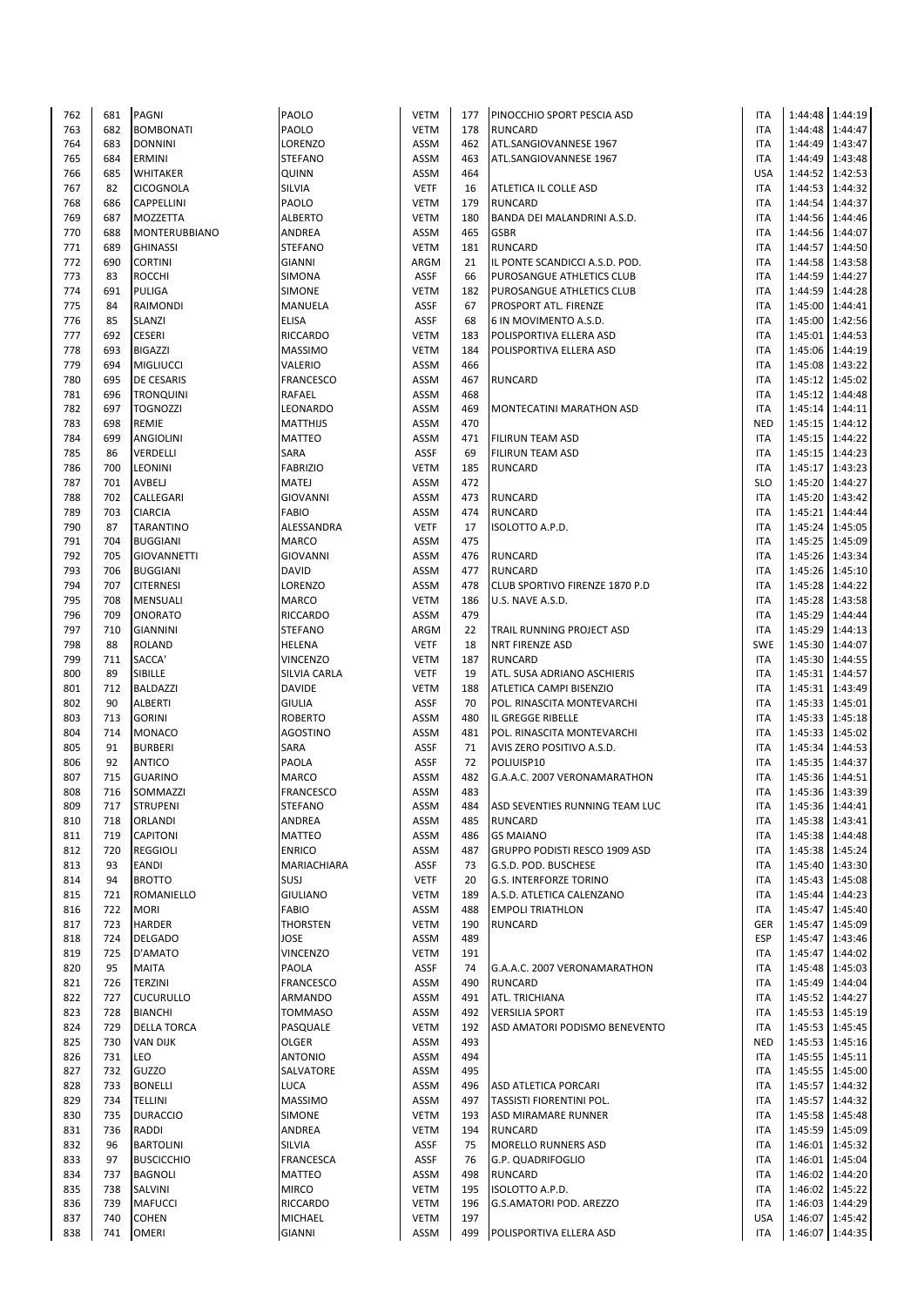| 839 | 742 | PESCAROLO                | <b>MARTINO</b>   | ASSM        | 500 | <b>GTF GALZIGNANO TRAIL FRIENDS</b>   | <b>ITA</b> |                 | 1:46:10 1:45:55 |
|-----|-----|--------------------------|------------------|-------------|-----|---------------------------------------|------------|-----------------|-----------------|
| 840 | 98  | <b>CLISSITT</b>          | <b>LYDIA</b>     | ASSF        | 77  |                                       | GBR        |                 | 1:46:11 1:44:53 |
| 841 | 99  | SPADACCIA                | VERUSCA          | ASSF        | 78  | <b>MARATHON CLUB CITTA' DI CASTEL</b> | <b>ITA</b> |                 | 1:46:11 1:45:48 |
| 842 | 100 | <b>AZZONE</b>            | ANGELA           | <b>ASSF</b> | 79  | A.S.D. MARATHON MASSAFRA              | <b>ITA</b> |                 | 1:46:16 1:44:35 |
| 843 | 743 | <b>FANETTI</b>           | PIERLUIGI        | ARGM        | 23  | SMS ANDREA DEL SARTO                  | <b>ITA</b> |                 | 1:46:16 1:45:49 |
| 844 | 744 | <b>FACCONE</b>           | PIETRO ROBERTO   | <b>ASSM</b> | 501 | <b>RUNCARD</b>                        | <b>ITA</b> |                 | 1:46:17 1:44:14 |
|     |     |                          |                  |             |     |                                       |            |                 |                 |
| 845 | 101 | <b>RAVERA</b>            | CLAUDIA          | ASSF        | 80  | <b>RUNCARD</b>                        | <b>ITA</b> |                 | 1:46:17 1:45:28 |
| 846 | 745 | LAZZONI                  | PAOLO            | <b>ASSM</b> | 502 | <b>RUNCARD</b>                        | <b>ITA</b> |                 | 1:46:18 1:44:18 |
| 847 | 746 | <b>MOLINA BALSALOBRE</b> | DAVID            | <b>ASSM</b> | 503 |                                       | <b>ESP</b> |                 | 1:46:19 1:44:41 |
| 848 | 747 | <b>OLIVI</b>             | <b>SERGIO</b>    | ASSM        | 504 | <b>RUNCARD</b>                        | <b>ITA</b> |                 | 1:46:19 1:45:08 |
| 849 | 748 | SPINELLI                 | <b>ALESSIO</b>   | <b>VETM</b> | 198 | A.S.N.ATLETICA LASTRA                 | <b>ITA</b> |                 | 1:46:19 1:45:01 |
| 850 | 749 | <b>GARCIA JIMENEZ</b>    | JOSE LUIS        | <b>ASSM</b> | 505 |                                       | ESP        |                 | 1:46:20 1:44:41 |
| 851 | 750 | <b>PROFILI</b>           | FRANCESCO        | ASSM        | 506 | <b>G.S. LE PANCHE CASTELQUARTO</b>    | <b>ITA</b> |                 | 1:46:24 1:44:23 |
|     |     |                          |                  |             |     |                                       |            |                 |                 |
| 852 | 102 | <b>CRUCIANELLI</b>       | LAURA            | ASSF        | 81  | G.S. ORECCHIELLA GARFAGNANA           | <b>ITA</b> |                 | 1:46:27 1:45:53 |
| 853 | 751 | <b>BUSDRAGHI</b>         | ALESSANDRO       | <b>ASSM</b> | 507 | <b>RUNCARD</b>                        | <b>ITA</b> |                 | 1:46:29 1:45:32 |
| 854 | 752 | <b>ROMUALDI</b>          | <b>RUBEN</b>     | <b>VETM</b> | 199 | PODISTICA IL CAMPINO                  | <b>ITA</b> |                 | 1:46:32 1:45:21 |
| 855 | 753 | <b>GALLOTTI</b>          | <b>EDOARDO</b>   | <b>VETM</b> | 200 | PODISTICA SOLIDARIETA'                | <b>ITA</b> |                 | 1:46:33 1:45:50 |
| 856 | 754 | <b>BOLOGNESI</b>         | RICCARDO         | <b>ASSM</b> | 508 | A.S.D. ATLETICA CASCINA               | <b>ITA</b> |                 | 1:46:36 1:45:53 |
| 857 | 103 | <b>AMARO NESSI</b>       | <b>ELISA</b>     | ASSF        | 82  |                                       | <b>ITA</b> |                 | 1:46:36 1:45:18 |
| 858 | 755 | <b>CONFALONIERI</b>      | <b>MASSIMO</b>   | <b>VETM</b> | 201 |                                       | <b>ITA</b> |                 | 1:46:36 1:45:49 |
|     |     |                          |                  |             |     |                                       |            |                 |                 |
| 859 | 756 | <b>POGGIOLINI</b>        | <b>STEFANO</b>   | <b>ASSM</b> | 509 | <b>GS MAIANO</b>                      | <b>ITA</b> |                 | 1:46:37 1:46:14 |
| 860 | 757 | CANCEDDA                 | <b>GIORGIO</b>   | ARGM        | 24  | <b>GS MAIANO</b>                      | <b>ITA</b> |                 | 1:46:37 1:45:41 |
| 861 | 758 | <b>ERCA</b>              | LUCA MARIA       | ARGM        | 25  | <b>RUNCARD</b>                        | <b>ITA</b> |                 | 1:46:38 1:44:33 |
| 862 | 759 | <b>ANTONINO</b>          | <b>ENZO</b>      | <b>ASSM</b> | 510 |                                       | <b>ITA</b> |                 | 1:46:39 1:44:39 |
| 863 | 104 | <b>MIGLIORI</b>          | <b>FEDERICA</b>  | ASSF        | 83  | <b>FILIRUN TEAM ASD</b>               | <b>ITA</b> |                 | 1:46:40 1:45:48 |
| 864 | 760 | <b>MORZETTA</b>          | <b>GIUSEPPE</b>  | ASSM        | 511 | <b>CAPRAIA RUN</b>                    | <b>ITA</b> |                 | 1:46:41 1:45:47 |
| 865 | 761 | TRENTANOVE               | LORENZO          | <b>ASSM</b> | 512 |                                       | <b>ITA</b> |                 | 1:46:42 1:44:50 |
|     |     |                          |                  | <b>ASSM</b> | 513 |                                       |            |                 |                 |
| 866 | 762 | <b>BRUNELLI</b>          | <b>DAVID</b>     |             |     | <b>RUNCARD</b>                        | <b>ITA</b> |                 | 1:46:44 1:44:50 |
| 867 | 763 | <b>BIONDI</b>            | SIMONE           | ASSM        | 514 | <b>RUNCARD</b>                        | <b>ITA</b> |                 | 1:46:45 1:46:02 |
| 868 | 764 | AMBEZA                   | <b>PATRICK</b>   | ARGM        | 26  |                                       | FRA        |                 | 1:46:49 1:45:50 |
| 869 | 765 | PANTALONI                | GIANLUCA         | <b>VETM</b> | 202 | <b>CLUB AUSONIA ASD</b>               | <b>ITA</b> |                 | 1:46:50 1:45:03 |
| 870 | 105 | <b>FERRO</b>             | ARIANNA          | ASSF        | 84  | A.S.D. PODISTICA VALLE VARAITA        | <b>ITA</b> |                 | 1:46:51 1:45:50 |
| 871 | 106 | <b>LUBETZKY KARP</b>     | <b>GILI</b>      | <b>VETF</b> | 21  |                                       | <b>ISR</b> |                 | 1:46:52 1:45:28 |
| 872 | 107 | <b>MARENGO</b>           | <b>GIULIA</b>    | ASSF        | 85  |                                       | <b>ITA</b> |                 | 1:46:52 1:45:50 |
| 873 | 108 | PALSDOTTIR               | <b>IĐUNN</b>     | <b>ASSF</b> | 86  |                                       | <b>ISL</b> |                 | 1:46:53 1:46:36 |
|     |     |                          |                  |             |     |                                       |            |                 |                 |
| 874 | 109 | PALSDOTTIR               | <b>EDDA</b>      | ASSF        | 87  |                                       | <b>ISL</b> |                 | 1:46:53 1:46:39 |
| 875 | 766 | <b>INNOCENTI</b>         | <b>RICCARDO</b>  | <b>VETM</b> | 203 | <b>RUNCARD</b>                        | <b>ITA</b> |                 | 1:46:56 1:46:16 |
| 876 | 110 | ANICETTI                 | <b>LISA</b>      | ASSF        | 88  |                                       | <b>ITA</b> |                 | 1:46:56 1:44:30 |
| 877 | 767 | <b>OTTAIANO</b>          | SANDRO           | <b>ASSM</b> | 515 | POLISPORTIVA ELLERA ASD               | <b>ITA</b> |                 | 1:46:57 1:46:08 |
| 878 | 768 | CANNAZZA                 | <b>DARIO</b>     | <b>ASSM</b> | 516 | G. POD. LE SBARRE                     | <b>ITA</b> |                 | 1:46:57 1:46:08 |
| 879 | 769 | <b>HERNÁNDEZ MARTÍN</b>  | JOSÉ             | <b>VETM</b> | 204 |                                       | <b>ESP</b> |                 | 1:46:57 1:44:40 |
| 880 | 770 | <b>BRAGLIA</b>           | LUCA             | <b>ASSM</b> | 517 | ASD 3'.30" TEAM                       | <b>ITA</b> |                 | 1:46:58 1:45:31 |
| 881 | 771 | <b>MARI</b>              | <b>GIANLUCA</b>  | <b>ASSM</b> | 518 | LA FONTANINA A.S.D.                   | <b>ITA</b> |                 | 1:46:59 1:45:45 |
| 882 | 772 |                          | <b>MARCO</b>     | ASSM        | 519 |                                       | ITA        |                 | 1:47:05 1:46:33 |
|     |     | <b>NINCHERI</b>          |                  |             |     | ASD CAJ XXV APRILE                    |            |                 |                 |
| 883 | 773 | <b>LUCHINI</b>           | MARCO            | ASSM        | 520 | SPAZIO YOGA MENTE                     | <b>ITA</b> |                 | 1:47:08 1:44:41 |
| 884 | 774 | <b>NASCOSTI</b>          | <b>NICOLA</b>    | <b>VETM</b> | 205 | A.S. ATL. VINCI                       | <b>ITA</b> |                 | 1:47:08 1:46:01 |
| 885 | 775 | <b>MATTEUZZI</b>         | SIMONE           | <b>VETM</b> | 206 | LE TORRI PODISMO A.S.D.               | <b>ITA</b> |                 | 1:47:10 1:46:57 |
| 886 | 776 | <b>ALDAG</b>             | <b>MANDUS</b>    | ASSM        | 521 |                                       | GER        |                 | 1:47:11 1:45:08 |
| 887 | 777 | <b>TROGLIA</b>           | <b>MICHELE</b>   | <b>VETM</b> | 207 | <b>RUNCARD</b>                        | ITA        |                 | 1:47:12 1:46:25 |
| 888 | 778 | <b>CIACCI</b>            | ANDREA           | ASSM        | 522 |                                       | <b>ITA</b> |                 | 1:47:15 1:46:32 |
| 889 | 111 | <b>JONGENBURGER</b>      | GEZIEN           | ASSF        | 89  |                                       | <b>NED</b> |                 | 1:47:15 1:46:32 |
| 890 | 779 | CREMASCO                 | <b>MASSIMO</b>   | <b>ASSM</b> | 523 | <b>RUNCARD</b>                        | ITA        |                 | 1:47:15 1:46:17 |
|     |     |                          |                  |             |     |                                       |            |                 |                 |
| 891 | 112 | COCCHETTI                | CAMILLA          | ASSF        | 90  | <b>ASD GUMASIO</b>                    | <b>ITA</b> |                 | 1:47:15 1:46:18 |
| 892 | 780 | <b>BATTILOMO</b>         | LIVIO            | <b>VETM</b> | 208 | <b>RUNCARD</b>                        | ITA        |                 | 1:47:16 1:46:55 |
| 893 | 781 | <b>MENCHETTI</b>         | LORENZO          | ASSM        | 524 | PODISTICA QUARRATA                    | <b>ITA</b> |                 | 1:47:16 1:46:43 |
| 894 | 782 | <b>COX</b>               | <b>BOB</b>       | ASSM        | 525 |                                       | BEL        |                 | 1:47:17 1:46:14 |
| 895 | 783 | LEONE                    | ROSSANO          | ARGM        | 27  | A.S.D. JOLLY RUNNER                   | ITA        |                 | 1:47:19 1:47:05 |
| 896 | 784 | <b>CALLIARI</b>          | <b>DIEGO</b>     | ASSM        | 526 |                                       | <b>ITA</b> |                 | 1:47:23 1:46:28 |
| 897 | 785 | <b>FINO</b>              | ANDREA           | ASSM        | 527 |                                       | ITA        |                 | 1:47:24 1:46:22 |
| 898 | 786 | <b>FRAIRE</b>            | <b>MATTIA</b>    | ASSM        | 528 |                                       | <b>ITA</b> |                 | 1:47:26 1:46:26 |
|     |     |                          |                  |             |     |                                       |            |                 |                 |
| 899 | 787 | <b>GILETTA</b>           | LEONARDO         | ASSM        | 529 | A.S.D.PODISTICA VALLE VARAITA         | <b>ITA</b> |                 | 1:47:27 1:46:28 |
| 900 | 113 | CANEVESE                 | ERICA            | ASSF        | 91  | ATL.JESOLO TURISMO                    | ITA        |                 | 1:47:27 1:47:24 |
| 901 | 114 | <b>BONORA</b>            | PAOLA            | ASSF        | 92  | <b>RUNCARD</b>                        | <b>ITA</b> |                 | 1:47:30 1:45:57 |
| 902 | 788 | <b>MAURELLO</b>          | <b>VINCENZO</b>  | ARGM        | 28  | IL PONTE SCANDICCI A.S.D. POD.        | <b>ITA</b> |                 | 1:47:30 1:46:47 |
| 903 | 115 | CARRANZA                 | JENNIFER         | ASSF        | 93  |                                       | <b>USA</b> |                 | 1:47:30 1:44:53 |
| 904 | 789 | <b>GAFFORIO</b>          | <b>FRANCESCO</b> | <b>VETM</b> | 209 | IL PONTE SCANDICCI A.S.D. POD.        | ITA        |                 | 1:47:32 1:46:31 |
| 905 | 116 | <b>GORI</b>              | DANIELA          | <b>VETF</b> | 22  | <b>RUNCARD</b>                        | <b>ITA</b> |                 | 1:47:32 1:47:09 |
| 906 | 790 | <b>DE LELLIS</b>         | <b>GIANCARLO</b> | <b>VETM</b> | 210 | POL. ATLETICA CEPRANO                 | ITA        |                 | 1:47:33 1:46:24 |
| 907 | 791 |                          | <b>ROBERTO</b>   | <b>VETM</b> | 211 |                                       | ITA        |                 |                 |
|     |     | <b>DI PIETRO</b>         |                  |             |     |                                       |            |                 | 1:47:36 1:46:50 |
| 908 | 792 | <b>TARDELLA</b>          | ANDREA           | ASSM        | 530 | ASD MONTELUPO RUNNERS                 | <b>ITA</b> |                 | 1:47:36 1:45:58 |
| 909 | 793 | <b>GORETTI</b>           | SIMONE           | <b>VETM</b> | 212 | ASD GS AVIS PRATOVECCHIO              | ITA        |                 | 1:47:38 1:46:23 |
| 910 | 794 | <b>MICHELINI</b>         | <b>FABRIZIO</b>  | <b>VETM</b> | 213 | LE TORRI PODISMO A.S.D.               | <b>ITA</b> |                 | 1:47:42 1:45:57 |
| 911 | 795 | <b>BARTOLINI</b>         | PAOLO            | <b>VETM</b> | 214 | <b>GSBR</b>                           | <b>ITA</b> |                 | 1:47:42 1:47:22 |
| 912 |     | PICCARDI                 | GABRIELE         | <b>VETM</b> | 215 | GRUPPO PODISTI RESCO 1909 ASD         | <b>ITA</b> |                 | 1:47:43 1:47:04 |
|     | 796 |                          |                  |             |     |                                       |            |                 |                 |
| 913 | 797 | <b>CECCARELLI</b>        | ANDREA           | ASSM        | 531 | <b>FILIRUN TEAM ASD</b>               | <b>ITA</b> |                 | 1:47:44 1:46:42 |
| 914 | 117 | <b>CROCIANI</b>          | <b>ELISA</b>     | ASSF        | 94  | <b>RUNCARD</b>                        | ITA        |                 | 1:47:46 1:47:03 |
| 915 | 798 | <b>MAY</b>               | ALEJANDRO LUCAS  | <b>VETM</b> | 216 | <b>GS MAIANO</b>                      | <b>ITA</b> | 1:47:48 1:46:10 |                 |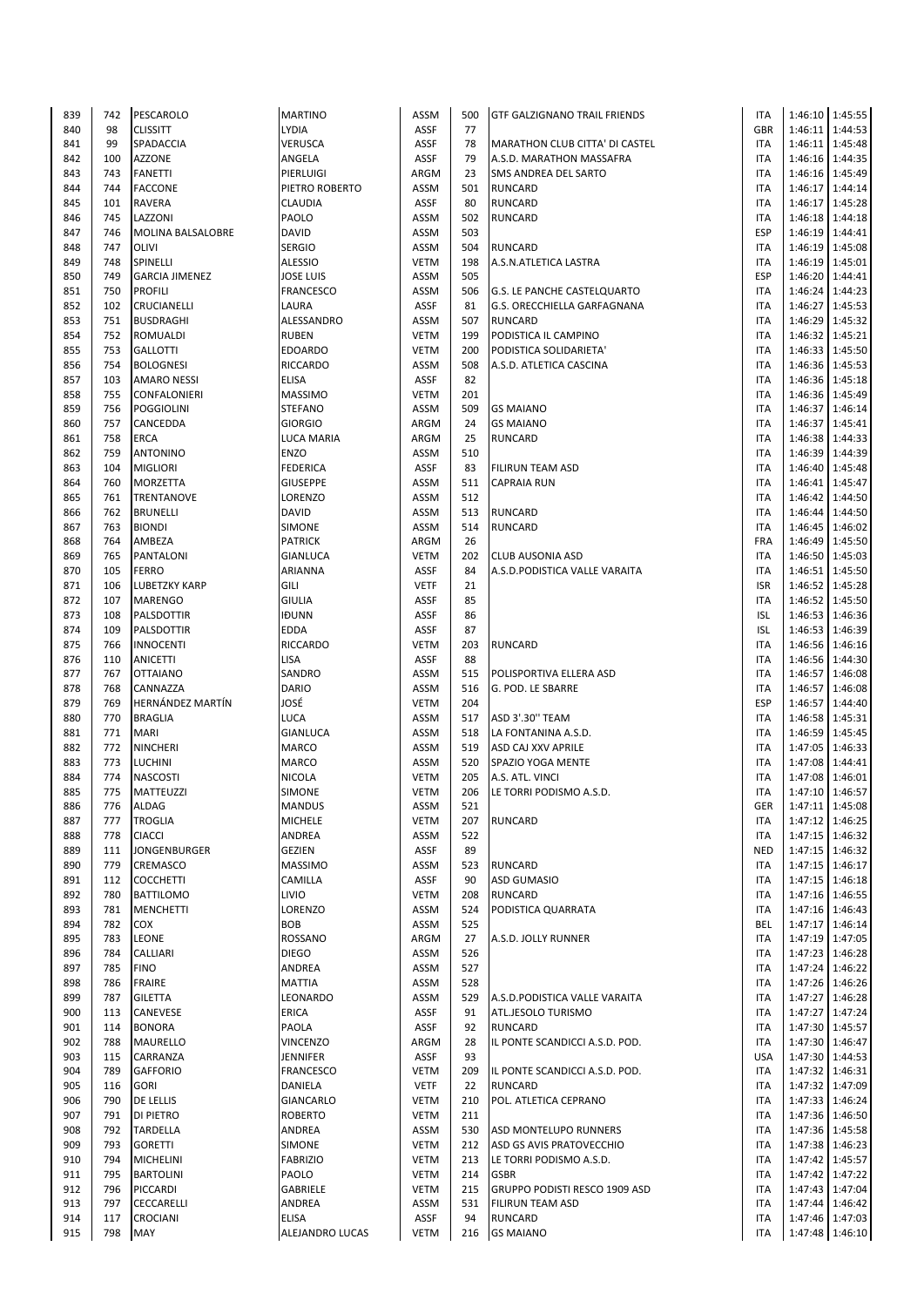| 916        | 799        | <b>GALLANI</b>                   | CARMELO                         | ASSM                     | 532            | <b>RUNCARD</b>                     | <b>ITA</b>               |                 | 1:47:50 1:46:17                    |
|------------|------------|----------------------------------|---------------------------------|--------------------------|----------------|------------------------------------|--------------------------|-----------------|------------------------------------|
| 917        | 800        | LASTINI                          | <b>ROBERTO</b>                  | <b>VETM</b>              | 217            | <b>CLUB AUSONIA ASD</b>            | <b>ITA</b>               | 1:47:51         | 1:46:05                            |
| 918        | 801        | <b>BROCCHI</b>                   | LUCA                            | ASSM                     | 533            |                                    | <b>ITA</b>               |                 | 1:47:53 1:47:17                    |
| 919        | 118        | <b>MARINO</b>                    | DONATELLA                       | ASSF                     | 95             | <b>T.C. TIMEOUT</b>                | <b>ITA</b>               |                 | 1:47:54 1:47:03                    |
| 920        | 802        | <b>WHITAKER</b>                  | LUKE                            | ASSM                     | 534            |                                    | <b>USA</b>               |                 | 1:47:55 1:45:55                    |
| 921        |            | <b>TOSI</b>                      | KATIA                           | ASSF                     | 96             |                                    | <b>ITA</b>               |                 |                                    |
|            | 119        |                                  |                                 |                          |                | A.S.D. ATLETICA CALENZANO          |                          |                 | 1:47:56 1:47:34                    |
| 922        | 803        | <b>SIRIO</b>                     | <b>GIACOMO</b>                  | <b>ASSM</b>              | 535            | A.S.C.D. SILVANO FEDI              | <b>ITA</b>               | 1:47:56         | 1:47:35                            |
| 923        | 120        | <b>LOCATELLI</b>                 | MARTA                           | ASSF                     | 97             |                                    | <b>ITA</b>               |                 | 1:47:57 1:47:39                    |
| 924        | 804        | <b>MAZARA</b>                    | <b>GIUSEPPE</b>                 | ARGM                     | 29             | A.S.D. ATLETICA CALENZANO          | <b>ITA</b>               |                 | 1:47:58 1:47:22                    |
| 925        | 805        | <b>BONO</b>                      | STEFANO                         | ASSM                     | 536            |                                    | <b>ITA</b>               |                 | 1:47:58 1:46:13                    |
| 926        | 806        | <b>CASELLI</b>                   | PAOLO                           | ASSM                     | 537            | <b>RUNCARD</b>                     | <b>ITA</b>               |                 | 1:48:00 1:47:30                    |
| 927        | 807        | CMILJANIC                        | <b>NOVAK</b>                    | ASSM                     | 538            |                                    | SRB                      |                 | 1:48:01 1:47:43                    |
| 928        | 121        | <b>BUDD</b>                      | MADELEINE                       | ASSF                     | 98             |                                    | <b>GBR</b>               |                 | 1:48:02 1:47:20                    |
| 929        | 808        | VARELA                           | <b>SERGIO</b>                   | <b>ASSM</b>              | 539            |                                    | <b>ESP</b>               |                 | 1:48:02 1:47:43                    |
| 930        | 122        |                                  | DANIELA                         | ARGF                     | $\overline{2}$ |                                    | <b>ITA</b>               |                 | 1:48:03 1:47:54                    |
|            |            | <b>DIAMANTI</b>                  |                                 |                          |                | <b>G.S. LE PANCHE CASTELQUARTO</b> |                          |                 |                                    |
| 931        | 809        | <b>BASTIANI</b>                  | <b>GIACOMO</b>                  | <b>ASSM</b>              | 540            |                                    | <b>ITA</b>               |                 | 1:48:05 1:47:09                    |
| 932        | 810        | <b>MINUCCIANI</b>                | <b>DAVID</b>                    | ASSM                     | 541            | <b>RUNCARD</b>                     | <b>ITA</b>               |                 | 1:48:11 1:46:17                    |
| 933        | 123        | <b>PUCCI</b>                     | <b>MONICA</b>                   | ASSF                     | 99             | ASD SP TORRE DEL MANGIA            | <b>ITA</b>               |                 | 1:48:15 1:47:35                    |
| 934        | 124        | PU                               | TIA                             | ASSF                     | 100            |                                    | <b>CHN</b>               |                 | 1:48:17 1:47:21                    |
| 935        | 125        | <b>COEN</b>                      | KAREN                           | <b>VETF</b>              | 23             |                                    | <b>IRL</b>               |                 | 1:48:19 1:47:35                    |
| 936        | 811        | <b>LINCK</b>                     | DAVID                           | <b>ASSM</b>              | 542            |                                    | <b>BEL</b>               |                 | 1:48:20 1:47:28                    |
| 937        | 812        | <b>CANNITO</b>                   | <b>SERGIO</b>                   | <b>ASSM</b>              | 543            |                                    | <b>ITA</b>               |                 | 1:48:25 1:47:29                    |
| 938        | 813        | <b>VARRIALE</b>                  | FRANCESCO                       | <b>ASSM</b>              | 544            | A.S.D. PODISTICA TORINO            | <b>ITA</b>               |                 | 1:48:26 1:47:52                    |
| 939        | 126        | GARCÍA SERRANO                   | AURORA                          | ASSF                     | 101            |                                    | <b>ESP</b>               |                 | 1:48:30 1:46:31                    |
| 940        | 127        | <b>SAHUQUILLO GARCIA</b>         |                                 | ASSF                     | 102            |                                    | <b>ESP</b>               | 1:48:31         | 1:46:33                            |
|            |            |                                  | <b>MERCEDES</b>                 |                          |                |                                    |                          |                 |                                    |
| 941        | 814        | JIMÉNEZ GONZALEZ                 | <b>GABRIEL</b>                  | <b>ASSM</b>              | 545            |                                    | ESP                      | 1:48:31         | 1:46:32                            |
| 942        | 128        | <b>FERNANDEZ MORENO</b>          | CLEMENCIA                       | ASSF                     | 103            |                                    | <b>ESP</b>               |                 | 1:48:32 1:46:33                    |
| 943        | 129        | <b>FRATINI</b>                   | <b>FRANCESCA</b>                | <b>ASSF</b>              | 104            | PODISTICA SOLIDARIETA'             | <b>ITA</b>               |                 | 1:48:32 1:47:49                    |
| 944        | 815        | <b>CALVARA</b>                   | ALFREDO                         | <b>VETM</b>              | 218            | <b>ATLETICA SURBO</b>              | <b>ITA</b>               |                 | 1:48:33 1:47:10                    |
| 945        | 816        | PENNELLA                         | ALESSANDRO                      | ASSM                     | 546            | <b>EXPLORA</b>                     | <b>ITA</b>               |                 | 1:48:35 1:46:21                    |
| 946        | 817        | <b>ZUK</b>                       | JAKUB                           | ASSM                     | 547            |                                    | POL                      |                 | 1:48:35 1:47:56                    |
| 947        | 818        | <b>VISSER</b>                    | ARJAN                           | <b>ASSM</b>              | 548            |                                    | <b>NED</b>               |                 | 1:48:38 1:48:02                    |
| 948        | 819        | <b>RUSSO</b>                     | <b>SIMONE</b>                   | <b>ASSM</b>              | 549            | LE TORRI PODISMO A.S.D.            | <b>ITA</b>               | 1:48:38         | 1:47:28                            |
| 949        | 820        | DEL OLMO                         | JON                             | ASSM                     | 550            |                                    | <b>ESP</b>               |                 | 1:48:39 1:46:38                    |
|            |            |                                  | MARCO                           |                          |                |                                    |                          |                 |                                    |
| 950        | 821        | <b>MANGINI</b>                   |                                 | <b>ASSM</b>              | 551            | POL FIRENZE TRIATHLON ASD          | <b>ITA</b>               |                 | 1:48:46 1:46:18                    |
| 951        | 822        | <b>GECCHELE</b>                  | STEFANO                         | <b>VETM</b>              | 219            | G.S. LE PANCHE CASTELQUARTO        | <b>ITA</b>               |                 | 1:48:52 1:47:12                    |
| 952        | 823        | SPOLAORE                         | <b>MATTIA</b>                   | ASSM                     | 552            |                                    | <b>ITA</b>               |                 | 1:48:53 1:46:17                    |
| 953        | 130        | <b>DI PALMA</b>                  | ILENIA                          | <b>ASSF</b>              | 105            |                                    | <b>ITA</b>               | 1:48:55         | 1:47:12                            |
| 954        | 824        | <b>MINE</b>                      | CEDRIC                          | ASSM                     | 553            |                                    | BEL                      |                 | 1:48:55 1:48:16                    |
| 955        | 825        | <b>ROSSI</b>                     | GIANMARCO                       | <b>ASSM</b>              | 554            | <b>RUNCARD</b>                     | <b>ITA</b>               | 1:48:57         | 1:47:47                            |
| 956        | 826        | <b>AZZARO</b>                    | PAOLO                           | <b>ASSM</b>              | 555            |                                    | <b>ITA</b>               |                 | 1:49:05 1:47:29                    |
| 957        | 131        | SARNELLI                         | STEFANIA MAFALDA                | <b>VETF</b>              | 24             | IL PONTE SCANDICCI A.S.D. POD.     | <b>ITA</b>               |                 | 1:49:06 1:48:18                    |
| 958        | 827        | VANNUCCI                         | RICCARDO                        | ASSM                     | 556            | PODISTICA AGLIANESE 1980 A.S.D.    | <b>ITA</b>               |                 | 1:49:09 1:48:54                    |
| 959        | 828        | <b>DI FESTA</b>                  | UMBERTO                         | <b>ASSM</b>              | 557            | A.S.D. ATLETICA CASCINA            | <b>ITA</b>               |                 | 1:49:12 1:48:26                    |
|            |            |                                  |                                 |                          |                |                                    |                          |                 |                                    |
| 960        | 132        | ANDREUSSI                        | SARA                            | ASSF                     | 106            |                                    | <b>ITA</b>               | 1:49:13         | 1:48:25                            |
| 961        | 829        | CELENTANO                        | DANIELE                         | <b>ASSM</b>              | 558            |                                    | <b>ITA</b>               |                 | 1:49:14 1:47:36                    |
| 962        | 830        | <b>RUSTICHINI</b>                | <b>FILIPPO</b>                  | <b>VETM</b>              | 220            | <b>POL. RINASCITA MONTEVARCHI</b>  | <b>ITA</b>               |                 | 1:49:15 1:47:41                    |
| 963        | 831        | BALDI                            | <b>FRANCESCO</b>                | VETM                     | 221            | <b>GRUPPO PODISTICO ROSSINI</b>    | <b>ITA</b>               |                 | 1:49:15 1:48:39                    |
| 964        | 832        | <b>BAUSONE</b>                   | <b>DAVIDE</b>                   | <b>VETM</b>              | 222            | RUNCARD                            | <b>ITA</b>               |                 | 1:49:17 1:48:32                    |
| 965        | 833        | <b>BRACAGLIA</b>                 | PAOLO                           | <b>VETM</b>              | 223            | <b>RUNCARD</b>                     | <b>ITA</b>               |                 | 1:49:17 1:47:55                    |
| 966        | 834        | <b>MEONI</b>                     | DANIELE                         | ASSM                     | 559            | <b>VERDE PISELLO GROUP MILANO</b>  | <b>ITA</b>               |                 | 1:49:18 1:47:41                    |
| 967        | 835        | PIETRASIAK                       | <b>JACEK</b>                    | <b>VETM</b>              | 224            |                                    | POL                      |                 | 1:49:19 1:48:55                    |
| 968        | 836        | <b>FALCHI</b>                    | MASSIMILIANO                    | ASSM                     | 560            | ASD PODISTICA EMPOLESE 1986        | <b>ITA</b>               |                 | 1:49:19 1:48:08                    |
|            |            |                                  |                                 |                          |                |                                    |                          |                 | 1:49:20 1:48:09                    |
| 969        | 837        | RAGGI                            | LUCA                            | <b>VETM</b>              | 225            | ASD MONTELUPO RUNNERS              | <b>ITA</b>               |                 |                                    |
| 970        | 838        | <b>CERTINI</b>                   | FABIO                           | ASSM                     | 561            | TRAIL RUNNING PROJECT ASD          | <b>ITA</b>               |                 | 1:49:20 1:48:05                    |
| 971        | 839        | <b>MAZZOTTA</b>                  | <b>MINO</b>                     | ARGM                     | 30             |                                    | SUI                      |                 | 1:49:21 1:47:18                    |
| 972        | 840        | <b>PERRONE</b>                   | ANGELO                          | <b>VETM</b>              | 226            | ASD TEODORA RAVENNA RUN            | <b>ITA</b>               |                 | 1:49:22 1:47:19                    |
| 973        | 841        | <b>MAIANI</b>                    | <b>MASSIMO</b>                  | ARGM                     | 31             | A.S.D. ATL. MARCIATORI MUGELLO     | <b>ITA</b>               |                 | 1:49:22 1:48:51                    |
| 974        | 133        | <b>STURNIOLO</b>                 | VALERIA                         | ASSF                     | 107            | PISA ROAD RUNNERS CLUB             | <b>ITA</b>               |                 | 1:49:26 1:48:44                    |
| 975        | 842        | SCOMMEGNA                        | SALVATORE                       | <b>VETM</b>              | 227            | LEPROTTI DI VILLA ADA              | <b>ITA</b>               |                 | 1:49:27 1:48:41                    |
| 976        | 134        | <b>ENGLISH</b>                   | GRETA                           | ASSF                     | 108            |                                    | <b>USA</b>               |                 | 1:49:27 1:47:23                    |
| 977        | 135        | <b>OVERI</b>                     | ELENA                           | ASSF                     | 109            | <b>RUNCARD</b>                     | <b>ITA</b>               |                 | 1:49:28 1:49:12                    |
| 978        | 136        | GIARNÓ                           | <b>MONYA</b>                    | ASSF                     | 110            | <b>RUNCARD</b>                     | <b>ITA</b>               |                 | 1:49:28 1:49:12                    |
| 979        | 843        | MOZZORECCHI                      | FABIO                           | ASSM                     | 562            | ISOLOTTO A.P.D.                    | <b>ITA</b>               |                 | 1:49:29 1:48:08                    |
|            | 844        | SZILÁGYI                         | KORNÉL                          |                          | 563            |                                    | <b>HUN</b>               |                 |                                    |
| 980        |            |                                  |                                 | ASSM                     |                |                                    |                          |                 | 1:49:30 1:49:24                    |
| 981        | 137        | <b>MANFRONI</b>                  | ADELE                           | <b>VETF</b>              | 25             | <b>RIMINI MARATHON</b>             | <b>ITA</b>               |                 | 1:49:32 1:48:48                    |
| 982        | 138        | VASCIARELLI                      | ANNA LISA                       | <b>VETF</b>              | 26             | <b>RIMINI MARATHON</b>             | <b>ITA</b>               |                 | 1:49:32 1:48:47                    |
| 983        | 139        | PELLI                            | MICHELA                         | ASSF                     | 111            | <b>RUNCARD</b>                     | <b>ITA</b>               |                 | 1:49:32 1:48:40                    |
| 984        | 140        | <b>MAIETTI</b>                   | CATERINA                        | ASSF                     | 112            | ATLETICA CORRIFERRARA              | <b>ITA</b>               |                 | 1:49:33 1:48:48                    |
| 985        | 141        | <b>DUBACH</b>                    | LAURA SOPHIA                    | ASSF                     | 113            |                                    | SUI                      |                 | 1:49:33 1:48:32                    |
| 986        | 845        | <b>STUMPO</b>                    | RAFFAELE                        | $\overline{\phantom{a}}$ | 19             | <b>RUNCARD</b>                     | <b>ITA</b>               |                 | 1:49:34 1:48:53                    |
| 987        | 142        | SODINI                           | DANIELA                         | $\overline{\phantom{m}}$ | 20             | G. POD. LE SBARRE                  | <b>ITA</b>               |                 | 1:49:35 1:48:55                    |
| 988        | 143        | <b>PACINI</b>                    | TIZIANA                         | ä,                       | 21             | MONTECATINI MARATHON ASD           | <b>ITA</b>               |                 | 1:49:35 1:48:55                    |
| 989        | 846        | <b>RUSSO</b>                     | SIMONE                          | $\overline{\phantom{m}}$ | 22             | G. POD. LE SBARRE                  | <b>ITA</b>               |                 | 1:49:36 1:48:55                    |
| 990        |            |                                  |                                 |                          |                |                                    |                          |                 |                                    |
|            |            |                                  |                                 |                          |                |                                    |                          |                 |                                    |
|            | 847        | <b>SURIANO</b>                   | <b>FEDERICO</b>                 | ASSM                     | 564            | <b>RUNCARD</b>                     | <b>ITA</b>               | 1:49:36 1:48:11 |                                    |
| 991<br>992 | 848<br>849 | <b>CORBUCCI</b><br><b>ERMINI</b> | <b>FABRIZIO</b><br><b>FABIO</b> | ASSM<br><b>VETM</b>      | 565<br>228     | GRUPPO PODISTI RESCO 1909 ASD      | <b>ITA</b><br><b>ITA</b> |                 | 1:49:36 1:48:44<br>1:49:38 1:48:05 |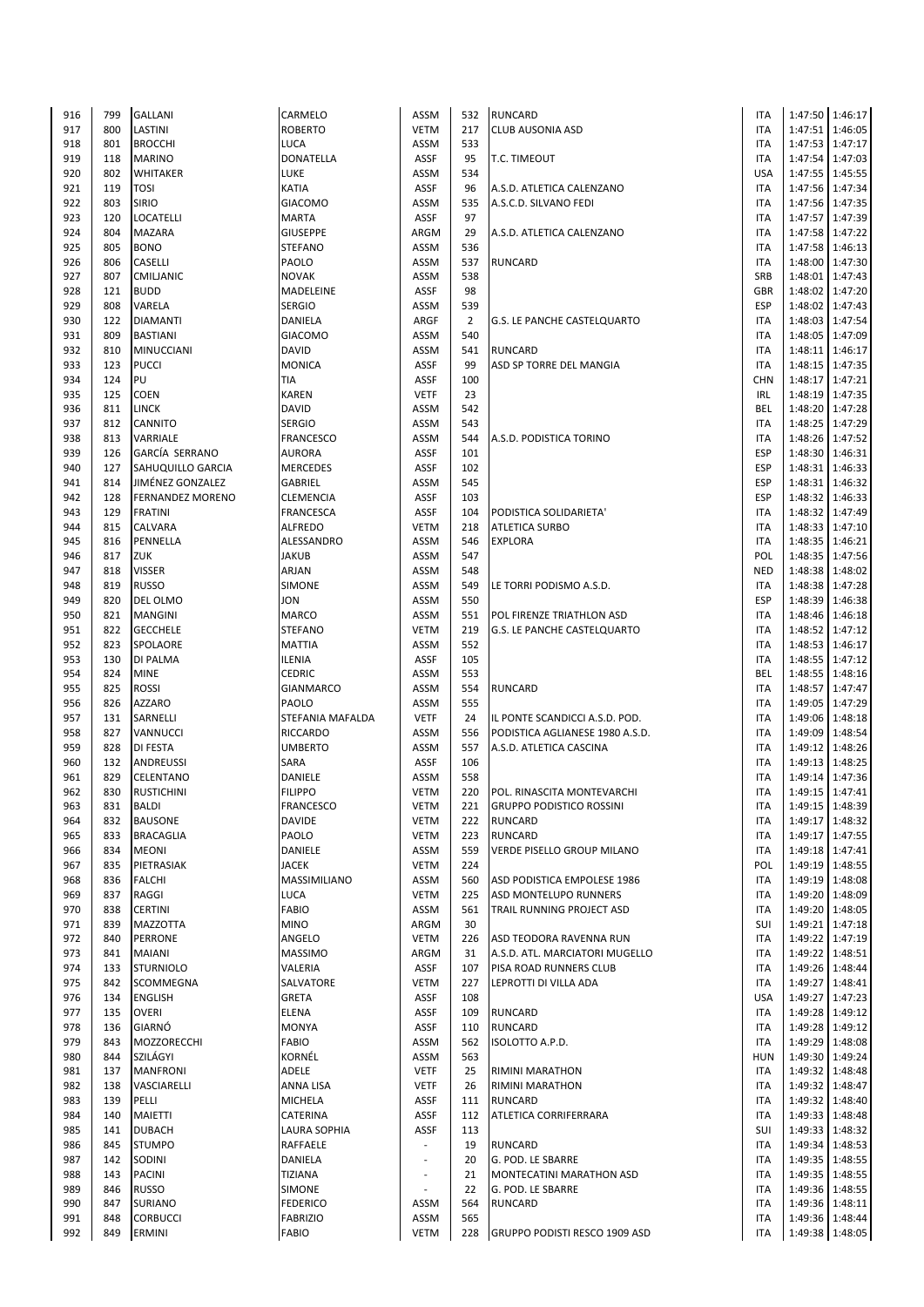| 993  | 850 | <b>MADDI</b>       | ALESSANDRO            | <b>ASSM</b> | 566 | <b>GRUPPO PODISTI RESCO 1909 ASD</b> | <b>ITA</b> |                 | 1:49:39 1:48:49 |
|------|-----|--------------------|-----------------------|-------------|-----|--------------------------------------|------------|-----------------|-----------------|
| 994  | 144 | D'AMICO CORDOVA    | <b>MICHELLE</b>       | <b>ASSF</b> | 114 |                                      | <b>ITA</b> | 1:49:40         | 1:49:10         |
| 995  | 851 | <b>SEBASTE</b>     | <b>FRANCESCO</b>      | <b>VETM</b> | 229 | G.S. LE PANCHE CASTELQUARTO          | <b>ITA</b> |                 | 1:49:40 1:47:38 |
| 996  | 852 | <b>GERINI</b>      | PAOLO                 | ASSM        | 567 | <b>GS MAIANO</b>                     | <b>ITA</b> | 1:49:41         | 1:48:35         |
| 997  |     |                    |                       | ASSM        | 568 |                                      | <b>ITA</b> |                 |                 |
|      | 853 | <b>CARDONATI</b>   | <b>FRANCESCO</b>      |             |     |                                      |            |                 | 1:49:44 1:48:37 |
| 998  | 145 | PAMPALONI          | <b>GRETA</b>          | ASSF        | 115 |                                      | <b>ITA</b> |                 | 1:49:45 1:48:38 |
| 999  | 854 | <b>USAI</b>        | <b>MATTEO</b>         | <b>ASSM</b> | 569 | A.S.C.D. SILVANO FEDI                | <b>ITA</b> | 1:49:47         | 1:49:29         |
| 1000 | 855 | <b>DI PILATO</b>   | <b>CHRISTIAN</b>      | ASSM        | 570 | <b>RUNCARD</b>                       | <b>ITA</b> |                 | 1:49:48 1:47:47 |
| 1001 | 146 | <b>GRAZIANI</b>    | <b>FRANCESCA</b>      | <b>ASSF</b> | 116 | POLISPORTIVA ELLERA ASD              | <b>ITA</b> | 1:49:49 1:48:21 |                 |
| 1002 | 856 | <b>NICCOLI</b>     | <b>DEVY</b>           | ASSM        | 571 | POLISPORTIVA ELLERA ASD              | <b>ITA</b> |                 | 1:49:50 1:48:22 |
| 1003 | 147 | <b>RAGAZZO</b>     | <b>MICHELA</b>        | <b>ASSF</b> | 117 | <b>RAIN RUNNERS</b>                  | <b>ITA</b> |                 | 1:49:51 1:49:05 |
| 1004 | 857 | <b>BAFFONI</b>     | MARCO                 | <b>VETM</b> | 230 | POLISPORTIVA ELLERA ASD              | <b>ITA</b> | 1:49:52 1:49:06 |                 |
| 1005 | 858 | MASIA              | <b>GIUSEPPE</b>       | <b>ASSM</b> | 572 | <b>RUNCARD</b>                       | <b>ITA</b> | 1:49:53 1:48:09 |                 |
| 1006 | 148 | <b>SOBRINO</b>     | <b>NURIA</b>          | <b>ASSF</b> | 118 |                                      | <b>ESP</b> | 1:49:54         | 1:49:45         |
| 1007 | 859 | FERNÁNDEZ MORALES  | ALEJANDRO             | <b>ASSM</b> | 573 |                                      | <b>ESP</b> |                 | 1:49:55 1:49:49 |
|      |     |                    |                       |             |     |                                      |            |                 |                 |
| 1008 | 149 | <b>CAGLIANI</b>    | <b>VERONICA PALMA</b> | <b>VETF</b> | 27  | ATL. MONTE MARIO                     | <b>ITA</b> | 1:49:55 1:49:45 |                 |
| 1009 | 860 | <b>VILLANI</b>     | ALESSANDRO            | <b>VETM</b> | 231 | GRUPPO PODISTI RESCO 1909 ASD        | <b>ITA</b> |                 | 1:49:57 1:49:17 |
| 1010 | 861 | <b>DHAUW</b>       | <b>MARC</b>           | <b>VETM</b> | 232 |                                      | BEL        |                 | 1:49:58 1:49:06 |
| 1011 | 862 | <b>TARDUCCI</b>    | <b>GIOVANNI</b>       | ARGM        | 32  | IL PONTE SCANDICCI A.S.D. POD.       | <b>ITA</b> | 1:49:58 1:49:11 |                 |
| 1012 | 863 | <b>LUPPINO</b>     | <b>MARCO</b>          | ASSM        | 574 |                                      | <b>ITA</b> |                 | 1:49:58 1:49:43 |
| 1013 | 150 | OSINSKA            | JULIA                 | <b>ASSF</b> | 119 |                                      | POL        |                 | 1:49:59 1:48:33 |
| 1014 | 864 | <b>BRICCI</b>      | <b>MATTEO</b>         | ASSM        | 575 |                                      | <b>ITA</b> |                 | 1:49:59 1:49:43 |
| 1015 | 151 | LANFRANCHI         | CHIARA                | <b>ASSF</b> | 120 | <b>RUNCARD</b>                       | <b>ITA</b> |                 | 1:49:59 1:49:02 |
| 1016 | 865 | <b>MARMINO</b>     | <b>STEFANO</b>        | <b>VETM</b> | 233 | POLISPORTIVA ELLERA ASD              | <b>ITA</b> |                 | 1:49:59 1:49:11 |
| 1017 | 866 |                    | <b>GIOVANNI</b>       | <b>VETM</b> | 234 | POL. RINASCITA MONTEVARCHI           | <b>ITA</b> |                 |                 |
|      |     | <b>BENCIVENNI</b>  |                       |             |     |                                      |            | 1:49:59 1:49:04 |                 |
| 1018 | 152 | SOMOGYI-VARGA      | <b>SZILVIA</b>        | <b>ASSF</b> | 121 |                                      | <b>HUN</b> | 1:50:02         | 1:48:30         |
| 1019 | 867 | <b>CROCI</b>       | <b>MAURO</b>          | ASSM        | 576 | LE TORRI PODISMO A.S.D.              | <b>ITA</b> |                 | 1:50:03 1:48:40 |
| 1020 | 868 | <b>MANCINI</b>     | <b>FRANCESCO</b>      | ARGM        | 33  | ISOLOTTO A.P.D.                      | <b>ITA</b> |                 | 1:50:06 1:49:44 |
| 1021 | 869 | <b>RUBINI</b>      | PIERPAOLO             | ARGM        | 34  | LA FONTANINA A.S.D.                  | <b>ITA</b> |                 | 1:50:07 1:49:09 |
| 1022 | 870 | <b>CATENACCI</b>   | LUCIANO               | ARGM        | 35  | GRUPPO PODISTI RESCO 1909 ASD        | <b>ITA</b> |                 | 1:50:09 1:49:03 |
| 1023 | 871 | <b>DI BLASI</b>    | <b>GILBERTO</b>       | ASSM        | 577 | <b>RUNCARD</b>                       | <b>ITA</b> | 1:50:10 1:47:50 |                 |
| 1024 | 872 | <b>NTINAS</b>      | <b>ILIAS</b>          | ASSM        | 578 |                                      | <b>ITA</b> | 1:50:11         | 1:48:39         |
| 1025 | 873 | <b>MASSAI</b>      | <b>LUCA</b>           | ASSM        | 579 | <b>RUNCARD</b>                       | <b>ITA</b> | 1:50:11         | 1:49:01         |
| 1026 | 874 | <b>CONSOLI</b>     | <b>GIACOMO</b>        | <b>VETM</b> | 235 | <b>RUNCARD</b>                       | <b>ITA</b> |                 | 1:50:12 1:47:52 |
| 1027 | 153 |                    |                       | <b>VETF</b> | 28  |                                      |            |                 |                 |
|      |     | <b>DODDATO</b>     | MARIA GIUSEPPINA      |             |     | 5 CASCINE CISLAGO                    | <b>ITA</b> |                 | 1:50:16 1:50:10 |
| 1028 | 875 | <b>FRONGIONE</b>   | <b>MATTEO</b>         | ASSM        | 580 | <b>GSBR</b>                          | <b>ITA</b> |                 | 1:50:17 1:49:18 |
| 1029 | 876 | <b>FRANCALACCI</b> | YODY                  | <b>ASSM</b> | 581 | GRUPPO PODISTI RESCO 1909 ASD        | <b>ITA</b> |                 | 1:50:18 1:49:26 |
| 1030 | 877 | <b>QUARTA</b>      | GIANLUCA              | ASSM        | 582 | <b>ATLETICA SURBO</b>                | <b>ITA</b> |                 | 1:50:18 1:48:56 |
| 1031 | 878 | <b>MARIOTTI</b>    | <b>MAURIZIO</b>       | <b>VETM</b> | 236 |                                      | <b>ITA</b> |                 | 1:50:21 1:50:02 |
| 1032 | 879 | <b>CIPRIANI</b>    | SIMONE                | <b>VETM</b> | 237 | IL PONTE SCANDICCI A.S.D. POD.       | <b>ITA</b> | 1:50:21         | 1:49:33         |
| 1033 | 880 | <b>ANDREI</b>      | LEONARDO              | ASSM        | 583 | <b>EVOLUTION SSD</b>                 | <b>ITA</b> |                 | 1:50:23 1:49:08 |
| 1034 | 881 | <b>GIORGIO</b>     | <b>JACOPO</b>         | <b>VETM</b> | 238 | <b>FIRENZE SOCIAL RUNNER ASD</b>     | <b>ITA</b> |                 | 1:50:23 1:49:08 |
| 1035 | 882 | <b>TARCHI</b>      | <b>GIULIO</b>         | ASSM        | 584 | POLISPORTIVA ELLERA ASD              | <b>ITA</b> | 1:50:24 1:49:34 |                 |
| 1036 | 154 | <b>FORNARI</b>     | VANNA                 | <b>VETF</b> | 29  | FIRENZE SOCIAL RUNNER ASD            | <b>ITA</b> |                 | 1:50:24 1:49:08 |
|      |     |                    |                       |             |     |                                      |            |                 |                 |
| 1037 | 883 | <b>UNGER</b>       | <b>STEFAN</b>         | ARGM        | 36  |                                      | <b>GER</b> | 1:50:24         | 1:49:16         |
| 1038 | 884 | <b>MINERVINI</b>   | LUCA                  | <b>VETM</b> | 239 | POLISPORTIVA ELLERA ASD              | <b>ITA</b> |                 | 1:50:26 1:49:06 |
| 1039 | 885 | <b>PARDINI</b>     | <b>GABRIELE</b>       | ASSM        | 585 | POD.OSPEDALIERI PISA                 | <b>ITA</b> |                 | 1:50:27 1:48:39 |
| 1040 | 886 | MARZOCCHI          | LUCA                  | ASSM        | 586 |                                      | ITA        |                 | 1:50:28 1:48:31 |
| 1041 | 887 | <b>CAVINA</b>      | CLAUDIO               | <b>VETM</b> | 240 | <b>LEOPODISTICA</b>                  | <b>ITA</b> |                 | 1:50:29 1:49:44 |
| 1042 | 888 | <b>GHEDINI</b>     | <b>STEFANO</b>        | ASSM        | 587 |                                      | <b>ITA</b> |                 | 1:50:30 1:48:32 |
| 1043 | 889 | <b>KARP</b>        | JOSEF (YOSSI)         | <b>VETM</b> | 241 |                                      | <b>ISR</b> |                 | 1:50:34 1:49:10 |
| 1044 | 890 | <b>CODRI</b>       | MARCO                 | ASSM        | 588 | <b>RUNCARD</b>                       | <b>ITA</b> |                 | 1:50:34 1:50:16 |
| 1045 | 891 | <b>KUTSCHKI</b>    | <b>DIRK</b>           | <b>VETM</b> | 242 |                                      | <b>GER</b> |                 | 1:50:38 1:48:10 |
| 1046 | 892 | <b>D'UFFIZI</b>    | <b>ROBERTO</b>        | <b>VETM</b> | 243 | A.S. ROMA ROAD R.CLUB                | <b>ITA</b> |                 | 1:50:38 1:50:23 |
|      |     |                    |                       |             |     |                                      |            |                 |                 |
| 1047 | 893 | <b>FRANCHINI</b>   | <b>TOMMASO</b>        | <b>VETM</b> | 244 | <b>RUNCARD</b>                       | <b>ITA</b> |                 | 1:50:39 1:49:34 |
| 1048 | 155 | VALENTINI          | CRISTINA              | <b>VETF</b> | 30  | G.P.A. SAN MARINO                    | <b>ITA</b> |                 | 1:50:40 1:49:57 |
| 1049 | 894 | <b>PAOLIERI</b>    | <b>MATTEO</b>         | <b>ASSM</b> | 589 |                                      | <b>ITA</b> | 1:50:41         | 1:48:56         |
| 1050 | 895 | FERRA              | <b>ENRICO</b>         | ASSM        | 590 | <b>TRIIRON</b>                       | <b>ITA</b> | 1:50:41         | 1:50:18         |
| 1051 | 896 | <b>NEPI</b>        | SAMUELE               | <b>VETM</b> | 245 | OLTRARNO POLISPORTIVA A.S.D.         | <b>ITA</b> | 1:50:41         | 1:49:26         |
| 1052 | 156 | LORENZINI          | ELENA                 | ASSF        | 122 | PISA ROAD RUNNERS CLUB               | <b>ITA</b> |                 | 1:50:42 1:50:00 |
| 1053 | 897 | <b>FERRANDI</b>    | RICCARDO              | <b>ASSM</b> | 591 | GRUPPO PODISTI RESCO 1909 ASD        | <b>ITA</b> |                 | 1:50:43 1:49:52 |
| 1054 | 157 | DI SANTO           | <b>MARTA</b>          | <b>VETF</b> | 31  | <b>RUNCARD</b>                       | <b>ITA</b> |                 | 1:50:44 1:49:54 |
| 1055 | 898 | <b>CHIAVONI</b>    | <b>FRANCESCO</b>      | <b>ASSM</b> | 592 | <b>RUNCARD</b>                       | <b>ITA</b> |                 | 1:50:49 1:49:40 |
| 1056 | 899 | LEVIONNAIS         | THIERRY               | <b>VETM</b> | 246 |                                      | <b>FRA</b> | 1:50:49         | 1:49:09         |
|      |     |                    |                       |             | 32  |                                      | <b>ITA</b> |                 |                 |
| 1057 | 158 | ZANIERI            | BARBARA               | <b>VETF</b> |     | <b>G.S. LE PANCHE CASTELQUARTO</b>   |            |                 | 1:50:49 1:50:40 |
| 1058 | 159 | <b>CANESCHI</b>    | MARZIA                | <b>VETF</b> | 33  | G.S. LE PANCHE CASTELQUARTO          | <b>ITA</b> | 1:50:50         | 1:50:42         |
| 1059 | 900 | <b>PATERNOSTRO</b> | <b>ENNIO</b>          | <b>VETM</b> | 247 | ASD ATLETICA TERRANOVESE             | <b>ITA</b> | 1:50:51         | 1:50:33         |
| 1060 | 901 | <b>SALA</b>        | <b>ENNIO</b>          | <b>VETM</b> | 248 | PIACENZA NATURAL SPORTAL             | <b>ITA</b> |                 | 1:50:53 1:49:07 |
| 1061 | 160 | <b>PONTICELLI</b>  | <b>GIULIA</b>         | ASSF        | 123 | ATL.SANGIOVANNESE 1967               | <b>ITA</b> |                 | 1:50:54 1:49:53 |
| 1062 | 902 | SEBASTIANI         | <b>FILIPPO</b>        | <b>ASSM</b> | 593 | PIACENZA NATURAL SPORTAL             | <b>ITA</b> | 1:50:54         | 1:49:08         |
| 1063 | 903 | <b>BACCI</b>       | <b>FILIPPO</b>        | ASSM        | 594 | ATL.SANGIOVANNESE 1967               | <b>ITA</b> | 1:50:54         | 1:49:52         |
| 1064 | 904 | <b>OCCHINI</b>     | <b>FRANCESCO</b>      | ASSM        | 595 |                                      | <b>ITA</b> |                 | 1:50:57 1:48:45 |
| 1065 | 161 | <b>PLACIDO</b>     | RAFFAELLA             | ASSF        | 124 | IL CORRIDORE RUNNING CLUB ASD        | <b>ITA</b> |                 | 1:51:01 1:50:16 |
| 1066 | 905 | <b>BARDAZZI</b>    | MARCO                 | <b>VETM</b> | 249 | CRAL NUOVO PIGNONE                   | <b>ITA</b> |                 | 1:51:02 1:50:37 |
|      |     |                    |                       |             |     |                                      |            |                 |                 |
| 1067 | 906 | <b>BROBERG</b>     | <b>NIKOLAJ</b>        | ASSM        | 596 | <b>RUNCARD</b>                       | <b>FRA</b> |                 | 1:51:03 1:49:30 |
| 1068 | 907 | <b>PIANI</b>       | SAMUELE               | <b>VETM</b> | 250 | <b>RUNCARD</b>                       | <b>ITA</b> | 1:51:04         | 1:49:19         |
| 1069 | 908 | PASQUINI           | <b>SIMONE</b>         | ASSM        | 597 | POL. RINASCITA MONTEVARCHI           | <b>ITA</b> | 1:51:06 1:50:11 |                 |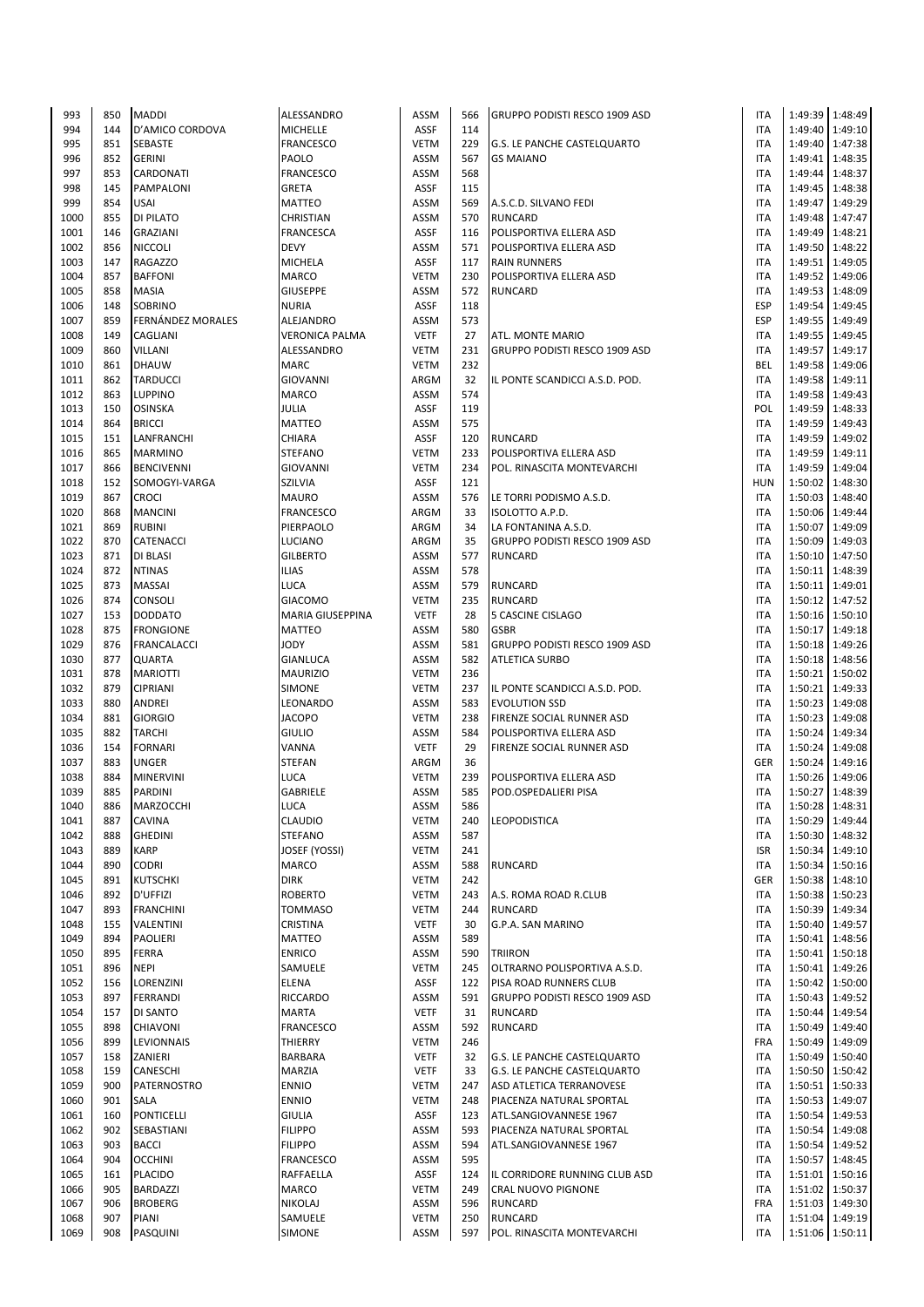| 1070 | 909 | <b>FALTONI</b>            | <b>ANDREA</b>          | <b>VETM</b>              | 251            | G.S.AMATORI POD. AREZZO                  | <b>ITA</b> | 1:51:11 1:49:36 |                   |
|------|-----|---------------------------|------------------------|--------------------------|----------------|------------------------------------------|------------|-----------------|-------------------|
| 1071 | 910 | LIPEROTI                  | <b>GAETANO</b>         | ASSM                     | 598            |                                          | <b>ITA</b> |                 | 1:51:12 1:49:45   |
|      |     |                           |                        |                          |                |                                          |            |                 |                   |
| 1072 | 911 | <b>FURINI</b>             | LEONARDO               | <b>VETM</b>              | 252            | Gruppo podistico frat.za pop. di Grassin | <b>ITA</b> |                 | 1:51:16 1:49:27   |
| 1073 | 912 | <b>BRUSCO</b>             | <b>MASSIMO</b>         | <b>VETM</b>              | 253            | POD. OZZANESE                            | <b>ITA</b> |                 | 1:51:19 1:50:33   |
| 1074 | 162 | <b>BARDOTTI</b>           | <b>MICHELA</b>         | <b>VETF</b>              | 34             | <b>SEVENLIFE SSD</b>                     | <b>ITA</b> | 1:51:20 1:50:21 |                   |
| 1075 | 913 | <b>MARRACCINI</b>         | <b>MARCO</b>           | <b>VETM</b>              | 254            | <b>SEVENLIFE SSD</b>                     | <b>ITA</b> | 1:51:20 1:50:21 |                   |
| 1076 | 163 | <b>BUGLI</b>              | VERONICA               | <b>ASSF</b>              | 125            | A.S.D. TEAM MISANO                       | <b>ITA</b> | 1:51:23 1:50:54 |                   |
|      |     |                           |                        |                          |                |                                          |            |                 |                   |
| 1077 | 164 | <b>MONDINO</b>            | <b>MARTA</b>           | <b>ASSF</b>              | 126            |                                          | <b>ITA</b> |                 | 1:51:23 1:50:25   |
| 1078 | 165 | <b>DURVAL</b>             | ANNAMARIA              | $\overline{\phantom{a}}$ | 23             | <b>ATTRAVERSO RUNNING ASD</b>            | <b>ITA</b> |                 | 1:51:23 1:50:41   |
| 1079 | 914 | RENZI                     | SIMONE RAIMONDO        | ASSM                     | 599            | IL CORRIDORE RUNNING CLUB ASD            | <b>ITA</b> |                 | 1:51:24 1:50:39   |
| 1080 | 915 | <b>CAMPANA</b>            | <b>ALBERTO</b>         | ASSM                     | 600            |                                          | <b>ITA</b> |                 | 1:51:25   1:50:26 |
| 1081 | 916 | PIAZZALUNGA               | <b>ANDREA</b>          | $\overline{\phantom{a}}$ | 24             | <b>RUNNERS BERGAMO</b>                   | <b>ITA</b> | 1:51:26         | 1:50:45           |
|      |     |                           |                        |                          |                |                                          |            |                 |                   |
| 1082 | 917 | <b>VOCCA</b>              | <b>HELIOS</b>          | <b>VETM</b>              | 255            | ATL.LIBERTAS A.R.C.S. PERUGIA            | <b>ITA</b> | 1:51:27         | 1:51:22           |
| 1083 | 918 | <b>GASPARI</b>            | <b>NICOLA</b>          | <b>VETM</b>              | 256            | ATL. CASTELLO                            | <b>ITA</b> |                 | 1:51:32 1:50:00   |
| 1084 | 166 | <b>PUCCI</b>              | <b>SIMONA</b>          | <b>VETF</b>              | 35             | LA FONTANINA A.S.D.                      | <b>ITA</b> |                 | 1:51:33 1:50:35   |
| 1085 | 919 | <b>VUTANO</b>             | <b>DAVIDE</b>          | ASSM                     | 601            | <b>RUNNER VARESE</b>                     | <b>ITA</b> |                 | 1:51:38 1:50:07   |
|      | 920 | <b>RIVAS BARBOSA</b>      | <b>RODRIGO</b>         | ASSM                     | 602            |                                          | <b>MEX</b> | 1:51:38 1:50:03 |                   |
| 1086 |     |                           |                        |                          |                |                                          |            |                 |                   |
| 1087 | 167 | <b>DAMIANI</b>            | PAOLA                  | <b>ASSF</b>              | 127            | <b>RUNCARD</b>                           | <b>ITA</b> |                 | 1:51:46 1:51:04   |
| 1088 | 921 | DI GIOIA                  | <b>NICOLA</b>          | OROM                     | 6              | <b>GS ATL. SIGNA</b>                     | <b>ITA</b> |                 | 1:51:48 1:51:18   |
| 1089 | 922 | LUCÀ                      | <b>FRANCESCO</b>       | ASSM                     | 603            |                                          | <b>ITA</b> |                 | 1:51:49 1:50:59   |
| 1090 | 168 | <b>DE PRETO</b>           | <b>MARIA</b>           | <b>ASSF</b>              | 128            | <b>RUNCARD</b>                           | <b>ITA</b> |                 | 1:51:49 1:50:41   |
|      |     |                           |                        |                          |                |                                          |            |                 |                   |
| 1091 | 923 | SCARAMELLI                | <b>ROBERTO</b>         | ASSM                     | 604            | <b>TRAVERDE LUNIGIANA</b>                | <b>ITA</b> |                 | 1:51:50 1:51:04   |
| 1092 | 924 | <b>NORCINI</b>            | <b>FABIO</b>           | <b>VETM</b>              | 257            | <b>RUNCARD</b>                           | <b>ITA</b> |                 | 1:51:50 1:50:42   |
| 1093 | 925 | <b>MUNARI</b>             | <b>MARCO</b>           | ASSM                     | 605            | <b>RUNCARD</b>                           | <b>ITA</b> | 1:51:50 1:51:14 |                   |
| 1094 | 926 | <b>MACALUSO</b>           | <b>FABRIZIO</b>        | <b>ASSM</b>              | 606            | <b>GSBR</b>                              | <b>ITA</b> | 1:51:50 1:49:25 |                   |
| 1095 | 169 | <b>VANNI</b>              | CHIARA                 | <b>ASSF</b>              | 129            | IL PONTE SCANDICCI A.S.D. POD.           | <b>ITA</b> | 1:51:50 1:50:26 |                   |
|      |     | <b>BARDUCCI</b>           |                        |                          |                |                                          |            |                 |                   |
| 1096 | 927 |                           | DANIELE                | ASSM                     | 607            |                                          | <b>ITA</b> |                 | 1:51:52 1:49:32   |
| 1097 | 928 | <b>MELNIK</b>             | PETER                  | ASSM                     | 608            |                                          | <b>SVK</b> |                 | 1:51:53 1:50:00   |
| 1098 | 929 | <b>TELERA</b>             | <b>MARCO</b>           | ASSM                     | 609            | PODISTICA SOLIDARIETA'                   | <b>ITA</b> | 1:51:55 1:51:29 |                   |
| 1099 | 170 | AVRAMOVIC                 | <b>MARIJA</b>          | <b>ASSF</b>              | 130            |                                          | SRB        | 1:51:58 1:51:40 |                   |
| 1100 | 930 | <b>GRECO</b>              | RAFFAELE               | ASSM                     | 610            | AMATORI PODISTICA TERNI                  | <b>ITA</b> | 1:51:59         | 1:51:25           |
|      |     |                           |                        |                          |                |                                          |            |                 |                   |
| 1101 | 931 | CARLINO                   | SALVATORE              | ASSM                     | 611            |                                          | <b>ITA</b> |                 | 1:52:05 1:49:36   |
| 1102 | 932 | <b>MOSCHI</b>             | LORENZO                | ASSM                     | 612            |                                          | <b>ITA</b> |                 | 1:52:08 1:50:31   |
| 1103 | 933 | RONZULLI                  | CARLO                  | <b>VETM</b>              | 258            | PODISTICA RICO SPORT ASD                 | <b>ITA</b> |                 | 1:52:11 1:51:37   |
| 1104 | 171 | SALDARINI                 | <b>ELENA</b>           | <b>ASSF</b>              | 131            | <b>RUNCARD</b>                           | <b>ITA</b> | 1:52:11 1:50:01 |                   |
| 1105 | 934 | <b>RICCA</b>              | PIERCARLO              | <b>VETM</b>              | 259            | <b>RUNCARD</b>                           | <b>ITA</b> | 1:52:12 1:51:49 |                   |
|      |     |                           |                        | <b>ASSF</b>              |                |                                          |            |                 |                   |
| 1106 | 172 | <b>BONCIANI</b>           | <b>ANNA</b>            |                          | 132            | <b>RUNCARD</b>                           | <b>ITA</b> |                 | 1:52:13 1:50:03   |
| 1107 | 935 | <b>FRANCO</b>             | LUIGI                  | <b>ASSM</b>              | 613            | LE TORRI PODISMO A.S.D.                  | <b>ITA</b> |                 | 1:52:14 1:50:28   |
| 1108 | 173 | <b>AGUIRRE</b>            | ANALIA                 | <b>ASSF</b>              | 133            |                                          | ARG        |                 | 1:52:15 1:51:31   |
| 1109 | 936 | <b>LUCHERINI</b>          | <b>FRANCESCO</b>       | ASSM                     | 614            | Gruppo podistico frat.za pop. di Grassin | <b>ITA</b> |                 | 1:52:15   1:51:30 |
| 1110 | 937 | PAGOT                     | <b>TALIS</b>           | ASSM                     | 615            | <b>RUNCARD</b>                           | <b>BRA</b> |                 | 1:52:17 1:52:04   |
|      | 938 |                           | <b>MARCO</b>           | ASSM                     | 616            |                                          | <b>ITA</b> |                 | 1:52:18 1:50:40   |
| 1111 |     | <b>BARONTINI</b>          |                        |                          |                |                                          |            |                 |                   |
| 1112 | 939 | <b>BALDASSARI</b>         | <b>MATTEO</b>          | ASSM                     | 617            | A.S.D. MARCIATORI ANTRACCOLI             | <b>ITA</b> | 1:52:20         | 1:51:27           |
| 1113 | 940 | <b>BONECHI</b>            | <b>NICCOLO</b>         | ASSM                     | 618            | <b>RUNCARD</b>                           | <b>ITA</b> | 1:52:23 1:51:21 |                   |
| 1114 | 941 | <b>DEL LONGO</b>          | SEBASTIANO             | ASSM                     | 619            |                                          | <b>ITA</b> |                 | 1:52:24 1:51:41   |
| 1115 | 942 | <b>MACALUSO</b>           | <b>ANTONIO</b>         | <b>VETM</b>              | 260            |                                          | <b>ITA</b> |                 | 1:52:25 1:49:59   |
| 1116 | 174 | <b>MACALUSO</b>           | <b>FEDERICA</b>        | <b>ASSF</b>              | 134            |                                          | <b>ITA</b> |                 | 1:52:27 1:50:00   |
|      |     |                           |                        |                          |                |                                          |            |                 |                   |
| 1117 | 943 | ZAMBELLI                  | <b>LUCA</b>            | VETM                     | 261            | <b>RUNCARD</b>                           | <b>ITA</b> |                 | 1:52:29 1:52:08   |
| 1118 | 944 | <b>BRUNO</b>              | <b>ANTONINO</b>        | <b>OROM</b>              | $\overline{7}$ | <b>GS MAIANO</b>                         | <b>ITA</b> |                 | 1:52:30 1:52:28   |
| 1119 | 945 | <b>BERTOTTO</b>           | <b>MASSIMO</b>         | ASSM                     | 620            | ASD MARATHON CAVALLI MARINI              | <b>ITA</b> | 1:52:31         | 1:51:44           |
| 1120 | 946 | <b>BISERNI</b>            | <b>SERGIO</b>          | <b>VETM</b>              | 262            | LA FONTANINA A.S.D.                      | <b>ITA</b> |                 | 1:52:31 1:51:31   |
| 1121 | 175 | PEARL                     | <b>HANNAH ROSE</b>     | <b>ASSF</b>              | 135            |                                          | <b>USA</b> |                 | 1:52:32 1:51:28   |
|      |     |                           |                        |                          |                |                                          |            |                 |                   |
| 1122 | 947 | <b>FORASIEPI</b>          | <b>MARCO AURELIO</b>   | ASSM                     | 621            | LA FONTANINA A.S.D.                      | <b>ITA</b> |                 | 1:52:32 1:51:30   |
| 1123 | 948 | <b>NANNUCCI</b>           | SAURO                  | ASSM                     | 622            | LA FONTANINA A.S.D.                      | <b>ITA</b> | 1:52:33 1:51:32 |                   |
| 1124 | 176 | PICCIOLI                  | <b>BEATRICE</b>        | <b>VETF</b>              | 36             | ISOLOTTO A.P.D.                          | <b>ITA</b> |                 | 1:52:37 1:51:38   |
| 1125 | 949 | SILVENNI                  | <b>ANTONIO</b>         | ASSM                     | 623            |                                          | <b>ITA</b> |                 | 1:52:39 1:51:35   |
| 1126 | 950 | <b>GORI</b>               | <b>MIRKO</b>           | <b>VETM</b>              | 263            | ATL.SANGIOVANNESE 1967                   | <b>ITA</b> | 1:52:39 1:51:21 |                   |
| 1127 | 951 | <b>UNCINI</b>             | <b>MASSIMO</b>         | <b>VETM</b>              | 264            | PODISTICA IL CAMPINO                     | <b>ITA</b> |                 | 1:52:42 1:51:29   |
|      |     |                           |                        |                          |                |                                          |            |                 |                   |
| 1128 | 952 | <b>BADII</b>              | RICCARDO               | ASSM                     | 624            |                                          | <b>ITA</b> |                 | 1:52:43 1:51:49   |
| 1129 | 177 | <b>QUERCI</b>             | <b>GAIA</b>            | <b>ASSF</b>              | 136            | <b>RUNCARD</b>                           | <b>ITA</b> |                 | 1:52:45   1:50:29 |
| 1130 | 178 | <b>SEARS</b>              | AMANDA                 | <b>ASSF</b>              | 137            | <b>TRING RUNNING CLUB</b>                | <b>GBR</b> |                 | 1:52:46 1:51:06   |
| 1131 | 953 | <b>CAMBI</b>              | ALESSANDRO             | ASSM                     | 625            | <b>RUNCARD</b>                           | <b>ITA</b> |                 | 1:52:46 1:50:30   |
| 1132 | 179 | SOTO                      | <b>FRANCHESKA ENID</b> | <b>ASSF</b>              | 138            |                                          | <b>USA</b> |                 | 1:52:48 1:51:37   |
|      |     |                           |                        |                          |                |                                          |            |                 |                   |
| 1133 | 954 | <b>BONFITTO</b>           | <b>ANTONIO</b>         | ARGM                     | 37             |                                          | BEL        | 1:52:50 1:50:45 |                   |
| 1134 | 180 | <b>HEREDIA MORCILLO</b>   | <b>ALICIA</b>          | <b>ASSF</b>              | 139            |                                          | <b>ESP</b> |                 | 1:52:53 1:50:55   |
| 1135 | 181 | FRANZMEYER                | <b>EVA</b>             | <b>ASSF</b>              | 140            |                                          | GER        | 1:52:59 1:52:16 |                   |
| 1136 | 955 | <b>TOFANI</b>             | <b>GIAN MARCO</b>      | ASSM                     | 626            | <b>RUNCARD</b>                           | <b>ITA</b> | 1:53:00 1:52:11 |                   |
| 1137 | 956 | <b>DE FRANCESCHI</b>      | <b>SIMONE</b>          | ASSM                     | 627            | RUN SPINEA RUN A.S.D.                    | <b>ITA</b> |                 | 1:53:00 1:52:02   |
|      |     |                           |                        |                          |                |                                          |            |                 |                   |
| 1138 | 957 | <b>LONGO</b>              | <b>STEFANO</b>         | ASSM                     | 628            |                                          | <b>ITA</b> |                 | 1:53:02 1:50:47   |
| 1139 | 182 | <b>GIANAROLI</b>          | CHIARA                 | <b>ASSF</b>              | 141            | ATLETICA FRIGNANO PAVULLO ASD            | <b>ITA</b> |                 | 1:53:02 1:52:22   |
| 1140 | 958 | FEI                       | LUCA                   | ASSM                     | 629            | ATLETICA FRIGNANO PAVULLO ASD            | <b>ITA</b> |                 | 1:53:02 1:52:24   |
| 1141 | 183 | <b>FILIPUCCI</b>          | JESSIKA                | <b>ASSF</b>              | 142            | ATLETICA FRIGNANO PAVULLO ASD            | <b>ITA</b> |                 | 1:53:03 1:52:23   |
| 1142 | 184 | <b>DONATI</b>             | CHIARA                 | <b>ASSF</b>              | 143            | ATLETICA FRIGNANO PAVULLO ASD            | <b>ITA</b> |                 | 1:53:03 1:52:25   |
|      |     |                           |                        |                          |                |                                          |            |                 |                   |
| 1143 | 959 | <b>FALCONE</b>            | <b>FABIO GREGORIO</b>  | ASSM                     | 630            |                                          | <b>ITA</b> |                 | 1:53:10 1:51:13   |
| 1144 | 185 | <b>OLIVELLA ECHEVARNE</b> | <b>MARI CARMEN</b>     | <b>VETF</b>              | 37             |                                          | <b>ESP</b> |                 | 1:53:17 1:51:46   |
| 1145 | 960 | MUÑOZ CARMONA             | <b>GUILLERMO</b>       | ASSM                     | 631            |                                          | <b>MEX</b> |                 | 1:53:18 1:51:25   |
| 1146 | 186 | <b>BERTAZZI</b>           | <b>FABIANA</b>         | <b>ASSF</b>              | 144            | AVIS ZERO POSITIVO A.S.D.                | <b>ITA</b> |                 | 1:53:19 1:52:29   |
|      |     |                           |                        |                          |                |                                          |            |                 |                   |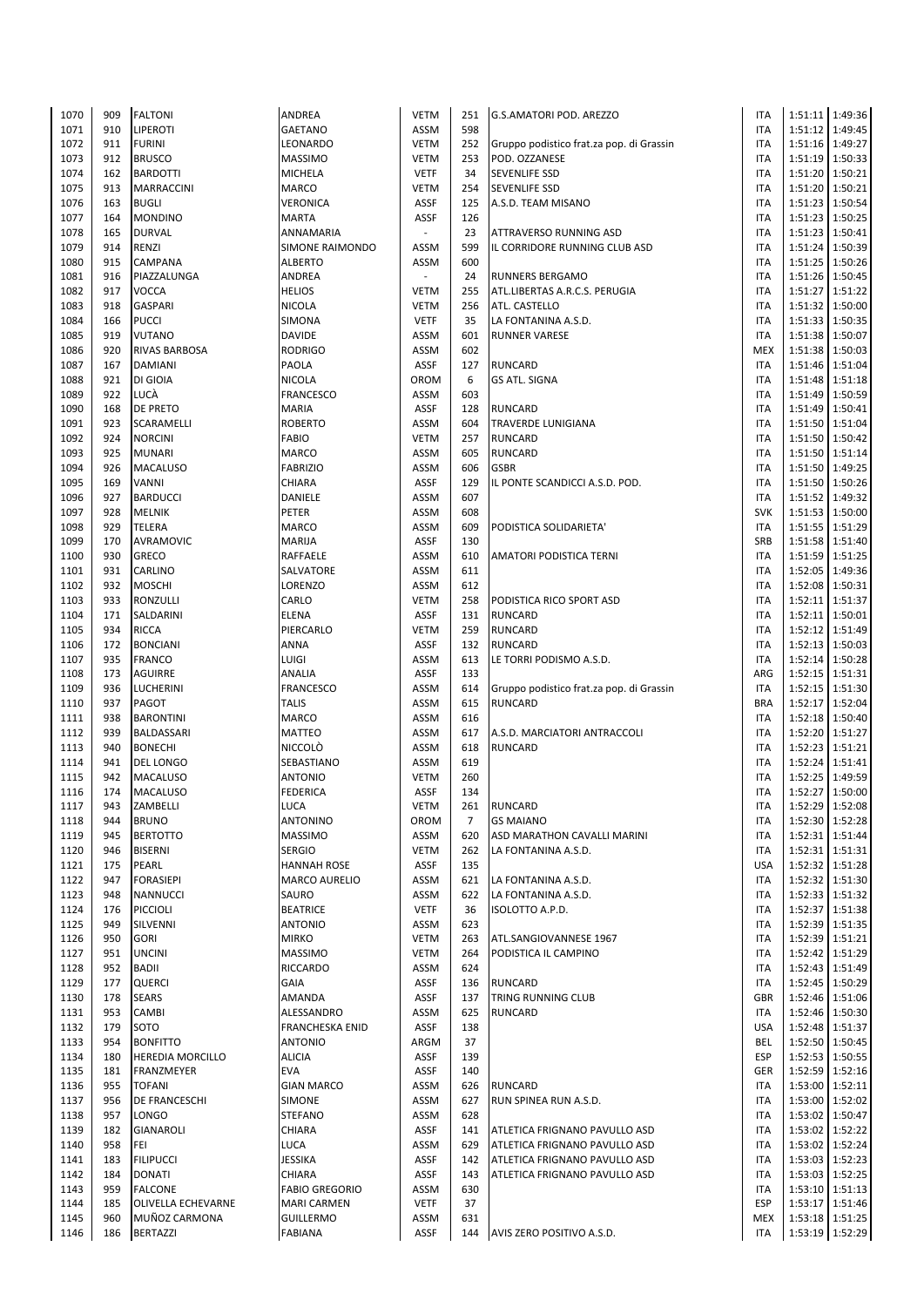| 1147         | 961  | <b>PUPPATO</b>                 | <b>FABIO</b>              | <b>VETM</b>              | 265        | G.P. ARCI GOODWIN                              | <b>ITA</b>               |                 | 1:53:21 1:52:37     |
|--------------|------|--------------------------------|---------------------------|--------------------------|------------|------------------------------------------------|--------------------------|-----------------|---------------------|
| 1148         | 962  | <b>BORGHI</b>                  | <b>GIACOMO</b>            | <b>VETM</b>              | 266        | POLISPORTIVA CYKELN TEAM ASD                   | <b>ITA</b>               |                 | 1:53:22 1:51:56     |
| 1149         | 963  | DI MICHELE                     | PASQUALE                  | ARGM                     | 38         | <b>SEVENLIFE SSD</b>                           | <b>ITA</b>               |                 | 1:53:23 1:52:23     |
| 1150         | 964  | <b>MILANI</b>                  | <b>FABIO</b>              | ARGM                     | 39         |                                                | <b>ITA</b>               |                 | 1:53:25   1:51:58   |
|              |      |                                |                           |                          |            |                                                |                          |                 |                     |
| 1151         | 965  | <b>MANGIAROTTI</b>             | LEONARDO                  | ASSM                     | 632        | TUTTINBICI CALENZANO A.S.D.                    | <b>ITA</b>               |                 | 1:53:27 1:52:16     |
| 1152         | 966  | <b>GENSINI</b>                 | <b>MARCO</b>              | ARGM                     | 40         | ATL. CASTELLO                                  | <b>ITA</b>               |                 | 1:53:28 1:52:37     |
| 1153         | 967  | <b>PAROLI</b>                  | <b>GIAN MATTEO</b>        | ASSM                     | 633        | <b>ATTRAVERSO RUNNING ASD</b>                  | <b>ITA</b>               | 1:53:31         | 1:52:16             |
| 1154         | 968  | <b>PAVINO</b>                  | <b>GIORGIO</b>            | ASSM                     | 634        | A.S.D. GO RUNNING                              | <b>ITA</b>               |                 | 1:53:31 1:53:01     |
| 1155         | 969  | <b>DIANA</b>                   | GIANCARLO                 | ARGM                     | 41         | A.S.D. GO RUNNING                              | <b>ITA</b>               |                 | 1:53:32 1:53:01     |
| 1156         | 970  | PEZZOTTA                       | <b>STEFANO</b>            | <b>VETM</b>              | 267        | A.S.D. GO RUNNING                              | <b>ITA</b>               |                 | 1:53:32 1:53:02     |
| 1157         | 187  | <b>CAMILLERI BRIFFA</b>        | <b>DEBORAH</b>            | <b>ASSF</b>              | 145        |                                                | <b>MLT</b>               |                 | 1:53:32 1:52:48     |
| 1158         | 188  | <b>BOZZI</b>                   | <b>CONSIGLIA</b>          | <b>VETF</b>              | 38         | A.S.D. GO RUNNING                              | <b>ITA</b>               |                 | 1:53:34 1:53:02     |
| 1159         | 971  | <b>MONTAGNA</b>                | <b>DAVIDE</b>             | ASSM                     | 635        | <b>RUNCARD</b>                                 | <b>ITA</b>               |                 | 1:53:36 1:51:37     |
|              | 972  |                                |                           |                          |            |                                                | <b>ITA</b>               |                 |                     |
| 1160         |      | <b>SACCO</b>                   | PIETRO                    | ASSM                     | 636        | <b>RUNCARD</b>                                 |                          |                 | 1:53:36 1:51:12     |
| 1161         | 973  | PASSINI                        | ANDREA                    | ASSM                     | 637        |                                                | <b>ITA</b>               |                 | 1:53:37 1:52:15     |
| 1162         | 189  | PELLICCIONI                    | <b>ENRICA</b>             | <b>ASSF</b>              | 146        |                                                | <b>ITA</b>               |                 | 1:53:38 1:52:44     |
| 1163         | 974  | PIACENTINI                     | <b>EMILIO</b>             | ASSM                     | 638        | OLTRARNO POLISPORTIVA A.S.D.                   | <b>ITA</b>               |                 | 1:53:39 1:52:46     |
| 1164         | 190  | RANGUZZI                       | SILVIA                    | <b>ASSF</b>              | 147        |                                                | <b>ITA</b>               |                 | 1:53:40 1:52:52     |
| 1165         | 191  | MELNIKOVA                      | <b>DENISA</b>             | <b>ASSF</b>              | 148        |                                                | <b>SVK</b>               | 1:53:44         | 1:51:51             |
| 1166         | 192  | <b>BURNETT</b>                 | <b>KATHLEEN ANN</b>       | <b>ASSF</b>              | 149        |                                                | <b>ITA</b>               |                 | 1:53:45   1:52:37   |
| 1167         | 193  | <b>ONG</b>                     | <b>ELIZABETH</b>          | <b>ASSF</b>              | 150        |                                                | <b>AUS</b>               |                 | 1:53:46 1:52:39     |
| 1168         | 975  | <b>STEFANUCCI</b>              | <b>ROBERTO</b>            | ASSM                     | 639        | <b>ASD MONTELUPO RUNNERS</b>                   | <b>ITA</b>               |                 | 1:53:49 1:52:55     |
| 1169         | 976  | <b>ALIMENTI</b>                | <b>TOMMASO</b>            | ASSM                     | 640        | ATLETICA AVIS PERUGIA                          | <b>ITA</b>               |                 | 1:53:49 1:52:32     |
|              |      |                                |                           |                          |            |                                                |                          |                 |                     |
| 1170         | 977  | <b>BATTISTONI</b>              | <b>TIZIANO</b>            | <b>VETM</b>              | 268        | <b>RUNCARD</b>                                 | <b>ITA</b>               |                 | 1:53:51   1:53:08   |
| 1171         | 978  | <b>VARRICA</b>                 | <b>GIORGIO</b>            | ASSM                     | 641        | U.S. NAVE A.S.D.                               | <b>ITA</b>               |                 | 1:53:52 1:52:04     |
| 1172         | 979  | <b>GROSSI</b>                  | DAMIANO                   | <b>VETM</b>              | 269        |                                                | <b>ITA</b>               |                 | 1:53:52 1:51:33     |
| 1173         | 194  | <b>BURATTI</b>                 | ELENA                     | <b>ASSF</b>              | 151        |                                                | <b>ITA</b>               |                 | 1:53:52 1:52:17     |
| 1174         | 195  | <b>BOPP</b>                    | CATHERINE                 | <b>ASSF</b>              | 152        |                                                | <b>USA</b>               |                 | 1:53:53 1:51:58     |
| 1175         | 980  | <b>NALDINI</b>                 | DANILO                    | ARGM                     | 42         | U.S. NAVE A.S.D.                               | <b>ITA</b>               |                 | 1:53:55 1:53:21     |
| 1176         | 196  | <b>JONES</b>                   | GRACE                     | <b>ASSF</b>              | 153        |                                                | <b>GBR</b>               |                 | 1:53:55 1:53:31     |
| 1177         | 981  | SANDU                          | DANIEL                    | ASSM                     | 642        |                                                | ROU                      | 1:53:55         | 1:52:24             |
| 1178         | 197  | <b>TOMMASINI</b>               | <b>CHIARA</b>             | <b>ASSF</b>              | 154        | POLISPORTIVA ELLERA ASD                        | <b>ITA</b>               |                 | 1:53:56   1:53:30   |
| 1179         | 982  | <b>MATERASSI</b>               | <b>NICOLA</b>             | ASSM                     | 643        | POLISPORTIVA ELLERA ASD                        | <b>ITA</b>               |                 | 1:53:56 1:53:29     |
|              |      |                                |                           |                          |            |                                                |                          |                 |                     |
| 1180         | 983  | MÁRQUEZ CUBERO                 | MANUEL                    | ASSM                     | 644        |                                                | <b>ESP</b>               |                 | 1:53:57 1:52:32     |
| 1181         | 984  | <b>IEMMA</b>                   | <b>DAVIDE</b>             | ASSM                     | 645        | <b>RUNCARD</b>                                 | <b>ITA</b>               |                 | 1:53:59 1:53:56     |
| 1182         | 985  | <b>GALLI</b>                   | <b>ALBERTO</b>            | <b>VETM</b>              | 270        | ATL. CASTELLO                                  | <b>ITA</b>               | 1:54:01 1:52:00 |                     |
| 1183         | 198  | <b>NICCHI</b>                  | LISA                      | <b>ASSF</b>              | 155        | G.S.AMATORI POD. AREZZO                        | <b>ITA</b>               |                 | 1:54:01 1:52:25     |
| 1184         | 986  | <b>ATZENI</b>                  | LUCA                      | ASSM                     | 646        |                                                | <b>ITA</b>               | 1:54:01         | 1:52:55             |
| 1185         | 199  | <b>CELLAI</b>                  | <b>SILVIA</b>             | <b>ASSF</b>              | 156        | POLISPORTIVA ELLERA ASD                        | <b>ITA</b>               |                 | 1:54:04 1:52:35     |
| 1186         | 987  | PIRAZZINI                      | <b>FEDERICO</b>           | <b>ASSM</b>              | 647        | LEOPODISTICA                                   | <b>ITA</b>               |                 | 1:54:05   1:53:50   |
| 1187         | 200  | ARGINELLI                      | VALENTINA                 | <b>ASSF</b>              | 157        | <b>LEOPODISTICA</b>                            | <b>ITA</b>               |                 | 1:54:05 1:53:52     |
| 1188         | 988  | <b>QUERCIOLI</b>               | <b>EMANUELE</b>           | ASSM                     | 648        | POLISPORTIVA ELLERA ASD                        | <b>ITA</b>               |                 | 1:54:05   1:52:37   |
|              |      | <b>BONIFACIO</b>               |                           | <b>VETF</b>              | 39         |                                                | <b>ITA</b>               |                 |                     |
| 1189         | 201  |                                | <b>MARIA ANTONIETTA</b>   |                          |            | ISOLOTTO A.P.D.                                |                          |                 | 1:54:05   1:53:05   |
| 1190         | 202  | KÖNIG                          | SOPHIA                    | <b>ASSF</b>              | 158        |                                                | GER                      |                 | 1:54:06 1:53:18     |
| 1191         | 203  | SCUTARU                        | <b>BEATRICE</b>           | <b>ASSF</b>              | 159        | <b>ATTRAVERSO RUNNING ASD</b>                  | <b>ITA</b>               |                 | 1:54:09 1:52:53     |
| 1192         | 989  | <b>BONCOMPAGNI</b>             | RICCARDO                  | <b>VETM</b>              | 271        | PODISTICA IL CAMPINO                           | <b>ITA</b>               |                 | 1:54:10 1:52:58     |
| 1193         | 990  | <b>MORELLI</b>                 | <b>GIUSEPPE</b>           | <b>VETM</b>              | 272        | PODISTICA SOLIDARIETA'                         | <b>ITA</b>               |                 | 1:54:11 1:52:23     |
| 1194         | 991  | SCUTARU                        | <b>SORIN</b>              | ASSM                     | 649        | ATTRAVERSO RUNNING ASD                         | ITA                      |                 | $1:54:11$   1:52:57 |
| 1195         | 992  | <b>FROSECCHI</b>               | <b>MASSIMO</b>            | <b>VETM</b>              | 273        | CLUB SPORTIVO FIRENZE 1870 P.D                 | <b>ITA</b>               |                 | 1:54:11 1:53:29     |
| 1196         | 993  | DEFRANCESCO                    | <b>ANTONIO</b>            | ASSM                     | 650        |                                                | <b>ITA</b>               |                 | 1:54:13 1:52:59     |
| 1197         | 994  | <b>RUSSO</b>                   | <b>IVANO</b>              | ASSM                     | 651        | LIBERTAS ATLETICA 88 ACERRA                    | <b>ITA</b>               |                 | 1:54:14 1:53:03     |
| 1198         | 204  | <b>ANDREINI</b>                | MIRELLA                   | <b>ASSF</b>              | 160        | G.P.A. SAN MARINO                              | <b>SMR</b>               |                 | 1:54:16 1:53:25     |
|              |      |                                |                           |                          |            | LE TORRI PODISMO A.S.D.                        |                          |                 |                     |
| 1199         | 995  | <b>ZUFFA</b>                   | ANDREA                    | OROM                     | 8          |                                                | <b>ITA</b>               |                 | 1:54:16 1:52:36     |
| 1200         | 996  | <b>CHICCHI</b>                 | <b>MASSIMO</b>            | <b>VETM</b>              | 274        | LUIVAN SETTIGNANO                              | <b>ITA</b>               |                 | 1:54:21 1:53:45     |
| 1201         | 205  | SODINI                         | <b>ELENA</b>              | <b>ASSF</b>              | 161        | <b>GS MELE MARCE</b>                           | <b>ITA</b>               |                 | 1:54:24 1:53:42     |
| 1202         | 206  | <b>LYNCH</b>                   | <b>CLAIRE</b>             | <b>ASSF</b>              | 162        | <b>MEN SANA RUNNERS</b>                        | <b>IRL</b>               |                 | 1:54:24 1:53:38     |
| 1203         | 207  | <b>MAGGI</b>                   | <b>MARTINA</b>            | <b>ASSF</b>              | 163        | ASD SP TORRE DEL MANGIA                        | <b>ITA</b>               |                 | 1:54:28 1:52:54     |
| 1204         | 997  | <b>AVOLIO</b>                  | <b>ANTONIO</b>            | ASSM                     | 652        |                                                | <b>ITA</b>               |                 | 1:54:31 1:53:52     |
| 1205         | 208  | <b>DE STEFANO</b>              | LAURA                     | <b>ASSF</b>              | 164        | <b>RUNCARD</b>                                 | <b>ITA</b>               |                 | 1:54:32 1:54:25     |
| 1206         | 209  | <b>NIKIFOROVA</b>              | <b>NINA</b>               | ASSF                     | 165        |                                                | <b>RUS</b>               |                 | 1:54:33 1:52:35     |
| 1207         | 998  | <b>VON DER RECKE</b>           | CHRISTIAN                 | ARGM                     | 43         |                                                | GER                      |                 | 1:54:34 1:53:27     |
| 1208         | 999  | <b>TALAME</b>                  | IAN                       | ASSM                     | 653        | <b>RUNCARD</b>                                 | <b>ITA</b>               |                 | 1:54:36 1:52:21     |
| 1209         | 1000 |                                | <b>MARCO</b>              | ASSM                     | 654        | TRIATHLON CREMONA STRADIVARI S                 | <b>ITA</b>               |                 | 1:54:37 1:53:48     |
|              |      | <b>TANTARDINI</b>              |                           |                          |            |                                                |                          |                 |                     |
| 1210         | 1001 | <b>ALIMENTI</b>                | ANDREA                    | <b>VETM</b>              | 275        | ATLETICA AVIS PERUGIA                          | <b>ITA</b>               |                 | 1:54:37 1:53:21     |
| 1211         | 210  | <b>GAMBINERI</b>               | <b>ELEONORA</b>           | <b>ASSF</b>              | 166        | LA FONTANINA A.S.D.                            | <b>ITA</b>               |                 | 1:54:40 1:53:39     |
| 1212         | 1002 | SANTILLI                       | <b>FRANCESCO</b>          | ASSM                     | 655        | <b>FREESTYLE TRIATHLON</b>                     | <b>ITA</b>               |                 | 1:54:41 1:52:41     |
| 1213         | 1003 | <b>CHERICI</b>                 | ANDREA                    | ASSM                     | 656        |                                                | <b>ITA</b>               |                 | 1:54:41 1:52:19     |
| 1214         | 1004 | <b>BENVENUTI</b>               | MASSIMILIANO              | $\overline{\phantom{a}}$ | 25         | G. POD. LE SBARRE                              | <b>ITA</b>               |                 | 1:54:42 1:54:02     |
| 1215         | 211  | <b>MIFSUD BONNICI</b>          | <b>DENISE</b>             | <b>ASSF</b>              | 167        |                                                | <b>MLT</b>               |                 | 1:54:43 1:54:00     |
| 1216         |      | 1005 FAGGIOLI                  | <b>MATTIA</b>             | ASSM                     | 657        |                                                | <b>ITA</b>               |                 | 1:54:43 1:53:53     |
| 1217         | 1006 | <b>BIAGETTI</b>                | VALERIO                   |                          | 26         | 9,92 RUNNING ASD                               | <b>ITA</b>               |                 | 1:54:43 1:54:01     |
| 1218         | 1007 | <b>FRATONI</b>                 | <b>MAURIZIO</b>           | ARGM                     | 44         | <b>CLUB AUSONIA ASD</b>                        | <b>ITA</b>               |                 | 1:54:46 1:52:59     |
| 1219         |      | 1008 ALESINI                   | <b>MARCO</b>              | ASSM                     | 658        |                                                | <b>ITA</b>               |                 | 1:54:47 1:53:45     |
|              |      |                                |                           |                          |            |                                                |                          |                 |                     |
| 1220         | 1009 | <b>FRIZZI</b>                  | <b>FILIPPO</b>            | ASSM                     | 659        | <b>RUNCARD</b>                                 | <b>ITA</b>               |                 | 1:54:47 1:53:03     |
| 1221         |      | 1010   MALANCHI                | <b>ALESSIO</b>            | ASSM                     | 660        |                                                | <b>ITA</b>               |                 | 1:54:48 1:53:04     |
|              |      |                                |                           |                          |            |                                                |                          |                 |                     |
| 1222<br>1223 | 1011 | <b>BENCINI</b><br>1012 MARCONI | <b>GIONATA</b><br>LORENZO | <b>VETM</b><br>ASSM      | 276<br>661 | IL PONTE SCANDICCI A.S.D. POD.<br>T.C. TIMEOUT | <b>ITA</b><br><b>ITA</b> | 1:54:49 1:53:48 | 1:54:50 1:53:59     |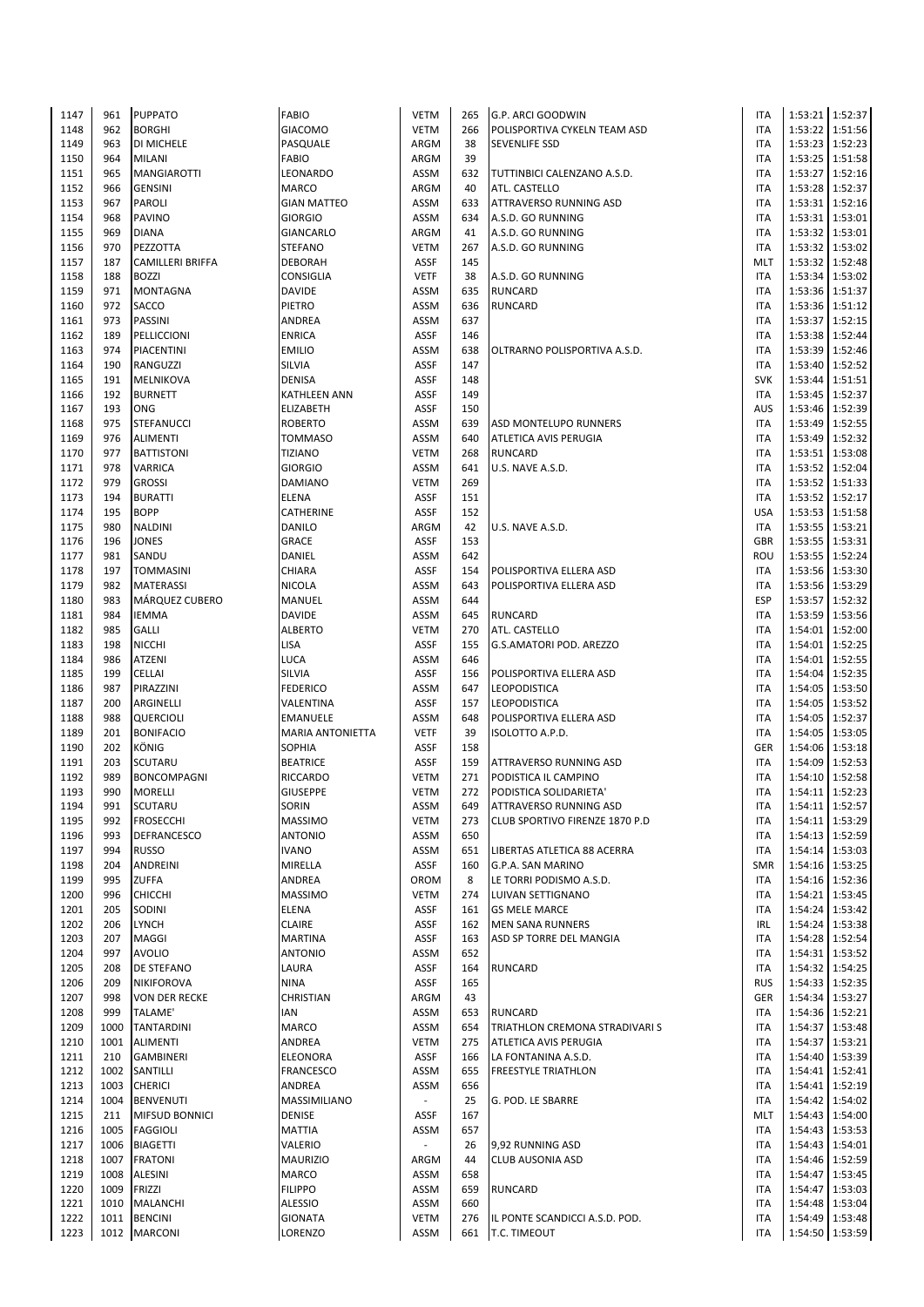| 1224         | 1013                | <b>BALDACCI</b>     | <b>GIOVANNI</b>      | <b>VETM</b>  | 277       | ASD GS. PIEVE A RIPOLI          | <b>ITA</b>        |                   | 1:54:50 1:52:38   |
|--------------|---------------------|---------------------|----------------------|--------------|-----------|---------------------------------|-------------------|-------------------|-------------------|
| 1225         | 1014                | <b>DONINI</b>       | <b>TIZIANO</b>       | <b>ASSM</b>  | 662       | <b>RUNTOME ASD</b>              | <b>ITA</b>        |                   | 1:54:50 1:52:33   |
| 1226         | 212                 | <b>FERRARI</b>      | ALESSANDRA           | ASSF         | 168       |                                 | <b>ITA</b>        |                   | 1:54:50 1:53:24   |
| 1227         | 213                 | <b>RAVAGLI</b>      | <b>CHIARA</b>        | <b>ASSF</b>  | 169       |                                 | <b>ITA</b>        |                   | 1:54:52 1:54:10   |
| 1228         | 214                 | <b>AGOSTINI</b>     | <b>FEDERICA</b>      | ASSF         | 170       | QUADRILATERO                    | <b>ITA</b>        |                   | 1:55:01 1:54:09   |
|              |                     |                     |                      |              |           |                                 |                   |                   |                   |
| 1229         | 1015                | <b>GIUNTI</b>       | SIMONE               | <b>ASSM</b>  | 663       | ASD PODISTICA EMPOLESE 1986     | <b>ITA</b>        |                   | 1:55:02 1:52:52   |
| 1230         | 215                 | SAMMICHELI          | DONATA               | <b>VETF</b>  | 40        | OLTRARNO POLISPORTIVA A.S.D.    | <b>ITA</b>        |                   | 1:55:03 1:54:47   |
| 1231         | 216                 | PALUMBO             | CINZIA               | <b>VETF</b>  | 41        | <b>RUNCARD</b>                  | <b>ITA</b>        |                   | 1:55:04 1:54:12   |
| 1232         | 217                 | <b>ONORI</b>        | CRISTINA             | <b>VETF</b>  | 42        | OLTRARNO POLISPORTIVA A.S.D.    | <b>ITA</b>        | 1:55:04           | 1:54:47           |
| 1233         | 1016                | <b>CERVIONI</b>     | MARCO                | ASSM         | 664       | <b>RUNCARD</b>                  | <b>ITA</b>        |                   | 1:55:06 1:53:03   |
| 1234         | 1017                | <b>RUSSO</b>        | <b>GAETANO</b>       | ARGM         | 45        | <b>RUNCARD</b>                  | <b>ITA</b>        |                   | 1:55:06 1:53:48   |
| 1235         | 1018                | <b>GUERRIERI</b>    | <b>MASSIMO</b>       | ARGM         | 46        | <b>G.S.FILIPPIDE</b>            | <b>ITA</b>        |                   | 1:55:07 1:53:27   |
| 1236         | 1019                | <b>BINAZZI</b>      | <b>GIACOMO</b>       | ASSM         | 665       |                                 | <b>ITA</b>        |                   | 1:55:07 1:52:43   |
| 1237         | 218                 | <b>PALLA</b>        | SIMONA               | <b>VETF</b>  | 43        | G.S. ORECCHIELLA GARFAGNANA     | <b>ITA</b>        |                   | 1:55:09 1:53:20   |
| 1238         | 219                 | SELMI               | ARIANNA              | ASSF         | 171       | ASD PISTOIATLETICA 1983         | <b>ITA</b>        |                   | 1:55:09 1:53:56   |
|              |                     |                     |                      |              |           |                                 |                   |                   |                   |
| 1239         | 220                 | PECCHIOLI           | ANTONELLA            | <b>ARGF</b>  | 3         | <b>GS MAIANO</b>                | <b>ITA</b>        |                   | 1:55:10 1:54:35   |
| 1240         | 221                 | <b>MILNER</b>       | REBECCA LOUISE       | ASSF         | 172       |                                 | <b>GBR</b>        |                   | 1:55:10 1:53:18   |
| 1241         | 1020                | CASTELLANO          | <b>PATRIZIO</b>      | ASSM         | 666       |                                 | ITA               |                   | 1:55:10 1:54:12   |
| 1242         | 1021                | <b>CLAVERINI</b>    | ALDO                 | <b>ASSM</b>  | 667       | LE TORRI PODISMO A.S.D.         | <b>ITA</b>        |                   | 1:55:11 1:54:32   |
| 1243         | 222                 | <b>VITELLI</b>      | <b>FRANCESCA</b>     | <b>VETF</b>  | 44        | PODISTICA PONTELUNGO BOLOGNA    | <b>ITA</b>        |                   | 1:55:12 1:54:23   |
| 1244         | 223                 | <b>RUCCI</b>        | MILENA               | <b>ASSF</b>  | 173       | LE TORRI PODISMO A.S.D.         | <b>ITA</b>        |                   | 1:55:14 1:54:36   |
| 1245         | 224                 | LATINA              | YASMIN               | ASSF         | 174       | <b>RUNCARD</b>                  | <b>ITA</b>        |                   | $1:55:15$ 1:53:13 |
| 1246         | 1022                | <b>DONATI</b>       | <b>FEDERICO</b>      | <b>ASSM</b>  | 668       |                                 | <b>ITA</b>        |                   | 1:55:15   1:54:35 |
| 1247         | 1023                | <b>PICCIOLI</b>     | MAURIZIO             | ARGM         | 47        | OLTRARNO POLISPORTIVA A.S.D.    | <b>ITA</b>        |                   | 1:55:16   1:54:36 |
|              | 1024                |                     |                      |              | 669       |                                 | <b>ITA</b>        |                   |                   |
| 1248         |                     | <b>MANNI</b>        | LORENZO              | ASSM         |           |                                 |                   |                   | 1:55:17 1:54:37   |
| 1249         | 1025                | <b>CIPOLLI</b>      | MARCO                | <b>VETM</b>  | 278       | <b>RUNCARD</b>                  | <b>ITA</b>        |                   | 1:55:20 1:54:13   |
| 1250         | 1026                | <b>TESEI</b>        | <b>DUCCIO MARIA</b>  | ASSM         | 670       |                                 | <b>ITA</b>        |                   | 1:55:22 1:54:18   |
| 1251         | 225                 | <b>PROIETTI</b>     | LINA                 | <b>ARGF</b>  | 4         | PODISTICA POMEZIA A.S.D.        | <b>ITA</b>        |                   | 1:55:22 1:55:14   |
| 1252         | 1027                | <b>POGGI</b>        | FABIO                | <b>VETM</b>  | 279       | <b>RUNCARD</b>                  | <b>ITA</b>        |                   | 1:55:23   1:53:26 |
| 1253         | 226                 | DI GIOVANNI         | SIMONA               | <b>VETF</b>  | 45        | LEPROTTI DI VILLA ADA           | <b>ITA</b>        |                   | 1:55:24   1:54:38 |
| 1254         | 227                 | <b>FARKHONDEH</b>   | RANAH                | ASSF         | 175       |                                 | <b>USA</b>        |                   | 1:55:26 1:53:34   |
| 1255         | 1028                | <b>CAPORALI</b>     | MARCO                | ASSM         | 671       | A.S.P.A. BASTIA                 | <b>ITA</b>        |                   | 1:55:30 1:53:38   |
| 1256         | 228                 | <b>VONTHRON</b>     | KELLY                | ASSF         | 176       |                                 | <b>FRA</b>        |                   | 1:55:30 1:54:26   |
| 1257         | 1029                | <b>VONTHRON</b>     | STÉPHANE             | ASSM         | 672       |                                 | <b>FRA</b>        |                   | 1:55:31 1:54:27   |
|              |                     |                     |                      |              |           |                                 |                   |                   |                   |
| 1258         | 1030                | ANGELONI            | SANDRO               | ARGM         | 48        | ASD SEMPRE DI CORSA TEAM        | <b>ITA</b>        |                   | 1:55:34 1:54:48   |
| 1259         | 229                 | ZACCAGNINI          | SILVIA               | ASSF         | 177       | <b>G.S. BELLARIA CAPPUCCINI</b> | <b>ITA</b>        |                   | 1:55:34 1:54:52   |
| 1260         | 230                 | ORIOLI              | FRANCESCA            | ASSF         | 178       | <b>RUNCARD</b>                  | <b>ITA</b>        |                   | 1:55:38   1:53:31 |
| 1261         | 1031                | <b>VINCIGUERRA</b>  | <b>ROBERTO</b>       | ASSM         | 673       | IL PONTE SCANDICCI A.S.D. POD.  | <b>ITA</b>        |                   | 1:55:38 1:54:33   |
| 1262         | 1032                | <b>NAVA</b>         | <b>FULVIO</b>        | <b>ASSM</b>  | 674       | <b>RUNCARD</b>                  | <b>ITA</b>        |                   | 1:55:39 1:55:04   |
| 1263         | 1033                | <b>TANFANI</b>      | <b>ALESSIO</b>       | <b>ASSM</b>  | 675       | <b>GS ATL. SIGNA</b>            | <b>ITA</b>        | 1:55:41           | 1:54:17           |
| 1264         | 231                 | <b>GIGANTE</b>      | EMANUELA             | ASSF         | 179       |                                 | <b>ITA</b>        |                   | 1:55:42   1:54:36 |
| 1265         | 1034                | <b>BAGLIONI</b>     | <b>MARCO</b>         | <b>VETM</b>  | 280       |                                 | ITA               |                   | 1:55:43 1:55:02   |
| 1266         | 1035                | <b>BURALLI</b>      | DARIO                | ASSM         | 676       | <b>RUNCARD</b>                  | ITA               |                   | 1:55:43 1:54:47   |
| 1267         | 232                 | <b>LESUEUR</b>      | ÉLODIE               | ASSF         | 180       |                                 | <b>FRA</b>        |                   | 1:55:44 1:54:45   |
|              |                     |                     |                      |              |           |                                 |                   |                   |                   |
| 1268         | 1036                | <b>VENTURA</b>      | LEONARDO             | ASSM         | 677       |                                 | ITA               |                   | 1:55:48 1:55:08   |
| 1269         | 1037                | <b>TAMARRI</b>      | <b>MARIO</b>         | <b>VETM</b>  | 281       | <b>RUNCARD</b>                  | <b>ITA</b>        |                   | 1:55:49 1:54:11   |
| 1270         | 1038                | <b>D'ITALIA</b>     | <b>BENIAMINO</b>     | ARGM         | 49        | A.S.D. A.N.B. FIAMME CREMISI    | <b>ITA</b>        |                   | 1:55:49 1:55:23   |
| 1271         | 1039                | <b>DITEL</b>        | <b>FILIPPO</b>       | ASSM         | 678       | IL PONTE SCANDICCI A.S.D. POD.  | <b>ITA</b>        |                   | 1:55:53 1:54:50   |
| 1272         | 1040                | <b>TAGLIAFIERRO</b> | FERNANDO             | <b>VETM</b>  | 282       | <b>RUNCARD</b>                  | <b>ITA</b>        |                   | 1:55:53 1:55:01   |
| 1273         | 1041                | <b>BECHERI</b>      | <b>GIACOMO</b>       | ASSM         | 679       | <b>RUNCARD</b>                  | <b>ITA</b>        |                   | 1:55:55 1:55:31   |
| 1274         | 1042                | <b>BENAZZI</b>      | LORENZO              | ASSM         | 680       |                                 | <b>ITA</b>        |                   | 1:55:56 1:55:32   |
| 1275         | 1043                | <b>BONELLI</b>      | ALESSANDRO           | ASSM         | 681       | <b>RUNCARD</b>                  | <b>ITA</b>        |                   | 1:55:56 1:54:27   |
| 1276         | 1044                | <b>ORATI</b>        | MATTEO               | ASSM         | 682       | <b>GSBR</b>                     | <b>ITA</b>        |                   | 1:55:57 1:54:27   |
|              | 1045                | <b>MORI</b>         | FABIO                | ARGM         | 50        |                                 | <b>ITA</b>        |                   | 1:55:57 1:53:24   |
| 1277         |                     |                     |                      |              |           | <b>CLUB AUSONIA ASD</b>         |                   |                   |                   |
| 1278         | 1046                | JEDINÁK             | BRANISLAV            | ASSM         | 683       |                                 | <b>SVK</b>        |                   | 1:55:57 1:55:43   |
| 1279         | 233                 | <b>GHIRELLI</b>     | MANUELA              | ASSF         | 181       | A.S. LA FRATELLANZA 1874        | <b>ITA</b>        |                   | 1:55:58 1:55:12   |
| 1280         | 1047                | <b>DONATI</b>       | <b>FRANCO</b>        | ARGM         | 51        | ATLETICA CRAL BANCO POPOLARE    | <b>ITA</b>        |                   | 1:55:59 1:55:19   |
| 1281         |                     | 1048 DELLA ROCCA    | RENZO                | ASSM         | 684       | MONTECATINI MARATHON ASD        | <b>ITA</b>        |                   | 1:56:02   1:55:55 |
| 1282         | 1049                | <b>DELLINI</b>      | CIRO ALESSANDRO      | ASSM         | 685       | <b>RUNCARD</b>                  | <b>ITA</b>        |                   | 1:56:05 1:55:34   |
| 1283         | 1050                | QUADRELLI           | ATTILIO              | <b>VETM</b>  | 283       | ASD MIRAMARE RUNNER             | <b>ITA</b>        |                   | 1:56:05 1:55:54   |
| 1284         | 1051 SALA           |                     | MARCO                | ASSM         | 686       | <b>RUNCARD</b>                  | <b>ITA</b>        |                   | 1:56:07 1:53:58   |
| 1285         |                     | 1052 DELL'ERA       | NICOLO'              | ASSM         | 687       | <b>RUNCARD</b>                  | <b>ITA</b>        |                   | 1:56:07 1:53:59   |
| 1286         |                     | 1053 NARDONI        | GABRIELE             | ARGM         | 52        | G.S.AMATORI POD. AREZZO         | <b>ITA</b>        |                   | 1:56:08 1:54:18   |
| 1287         | 1054                | DE VIVO             | PASQUALE             | ASSM         | 688       | A.S.D. BOSCOREALE RUNNING       | <b>ITA</b>        |                   | 1:56:13 1:54:26   |
|              | 1055                |                     |                      | <b>VETM</b>  | 284       |                                 | <b>ITA</b>        |                   |                   |
| 1288         |                     | <b>TORCHI</b>       | DAVIDE               |              |           | LA FONTANINA A.S.D.             |                   |                   | 1:56:14 1:55:15   |
| 1289         |                     | 1056  LECOURSONNOIS | <b>ANTOINE</b>       | ASSM         | 689       |                                 | <b>FRA</b>        |                   | 1:56:14 1:53:59   |
| 1290         | 234                 | <b>LUCAS</b>        | JEANNE               | ASSF         | 182       |                                 | FRA               |                   | 1:56:15   1:53:59 |
| 1291         | 235                 | <b>ZUCCARI</b>      | FEDERICA ANITA       | <b>VETF</b>  | 46        | ATLETICA WINNER FOLIGNO         | <b>ITA</b>        |                   | 1:56:16 1:56:03   |
| 1292         | 1057                | REDAELLI            | ANDREA               | <b>VETM</b>  | 285       |                                 | <b>ITA</b>        |                   | 1:56:18   1:54:37 |
| 1293         |                     | 1058 CAMICIOTTOLI   | MARCO                | ASSM         | 690       | ATL.SANGIOVANNESE 1967          | <b>ITA</b>        |                   | 1:56:20   1:56:05 |
| 1294         | 236                 | SILVESTRI           | <b>MALVINA</b>       | <b>VETF</b>  | 47        | LBM SPORT TEAM                  | ITA               | 1:56:21           | 1:55:26           |
| 1295         | 1059                | <b>MONDUCCI</b>     | <b>STEFANO</b>       | ASSM         | 691       | POLISPORTIVA ELLERA ASD         | <b>ITA</b>        |                   | 1:56:23   1:54:49 |
| 1296         | 1060                | PERONI              | <b>ALESSIO</b>       | ASSM         | 692       | POLISPORTIVA ELLERA ASD         | ITA               |                   | 1:56:24   1:54:50 |
| 1297         | 1061                | <b>CESERI</b>       | MARCO                | <b>VETM</b>  | 286       | POLISPORTIVA ELLERA ASD         | ITA               |                   | 1:56:25 1:55:54   |
|              | 1062                |                     |                      |              |           |                                 |                   |                   |                   |
| 1298         |                     | <b>CRAMINI</b>      | ALESSANDRO           | <b>VETM</b>  | 287       | POLISPORTIVA ELLERA ASD         | <b>ITA</b>        |                   | 1:56:25 1:55:54   |
|              |                     |                     |                      |              |           |                                 |                   |                   |                   |
| 1299<br>1300 | 1063<br>1064 TIEZZI | WALTREGNY           | HUGO<br><b>MARCO</b> | ASSM<br>ARGM | 693<br>53 | PODISTICA CAVRIAGO              | BEL<br><b>ITA</b> | 1:56:27   1:56:10 | 1:56:28 1:54:34   |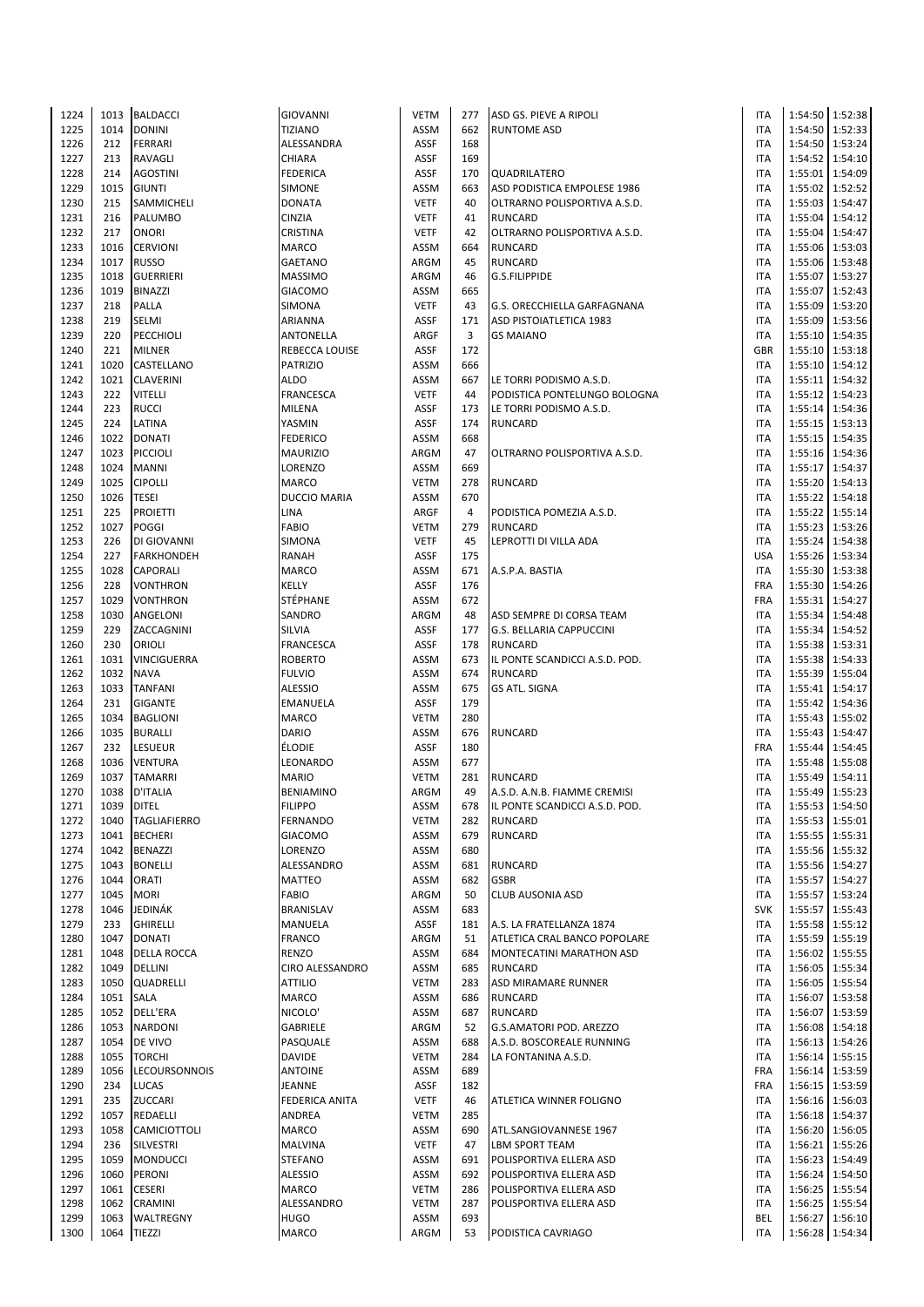| 1301 | 237  | <b>VET</b>         | JULIA                | <b>ASSF</b> | 183 |                                       | <b>NED</b> |         | 1:56:30 1:54:26   |
|------|------|--------------------|----------------------|-------------|-----|---------------------------------------|------------|---------|-------------------|
| 1302 | 1065 | LEE DALLAGHAN      | <b>CHARLES</b>       | <b>VETM</b> | 288 | <b>T.C. TIMEOUT</b>                   | <b>ITA</b> |         | 1:56:31   1:55:42 |
| 1303 | 238  | <b>FUSI</b>        | MARIA LETIZIA        | ASSF        | 184 |                                       | <b>ITA</b> |         | 1:56:32 1:55:32   |
|      |      |                    |                      |             |     |                                       |            |         |                   |
| 1304 | 1066 | <b>BONACINA</b>    | <b>LUCA</b>          | <b>VETM</b> | 289 |                                       | <b>ITA</b> |         | 1:56:34 1:54:51   |
| 1305 | 1067 | MEDDA              | ALESSANDRO           | ARGM        | 54  | A.S.D. CAGLIARI ATLETICA LEGGE        | <b>ITA</b> |         | 1:56:36 1:55:26   |
| 1306 | 239  | <b>CESANA</b>      | <b>ERICA</b>         | <b>VETF</b> | 48  |                                       | <b>ITA</b> |         | 1:56:36 1:54:53   |
| 1307 | 1068 | <b>CAVICCHIO</b>   | MARCO                | ASSM        | 694 | <b>RUNCARD</b>                        | <b>ITA</b> |         | 1:56:40 1:55:44   |
| 1308 | 1069 | <b>RIVA</b>        | <b>ALBERTO</b>       | <b>VETM</b> | 290 |                                       | <b>ITA</b> |         | 1:56:41   1:54:59 |
|      |      |                    |                      |             |     |                                       |            |         |                   |
| 1309 | 240  | RODRIGUEZ          | <b>MARIA MARLENE</b> | <b>ASSF</b> | 185 | IL PONTE SCANDICCI A.S.D. POD.        | <b>ITA</b> | 1:56:43 | 1:55:54           |
| 1310 | 1070 | <b>FANTECHI</b>    | <b>SIMONE</b>        | ASSM        | 695 | U.S. NAVE A.S.D.                      | <b>ITA</b> |         | 1:56:43 1:55:12   |
| 1311 | 241  | PASQUINI           | VALENTINA            | <b>ASSF</b> | 186 | U.S. NAVE A.S.D.                      | <b>ITA</b> |         | 1:56:43 1:55:13   |
| 1312 | 242  | <b>DESCHAMPS</b>   | <b>FANNY</b>         | <b>ASSF</b> | 187 |                                       | FRA        |         | 1:56:43 1:55:12   |
| 1313 | 1071 | <b>BERGERON</b>    | <b>FREDERIC</b>      | ASSM        | 696 |                                       | FRA        |         | 1:56:44 1:55:15   |
|      | 1072 | <b>VOTTA</b>       | <b>GIOVANNI</b>      | ASSM        | 697 |                                       | <b>ITA</b> |         | 1:56:44 1:55:06   |
| 1314 |      |                    |                      |             |     | <b>RUNCARD</b>                        |            |         |                   |
| 1315 | 1073 | <b>NISI</b>        | <b>MARCO</b>         | ASSM        | 698 | PISA ROAD RUNNERS CLUB                | <b>ITA</b> | 1:56:45 | 1:56:33           |
| 1316 | 243  | PORRY PASTOREL     | SARA                 | <b>VETF</b> | 49  | G.S.D. LIBERTAS LA TORRE              | <b>ITA</b> | 1:56:45 | 1:56:27           |
| 1317 | 1074 | PAGANO             | <b>ANTONIO</b>       | ARGM        | 55  |                                       | <b>ITA</b> |         | 1:56:46 1:54:46   |
| 1318 | 1075 | LAPENTA            | <b>GAETANO</b>       | ASSM        | 699 |                                       | <b>ITA</b> |         | 1:56:46 1:55:08   |
| 1319 | 244  | TURRINI            | ANNA                 | ASSF        | 188 |                                       | <b>ITA</b> |         | 1:56:48 1:55:14   |
|      |      |                    |                      |             |     |                                       |            |         |                   |
| 1320 | 1076 | GALLI              | ALESSANDRO           | ARGM        | 56  | <b>GS ATL. SIGNA</b>                  | <b>ITA</b> |         | 1:56:48 1:55:48   |
| 1321 | 1077 | ANSELMI            | <b>GIANNI</b>        | <b>VETM</b> | 291 | <b>SEVENLIFE SSD</b>                  | <b>ITA</b> |         | 1:56:50 1:55:50   |
| 1322 | 1078 | SARACENI           | SAURO                | ASSM        | 700 | <b>RUNCARD</b>                        | <b>ITA</b> |         | 1:56:54 1:55:56   |
| 1323 | 1079 | <b>TESSITORE</b>   | PASQUALE             | ASSM        | 701 | <b>ASD REGGIA RUNNING</b>             | <b>ITA</b> |         | 1:56:57 1:54:47   |
| 1324 | 1080 | <b>FREYBURGER</b>  | <b>GUY</b>           | <b>VETM</b> | 292 | F.F.A.                                | FRA        |         | 1:56:58 1:56:26   |
| 1325 | 1081 | <b>FERONE</b>      | <b>FRANCESCO</b>     | ASSM        | 702 | MONTECATINI MARATHON ASD              | <b>ITA</b> |         | 1:57:00 1:56:08   |
|      |      |                    |                      |             |     |                                       |            |         |                   |
| 1326 | 1082 | FANIZZA            | GIANLUCA             | ASSM        | 703 | <b>RUNCARD</b>                        | <b>ITA</b> |         | 1:57:01 1:56:01   |
| 1327 | 245  | <b>BIAGIONI</b>    | SILVIA               | <b>ASSF</b> | 189 | <b>FILIRUN TEAM ASD</b>               | <b>ITA</b> |         | 1:57:03 1:56:02   |
| 1328 | 246  | <b>LUISIN</b>      | <b>MARION</b>        | <b>ASSF</b> | 190 |                                       | FRA        | 1:57:04 | 1:56:07           |
| 1329 | 1083 | EYMANN             | CÉDRIC               | ASSM        | 704 |                                       | FRA        |         | 1:57:05 1:56:08   |
| 1330 | 1084 | <b>INNOCENTI</b>   | <b>SIMONE</b>        | <b>VETM</b> | 293 | POLISPORTIVA ELLERA ASD               | <b>ITA</b> |         | 1:57:15   1:55:04 |
|      |      |                    |                      |             |     |                                       |            |         |                   |
| 1331 | 1085 | <b>ROSSI</b>       | <b>MAURIZIO</b>      | ASSM        | 705 | G.P. AVIS NOVELLARA                   | <b>ITA</b> |         | 1:57:17 1:56:19   |
| 1332 | 1086 | <b>FAVELLI</b>     | <b>MARIANO</b>       | ARGM        | 57  | CLUB SPORTIVO FIRENZE 1870 P.D        | <b>ITA</b> |         | 1:57:20 1:56:47   |
| 1333 | 1087 | <b>GRANATO</b>     | LORENZO              | ASSM        | 706 |                                       | <b>ITA</b> |         | 1:57:27 1:56:30   |
| 1334 | 1088 | LUCCHESE           | ZENO                 | ASSM        | 707 |                                       | <b>ITA</b> |         | 1:57:27 1:56:31   |
| 1335 | 1089 | VERNIANI           | LEONARDO             | ASSM        | 708 | <b>RUNCARD</b>                        | <b>ITA</b> |         | 1:57:28   1:56:30 |
| 1336 | 1090 |                    | <b>ALESSIO</b>       | ASSM        | 709 |                                       | <b>ITA</b> |         |                   |
|      |      | ANGELUCCI          |                      |             |     | IL PONTE SCANDICCI A.S.D. POD.        |            |         | 1:57:28   1:56:30 |
| 1337 | 1091 | <b>BICCI</b>       | <b>ENRICO</b>        | ASSM        | 710 | ISOLOTTO A.P.D.                       | <b>ITA</b> |         | 1:57:30 1:56:32   |
| 1338 | 247  | GHEERAERT          | <b>CLAIRE</b>        | ASSF        | 191 |                                       | BEL        |         | 1:57:32 1:56:26   |
| 1339 | 1092 | <b>SELMI</b>       | <b>MASSIMO</b>       | ARGM        | 58  | ASD PISTOIATLETICA 1983               | <b>ITA</b> |         | 1:57:33 1:56:19   |
| 1340 | 1093 | <b>VEYS</b>        | PHILIP               | <b>VETM</b> | 294 |                                       | <b>BEL</b> | 1:57:33 | 1:56:40           |
| 1341 | 1094 | GRAZZINI           | <b>TOMMASO</b>       | ASSM        | 711 |                                       | <b>ITA</b> |         | 1:57:35   1:56:18 |
|      |      |                    |                      |             |     |                                       |            |         |                   |
| 1342 | 1095 | ZITO               | PIERO                | ASSM        | 712 |                                       | <b>ITA</b> |         | 1:57:39 1:56:33   |
| 1343 | 248  | <b>MARINO</b>      | VALENTINA            | <b>ASSF</b> | 192 |                                       | <b>ITA</b> |         | 1:57:42 1:56:47   |
| 1344 | 1096 | <b>PATEK</b>       | ZDENEK               | ASSM        | 713 |                                       | <b>SVK</b> |         | 1:57:43 1:57:05   |
| 1345 | 1097 | SERANTONI          | PAOLO                | <b>VETM</b> | 295 | <b>CRAL INPS</b>                      | <b>ITA</b> |         | 1:57:43 1:57:11   |
| 1346 | 1098 | <b>ROMEI</b>       | <b>ENRICO</b>        | ASSM        | 714 | <b>CLUB SPORTIVO FIRENZE 1870 P.D</b> | <b>ITA</b> |         | 1:57:46 1:56:41   |
| 1347 | 249  | <b>MILIOR</b>      | CHIARA               | <b>ASSF</b> | 193 | <b>RUNCARD</b>                        | <b>ITA</b> |         | 1:57:47 1:57:26   |
|      |      |                    |                      |             |     |                                       |            |         |                   |
| 1348 | 1099 | <b>BRUOGNOLO</b>   | ALESSANDRO           | ASSM        | 715 | ASD ROMA ECI MARATONA                 | <b>ITA</b> |         | 1:57:47 1:57:27   |
| 1349 | 250  | <b>JOHNSON</b>     | ELISABETTA           | ASSF        | 194 | A.S.D. POL. OLIMPIA                   | <b>ITA</b> |         | 1:57:48 1:56:48   |
| 1350 | 1100 | <b>VITOLO</b>      | ARMANDO              | ASSM        | 716 | ESC SSD SRL EUROPA SC                 | <b>ITA</b> |         | 1:57:49 1:57:22   |
| 1351 | 251  | <b>ROGALA</b>      | AGNIESZKA            | ASSF        | 195 |                                       | GER        |         | 1:57:50 1:57:11   |
| 1352 | 252  | SFORZA             | CARLA                | ASSF        | 196 | U.S. NAVE A.S.D.                      | ITA        |         | 1:57:53 1:55:58   |
| 1353 | 253  | <b>AZZERLINI</b>   | ELENA                | <b>VETF</b> | 50  |                                       | <b>ITA</b> |         | 1:57:53 1:56:02   |
|      |      |                    |                      |             |     | U.S. NAVE A.S.D.                      |            |         |                   |
| 1354 | 1101 | <b>NALDINI</b>     | <b>MICHELE</b>       | ASSM        | 717 |                                       | ITA        |         | 1:57:54 1:56:12   |
| 1355 | 1102 | <b>ORRIGO</b>      | <b>MAURIZIO</b>      | <b>VETM</b> | 296 | U.S. NAVE A.S.D.                      | <b>ITA</b> |         | 1:57:55 1:56:02   |
| 1356 | 1103 | POLVANESI          | <b>ANTONIO</b>       | ASSM        | 718 | U.S. NAVE A.S.D.                      | <b>ITA</b> |         | 1:57:55   1:56:02 |
| 1357 | 1104 | <b>BACCINI</b>     | NICCOLÒ              | ASSM        | 719 | <b>RUNCARD</b>                        | <b>ITA</b> |         | 1:57:56 1:56:09   |
| 1358 | 1105 | <b>BATTOCLETTI</b> | LORENZO              | <b>VETM</b> | 297 | <b>RUNCARD</b>                        | <b>ITA</b> |         | 1:57:57 1:57:22   |
|      | 254  |                    |                      | ASSF        | 197 |                                       |            |         | 1:57:57 1:57:48   |
| 1359 |      | <b>TALEC</b>       | MORGANE              |             |     |                                       | <b>FRA</b> |         |                   |
| 1360 | 255  | RADICCHI           | MARIANNA             | ASSF        | 198 | POL. RINASCITA MONTEVARCHI            | ITA        |         | 1:57:58 1:56:32   |
| 1361 | 1106 | <b>LEONE</b>       | GIANLUCA             | <b>VETM</b> | 298 | G.S. POLI - PODI A.S.D.               | ITA        |         | 1:57:58 1:56:56   |
| 1362 | 1107 | <b>TAKAC</b>       | <b>MARTIN</b>        | ASSM        | 720 |                                       | <b>SVK</b> |         | 1:57:59 1:56:06   |
| 1363 | 256  | <b>TAKACOVA</b>    | KATARINA             | ASSF        | 199 |                                       | <b>SVK</b> |         | 1:57:59 1:56:05   |
| 1364 | 257  | <b>FALAI</b>       | ELISABETTA           | <b>VETF</b> | 51  |                                       | ITA        |         | 1:58:06 1:57:02   |
| 1365 | 258  | <b>PAPINI</b>      | SUSANNA              | ASSF        | 200 |                                       | <b>ITA</b> |         | 1:58:09 1:57:49   |
|      |      |                    |                      |             |     | G.S.D. LIBERTAS LA TORRE              |            |         |                   |
| 1366 | 1108 | PULLIERO           | MARCO                | <b>VETM</b> | 299 | RUNNING TEAM MESTRE                   | <b>ITA</b> |         | 1:58:09 1:56:49   |
| 1367 | 1109 | MINI               | MARCO                | ARGM        | 59  | POL. RINASCITA MONTEVARCHI            | <b>ITA</b> |         | 1:58:09 1:57:15   |
| 1368 | 1110 | <b>MARCONI</b>     | LUCA                 | ASSM        | 721 | <b>RUNCARD</b>                        | ITA        |         | 1:58:12 1:57:18   |
| 1369 | 1111 | PRANDINI           | <b>FABRIZIO</b>      | VETM        | 300 | <b>RUNCARD</b>                        | ITA        |         | 1:58:14 1:57:30   |
| 1370 | 1112 | <b>PONTILLO</b>    | <b>GIUSEPPE</b>      | <b>VETM</b> | 301 |                                       | <b>ITA</b> |         | 1:58:16 1:56:19   |
|      |      |                    |                      |             |     |                                       |            |         |                   |
| 1371 | 259  | <b>BORIOSI</b>     | <b>FRANCESCA</b>     | <b>VETF</b> | 52  | MARATHON CLUB CITTA' DI CASTEL        | ITA        |         | 1:58:16 1:57:40   |
| 1372 |      | 1113 MORSELLI      | MARCO                | <b>VETM</b> | 302 | <b>RUNCARD</b>                        | <b>ITA</b> |         | 1:58:16 1:56:20   |
| 1373 | 1114 | <b>RICCI</b>       | <b>FRANCESCO</b>     | ASSM        | 722 | GRUPPO PODISTI RESCO 1909 ASD         | ITA        |         | 1:58:19 1:57:03   |
| 1374 | 1115 | DAINI              | ALESSANDRO           | ASSM        | 723 | 0131RUN OF MADE A.S.D.                | ITA        |         | 1:58:19 1:57:00   |
| 1375 | 1116 | BIGI               | <b>MASSIMO</b>       | <b>VETM</b> | 303 | G.P. AVIS NOVELLARA                   | ITA        |         | 1:58:20 1:57:21   |
| 1376 | 260  | <b>EL KHOURY</b>   | <b>NADA</b>          | ARGF        | 5   |                                       | GBR        |         | 1:58:20 1:55:45   |
| 1377 | 261  | AMBEZA             | CORINNE              | <b>VETF</b> | 53  |                                       | FRA        |         | 1:58:21 1:57:23   |
|      |      |                    |                      |             |     |                                       |            |         |                   |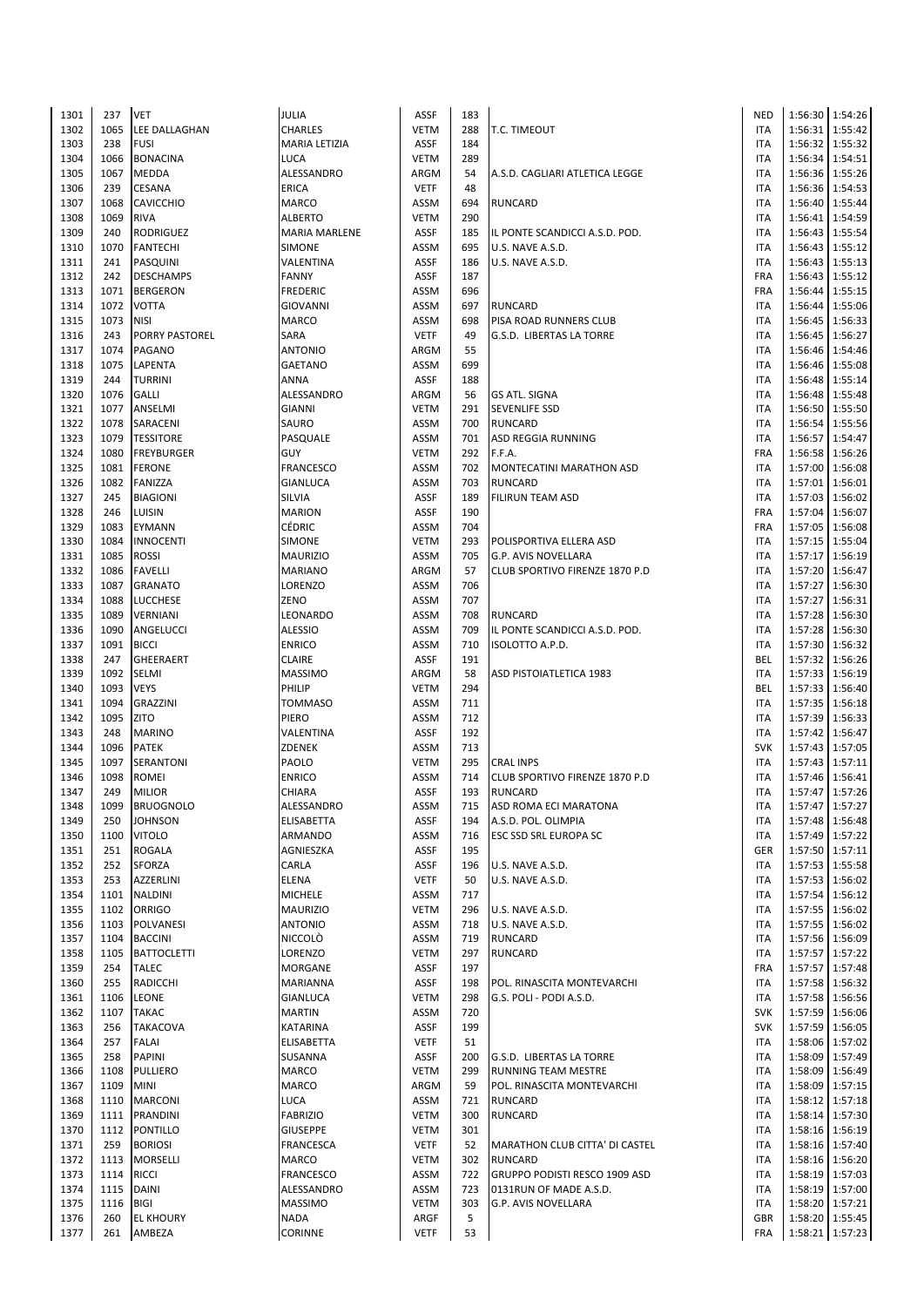| 1378 | 262        | SALINELLI           | <b>OMBRETTA</b>        | ASSF        | 201 | MONTECATINI MARATHON ASD                | <b>ITA</b> |         | 1:58:23 1:57:31   |
|------|------------|---------------------|------------------------|-------------|-----|-----------------------------------------|------------|---------|-------------------|
| 1379 | 263        | <b>CORTIAL</b>      | CAMILLE                | ASSF        | 202 | <b>COURIR A LYON</b>                    | FRA        | 1:58:24 | 1:56:29           |
| 1380 | 1117       | D'ANGELO            | <b>LORENZO</b>         | <b>ASSM</b> | 724 |                                         | <b>ITA</b> |         | 1:58:28 1:56:21   |
| 1381 | 264        | <b>MIGLIORI</b>     | <b>SARA</b>            | <b>VETF</b> | 54  | <b>RUNCARD</b>                          | <b>ITA</b> |         | 1:58:29 1:57:48   |
| 1382 | 1118       | <b>MATTEUCCI</b>    | <b>GIAN PIERO</b>      | <b>VETM</b> | 304 | <b>RUNCARD</b>                          | <b>ITA</b> |         | 1:58:30 1:57:49   |
| 1383 | 265        | <b>BUI</b>          | <b>SIMONA</b>          | <b>VETF</b> | 55  | SPORTS CLUB MELEGNANO                   | <b>ITA</b> |         | 1:58:32 1:57:48   |
| 1384 | 266        | <b>MUIJSER</b>      | LISELOT                | ASSF        | 203 |                                         | <b>NED</b> | 1:58:33 | 1:56:29           |
| 1385 | 1119       | <b>BARDAZZI</b>     | <b>FRANCESCO</b>       | <b>VETM</b> | 305 | CIRC.DIP.UNIVERSITA' DI FIRENZE         | <b>ITA</b> | 1:58:33 | 1:58:02           |
| 1386 | 1120       | <b>ANNOVI</b>       | ALESSANDRO             | <b>ASSM</b> | 725 | <b>RUNCARD</b>                          | <b>ITA</b> | 1:58:34 | 1:57:52           |
| 1387 |            | 1121 SARCINA        | LUIGI                  | <b>VETM</b> | 306 |                                         | <b>ITA</b> | 1:58:37 | 1:58:25           |
| 1388 | 1122       | AFFORTUNATI         | <b>ENRICO</b>          | ARGM        | 60  | <b>G.S. LE PANCHE CASTELQUARTO</b>      | <b>ITA</b> | 1:58:38 | 1:57:51           |
| 1389 |            | 1123 PUCCINI        | SANDRO                 | ASSM        | 726 | A.S.N.ATLETICA LASTRA                   | <b>ITA</b> |         | 1:58:38 1:57:51   |
| 1390 | 1124       | <b>BRUNO</b>        | ANGELO                 | <b>VETM</b> | 307 | A.S.D. BOSCOREALE RUNNING               | <b>ITA</b> |         | 1:58:38 1:56:51   |
| 1391 | 1125       | RAMELLA             | <b>WERINGTON ROGER</b> | ASSM        | 727 |                                         | <b>BRA</b> | 1:58:41 | 1:57:08           |
| 1392 | 267        | <b>ACQUARELLI</b>   | VALENTINA              | ASSF        | 204 | <b>EVOLUTION SSD</b>                    | <b>ITA</b> | 1:58:43 | 1:58:16           |
| 1393 | 1126       | <b>RUBINO</b>       | <b>FRANCESCO</b>       | <b>ASSM</b> | 728 |                                         | <b>ITA</b> | 1:58:47 | 1:57:52           |
| 1394 | 268        | <b>SAINTE</b>       | LUDIVINE               | ASSF        | 205 |                                         | FRA        | 1:58:48 | 1:56:39           |
| 1395 | 1127       | <b>PORRO</b>        | SALVATORE              | <b>ASSM</b> | 729 |                                         | <b>ITA</b> |         | 1:58:50 1:56:59   |
| 1396 | 269        | <b>MARI</b>         | PAOLA                  | <b>VETF</b> | 56  | LE TORRI PODISMO A.S.D.                 | <b>ITA</b> | 1:58:51 | 1:58:03           |
| 1397 | 1128       | <b>BARTOLI</b>      | LORENZO                | <b>VETM</b> | 308 | ATL. CASTELLO                           | <b>ITA</b> | 1:58:51 | 1:58:31           |
| 1398 | 1129       | <b>DE GAETANO</b>   | <b>ROBERTO</b>         | <b>ASSM</b> | 730 | POL. TEAM BRIANZA LISSONE               | <b>ITA</b> | 1:58:51 | 1:56:59           |
| 1399 | 270        | <b>FERA</b>         | PATRIZIA               | ÷,          | 27  | MONTECATINI MARATHON ASD                | <b>ITA</b> |         | 1:58:56 1:58:54   |
| 1400 | 1130       | <b>FILARDI</b>      | <b>BIAGIO</b>          | ٠           | 28  | <b>GS ATL. SIGNA</b>                    | <b>ITA</b> | 1:58:57 | 1:58:54           |
| 1401 | 1131       | <b>SCALELLA</b>     | PAOLO                  | ÷,          | 29  | RIMINI MARATHON                         | <b>ITA</b> | 1:58:57 | 1:58:05           |
| 1402 |            | 1132 SILVESTRI      | <b>DAVIDE</b>          | ÷,          | 30  | <b>GS ATL. SIGNA</b>                    | <b>ITA</b> |         | 1:58:58   1:58:55 |
| 1403 |            | 1133 MAURIZI        | <b>MARCO</b>           | <b>VETM</b> | 309 |                                         | <b>ITA</b> | 1:59:02 | 1:57:48           |
| 1404 |            | 1134 BARTOLI        | ALESSANDRO             | <b>ASSM</b> | 731 | A.S.D. JOLLY RUNNER                     | <b>ITA</b> | 1:59:03 | 1:56:56           |
|      |            |                     |                        |             |     |                                         |            | 1:59:04 |                   |
| 1405 | 271        | MALVEZZI            | <b>ELENA</b>           | <b>ASSF</b> | 206 | ATLETICA LA ROCCA LUIGI OCONE           | <b>ITA</b> |         | 1:56:58           |
| 1406 | 1135       | <b>IOTTI</b>        | <b>JACOPO</b>          | <b>ASSM</b> | 732 | <b>CANOTTIERI FIRENZE</b>               | <b>ITA</b> | 1:59:05 | 1:56:10           |
| 1407 | 1136       | <b>ROMEO</b>        | <b>STEFANO</b>         | <b>VETM</b> | 310 | U.S. NAVE A.S.D.                        | <b>ITA</b> | 1:59:09 | 1:57:02           |
| 1408 |            | 1137 CASTELLI       | <b>MARCO</b>           | ASSM        | 733 | ATL.SANGIOVANNESE 1967                  | <b>ITA</b> | 1:59:10 | 1:58:54           |
| 1409 | 272        | <b>GRANERO</b>      | DANIELA                | <b>VETF</b> | 57  |                                         | <b>ITA</b> |         | 1:59:19 1:57:55   |
| 1410 | 1138       | PIERLEONI           | ALESSANDRO             | <b>ASSM</b> | 734 | ANCARIA RUNNING A.S.D.                  | <b>ITA</b> | 1:59:21 | 1:58:44           |
| 1411 | 1139       | <b>GUERRINI</b>     | <b>FABIO</b>           | <b>ASSM</b> | 735 | <b>RUNCARD</b>                          | <b>ITA</b> | 1:59:23 | 1:58:35           |
| 1412 | 273        | <b>MICELI</b>       | <b>ENZA</b>            | ASSF        | 207 | SEMPREDICORSA ASD                       | <b>ITA</b> | 1:59:27 | 1:57:56           |
| 1413 | 1140       | <b>MASTROSIMONE</b> | <b>GABRIELE</b>        | <b>ASSM</b> | 736 | SEMPREDICORSA ASD                       | <b>ITA</b> | 1:59:27 | 1:57:57           |
| 1414 | 1141       | PANI                | LEONARDO               | <b>VETM</b> | 311 | U.S. NAVE A.S.D.                        | <b>ITA</b> |         | 1:59:30 1:57:58   |
| 1415 | 1142       | MERCANILE           | <b>GIANNI</b>          | <b>VETM</b> | 312 |                                         | <b>ITA</b> | 1:59:31 | 1:59:01           |
| 1416 | 274        | <b>CHERIF</b>       | <b>HALIMA</b>          | <b>VETF</b> | 58  |                                         | <b>MAR</b> | 1:59:31 | 1:59:31           |
| 1417 | 1143       | <b>GENSINI</b>      | <b>NICCOLO</b>         | <b>ASSM</b> | 737 |                                         | <b>ITA</b> | 1:59:34 | 1:59:28           |
| 1418 | 1144       | <b>SPADA</b>        | VITO                   | <b>VETM</b> | 313 | A.S PODISTICA TARAS                     | <b>ITA</b> | 1:59:37 | 1:57:56           |
| 1419 | 275        | <b>ENGLISH</b>      | <b>LYNN</b>            | <b>VETF</b> | 59  |                                         | <b>USA</b> | 1:59:40 | 1:57:37           |
| 1420 | 276        | <b>DEL TURCO</b>    | CATERINA               | <b>VETF</b> | 60  | OLTRARNO POLISPORTIVA A.S.D.            | ITA        | 1:59:44 | 1:58:52           |
| 1421 | 277        | <b>BOLDRINI</b>     | <b>NADIA</b>           | ASSF        | 208 | ATLETICA IL COLLE ASD                   | <b>ITA</b> |         | 1:59:55 1:58:36   |
| 1422 | 1145       | DELLINI             | <b>VINCENZO</b>        | <b>VETM</b> | 314 | <b>RUNCARD</b>                          | <b>ITA</b> | 1:59:58 | 1:59:26           |
| 1423 | 278        | <b>RIVELLI</b>      | <b>SILVIA ANTARES</b>  | ARGF        | 6   | <b>RUNCARD</b>                          | <b>ITA</b> | 2:00:00 | 1:58:55           |
| 1424 | 1146       | <b>CAPPUGI</b>      | <b>ALESSIO</b>         | <b>VETM</b> | 315 | POLISPORTIVA ELLERA ASD                 | <b>ITA</b> | 2:00:00 | 1:58:28           |
| 1425 | 279        | <b>BACCI</b>        | VERONICA               | <b>VETF</b> | 61  |                                         | <b>ITA</b> |         | 2:00:02 1:58:23   |
| 1426 | 1147       | RADIGHIERI          | <b>ENRICO</b>          | ASSM        | 738 |                                         | <b>ITA</b> |         | 2:00:07 1:58:30   |
| 1427 | 1148       | <b>MORI</b>         | <b>TOMMASO</b>         | ASSM        | 739 | <b>RUNCARD</b>                          | <b>ITA</b> | 2:00:09 | 1:58:49           |
| 1428 | 1149       | <b>GIANCANE</b>     | SAVERIO                | ASSM        | 740 |                                         | <b>ITA</b> |         | 2:00:10 1:57:44   |
| 1429 | 1150       | SALVI               | <b>OSCAR</b>           | <b>VETM</b> | 316 | U.S. NAVE A.S.D.                        | <b>ITA</b> |         | 2:00:10 1:58:17   |
| 1430 | 280        | <b>BERTOZZI</b>     | SABINA                 | <b>VETF</b> | 62  | G.S. ORECCHIELLA GARFAGNANA             | <b>ITA</b> |         | 2:00:11 1:58:22   |
| 1431 | 281        | <b>PAWLAS</b>       | LUNA                   | ASSF        | 209 |                                         | <b>GER</b> |         | 2:00:14 1:59:27   |
| 1432 | 282        | <b>CICCHETTI</b>    | VALENTINA              | ASSF        | 210 | LIFERUNNER SSDARL                       | <b>ITA</b> |         | 2:00:18 1:58:59   |
| 1433 | 283        | <b>MARIANI</b>      | <b>FRANCESCA</b>       | ASSF        | 211 | LIFERUNNER SSDARL                       | <b>ITA</b> |         | 2:00:19 1:58:58   |
| 1434 | 1151 CARLI |                     | <b>MAURO</b>           | <b>VETM</b> | 317 | <b>RUNCARD</b>                          | <b>ITA</b> |         | 2:00:19 1:59:29   |
| 1435 | 284        | <b>MARESCOTTI</b>   | <b>GIULIA</b>          | ASSF        | 212 | LIFERUNNER SSDARL                       | <b>ITA</b> |         | 2:00:19 1:59:00   |
| 1436 |            | 1152 FRANCIOLINI    | <b>STEFANO</b>         | ARGM        | 61  | CAMBIASO RISSO RUNNING TEAM GE          | <b>ITA</b> | 2:00:23 | 1:59:33           |
| 1437 |            | 1153 MONTES         | <b>FERNANDO</b>        | ASSM        | 741 |                                         | <b>MEX</b> |         | 2:00:29 1:58:35   |
| 1438 | 1154       | <b>TISO</b>         | <b>FRANCESCO</b>       | ASSM        | 742 |                                         | <b>ITA</b> |         | 2:00:30 1:58:40   |
| 1439 | 285        | VAN DE VELDE        | <b>JUSTINE</b>         | ASSF        | 213 |                                         | BEL        |         | 2:00:30 1:59:03   |
| 1440 | 286        | MARCELLINO          | <b>VIVIANA</b>         | ASSF        | 214 | <b>RUNCARD</b>                          | <b>ITA</b> |         | 2:00:30 1:58:58   |
| 1441 |            | 1155 CICCARELLI     | DANILO                 | <b>VETM</b> | 318 | MEZZA DEL MUGELLO ASSOCIAZIONE SPORTIVA | <b>ITA</b> | 2:00:30 | 1:58:11           |
| 1442 | 287        | <b>MEINI</b>        | NICOLETTA              | ASSF        | 215 | LA FONTANINA A.S.D.                     | <b>ITA</b> |         | 2:00:31 1:59:20   |
| 1443 |            | 1156 MICIONI        | <b>RUGGERO</b>         | <b>VETM</b> | 319 | S.E.F. STAMURA ANCONA A.S.D.            | <b>ITA</b> | 2:00:31 | 1:59:18           |
| 1444 |            | 1157 NICCOLI        | <b>JACOPO</b>          | ASSM        | 743 | LA FONTANINA A.S.D.                     | <b>ITA</b> |         | 2:00:32 1:59:35   |
| 1445 |            | 1158 DESCAMPS       | JEAN CHRISTOPHE        | <b>VETM</b> | 320 |                                         | FRA        |         | 2:00:32 1:58:23   |
| 1446 |            | 1159 SAHGAL         | <b>GIORGIO</b>         | ASSM        | 744 |                                         | <b>ITA</b> |         | 2:00:35 1:59:33   |
| 1447 | 288        | WEIRAUCH            | <b>STEFANIE</b>        | ASSF        | 216 |                                         | <b>USA</b> |         | 2:00:36 1:59:44   |
| 1448 | 1160       | PALUMBO             | <b>CLAUDIO ANTONIO</b> | ARGM        | 62  | <b>G.S. LE PANCHE CASTELQUARTO</b>      | <b>ITA</b> | 2:00:37 | 1:59:38           |
| 1449 |            | 1161 GIOVANNONI     | <b>FRANCESCO</b>       | <b>VETM</b> | 321 | G.S.D. LIBERTAS LA TORRE                | <b>ITA</b> |         | 2:00:40 1:59:29   |
| 1450 | 289        | LEBAYLE             | ALEXANDRINE            | ASSF        | 217 |                                         | FRA        |         | 2:00:40 1:58:45   |
| 1451 |            | 1162 LICCIOLI       | ANDREA                 | ASSM        | 745 | ISOLOTTO A.P.D.                         | ITA        |         | 2:00:40 1:59:20   |
| 1452 |            | 1163 FACELY         | <b>MARA</b>            | ASSM        | 746 |                                         | <b>FRA</b> |         | 2:00:40 1:58:45   |
| 1453 | 290        | <b>GASPARRI</b>     | <b>EMANUELA</b>        | <b>ASSF</b> | 218 | 9,92 RUNNING ASD                        | <b>ITA</b> | 2:00:41 | 1:59:59           |
|      |            |                     |                        |             |     |                                         |            |         | 2:00:42 1:59:34   |
| 1454 | 291        | LAZDINA             | <b>IEVA</b>            | ASSF        | 219 |                                         | LAT        |         |                   |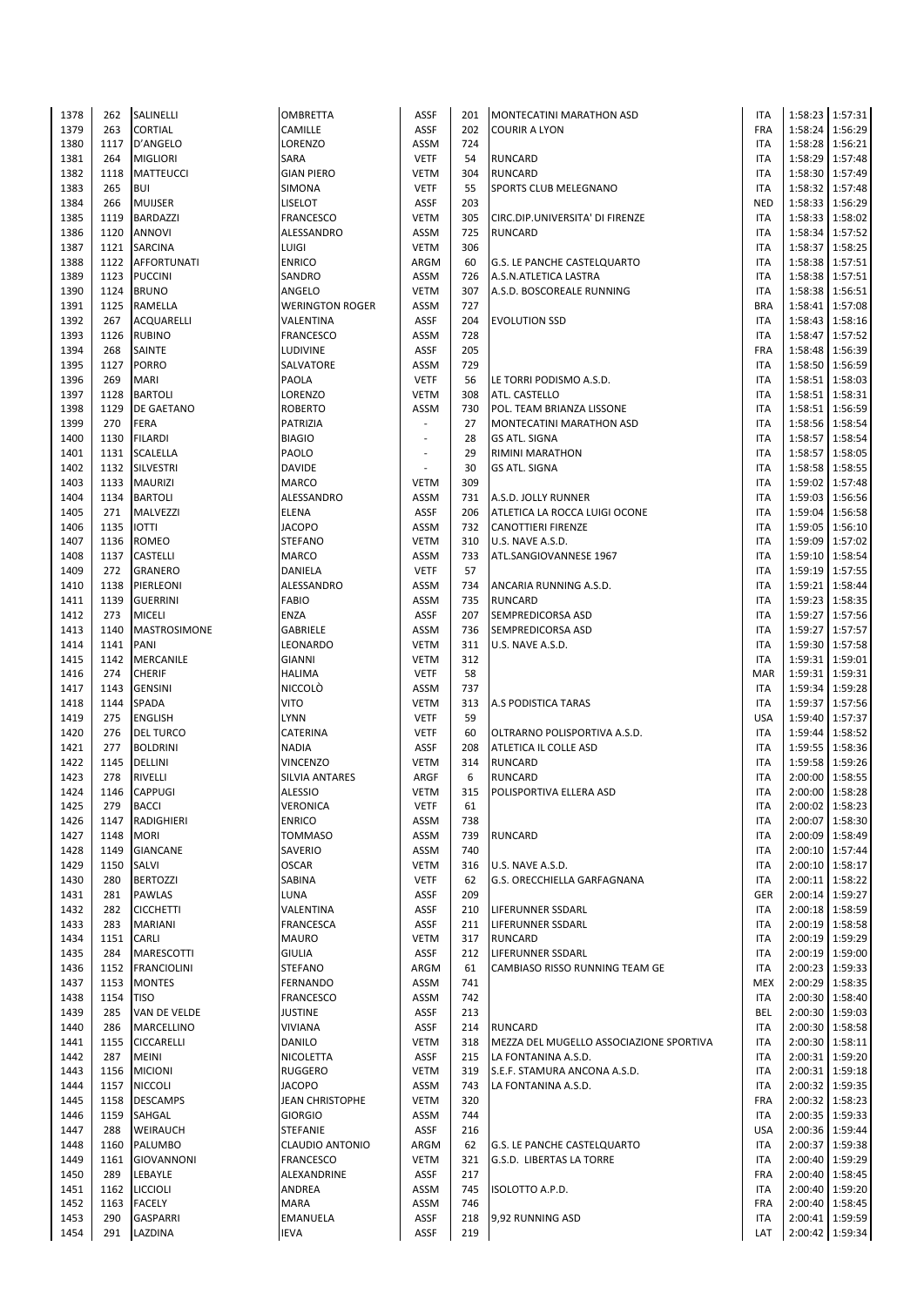| 1455 | 292  | VALDETTARO             | <b>MARINA</b>      | ASSF        | 220            | LA FONTANINA A.S.D.                | <b>ITA</b> |                   | 2:00:43 1:59:41   |
|------|------|------------------------|--------------------|-------------|----------------|------------------------------------|------------|-------------------|-------------------|
| 1456 | 293  | VALDETTARO             | <b>MONICA</b>      | <b>ASSF</b> | 221            | LA FONTANINA A.S.D.                | <b>ITA</b> |                   | 2:00:45   1:59:42 |
| 1457 | 294  | <b>FLESSATI</b>        | <b>MONICA</b>      | <b>ASSF</b> | 222            | IL PONTE SCANDICCI A.S.D. POD.     | <b>ITA</b> |                   | 2:00:45 1:59:35   |
| 1458 | 1164 | <b>GRISENTI</b>        | CRISTIANO          | ASSM        | 747            | A.S.D. IMPRUNETA RUNNING           | <b>ITA</b> |                   | 2:00:46 2:00:32   |
| 1459 | 1165 | DAMJANOVSKI            | ALEKSANDAR         | ASSM        | 748            |                                    | <b>ITA</b> |                   | 2:00:52 1:59:03   |
|      |      |                        |                    |             |                |                                    |            |                   |                   |
| 1460 | 1166 | <b>BELLINI</b>         | LUCA               | ARGM        | 63             |                                    | <b>ITA</b> |                   | 2:00:53 2:00:14   |
| 1461 | 1167 | PILIA                  | <b>SIMONE</b>      | <b>ASSM</b> | 749            | <b>RUNCARD</b>                     | <b>ITA</b> |                   | 2:00:56 1:58:28   |
| 1462 | 1168 | <b>PLOIA</b>           | <b>GIAN PAOLO</b>  | ARGM        | 64             | ASD GRUPPO PODISTICO TANETO        | <b>ITA</b> |                   | 2:00:58   1:59:45 |
| 1463 | 1169 | <b>CROTTI</b>          | <b>ROBERTO</b>     | ASSM        | 750            |                                    | <b>ITA</b> | 2:01:01           | 1:59:25           |
| 1464 | 295  | ABGRALL-MARREC         | <b>JOCELYNE</b>    | <b>VETF</b> | 63             |                                    | <b>FRA</b> |                   | 2:01:01 1:58:35   |
| 1465 | 1170 | <b>MENDONCA</b>        | <b>OLIVIER</b>     | ARGM        | 65             |                                    | <b>FRA</b> | 2:01:05   2:00:04 |                   |
| 1466 | 296  | <b>BOSSE</b>           | CARINE             | ARGF        | $\overline{7}$ |                                    | <b>BEL</b> |                   | 2:01:05 2:00:05   |
| 1467 | 297  | <b>LIZOT</b>           | MARIE DOMINIQUE    | ARGF        | 8              |                                    | <b>FRA</b> |                   | 2:01:05   2:00:06 |
| 1468 | 1171 | <b>BALBONI</b>         | ANDREA             | <b>ASSM</b> | 751            | <b>RUNCARD</b>                     | <b>ITA</b> | 2:01:11 2:00:15   |                   |
|      |      | <b>MASTROSANTI</b>     |                    |             |                |                                    | <b>ITA</b> |                   | 2:01:11 2:00:33   |
| 1469 | 1172 |                        | LUIGI              | <b>VETM</b> | 322            | <b>SPORT TEAM TRIGORIA ASD</b>     |            |                   |                   |
| 1470 | 1173 | <b>IACOVIELLO</b>      | CRISTIAN           | ASSM        | 752            | <b>RUNCARD</b>                     | <b>ITA</b> | 2:01:11           | 1:59:12           |
| 1471 | 298  | <b>RONCI</b>           | CLAUDIA            | <b>ASSF</b> | 223            | <b>RUNCARD</b>                     | <b>ITA</b> |                   | 2:01:12 2:00:33   |
| 1472 | 299  | <b>TOTI</b>            | PATRIZIA           | <b>VETF</b> | 64             | LA FONTANINA A.S.D.                | <b>ITA</b> |                   | 2:01:17 2:00:00   |
| 1473 | 1174 | <b>CONTUSSI</b>        | CLAUDIO            | <b>VETM</b> | 323            | <b>GRUPPO PODISTICO ROSSINI</b>    | <b>ITA</b> | 2:01:19 2:00:05   |                   |
| 1474 | 300  | <b>FARCI</b>           | SIMONETTA          | ARGF        | 9              | <b>GRUPPO PODISTICO ROSSINI</b>    | <b>ITA</b> |                   | 2:01:19 2:00:06   |
| 1475 | 1175 | PAGANO                 | <b>ALESSIO</b>     | ASSM        | 753            | <b>RUNCARD</b>                     | <b>ITA</b> | 2:01:20 2:00:37   |                   |
| 1476 | 1176 | <b>FOLINI</b>          | <b>GIUSEPPE</b>    | <b>VETM</b> | 324            | <b>G.S. LE PANCHE CASTELQUARTO</b> | <b>ITA</b> |                   | 2:01:20 1:59:02   |
| 1477 | 301  | LOMBARDI               | <b>ELENA</b>       | <b>ASSF</b> | 224            | T.C. TIMEOUT                       | <b>ITA</b> |                   | 2:01:21 2:00:33   |
|      |      |                        |                    |             |                |                                    |            |                   | 2:01:21 1:59:30   |
| 1478 | 1177 | LAZZERI                | LUCIANO            | <b>VETM</b> | 325            |                                    | <b>ITA</b> |                   |                   |
| 1479 | 1178 | <b>GIANNINI</b>        | <b>ANTONIO</b>     | ARGM        | 66             |                                    | <b>ITA</b> |                   | 2:01:22 1:59:55   |
| 1480 | 302  | <b>GIANNINI</b>        | <b>IRENE</b>       | ASSF        | 225            | <b>RUNCARD</b>                     | <b>ITA</b> | 2:01:23 1:59:55   |                   |
| 1481 | 1179 | <b>MARCHETTI</b>       | <b>ANTONIO</b>     | ARGM        | 67             | <b>RUNCARD</b>                     | <b>ITA</b> |                   | 2:01:25   1:59:53 |
| 1482 | 1180 | PLEBANI                | <b>JEAN PIERRE</b> | ASSM        | 754            | PODISTICA SOLIDARIETA'             | <b>ITA</b> | 2:01:25 2:00:34   |                   |
| 1483 | 303  | <b>OLIVIERI</b>        | <b>BARBARA</b>     | ASSF        | 226            | <b>RUNCARD</b>                     | <b>ITA</b> | 2:01:26 2:00:21   |                   |
| 1484 | 1181 | <b>BELLESIA</b>        | ANGELO             | <b>VETM</b> | 326            |                                    | <b>ITA</b> |                   | 2:01:27 1:59:52   |
| 1485 | 1182 | <b>BIGI</b>            | <b>MAURIZIO</b>    | <b>VETM</b> | 327            | G.S.AMATORI POD. AREZZO            | <b>ITA</b> |                   | 2:01:28 1:59:42   |
| 1486 | 304  | <b>CONTI</b>           | GRETA              | <b>ASSF</b> | 227            |                                    | <b>ITA</b> |                   | 2:01:29 2:00:24   |
| 1487 | 305  | PELIZZARI              | LAURA              | <b>VETF</b> | 65             | POL. QUADRILATERO                  | <b>ITA</b> | 2:01:34 1:59:56   |                   |
|      |      |                        |                    |             |                |                                    |            |                   |                   |
| 1488 | 306  | <b>DEVOLDERE</b>       | LAURA              | <b>ASSF</b> | 228            |                                    | <b>BEL</b> | 2:01:41 2:00:13   |                   |
| 1489 | 307  | <b>SANTOS VARGAS</b>   | <b>TRIANA</b>      | <b>ASSF</b> | 229            |                                    | <b>ESP</b> | 2:01:41           | 1:59:33           |
| 1490 | 308  | RIBEIRO DA SILVA       | <b>RITA</b>        | <b>ASSF</b> | 230            |                                    | <b>BRA</b> |                   | 2:01:44 2:00:08   |
| 1491 | 309  | PANFILOVA              | EVGENIYA           | <b>ASSF</b> | 231            |                                    | <b>RUS</b> |                   | 2:01:53 2:01:10   |
| 1492 | 310  | <b>DALLAI</b>          | ROSSELLA           | <b>VETF</b> | 66             | A.S.D. ATLETICA CALENZANO          | <b>ITA</b> | 2:01:57 2:00:33   |                   |
| 1493 | 311  | <b>TEGAS</b>           | SARAH              | <b>ASSF</b> | 232            |                                    | <b>ITA</b> |                   | 2:01:58 2:00:48   |
| 1494 | 1183 | <b>FANTINI</b>         | <b>MARCO</b>       | <b>VETM</b> | 328            | A.S.D. ATLETICA CALENZANO          | <b>ITA</b> | 2:01:58 2:00:35   |                   |
| 1495 | 1184 | PASQUALE               | NICOLA             | ASSM        | 755            |                                    | <b>ITA</b> |                   | 2:02:00 2:00:35   |
| 1496 | 1185 | <b>MANCIA</b>          | SALVATORE          | ASSM        | 756            | A.S.D. ATLETICA CALENZANO          | <b>ITA</b> |                   | 2:02:01 2:00:36   |
|      |      |                        |                    |             |                |                                    |            |                   | 2:02:06 2:01:01   |
| 1497 | 312  | <b>GUARINO</b>         | SARA               | <b>VETF</b> | 67             | CLUB SPORTIVO FIRENZE 1870 P.D     | <b>ITA</b> |                   |                   |
| 1498 | 313  | ALUNNI CARDINALI       | LARA               | <b>VETF</b> | 68             | ATLETICA IL COLLE ASD              | <b>ITA</b> |                   | 2:02:07 2:00:46   |
| 1499 | 314  | <b>POWELL</b>          | <b>MARTINA</b>     | <b>ASSF</b> | 233            |                                    | AUT        | 2:02:09 1:59:49   |                   |
| 1500 | 1186 | <b>VALIANI</b>         | <b>MAURO</b>       | ARGM        | 68             |                                    | <b>ITA</b> |                   | 2:02:11 2:01:08   |
| 1501 | 315  | <b>MANNINI</b>         | <b>ILARIA</b>      | <b>ASSF</b> | 234            | POL. RINASCITA MONTEVARCHI         | <b>ITA</b> |                   | 2:02:13 2:01:19   |
| 1502 | 1187 | GRAZZI                 | ANDREA             | VETM        | 329            | POL. RINASCITA MONTEVARCHI         | <b>ITA</b> |                   | 2:02:14 2:01:20   |
| 1503 |      | 1188 FOLGORI           | DANIELE            | ASSM        | 757            |                                    | <b>ITA</b> |                   | 2:02:22 2:01:28   |
| 1504 |      | 1189 LUCERA            | <b>FRANCESCO</b>   | ASSM        | 758            |                                    | ITA        |                   | 2:02:26 2:01:31   |
| 1505 | 316  | <b>BERTORELLI</b>      | MAYLYN             | ASSF        | 235            |                                    | <b>USA</b> |                   | 2:02:31 2:00:36   |
|      | 317  | ZAMORA GÓMEZ           | <b>VICTORIA</b>    | <b>VETF</b> | 69             |                                    | <b>ESP</b> |                   | 2:02:35 2:00:37   |
| 1506 |      |                        |                    |             |                |                                    |            |                   |                   |
| 1507 | 318  | <b>CARRASCO COBO</b>   | LORENZA            | <b>VETF</b> | 70             |                                    | <b>ESP</b> |                   | 2:02:35 2:00:38   |
| 1508 | 1190 | MELELLI                | MASSIMO            | <b>VETM</b> | 330            | POL. RINASCITA MONTEVARCHI         | <b>ITA</b> |                   | 2:02:37 2:01:43   |
| 1509 | 319  | <b>NARDINI</b>         | <b>BENEDETTA</b>   | ASSF        | 236            |                                    | <b>ITA</b> |                   | 2:02:38 2:00:58   |
| 1510 | 1191 | <b>DE BIASE</b>        | FRANCESCO          | <b>ASSM</b> | 759            | POL. RINASCITA MONTEVARCHI         | <b>ITA</b> |                   | 2:02:38 2:01:43   |
| 1511 | 320  | MARTÍNEZ JARA          | MARÍA JOSÉ         | ASSF        | 237            |                                    | <b>ESP</b> |                   | 2:02:38 2:00:40   |
| 1512 | 321  | CAROSELLA              | PAOLA              | ASSF        | 238            | <b>GSBR</b>                        | <b>ITA</b> |                   | 2:02:38 2:01:33   |
| 1513 | 1192 | <b>GUARDUCCI</b>       | CARLO              | <b>ASSM</b> | 760            |                                    | <b>ITA</b> |                   | 2:02:39 2:00:59   |
| 1514 | 322  | <b>MAZZOTTA</b>        | <b>MARIA ROSA</b>  | <b>VETF</b> | 71             | ASD TEODORA RAVENNA RUN            | <b>ITA</b> | 2:02:39 2:00:36   |                   |
| 1515 | 323  | LEDIER DO AMARAL CAMAR | RITA DE CÁSSIA     | ASSF        | 239            |                                    | <b>BRA</b> |                   | 2:02:48 2:01:19   |
| 1516 | 324  | <b>WOLFSDORF</b>       | SARAH              | ASSF        | 240            |                                    | <b>GER</b> |                   | 2:02:53 2:01:46   |
|      |      |                        |                    |             |                |                                    |            |                   |                   |
| 1517 | 325  | <b>DUMONT</b>          | MARIE-SARAH        | ASSF        | 241            |                                    | BEL        |                   | 2:02:54 2:00:45   |
| 1518 | 326  | SAHAN                  | <b>NADIIA</b>      | <b>VETF</b> | 72             | A.S.N.ATLETICA LASTRA              | <b>UKR</b> |                   | 2:02:55 2:02:19   |
| 1519 | 327  | <b>RIVA</b>            | FRANCESCA          | ASSF        | 242            |                                    | <b>ITA</b> |                   | 2:02:55 2:00:30   |
| 1520 | 1193 | SIGNORELLO             | <b>MATTEO</b>      | <b>ASSM</b> | 761            |                                    | <b>ITA</b> |                   | 2:02:56 2:00:31   |
| 1521 | 328  | <b>DURANTI</b>         | <b>BARBARA</b>     | <b>VETF</b> | 73             | <b>FILIRUN TEAM ASD</b>            | <b>ITA</b> |                   | 2:02:59 2:01:35   |
| 1522 | 329  | RAUTER                 | CHRISTINE MARIA    | <b>VETF</b> | 74             | G.S. LE PANCHE CASTELQUARTO        | <b>ITA</b> |                   | 2:03:03 2:01:29   |
| 1523 | 1194 | <b>FERRONI</b>         | ARRIGO             | ARGM        | 69             | PODISTICA VALDIPESA ASD            | <b>ITA</b> |                   | 2:03:07 2:00:43   |
| 1524 | 1195 | <b>GUGLIELMINOTTI</b>  | ALESSANDRO         | <b>VETM</b> | 331            | <b>RUNCARD</b>                     | <b>ITA</b> |                   | 2:03:07 2:02:36   |
| 1525 | 1196 | <b>MANDARANO</b>       | <b>MAURIZIO</b>    | <b>VETM</b> | 332            | MISERICORDIA S. PIERO A PONTI G.S. | <b>ITA</b> |                   | 2:03:08 2:01:21   |
|      |      |                        |                    |             |                |                                    |            |                   |                   |
| 1526 | 330  | LIBERTI                | LAURA              | <b>VETF</b> | 75             |                                    | <b>ITA</b> |                   | 2:03:08 2:00:59   |
| 1527 | 1197 | <b>TERRONE</b>         | NICOLA             | ASSM        | 762            | <b>RUNCARD</b>                     | <b>ITA</b> |                   | 2:03:09 2:00:20   |
| 1528 | 331  | CANDELARIA             | <b>JOSELITA</b>    | <b>VETF</b> | 76             |                                    | <b>USA</b> |                   | 2:03:10 2:01:59   |
| 1529 |      | 1198 MARZI             | LUCIO              | ARGM        | 70             |                                    | <b>ITA</b> |                   | 2:03:14 2:02:01   |
| 1530 | 1199 | MAESTRINI              | <b>TIBERIO</b>     | OROM        | 9              | PODISTICA VALDIPESA ASD            | <b>ITA</b> |                   | 2:03:15 2:00:51   |
| 1531 |      | 1200 OCCHIOLINI        | <b>FILIPPO</b>     | ASSM        | 763            | <b>FILIRUN TEAM ASD</b>            | <b>ITA</b> | 2:03:17 2:01:53   |                   |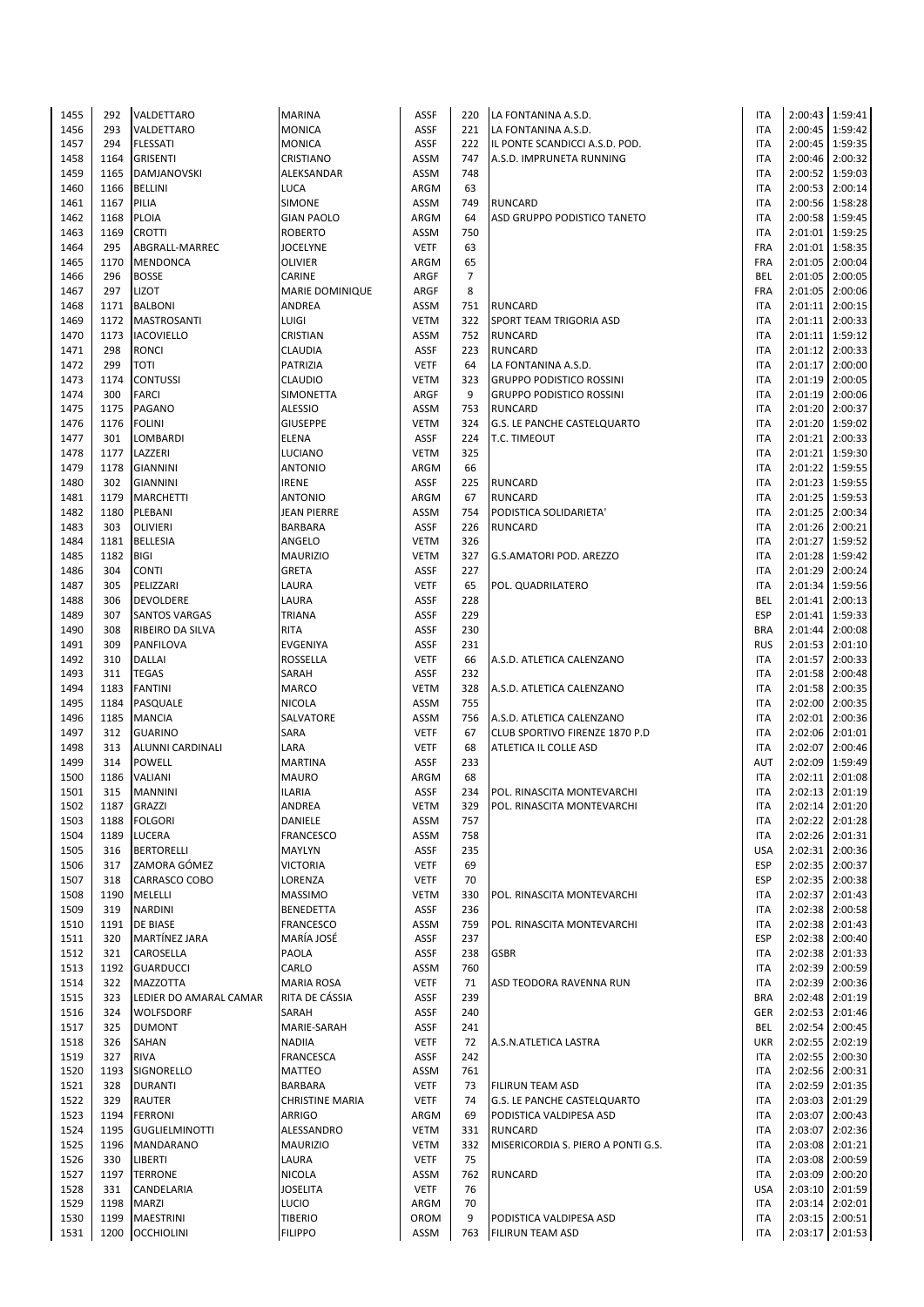| 1532 | 332  | <b>STAROPOLI</b>     | <b>FRANCESCA</b>   | ASSF                     | 243 | <b>FILIRUN TEAM ASD</b>         | <b>ITA</b> |         | 2:03:17 2:01:53   |
|------|------|----------------------|--------------------|--------------------------|-----|---------------------------------|------------|---------|-------------------|
|      |      |                      |                    |                          |     |                                 |            |         |                   |
| 1533 | 1201 | <b>NORI</b>          | ROBERTO            | OROM                     | 10  | G.S. LE PANCHE CASTELQUARTO     | <b>ITA</b> |         | 2:03:21 2:03:21   |
| 1534 | 333  | <b>PERRONE</b>       | ERIKA              | <b>ASSF</b>              | 244 |                                 | <b>ITA</b> |         | 2:03:23 2:02:34   |
| 1535 | 1202 | <b>PICCINI</b>       | RENATO             | <b>ASSM</b>              | 764 | A.S.D. GO RUNNING               | <b>ITA</b> |         | 2:03:26 2:02:24   |
|      |      |                      |                    |                          |     |                                 |            |         |                   |
| 1536 | 1203 | LEO                  | ROBERTO            | <b>VETM</b>              | 333 | LA FONTANINA A.S.D.             | <b>ITA</b> |         | 2:03:32 2:00:55   |
| 1537 | 1204 | <b>BROCCHI</b>       | PAOLO              | ARGM                     | 71  | G.S.AMATORI POD. AREZZO         | <b>ITA</b> |         | 2:03:34 2:02:19   |
| 1538 | 1205 | <b>BRUSCHI</b>       | ANDREA             | <b>ASSM</b>              | 765 | <b>RUNCARD</b>                  | <b>ITA</b> |         | 2:03:35 2:03:35   |
| 1539 | 334  |                      |                    |                          | 245 |                                 | <b>ITA</b> |         | 2:03:36 2:02:25   |
|      |      | <b>SENECI</b>        | CATERINA           | ASSF                     |     |                                 |            |         |                   |
| 1540 | 335  | CECCARELLI           | KATIA              | <b>ASSF</b>              | 246 | <b>RUNCARD</b>                  | <b>ITA</b> |         | 2:03:48 2:03:07   |
| 1541 | 1206 | <b>ROSSETTI</b>      | STEFANO            | <b>VETM</b>              | 334 | ATL.SANGIOVANNESE 1967          | <b>ITA</b> |         | 2:03:58 2:03:42   |
|      | 1207 | <b>FRESA</b>         |                    |                          | 766 |                                 | <b>ITA</b> |         | 2:03:59 2:03:45   |
| 1542 |      |                      | <b>GAETANO</b>     | ASSM                     |     | ATL.SANGIOVANNESE 1967          |            |         |                   |
| 1543 | 1208 | <b>MOUREAU</b>       | VINCENT            | <b>VETM</b>              | 335 |                                 | BEL        |         | 2:04:00 2:01:54   |
| 1544 | 1209 | <b>ROSSONI</b>       | <b>MATTIA</b>      | ASSM                     | 767 |                                 | <b>ITA</b> |         | 2:04:01 2:02:38   |
| 1545 | 336  | <b>GALLO</b>         | <b>GIULIA</b>      | ASSF                     | 247 | ATL.SANGIOVANNESE 1967          | <b>ITA</b> | 2:04:04 | 2:03:49           |
|      |      |                      |                    |                          |     |                                 |            |         |                   |
| 1546 | 1210 | <b>VANNINI</b>       | FRANCESCO          | <b>ASSM</b>              | 768 | ATL.SANGIOVANNESE 1967          | <b>ITA</b> |         | 2:04:04 2:03:49   |
| 1547 | 1211 | <b>NACCA</b>         | GIOVANNI           | ARGM                     | 72  | <b>RUNCARD</b>                  | <b>ITA</b> |         | 2:04:13 2:02:18   |
| 1548 | 337  | <b>SNIPPE</b>        | ANNEMARIEKE        | ASSF                     | 248 |                                 | <b>NED</b> |         | 2:04:13 2:02:33   |
|      |      |                      |                    |                          |     |                                 |            |         |                   |
| 1549 | 338  | <b>TALARICO</b>      | ANTONELLA          | ASSF                     | 249 |                                 | <b>ITA</b> |         | 2:04:14 2:02:34   |
| 1550 | 1212 | LOGI                 | LEONARDO           | <b>ASSM</b>              | 769 | <b>RUNCARD</b>                  | <b>ITA</b> |         | 2:04:15 2:02:57   |
| 1551 | 339  | GONZALEZ             | <b>MICHELLE</b>    | ASSF                     | 250 |                                 | <b>USA</b> |         | 2:04:18 2:02:03   |
|      |      |                      |                    |                          |     |                                 |            |         |                   |
| 1552 | 340  | LÜDDECKE             | CLAUDIA            | <b>VETF</b>              | 77  |                                 | SUI        |         | 2:04:19 2:03:12   |
| 1553 | 1213 | <b>ROMOLI</b>        | LUCA               | ARGM                     | 73  | U.S. NAVE A.S.D.                | <b>ITA</b> |         | 2:04:21 2:02:29   |
| 1554 | 1214 | CALLEGHER            | EMANUELE           | ASSM                     | 770 |                                 | <b>ITA</b> |         | 2:04:22 2:02:35   |
|      |      |                      |                    |                          |     |                                 |            |         |                   |
| 1555 | 1215 | <b>MASI</b>          | MASSIMILIANO       | ASSM                     | 771 |                                 | <b>ITA</b> |         | 2:04:23 2:02:16   |
| 1556 | 1216 | <b>CAMERINI</b>      | CORSO              | <b>VETM</b>              | 336 | U.S. NAVE A.S.D.                | <b>ITA</b> |         | 2:04:23 2:02:31   |
| 1557 | 1217 | <b>CALISTRI</b>      | <b>GIANNI</b>      | <b>VETM</b>              | 337 | A.S.C.D. SILVANO FEDI           | <b>ITA</b> |         | 2:04:24 2:03:37   |
|      |      |                      |                    |                          |     |                                 |            |         |                   |
| 1558 | 341  | LESUEUR              | PASCALE            | <b>VETF</b>              | 78  |                                 | FRA        |         | 2:04:25 2:03:28   |
| 1559 | 1218 | <b>CONTI</b>         | SAMUELE            | <b>ASSM</b>              | 772 |                                 | <b>ITA</b> |         | 2:04:29 2:03:17   |
| 1560 | 1219 | PETRACCHI            | ALESSANDRO         | ASSM                     | 773 |                                 | <b>ITA</b> |         | 2:04:31 2:03:09   |
|      |      |                      |                    |                          |     |                                 |            |         |                   |
| 1561 | 342  | <b>TOTI</b>          | <b>BARBARA</b>     | <b>VETF</b>              | 79  |                                 | <b>ITA</b> |         | 2:04:32 2:03:27   |
| 1562 | 343  | ANDERSEN             | KAMILLA            | ASSF                     | 251 |                                 | <b>DEN</b> |         | 2:04:34 2:02:54   |
| 1563 | 1220 | <b>WINCHLER</b>      | LORENZO            | <b>ASSM</b>              | 774 |                                 | <b>ITA</b> |         | 2:04:38 2:02:19   |
|      |      |                      |                    |                          |     |                                 |            |         |                   |
| 1564 | 344  | <b>BRUNELLI</b>      | BARBARA            | $\overline{\phantom{a}}$ | 31  | RONDA GHIBELLINA TEAM ASD       | <b>ITA</b> | 2:04:41 | 2:03:36           |
| 1565 | 1221 | <b>NARDI</b>         | MARCO              | $\blacksquare$           | 32  | RONDA GHIBELLINA TEAM ASD       | <b>ITA</b> |         | 2:04:42 2:03:36   |
| 1566 | 345  | <b>PETRUCCI</b>      | ELENA              | <b>ASSF</b>              | 252 | <b>EVOLUTION SSD</b>            | <b>ITA</b> |         | 2:04:45 2:04:17   |
|      |      |                      |                    |                          |     |                                 |            |         |                   |
| 1567 | 1222 | <b>NOCENTINI</b>     | LEONARDO           | <b>VETM</b>              | 338 | <b>RUNCARD</b>                  | <b>ITA</b> |         | 2:04:46 2:03:52   |
| 1568 | 346  | <b>BATINI</b>        | ELISABETTA         | ASSF                     | 253 | <b>RUNCARD</b>                  | <b>ITA</b> |         | 2:04:46 2:03:53   |
| 1569 | 1223 | <b>MILANESE</b>      | ANDREA             | <b>ASSM</b>              | 775 |                                 | <b>ITA</b> |         | 2:04:48 2:04:36   |
| 1570 | 347  | <b>ALBERTINI</b>     | EMANUELA           | ASSF                     | 254 | <b>RUNCARD</b>                  | <b>ITA</b> |         | 2:04:49 2:03:41   |
|      |      |                      |                    |                          |     |                                 |            |         |                   |
| 1571 | 1224 | <b>MECONI</b>        | MARCO              | ARGM                     | 74  | IL PONTE SCANDICCI A.S.D. POD.  | <b>ITA</b> |         | 2:04:51 2:03:51   |
| 1572 | 1225 | <b>KRISTENSEN</b>    | MIKAEL             | <b>VETM</b>              | 339 |                                 | <b>DEN</b> |         | 2:04:55 2:03:15   |
| 1573 | 1226 | VANNUCCI             | REMO               | ARGM                     | 75  | IL PONTE SCANDICCI A.S.D. POD.  | <b>ITA</b> |         | 2:04:55 2:02:59   |
|      |      |                      |                    |                          |     |                                 |            |         |                   |
| 1574 | 1227 | LAMMOGLIA            | LUIGI              | ASSM                     | 776 | <b>INFINITY CYCLING ASD</b>     | <b>ITA</b> |         | 2:04:57 2:03:23   |
| 1575 | 348  | <b>CIOFI BAFFONI</b> | PAOLA              | ARGF                     | 10  | CLUB SPORTIVO FIRENZE 1870 P.D  | <b>ITA</b> |         | 2:05:01 2:03:55   |
| 1576 | 1228 | <b>BISCETTI</b>      | <b>GIUSEPPE</b>    | <b>VETM</b>              | 340 | LA FONTANINA A.S.D.             | <b>ITA</b> | 2:05:01 | 2:04:01           |
|      |      |                      |                    |                          |     |                                 |            |         |                   |
| 1577 | 349  | <b>FALCONE</b>       | <b>DOROTEA</b>     | <b>VETF</b>              | 80  | U.S. NAVE A.S.D.                | <b>ITA</b> |         | 2:05:02 2:02:53   |
| 1578 | 1229 | PERTILE              | NICOLO'            | <b>ASSM</b>              | 777 | PASSO CAPPONI ASD               | <b>ITA</b> |         | 2:05:02 2:02:41   |
| 1579 | 1230 | <b>GALATIOTO</b>     | SALVATORE          | VETM                     | 341 | A.S.D. GO RUNNING               | ITA        |         | 2:05:04 2:04:32   |
|      |      |                      |                    |                          |     |                                 |            |         |                   |
| 1580 | 1231 | <b>TUMAYKIN</b>      | DANIL              | ASSM                     | 778 |                                 | <b>ITA</b> |         | 2:05:06 2:02:43   |
| 1581 | 1232 | <b>SETZU</b>         | JONATHAN           | ASSM                     | 779 |                                 | <b>ITA</b> |         | 2:05:08 2:04:02   |
| 1582 | 350  | <b>VAN LAERE</b>     | <b>ELISE</b>       | ASSF                     | 255 |                                 | BEL        |         | 2:05:09 2:03:42   |
|      |      |                      |                    |                          |     |                                 |            |         |                   |
| 1583 | 1233 | <b>FROSALI</b>       | MARCO              | <b>VETM</b>              | 342 |                                 | <b>ITA</b> |         | 2:05:10 2:02:52   |
| 1584 | 351  | <b>TOCCAFONDI</b>    | CATERINA           | ASSF                     | 256 |                                 | <b>ITA</b> |         | 2:05:11 2:02:52   |
| 1585 | 352  | <b>FABRIS</b>        | MONIQUE            | ASSF                     | 257 |                                 | AUS        |         | 2:05:12 2:03:20   |
| 1586 | 353  | <b>WINSTON</b>       | ALEXANDRA          | ASSF                     | 258 |                                 | <b>GBR</b> |         | 2:05:14 2:03:21   |
|      |      |                      |                    |                          |     |                                 |            |         |                   |
| 1587 | 354  | <b>GORI</b>          | PAOLA              | ARGF                     | 11  | ASD MIRAMARE RUNNER             | <b>ITA</b> |         | 2:05:20 2:03:53   |
| 1588 | 355  | PAOLUZZI             | MARGHERITA         | ASSF                     | 259 |                                 | <b>ITA</b> |         | 2:05:21 2:04:45   |
| 1589 | 356  | <b>CRETELLA</b>      | SOFIA              | ARGF                     | 12  | G.S.AMATORI POD. AREZZO         | <b>ITA</b> |         | 2:05:22 2:04:08   |
|      |      |                      |                    |                          |     |                                 |            |         |                   |
| 1590 | 357  | <b>JOHNSON</b>       | <b>ELLIE</b>       | ASSF                     | 260 |                                 | <b>USA</b> |         | 2:05:23 2:03:54   |
| 1591 | 358  | <b>PEREGO</b>        | ELENA              | ASSF                     | 261 | <b>RUNCARD</b>                  | <b>ITA</b> |         | 2:05:24 2:04:05   |
| 1592 | 1234 | ABGRALL              | JEAN-YVES          | <b>VETM</b>              | 343 |                                 | <b>FRA</b> |         | 2:05:32 2:03:04   |
|      |      |                      |                    |                          |     |                                 |            |         |                   |
| 1593 | 1235 | <b>AQUILI</b>        | <b>TOMMASO</b>     | ASSM                     | 780 |                                 | <b>ITA</b> |         | 2:05:33 2:03:01   |
| 1594 | 359  | MAZZETTI             | SARA               | ASSF                     | 262 | A.S.D. ATL. MARCIATORI MUGELLO  | <b>ITA</b> |         | 2:05:40 2:03:55   |
| 1595 | 1236 | <b>BRACCIOTTI</b>    | <b>FEDERICO</b>    | <b>VETM</b>              | 344 | <b>GRUPPO PODISTICO ROSSINI</b> | <b>ITA</b> |         | 2:05:43 2:04:29   |
|      |      |                      |                    |                          |     |                                 |            |         |                   |
| 1596 | 360  | <b>TAGLIAFIERRO</b>  | GIOVANNA           | <b>VETF</b>              | 81  | A.S.D. CAGLIARI ATLETICA LEGGE  | <b>ITA</b> |         | 2:05:45 2:04:35   |
| 1597 | 1237 | <b>ROSSONI</b>       | <b>MARIO</b>       | OROM                     | 11  |                                 | <b>ITA</b> |         | 2:05:46 2:05:31   |
| 1598 | 1238 | <b>TOMASSETTI</b>    | <b>MAURIZIO</b>    | <b>VETM</b>              | 345 |                                 | <b>ITA</b> |         | 2:05:48 2:04:29   |
|      |      |                      |                    |                          |     |                                 |            |         |                   |
| 1599 | 1239 | <b>CARGIOLLI</b>     | <b>GIULIANO</b>    | ASSM                     | 781 | <b>TRAVERDE LUNIGIANA</b>       | <b>ITA</b> |         | 2:05:53 2:05:02   |
| 1600 | 361  | <b>PLOTINO</b>       | <b>MARIA LAURA</b> | ASSF                     | 263 | LEPROTTI DI VILLA ADA           | <b>ITA</b> |         | 2:05:54 2:04:53   |
| 1601 | 362  | LOZANO               | REBECA             | ASSF                     | 264 | <b>RUNCARD</b>                  | <b>USA</b> |         | 2:06:03 2:03:48   |
|      |      |                      |                    |                          |     |                                 |            |         |                   |
| 1602 | 1240 | <b>DEHON</b>         | EMMANUEL           | <b>VETM</b>              | 346 |                                 | BEL        |         | 2:06:05   2:03:59 |
| 1603 | 363  | <b>BONNIER</b>       | CHLOÉ              | ASSF                     | 265 |                                 | FRA        |         | 2:06:10 2:04:41   |
| 1604 | 1241 | <b>MANDOLA</b>       | <b>MAURIZIO</b>    | ARGM                     | 76  | G.S.D. LIBERTAS LA TORRE        | <b>ITA</b> |         | 2:06:11 2:05:30   |
|      |      |                      |                    |                          | 782 |                                 |            |         |                   |
| 1605 | 1242 | <b>OTTANELLI</b>     | <b>FILIPPO</b>     | ASSM                     |     |                                 | <b>ITA</b> |         | 2:06:11 2:05:30   |
| 1606 | 364  | <b>TADDEI</b>        | CHIARA             | ASSF                     | 266 | <b>RUNCARD</b>                  | <b>ITA</b> |         | 2:06:11 2:04:37   |
| 1607 | 1243 | <b>MARTIGNETTI</b>   | LUIGI              | ARGM                     | 77  | <b>BIO CORRENDO AVIS</b>        | <b>ITA</b> |         | 2:06:14 2:04:31   |
| 1608 | 365  | <b>MAGRINI</b>       | BARBARA            | ASSF                     | 267 | A.S.P.A. BASTIA                 | <b>ITA</b> |         | 2:06:16 2:03:52   |
|      |      |                      |                    |                          |     |                                 |            |         |                   |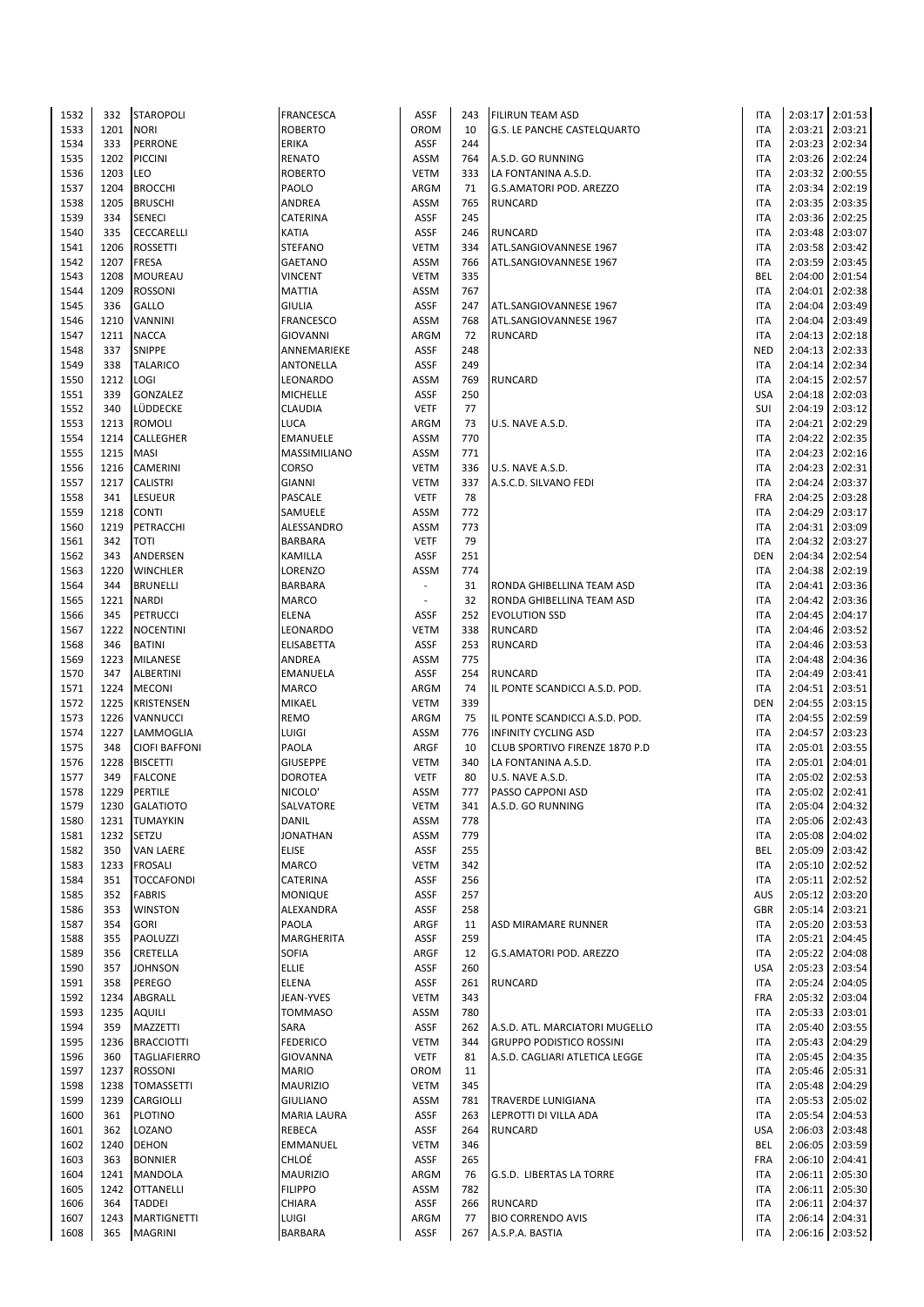| 1609         | 366  | <b>COVANI FRIGENI</b>            | <b>FRANCESCA</b>           | <b>ASSF</b>  | 268      | GRUPPO PODISTI RESCO 1909 ASD            | <b>ITA</b>               |         | 2:06:18 2:05:29                    |
|--------------|------|----------------------------------|----------------------------|--------------|----------|------------------------------------------|--------------------------|---------|------------------------------------|
| 1610         | 1244 | <b>TORTOIOLI</b>                 | <b>FABIO</b>               | <b>VETM</b>  | 347      | ATLETICA IL COLLE ASD                    | <b>ITA</b>               | 2:06:21 | 2:05:04                            |
| 1611         | 367  | <b>ROVIDA</b>                    | MARUSKA                    | <b>VETF</b>  | 82       | <b>BETTI'S GRUP RUN</b>                  | <b>ITA</b>               |         | 2:06:23 2:05:05                    |
| 1612         | 1245 | <b>ATZENI</b>                    | CLAUDIO                    | <b>VETM</b>  | 348      |                                          | <b>ITA</b>               |         | 2:06:24 2:05:05                    |
| 1613         | 1246 | <b>HABET</b>                     | SAMIR                      | ARGM         | 78       |                                          | GBR                      |         | 2:06:27 2:03:52                    |
|              |      |                                  |                            |              |          |                                          |                          |         |                                    |
| 1614         | 368  | <b>MATINI</b>                    | PATRIZIA                   | <b>VETF</b>  | 83       | LA FONTANINA A.S.D.                      | <b>ITA</b>               |         | 2:06:37 2:05:22                    |
| 1615         | 369  | <b>AQUILI</b>                    | CATERINA                   | <b>ASSF</b>  | 269      |                                          | <b>ITA</b>               |         | 2:06:39 2:04:07                    |
| 1616         | 370  | <b>BORNESTAV</b>                 | <b>EMILIA</b>              | <b>ASSF</b>  | 270      |                                          | <b>SWE</b>               |         | 2:06:40 2:04:07                    |
| 1617         | 1247 | <b>BUYSSE</b>                    | PETER                      | <b>VETM</b>  | 349      |                                          | <b>BEL</b>               |         | 2:06:46 2:04:59                    |
| 1618         | 371  | <b>FONSECA</b>                   | MARIA MICHELA              | <b>ASSF</b>  | 271      | A.S PODISTICA TARAS                      | <b>ITA</b>               |         | 2:06:47 2:05:05                    |
| 1619         | 372  | <b>MARCHETTI</b>                 | VALENTINA                  | <b>ASSF</b>  | 272      | PISA ROAD RUNNERS CLUB                   | <b>ITA</b>               |         | 2:06:50   2:05:36                  |
| 1620         | 1248 | <b>RINALDI</b>                   | <b>MAURIZIO</b>            | ARGM         | 79       | POLISPORTIVA ELLERA ASD                  | <b>ITA</b>               |         | 2:06:51 2:05:14                    |
| 1621         | 1249 | <b>RASPOLLI</b>                  | <b>MAURIZIO</b>            | <b>VETM</b>  | 350      | <b>RUNCARD</b>                           | <b>ITA</b>               |         | 2:06:51 2:05:39                    |
| 1622         | 373  | <b>MIN</b>                       | <b>JEONG A</b>             | <b>ASSF</b>  | 273      |                                          | KOR                      |         | 2:06:58 2:06:34                    |
|              |      |                                  |                            |              |          |                                          |                          |         |                                    |
| 1623         | 1250 | <b>ROCCHI</b>                    | <b>MATTEO</b>              | ASSM         | 783      |                                          | <b>ITA</b>               | 2:07:04 | 2:06:34                            |
| 1624         | 374  | <b>JÖCHLER</b>                   | MAGDALENA                  | <b>ASSF</b>  | 274      |                                          | <b>ITA</b>               |         | 2:07:05   2:04:45                  |
| 1625         | 1251 | DE CORO                          | ANDREA                     | ASSM         | 784      | <b>CANOTTIERI FIRENZE</b>                | <b>ITA</b>               |         | 2:07:10 2:04:15                    |
| 1626         | 1252 | <b>IEVA</b>                      | <b>GIACOMO</b>             | ARGM         | 80       | <b>G.S. LE PANCHE CASTELQUARTO</b>       | <b>ITA</b>               |         | 2:07:13 2:06:05                    |
| 1627         | 1253 | <b>BYE</b>                       | <b>GEIR</b>                | ARGM         | 81       | <b>NORTHERN RUNNERS</b>                  | <b>NOR</b>               |         | 2:07:16 2:05:20                    |
| 1628         | 1254 | <b>MANETTI</b>                   | <b>STEFANO</b>             | <b>VETM</b>  | 351      |                                          | <b>ITA</b>               |         | 2:07:16 2:05:24                    |
| 1629         | 375  | <b>ZUEVA</b>                     | EKATERINA                  | <b>ASSF</b>  | 275      | <b>RUNCARD</b>                           | <b>RUS</b>               | 2:07:17 | 2:06:30                            |
| 1630         | 376  | LEVIONNAIS-DUVAL                 | HÉLÈNE                     | <b>ASSF</b>  | 276      |                                          | FRA                      |         | 2:07:19 2:05:40                    |
| 1631         | 377  | <b>CIABATTA</b>                  | SILVIA                     | <b>ASSF</b>  | 277      | ATLETICA IL COLLE ASD                    | <b>ITA</b>               |         | 2:07:22 2:06:02                    |
|              |      |                                  |                            | ASSM         | 785      |                                          | <b>ITA</b>               |         | 2:07:26 2:06:56                    |
| 1632         | 1255 | <b>MANNELLI</b>                  | MATTEO                     |              |          | <b>GS ATL. SIGNA</b>                     |                          |         |                                    |
| 1633         | 378  | <b>TUSZ</b>                      | ALEKSANDRA                 | <b>ASSF</b>  | 278      |                                          | POL                      |         | 2:07:28 2:06:00                    |
| 1634         | 1256 | <b>AKSOY</b>                     | <b>CEVAT GIRAY</b>         | ASSM         | 786      |                                          | GBR                      |         | 2:07:33 2:06:12                    |
| 1635         | 1257 | DI DIO                           | CARMELO                    | OROM         | 12       | ASD MEETING SPORTING CLUB RUNN           | <b>ITA</b>               |         | 2:07:35 2:05:17                    |
| 1636         | 379  | DI DIO                           | <b>IRENE VIRGINIA</b>      | <b>ASSF</b>  | 279      | S.S.D.S. MENS SANA 1871                  | <b>ITA</b>               |         | 2:07:35 2:05:17                    |
| 1637         | 1258 | <b>NARDI</b>                     | LUCA                       | ASSM         | 787      | <b>RUNCARD</b>                           | <b>ITA</b>               |         | 2:07:38 2:05:50                    |
| 1638         | 1259 | <b>FALCO</b>                     | LORENZO                    | ASSM         | 788      | <b>RUN4FUN ASD</b>                       | <b>ITA</b>               |         | 2:07:41 2:07:07                    |
| 1639         | 1260 | <b>BRAZZINI</b>                  | MARCO                      | <b>VETM</b>  | 352      | LA FONTANINA A.S.D.                      | <b>ITA</b>               |         | 2:07:46 2:06:45                    |
| 1640         | 380  | <b>DEMETER</b>                   | <b>ORSOLYA</b>             | <b>VETF</b>  | 84       | LE TORRI PODISMO A.S.D.                  | <b>ITA</b>               |         | 2:07:58 2:06:36                    |
| 1641         | 381  | <b>ALQUATI</b>                   | LAILA                      | ARGF         | 13       | <b>ATL. PARATICO</b>                     | <b>ITA</b>               | 2:08:02 | 2:07:33                            |
|              |      |                                  |                            |              | 789      |                                          | <b>MEX</b>               |         |                                    |
| 1642         | 1261 | <b>MORA SOLIS</b>                | LUIS FELIPE                | ASSM         |          |                                          |                          |         | 2:08:08 2:06:43                    |
| 1643         | 382  | <b>CALCINAI</b>                  | <b>BARBARA</b>             | <b>ASSF</b>  | 280      | CLUB SPORTIVO FIRENZE 1870 P.D           | <b>ITA</b>               | 2:08:14 | 2:06:56                            |
| 1644         | 1262 | <b>RASPANTI</b>                  | <b>ROBERTO</b>             | ARGM         | 82       | LE TORRI PODISMO A.S.D.                  | <b>ITA</b>               | 2:08:14 | 2:06:51                            |
| 1645         | 1263 | <b>NEMI</b>                      | SANDRO                     | <b>VETM</b>  | 353      | CLUB SPORTIVO FIRENZE 1870 P.D           | <b>ITA</b>               |         | 2:08:15 2:06:56                    |
| 1646         | 1264 | <b>BRUNO</b>                     | <b>FEDERICO</b>            | <b>VETM</b>  | 354      | CLUB SPORTIVO FIRENZE 1870 P.D           | <b>ITA</b>               |         | 2:08:17 2:07:44                    |
| 1647         | 1265 | ANDERSEN                         | ULRIK HAMMELSVANG          | <b>VETM</b>  | 355      |                                          | <b>DEN</b>               |         | 2:08:23 2:06:29                    |
| 1648         | 383  | <b>BOLDSEN</b>                   | KARINA                     | <b>VETF</b>  | 85       |                                          | <b>DEN</b>               | 2:08:28 | 2:06:33                            |
| 1649         | 1266 | <b>COROKALO</b>                  | IGOR                       | ASSM         | 790      |                                          | BIH                      |         | 2:08:32 2:06:42                    |
| 1650         | 1267 | <b>BARTZ</b>                     | <b>MAC ARTHUR</b>          | ASSM         | 791      |                                          | GER                      |         | 2:08:34 2:05:55                    |
| 1651         | 384  | CARAMAGNO                        | <b>GIUSY SONJA</b>         | <b>ASSF</b>  | 281      | PODISTICA SOLIDARIETA'                   | <b>ITA</b>               |         | 2:08:37 2:06:20                    |
|              |      |                                  |                            |              |          |                                          |                          |         |                                    |
| 1652         | 1268 | <b>GIRIBERTI</b>                 | MARCO                      | <b>VETM</b>  | 356      |                                          | <b>ITA</b>               |         | 2:08:40 2:07:04                    |
| 1653         | 1269 | ANGELI                           | ALESSANDRO                 | <b>VETM</b>  | 357      | Gruppo podistico frat.za pop. di Grassin | <b>ITA</b>               | 2:08:41 | 2:07:37                            |
| 1654         | 1270 | <b>COEN</b>                      | RICHARD                    | <b>VETM</b>  | 358      |                                          | <b>IRL</b>               |         | 2:08:49 2:08:05                    |
| 1655         | 1271 | <b>GUSMEROLI</b>                 | <b>MASSIMO</b>             | ASSM         | 792      |                                          | <b>ITA</b>               |         | 2:08:52 2:07:36                    |
| 1656         | 1272 | RAPETTI                          | <b>FABRIZIO</b>            | <b>VETM</b>  | 359      |                                          | <b>ITA</b>               |         | 2:08:55 2:06:54                    |
| 1657         | 1273 | <b>MARINI</b>                    | CHRISTIAN                  | ASSM         | 793      | <b>ATLETICA CAMPI BISENZIO</b>           | <b>ITA</b>               |         | 2:09:01 2:07:41                    |
| 1658         | 385  | <b>CARCASCI</b>                  | <b>GUIA</b>                | <b>ASSF</b>  | 282      |                                          | <b>ITA</b>               |         | 2:09:03 2:08:19                    |
| 1659         | 1274 | CAPORALI                         | RICCARDO                   | ASSM         | 794      | POLISPORTIVA ELLERA ASD                  | <b>ITA</b>               |         | 2:09:17 2:08:46                    |
| 1660         | 386  | <b>GIORDANO</b>                  | DANIELA                    | <b>ASSF</b>  | 283      | <b>URBAN RUNNERS</b>                     | <b>ITA</b>               |         | 2:09:25 2:07:11                    |
|              |      |                                  |                            |              |          |                                          |                          |         |                                    |
| 1661         | 387  | <b>DI IELSI</b>                  | RITA                       | <b>ASSF</b>  | 284      | <b>RUNCARD</b>                           | <b>ITA</b>               |         | 2:09:25 2:07:12                    |
| 1662         | 388  | <b>RENDA</b>                     | IRENE                      | <b>ASSF</b>  | 285      |                                          | <b>ITA</b>               |         | 2:09:28 2:07:20                    |
| 1663         | 389  | <b>BARSANTI</b>                  | <b>FEDERICA</b>            | <b>ASSF</b>  | 286      |                                          | <b>ITA</b>               |         | 2:09:28 2:07:21                    |
| 1664         | 390  | <b>SALATI</b>                    | <b>ROBERTA</b>             | <b>VETF</b>  | 86       | S.E.F. STAMURA ANCONA A.S.D.             | <b>ITA</b>               |         | 2:09:29 2:08:15                    |
| 1665         | 391  | <b>DE GRANDIS</b>                | <b>JESSICA</b>             | <b>ASSF</b>  | 287      | <b>RUNCARD</b>                           | <b>ITA</b>               |         | 2:09:34 2:07:50                    |
| 1666         | 392  | <b>LUIJK</b>                     | <b>MARTINE</b>             | <b>ASSF</b>  | 288      |                                          | <b>NED</b>               |         | 2:09:37 2:07:33                    |
| 1667         | 1275 | <b>LUCCHETTI</b>                 | <b>ENRICO</b>              | ASSM         | 795      | U. P.POLICIANO AREZZO ATLETICA           | <b>ITA</b>               |         | 2:09:42 2:08:38                    |
| 1668         | 1276 | <b>FOLINI</b>                    | <b>GIACOMO</b>             | <b>VETM</b>  | 360      | G.S. LE PANCHE CASTELQUARTO              | <b>ITA</b>               |         | 2:09:46 2:07:28                    |
| 1669         | 393  | POZZATI                          | <b>ELISABETTA</b>          | <b>VETF</b>  | 87       | ACQUADELA BOLOGNA                        | <b>ITA</b>               |         | 2:09:48 2:08:20                    |
| 1670         | 394  | <b>DE LUCIA</b>                  | LAURA                      | <b>ASSF</b>  | 289      | PASSO CAPPONI ASD                        | <b>ITA</b>               |         | 2:09:48 2:08:19                    |
| 1671         | 395  | <b>FLORES</b>                    | LOURDES                    | <b>ASSF</b>  | 290      | U.S. NAVE A.S.D.                         | <b>ITA</b>               |         | 2:09:51 2:07:44                    |
|              |      |                                  |                            |              |          |                                          |                          |         |                                    |
| 1672         | 1277 | <b>BISCONTI</b>                  | <b>MAURIZIO</b>            | ARGM         | 83       | LA FONTANINA A.S.D.                      | <b>ITA</b>               | 2:09:54 | 2:08:49                            |
| 1673         | 396  | <b>DESPRIET</b>                  | <b>EMILIE</b>              | <b>ASSF</b>  | 291      |                                          | BEL                      |         | 2:09:56 2:09:05                    |
| 1674         | 397  | <b>DESROSES</b>                  | <b>JULIETTE</b>            | <b>ASSF</b>  | 292      |                                          | FRA                      |         | 2:09:57 2:08:54                    |
| 1675         | 398  | PARLANTI                         | MICHELA                    | <b>VETF</b>  | 88       | MONTECATINI MARATHON ASD                 | ITA                      |         | 2:09:58 2:08:36                    |
| 1676         | 399  | <b>WRIGHT</b>                    | LAURIE                     | <b>VETF</b>  | 89       |                                          | <b>USA</b>               |         | 2:09:58 2:08:09                    |
| 1677         | 1278 | <b>WURM</b>                      | <b>THOMAS</b>              | <b>VETM</b>  | 361      |                                          | GER                      |         | 2:10:02 2:07:43                    |
| 1678         | 400  | <b>AZZOLINI</b>                  | ALESSANDRA                 | <b>VETF</b>  | 90       | LEPROTTI DI VILLA ADA                    | <b>ITA</b>               |         | 2:10:05   2:09:04                  |
| 1679         | 1279 | <b>BOCCUZZI</b>                  | SIMONE                     | <b>VETM</b>  | 362      | A.S.D. TEAM MARATHON BIKE                | <b>ITA</b>               | 2:10:07 | 2:08:07                            |
| 1680         | 1280 | <b>CAROTTI</b>                   | <b>MASSIMO</b>             | <b>VETM</b>  | 363      | <b>CANOTTIERI FIRENZE</b>                | <b>ITA</b>               |         | 2:10:09 2:07:13                    |
|              |      |                                  |                            |              |          |                                          |                          |         |                                    |
| 1681         | 401  | PICCHIANTI                       | MANUELA                    | <b>VETF</b>  | 91       | <b>GS MAIANO</b>                         | <b>ITA</b>               |         | 2:10:10 2:10:10                    |
| 1682         | 1281 | SORIANI                          | MASSIMILIANO               | <b>VETM</b>  | 364      | A.S.D. TEAM MARATHON BIKE                | <b>ITA</b>               |         | 2:10:12 2:08:11                    |
| 1683         |      | POPESCU                          | <b>IRINA</b>               | ASSF         | 293      |                                          | ROU                      |         | 2:10:13 2:08:11                    |
|              | 402  |                                  |                            |              |          |                                          |                          |         |                                    |
| 1684<br>1685 | 1282 | <b>ROSELLI</b><br>1283 CHIARELLI | <b>DOMENICO</b><br>LORENZO | ARGM<br>ARGM | 84<br>85 | G.S. LE PANCHE CASTELQUARTO              | <b>ITA</b><br><b>ITA</b> |         | 2:10:15 2:09:45<br>2:10:21 2:08:43 |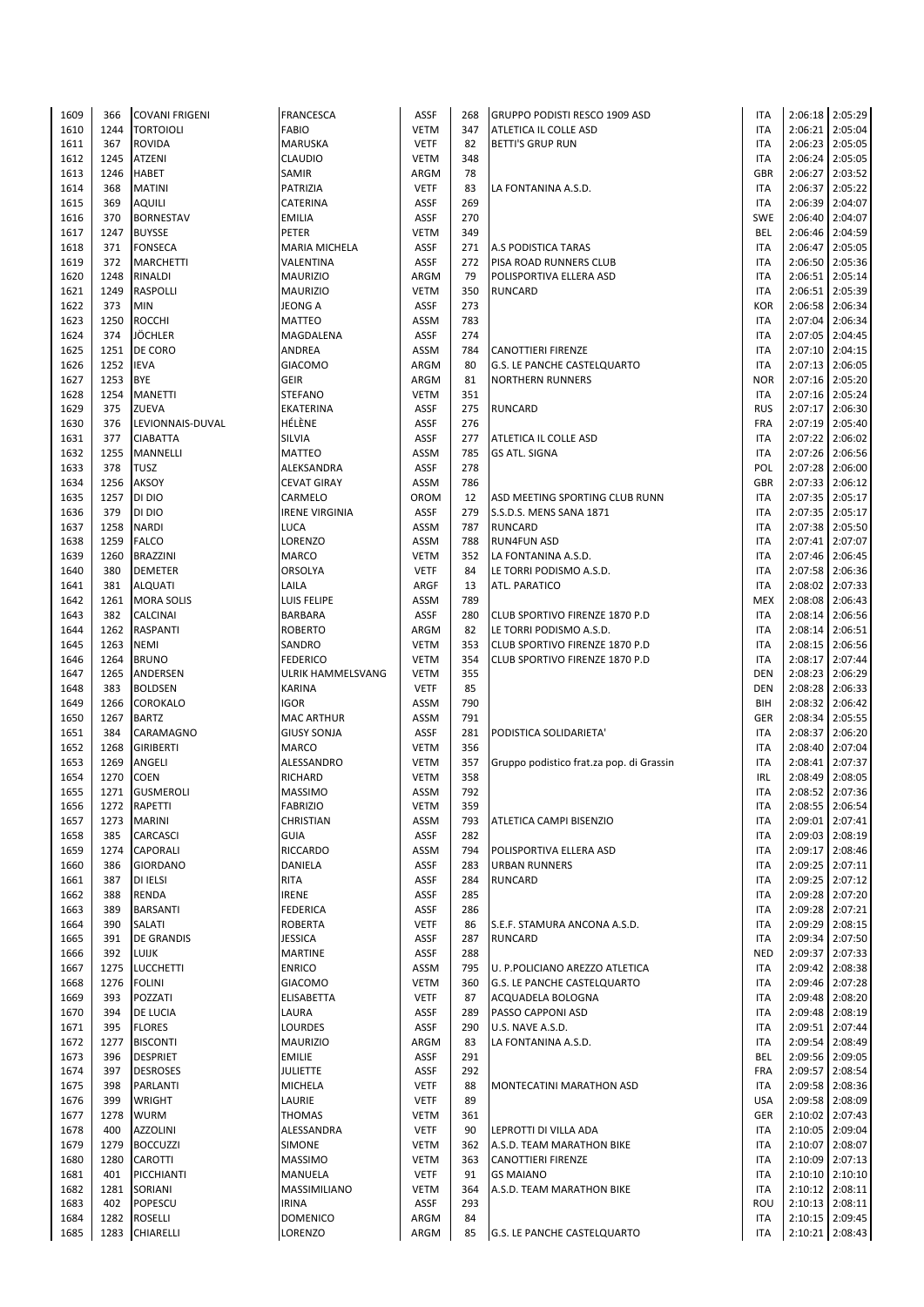| 1686 | 403  | CAROTENUTO                            | RAFFAELLA           | <b>ASSF</b>              | 294 | A.S.D. BOSCOREALE RUNNING                | <b>ITA</b> | 2:10:21 2:08:33   |
|------|------|---------------------------------------|---------------------|--------------------------|-----|------------------------------------------|------------|-------------------|
| 1687 | 404  | <b>MIMURA</b>                         | <b>KARINA</b>       | <b>ASSF</b>              | 295 |                                          | <b>GER</b> | 2:10:24 2:09:06   |
| 1688 | 405  | PONCE                                 | FERNANDA            | ASSF                     | 296 |                                          | <b>ITA</b> | 2:10:24 2:08:53   |
|      |      |                                       |                     |                          |     |                                          |            |                   |
| 1689 | 1284 | <b>SERVINO</b>                        | SALVATORE           | <b>VETM</b>              | 365 | CLUB SPORTIVO FIRENZE 1870 P.D           | <b>ITA</b> | 2:10:28 2:07:56   |
| 1690 | 1285 | <b>CASCHETTO</b>                      | <b>GIORGIO</b>      | ASSM                     | 796 |                                          | <b>ITA</b> | 2:10:34 2:08:19   |
| 1691 | 1286 | <b>BATTAINI</b>                       | ALESSANDRO          | <b>ASSM</b>              | 797 |                                          | <b>ITA</b> | 2:10:35 2:08:19   |
| 1692 | 1287 | <b>INNOCENTI</b>                      | <b>RICCARDO</b>     | <b>VETM</b>              | 366 | <b>ATL. CASTELLO</b>                     | <b>ITA</b> | 2:10:41 2:09:23   |
| 1693 | 1288 | <b>DANESIN</b>                        | <b>FULVIO</b>       | ASSM                     | 798 | <b>RUNCARD</b>                           | <b>ITA</b> | 2:10:46 2:10:40   |
|      |      |                                       |                     |                          |     |                                          | <b>ITA</b> |                   |
| 1694 | 1289 | FRIZZI                                | LORENZO             | ASSM                     | 799 |                                          |            | 2:10:49 2:08:44   |
| 1695 | 1290 | <b>BICCI</b>                          | <b>GABRIELE</b>     | ARGM                     | 86  | <b>ISOLOTTO A.P.D.</b>                   | <b>ITA</b> | 2:10:51 2:09:30   |
| 1696 | 1291 | <b>CERFOGLI</b>                       | <b>MATTEO</b>       | ASSM                     | 800 |                                          | <b>ITA</b> | 2:10:59 2:09:49   |
| 1697 | 406  | SPAZIANI                              | SIMONA              | ASSF                     | 297 | <b>RUNCARD</b>                           | <b>ITA</b> | 2:11:00 2:09:10   |
| 1698 | 1292 | <b>ROSSI</b>                          | CRISTIANO           | <b>ASSM</b>              | 801 | <b>RUNCARD</b>                           | <b>ITA</b> | 2:11:01 2:09:10   |
|      |      |                                       |                     |                          |     |                                          |            |                   |
| 1699 | 1293 | <b>ROSSI</b>                          | <b>TIZIANO</b>      | <b>VETM</b>              | 367 | A.S.D. TEAM MARATHON BIKE                | <b>ITA</b> | 2:11:03 2:09:35   |
| 1700 | 407  | <b>DJUKIC</b>                         | <b>VIOLETA</b>      | ASSF                     | 298 |                                          | BIH        | 2:11:08 2:09:17   |
| 1701 | 408  | CÁNOVAS CARRASCO                      | LORENA              | <b>ASSF</b>              | 299 |                                          | <b>ESP</b> | 2:11:09 2:09:11   |
| 1702 | 409  | <b>CONTERNO</b>                       | SABRINA             | <b>VETF</b>              | 92  | 6 IN MOVIMENTO A.S.D.                    | <b>ITA</b> | 2:11:11 2:09:38   |
| 1703 | 410  | <b>CORSALETTI</b>                     | FRANCESCA ROMANA    | <b>VETF</b>              | 93  | RUN & SMILE ASD                          | <b>ITA</b> | 2:11:11 2:09:38   |
| 1704 | 411  | <b>COMPARELLI</b>                     | <b>MONICA</b>       | <b>ASSF</b>              | 300 | 6 IN MOVIMENTO A.S.D.                    | <b>ITA</b> | 2:11:11 2:09:39   |
|      |      |                                       |                     |                          |     |                                          |            |                   |
| 1705 | 412  | <b>RASPANTI</b>                       | <b>IRENE</b>        | <b>VETF</b>              | 94  | POLISPORTIVA AVIS-IMOLA A.D.             | <b>ITA</b> | 2:11:11 2:10:02   |
| 1706 | 1294 | <b>CONTI</b>                          | PAOLO               | ARGM                     | 87  | POLISPORTIVA AVIS-IMOLA A.D.             | <b>ITA</b> | 2:11:14 2:10:04   |
| 1707 | 1295 | <b>BALDI</b>                          | EMANUELE            | ASSM                     | 802 |                                          | <b>ITA</b> | 2:11:18 2:08:59   |
| 1708 | 413  | <b>MARCOS</b>                         | <b>DOMINIQUE</b>    | <b>VETF</b>              | 95  |                                          | <b>FRA</b> | 2:11:25 2:09:16   |
| 1709 | 1296 | <b>NETTLE</b>                         | IAN                 |                          | 88  | <b>RUNCARD</b>                           | <b>AUS</b> | 2:11:27 2:10:46   |
|      |      |                                       |                     | ARGM                     |     |                                          |            |                   |
| 1710 | 414  | <b>MARAFIOTI</b>                      | SIMONA              | <b>VETF</b>              | 96  | <b>CALCATERRA SPORT ASD</b>              | <b>ITA</b> | 2:11:30 2:09:24   |
| 1711 | 415  | <b>CELLINI</b>                        | <b>MARZIA</b>       | <b>VETF</b>              | 97  | G.S. POLI - PODI A.S.D.                  | <b>ITA</b> | 2:11:32 2:09:27   |
| 1712 | 416  | <b>FREQUENTINI</b>                    | FRANCESCA           | ASSF                     | 301 |                                          | <b>ITA</b> | 2:11:34 2:09:51   |
| 1713 | 1297 | <b>BARCHIESI</b>                      | <b>IVO</b>          | OROM                     | 13  | GIOVANNI SCAVO VELLETRI                  | <b>ITA</b> | 2:11:37 2:09:31   |
| 1714 | 1298 | <b>BELLIA</b>                         | ANGELO              | ASSM                     | 803 |                                          | <b>ITA</b> | 2:11:38 2:10:42   |
|      |      |                                       |                     |                          |     |                                          |            |                   |
| 1715 | 1299 | <b>BOLOGNI</b>                        | SILVANO             | ARGM                     | 89  | ASD PODISTICA EMPOLESE 1986              | <b>ITA</b> | 2:11:41 2:10:27   |
| 1716 | 417  | SPINSANTI                             | <b>FRANCESCA</b>    | $\overline{\phantom{a}}$ | 33  | S.E.F. STAMURA ANCONA A.S.D.             | <b>ITA</b> | 2:11:41 2:10:28   |
| 1717 | 418  | <b>BUFFOLINO</b>                      | <b>DEBORA</b>       |                          | 34  | U.S. NAVE A.S.D.                         | <b>ITA</b> | 2:11:42 2:10:28   |
| 1718 | 419  | <b>MARCACCINI</b>                     | <b>MIRCA</b>        | ASSF                     | 302 | ASD MIRAMARE RUNNER                      | <b>ITA</b> | 2:11:42 2:10:14   |
| 1719 | 420  | <b>MARINI</b>                         | <b>MARTA</b>        | <b>ASSF</b>              | 303 | ATLETIC TEAM TAVERNA ASD                 | <b>ITA</b> | 2:11:42 2:10:12   |
| 1720 |      |                                       | <b>MANRICO</b>      | <b>VETM</b>              |     | GOLDEN CLUB RIMINI INTERNAT.             | <b>ITA</b> |                   |
|      | 1300 | <b>CAMPANA</b>                        |                     |                          | 368 |                                          |            | 2:11:42 2:10:13   |
| 1721 | 421  | <b>BARBIERI</b>                       | <b>STEFANIA</b>     | ASSF                     | 304 | ATLETIC TEAM TAVERNA ASD                 | <b>ITA</b> | 2:11:43 2:10:13   |
| 1722 | 422  | <b>MARINI</b>                         | <b>MARISA</b>       | <b>VETF</b>              | 98  | GOLDEN CLUB RIMINI INTERNAT.             | <b>ITA</b> | 2:11:43 2:10:13   |
| 1723 | 423  | <b>BURLOTTI</b>                       | <b>MARIA</b>        | <b>ASSF</b>              | 305 |                                          | <b>ITA</b> | 2:11:43 2:11:32   |
| 1724 | 1301 | <b>MORETTI</b>                        | <b>SIMONE</b>       | <b>ASSM</b>              | 804 |                                          | <b>ITA</b> | 2:11:44 2:09:52   |
| 1725 | 1302 | SALVESTRINI                           | LAPO                | ASSM                     | 805 | <b>MORELLO RUNNERS ASD</b>               | <b>ITA</b> | 2:11:44 2:11:33   |
|      | 424  |                                       | ANNA                | ARGF                     |     |                                          | <b>ITA</b> |                   |
| 1726 |      | <b>GAVINI</b>                         |                     |                          | 14  | S.E.F. STAMURA ANCONA A.S.D.             |            | 2:11:45 2:10:31   |
| 1727 | 425  | <b>PORAQI</b>                         | ADA                 | <b>ASSF</b>              | 306 |                                          | <b>ITA</b> | 2:11:54 2:10:37   |
| 1728 | 426  | <b>VENTURINI</b>                      | <b>NOEMI</b>        | <b>ASSF</b>              | 307 | <b>RUNCARD</b>                           | <b>ITA</b> | 2:12:10 2:11:08   |
| 1729 | 427  | <b>DONCKERS</b>                       | <b>EVA</b>          | <b>VETF</b>              | 99  |                                          | <b>NED</b> | 2:12:19 2:09:57   |
| 1730 | 428  | RABATTI                               | ERICA               | ASSF                     | 308 |                                          | <b>ITA</b> | 2:12:24 2:10:18   |
| 1731 | 429  | RAMAZZOTTI                            | <b>CECILIA</b>      | <b>ASSF</b>              | 309 | GIOVANNI SCAVO VELLETRI                  | <b>ITA</b> | $2:12:25$ 2:11:16 |
|      |      |                                       |                     |                          |     |                                          |            |                   |
| 1732 | 430  | PELLEGRINI                            | <b>ROSA</b>         | <b>VETF</b>              | 100 | ASD AMATORI PODISMO BENEVENTO            | <b>ITA</b> | 2:12:27 2:12:20   |
| 1733 | 431  | <b>DICOMANI</b>                       | VALENTINA           | ASSF                     | 310 |                                          | ITA        | 2:12:51 2:11:17   |
| 1734 | 432  | RANKOVIC JOVANOVIC                    | <b>NATASA</b>       | <b>VETF</b>              | 101 |                                          | SRB        | 2:12:57 2:11:18   |
| 1735 | 433  | <b>THOMPSON</b>                       | <b>LINDA ANN</b>    | ARGF                     | 15  | <b>SISU EVENTS</b>                       | <b>USA</b> | 2:13:00 2:11:53   |
| 1736 | 434  | RODRÍGUEZ                             | <b>BELEN</b>        | ASSF                     | 311 |                                          | <b>ESP</b> | 2:13:01 2:11:28   |
| 1737 | 435  | SPAGNI                                | BARBARA             | <b>VETF</b>              | 102 | ASD GRUPPO PODISTICO TANETO              | <b>ITA</b> | 2:13:01 2:11:48   |
|      |      |                                       |                     |                          |     |                                          |            |                   |
| 1738 | 436  | PAUSELLI                              | CHIARA              | ASSF                     | 312 | MARATHON CLUB CITTA' DI CASTEL           | <b>ITA</b> | 2:13:08 2:11:14   |
| 1739 | 1303 | <b>BARLETTA</b>                       | SIMONE              | <b>ASSM</b>              | 806 |                                          | <b>ITA</b> | 2:13:08 2:11:43   |
| 1740 | 437  | <b>BERTIN</b>                         | <b>MARISA</b>       | ARGF                     | 16  |                                          | <b>ITA</b> | 2:13:21 2:11:15   |
| 1741 | 438  | <b>MERCALLI</b>                       | ANTONELLA           | <b>VETF</b>              | 103 | ATLETICA INTESA                          | <b>ITA</b> | 2:13:44 2:12:15   |
| 1742 | 439  | <b>KOOTSTRA</b>                       | <b>JOSETTE</b>      | <b>VETF</b>              | 104 |                                          | <b>NED</b> | 2:13:46 2:11:24   |
| 1743 | 1304 | ZANELLI                               | JURI                | <b>VETM</b>              | 369 | <b>ASD LE ANCELLE</b>                    | <b>ITA</b> | 2:13:55 2:12:32   |
|      |      |                                       |                     |                          |     |                                          |            |                   |
| 1744 | 440  | <b>CAIRATI</b>                        | NICOLETTA           | <b>VETF</b>              | 105 | <b>ATLETICA INTESA</b>                   | <b>ITA</b> | 2:13:58 2:12:29   |
| 1745 | 441  | SIGNORELLI                            | <b>SILVIA</b>       | <b>ASSF</b>              | 313 | MARATHON CLUB CITTA' DI CASTEL           | <b>ITA</b> | 2:14:00 2:12:06   |
| 1746 | 442  | <b>STAUFFENEGGER</b>                  | MARIE               | <b>ASSF</b>              | 314 |                                          | <b>FRA</b> | 2:14:15 2:12:19   |
| 1747 | 443  | GRÄFE                                 | SANDRA              | ASSF                     | 315 |                                          | GER        | 2:14:24 2:13:49   |
| 1748 | 444  | <b>BOSCOLO CHIO BISTO</b>             | <b>MARIA GIULIA</b> | ASSF                     | 316 |                                          | <b>ITA</b> | 2:14:37 2:13:29   |
|      |      |                                       |                     |                          | 90  |                                          | <b>ITA</b> | 2:14:38 2:13:17   |
| 1749 | 1305 | PALCHETTI                             | <b>GIANNI</b>       | ARGM                     |     | <b>RUNCARD</b>                           |            |                   |
| 1750 | 445  | <b>SCHULTE UNGER</b>                  | <b>BEATRIX</b>      | <b>VETF</b>              | 106 |                                          | GER        | 2:14:43 2:12:45   |
| 1751 | 446  | <b>CICCIOLA</b>                       | <b>MARIA PIA</b>    | <b>VETF</b>              | 107 | 9,92 RUNNING ASD                         | <b>ITA</b> | 2:14:46 2:13:26   |
| 1752 | 1306 | <b>FAZIOLI</b>                        | FRANCO              | <b>VETM</b>              | 370 | 9,92 RUNNING ASD                         | <b>ITA</b> | 2:14:47 2:13:28   |
| 1753 | 1307 | <b>CANALI</b>                         | LUCIANO             | <b>VETM</b>              | 371 | <b>CRAL ATAF</b>                         | <b>ITA</b> | 2:14:49 2:13:20   |
| 1754 | 1308 | <b>GRASSI</b>                         | <b>GIANLUCA</b>     | <b>VETM</b>              | 372 | <b>RUNCARD</b>                           | <b>ITA</b> | 2:14:51 2:13:45   |
|      |      |                                       |                     | L.                       |     |                                          |            |                   |
| 1755 | 1309 | CARLI                                 | RAFFAELE            |                          | 35  | G.P. C.A.I. PISTOIA                      | <b>ITA</b> | 2:14:55 2:13:41   |
| 1756 | 1310 | FERRARI                               | DANIELE             | <b>ASSM</b>              | 807 | ASD GRUPPO PODISTICO TANETO              | <b>ITA</b> | 2:14:55 2:13:41   |
| 1757 | 447  | LAZZARO                               | ROSANNA             | <b>VETF</b>              | 108 | U.S. NAVE A.S.D.                         | <b>ITA</b> | 2:15:00 2:14:27   |
| 1758 | 448  | <b>FOGLINO</b>                        | ANNALISA            | <b>ASSF</b>              | 317 | <b>RUNCARD</b>                           | <b>ITA</b> | 2:15:11 2:13:09   |
| 1759 | 449  | <b>BERLINCIONI</b>                    | <b>FRANCESCA</b>    | ASSF                     | 318 | <b>RUNCARD</b>                           | <b>ITA</b> | 2:15:16 2:13:14   |
| 1760 | 450  | LIBERALE                              | <b>DEBORAH</b>      | <b>VETF</b>              | 109 | PODISTICA SOLIDARIETA'                   | <b>ITA</b> | 2:15:22 2:14:17   |
|      |      |                                       |                     |                          |     |                                          |            |                   |
| 1761 | 451  | <b>CIRIGLIANO</b><br>SANDOVAL ARTEAGA | VALENTINA           | <b>ASSF</b>              | 319 | Gruppo podistico frat.za pop. di Grassin | <b>ITA</b> | 2:15:30 2:14:27   |
| 1762 | 452  |                                       | <b>LOREN IRENE</b>  | ASSF                     | 320 |                                          | AUT        | 2:15:36 2:14:11   |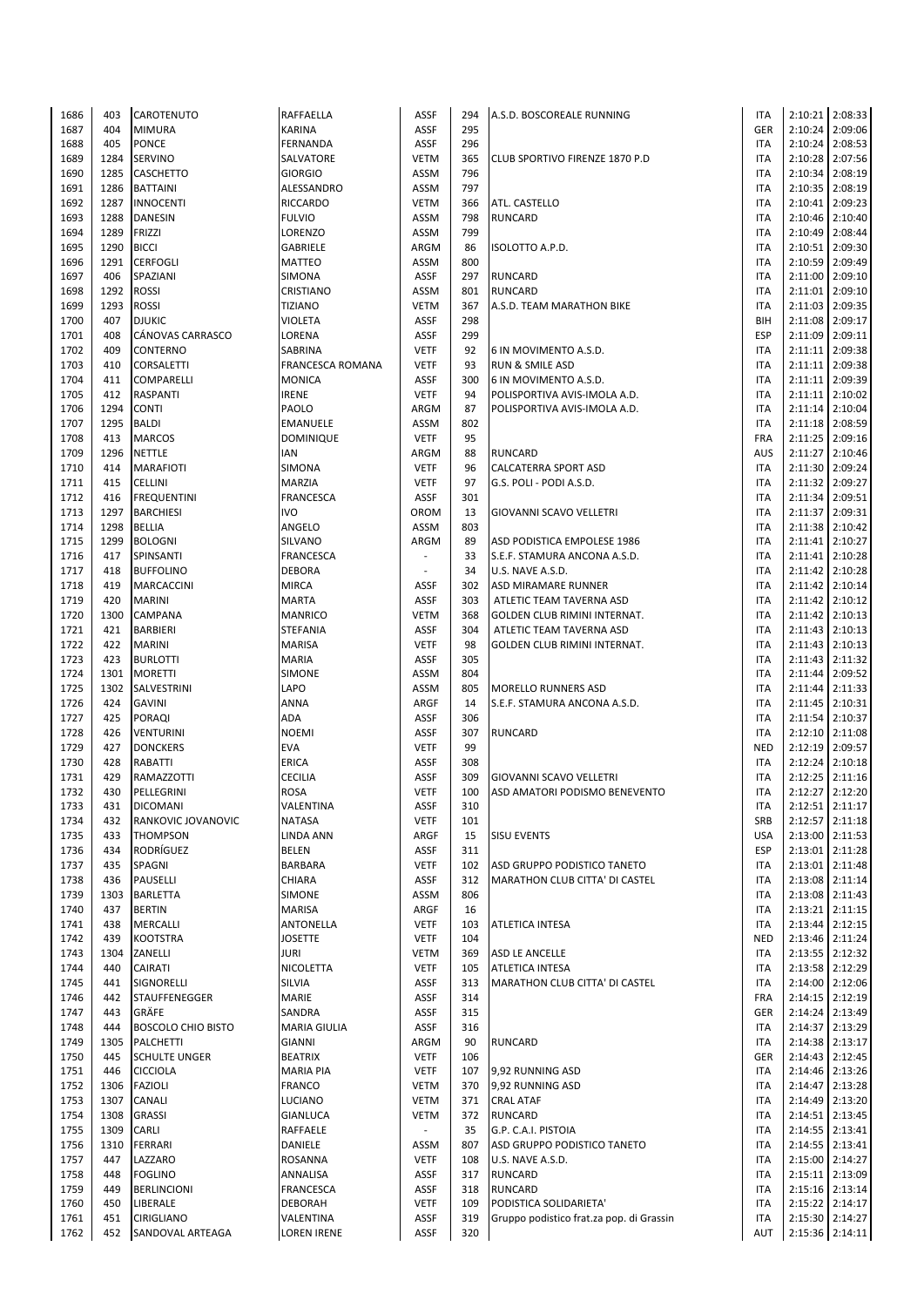| 1763         | 453         | <b>MAGLIONE PIROMALLO</b>        | LUDOVICA                    | <b>VETF</b>         | 110        |                                        | <b>ITA</b>               |                 | 2:15:41 2:14:20 |
|--------------|-------------|----------------------------------|-----------------------------|---------------------|------------|----------------------------------------|--------------------------|-----------------|-----------------|
| 1764         | 1311        | DEL BALZO DI PRESENZAN           | RAIMONDO                    | VETM                | 373        |                                        | <b>ITA</b>               |                 | 2:15:41 2:14:20 |
| 1765         | 454         | <b>RONCHETTI</b>                 | <b>ANNA</b>                 | <b>VETF</b>         | 111        |                                        | <b>ITA</b>               |                 | 2:15:41 2:14:00 |
| 1766         | 1312        | <b>ESPOSITO</b>                  | <b>ENZO</b>                 | ARGM                | 91         | G.S.D. LIBERTAS LA TORRE               | <b>ITA</b>               |                 | 2:15:48 2:15:30 |
| 1767         | 1313        | MICHAELI                         | PASCAL                      | ASSM                | 808        |                                        | GER                      |                 | 2:15:57 2:13:57 |
| 1768         | 455         | <b>BOSIC</b>                     | <b>TATJANA</b>              | <b>ASSF</b>         | 321        |                                        | BIH                      |                 | 2:16:12 2:14:23 |
|              |             |                                  |                             |                     |            |                                        |                          |                 |                 |
| 1769         | 1314        | <b>BOSIĆ</b>                     | <b>JEVTO</b>                | ASSM                | 809        |                                        | BIH                      |                 | 2:16:13 2:14:23 |
| 1770         | 456         | PLINI                            | <b>VIVIANA</b>              | <b>ASSF</b>         | 322        | A.S.D. GO RUNNING                      | <b>ITA</b>               |                 | 2:16:14 2:15:39 |
| 1771         | 1315        | CALO'                            | <b>ELVIS</b>                | ASSM                | 810        | A.S.D. GO RUNNING                      | <b>ITA</b>               |                 | 2:16:14 2:15:39 |
| 1772         | 457         | <b>BARRY</b>                     | SANDRA                      | <b>VETF</b>         | 112        |                                        | <b>USA</b>               |                 | 2:16:26 2:15:13 |
| 1773         | 458         | <b>VAN OEVEREN</b>               | <b>JESSICA</b>              | <b>ASSF</b>         | 323        |                                        | <b>NED</b>               |                 | 2:16:27 2:14:24 |
| 1774         | 459         | DAMIANI                          | <b>ELISABETTA</b>           | <b>ASSF</b>         | 324        | <b>RUNCARD</b>                         | <b>ITA</b>               |                 | 2:16:29 2:15:14 |
| 1775         | 460         | BELLI                            | <b>MILENA</b>               | <b>VETF</b>         | 113        | ATLETICA IL COLLE ASD                  | <b>ITA</b>               |                 | 2:16:40 2:15:05 |
| 1776         | 461         | <b>GAMBONI</b>                   | <b>EMMA</b>                 | ARGF                | 17         |                                        | SUI                      |                 | 2:17:08 2:14:44 |
| 1777         | 462         | <b>ROUGER</b>                    | LOUISE                      | <b>ASSF</b>         | 325        |                                        | FRA                      |                 | 2:17:15 2:15:45 |
| 1778         | 463         | PAMPANINI                        | <b>FRANCESCA</b>            | <b>ASSF</b>         | 326        | A.S.D. GO RUNNING                      | <b>ITA</b>               |                 | 2:17:25 2:15:11 |
|              |             |                                  |                             |                     |            |                                        |                          |                 |                 |
| 1779         | 464         | PRIVITERA                        | <b>MONICA</b>               | <b>VETF</b>         | 114        | <b>RUNCARD</b>                         | <b>ITA</b>               |                 | 2:17:31 2:15:48 |
| 1780         | 1316        | MATEROZZI                        | <b>ALESSIO</b>              | ASSM                | 811        | A.S.D. POL. CHIANCIANO                 | <b>ITA</b>               |                 | 2:17:33 2:16:03 |
| 1781         | 465         | CHAFCOULOFF                      | <b>TATIANA</b>              | <b>ASSF</b>         | 327        |                                        | <b>FRA</b>               |                 | 2:17:33 2:16:12 |
| 1782         | 466         | CALVELLI                         | SILVIA                      | ASSF                | 328        |                                        | <b>ITA</b>               |                 | 2:17:38 2:15:56 |
| 1783         | 467         | LIVIGNI                          | <b>GIULIA</b>               | <b>ASSF</b>         | 329        |                                        | <b>ITA</b>               |                 | 2:17:41 2:15:11 |
| 1784         | 1317        | LIVIGNI                          | <b>SERGIO</b>               | ARGM                | 92         |                                        | <b>ITA</b>               |                 | 2:17:42 2:15:12 |
| 1785         | 1318        | LIVIGNI                          | <b>STEFANO</b>              | ASSM                | 812        |                                        | <b>ITA</b>               |                 | 2:17:43 2:15:13 |
| 1786         | 468         | <b>GANDINI</b>                   | ARIANNA                     | ASSF                | 330        |                                        | <b>ITA</b>               |                 | 2:17:44 2:15:08 |
| 1787         | 469         | <b>TOZZI</b>                     | CAMILLA                     | <b>ASSF</b>         | 331        |                                        | <b>ITA</b>               |                 | 2:17:44 2:15:08 |
|              |             |                                  |                             |                     |            |                                        |                          |                 | 2:17:48 2:16:28 |
| 1788         | 470         | <b>GRASSI</b>                    | SARA                        | ASSF                | 332        | POLISPORTIVA ELLERA ASD                | <b>ITA</b>               |                 |                 |
| 1789         | 471         | <b>MELIS</b>                     | <b>MARIA</b>                | <b>VETF</b>         | 115        | POLISPORTIVA ELLERA ASD                | <b>ITA</b>               |                 | 2:17:49 2:16:28 |
| 1790         | 472         | MAESTRINI                        | SILVIA                      | ARGF                | 18         | POLISPORTIVA ELLERA ASD                | <b>ITA</b>               |                 | 2:17:49 2:16:27 |
| 1791         | 473         | DI PIETRO                        | ANNA                        | <b>VETF</b>         | 116        | PODISTICA PRATESE ASD                  | <b>ITA</b>               |                 | 2:18:01 2:17:44 |
| 1792         | 1319        | <b>ALTMANN</b>                   | <b>NICOLAS</b>              | ASSM                | 813        |                                        | <b>BOL</b>               |                 | 2:18:03 2:15:55 |
| 1793         | 1320        | RASPANTI                         | PAOLO                       | <b>OROM</b>         | 14         | <b>CRAL INPS</b>                       | <b>ITA</b>               |                 | 2:18:44 2:16:27 |
| 1794         | 1321        | FERRI                            | <b>CLAUDIO</b>              | ARGM                | 93         | A.S.D. BIPEDI                          | <b>ITA</b>               |                 | 2:19:01 2:16:47 |
| 1795         | 1322        | <b>MARCOS</b>                    | JEAN-MICHEL                 | VETM                | 374        |                                        | <b>FRA</b>               |                 | 2:19:01 2:16:52 |
| 1796         | 1323        | ALBANESE                         | <b>MARCO</b>                | <b>VETM</b>         | 375        |                                        | <b>ITA</b>               |                 | 2:19:12 2:17:34 |
| 1797         | 1324        | <b>GIANNERINI</b>                | <b>EMILIANO</b>             | ASSM                | 814        | <b>RUNCARD</b>                         | <b>ITA</b>               |                 | 2:19:17 2:17:56 |
|              |             |                                  |                             |                     |            |                                        |                          |                 |                 |
| 1798         | 474         | MAGGESI                          | CATERINA                    | <b>ASSF</b>         | 333        | POLISPORTIVA ELLERA ASD                | <b>ITA</b>               |                 | 2:19:23 2:18:00 |
| 1799         | 475         | YOUNG                            | <b>KATHY</b>                | ARGF                | 19         |                                        | CAN                      |                 | 2:19:45 2:17:13 |
| 1800         | 1325        | <b>MARION</b>                    | <b>GEORGE</b>               | ARGM                | 94         |                                        | CAN                      |                 | 2:19:45 2:17:13 |
| 1801         | 1326        | <b>VUCKOVIC</b>                  | <b>BOJAN</b>                | ASSM                | 815        |                                        | BIH                      |                 | 2:19:51 2:18:01 |
|              |             |                                  |                             |                     |            |                                        |                          |                 |                 |
| 1802         | 1327        | <b>SEMPRINI</b>                  | <b>STEFANO</b>              | ASSM                | 816        | <b>RUNNERS BERGAMO</b>                 | <b>ITA</b>               |                 | 2:19:53 2:18:39 |
| 1803         | 476         | CASTAGNETTI                      | <b>FEDERICA</b>             | <b>ASSF</b>         | 334        | UISP COMITATO TERR.LE MODENA APS       | <b>ITA</b>               |                 | 2:19:59 2:18:45 |
|              | 1328        |                                  |                             | ASSM                | 817        | <b>RUNCARD</b>                         | <b>ITA</b>               |                 |                 |
| 1804         |             | CAMBI                            | <b>FRANCESCO</b>            |                     |            |                                        |                          |                 | 2:20:06 2:18:25 |
| 1805         | 1329        | <b>TAVANTI</b>                   | <b>MARCO</b>                | ARGM                | 95         | U.S. NAVE A.S.D.                       | <b>ITA</b>               |                 | 2:20:26 2:18:59 |
| 1806         | 477         | <b>FARAONE RICCARDI</b>          | <b>GAETANA</b>              | <b>ASSF</b>         | 335        |                                        | <b>ITA</b>               |                 | 2:20:27 2:18:01 |
| 1807         | 1330        | <b>AMOROSO</b>                   | SAVERIO                     | ASSM                | 818        | <b>RUNCARD</b>                         | <b>ITA</b>               |                 | 2:20:27 2:18:01 |
| 1808         | 1331        | GRAMEGNA                         | <b>LUCA</b>                 | ASSM                | 819        |                                        | <b>ITA</b>               |                 | 2:20:28 2:18:02 |
| 1809         | 1332        | <b>BAZZECHI</b>                  | <b>ALESSIO</b>              | ASSM                | 820        | <b>G.S. LE PANCHE CASTELQUARTO</b>     | <b>ITA</b>               |                 | 2:20:31 2:19:11 |
| 1810         | 478         | <b>VITTI</b>                     | ADDOLORATA                  | ASSF                | 336        | PASSO CAPPONI ASD                      | <b>ITA</b>               | 2:20:52 2:18:27 |                 |
| 1811         | 479         | DEPIERREUX                       | PAULINE                     | <b>ASSF</b>         | 337        |                                        | <b>BEL</b>               |                 | 2:21:04 2:18:56 |
| 1812         | 480         | RIVERO SIMON                     | <b>ELENA</b>                | ASSF                | 338        |                                        | <b>ESP</b>               |                 | 2:21:09 2:19:27 |
| 1813         | 481         | <b>MILANI</b>                    | SILVIA                      | ASSF                | 339        |                                        | ITA                      |                 | 2:21:17 2:19:50 |
| 1814         | 1333        | <b>REBUFFAT</b>                  | <b>CIRO</b>                 | <b>VETM</b>         | 376        |                                        | <b>ITA</b>               |                 | 2:21:17 2:20:39 |
|              |             |                                  |                             |                     |            |                                        |                          |                 |                 |
| 1815         | 1334<br>482 | PESTA                            | <b>MICHAL</b>               | ASSM<br>ASSF        | 821<br>340 |                                        | POL<br>ITA               |                 | 2:21:21 2:18:59 |
| 1816         |             | DE WASSEIGE                      | OLIVIA                      |                     |            |                                        |                          |                 | 2:21:25 2:20:30 |
| 1817         | 483         | <b>MATTOS</b>                    | SUZANE                      | <b>VETF</b>         | 117        | <b>RUNCARD</b>                         | <b>BRA</b>               |                 | 2:21:36 2:20:19 |
| 1818         | 484         | MAIULO                           | LAURA                       | <b>ASSF</b>         | 341        | U.S. NAVE A.S.D.                       | <b>ITA</b>               |                 | 2:21:39 2:19:45 |
| 1819         | 485         | ROMERO                           | <b>GISELLE</b>              | ASSF                | 342        | <b>RUNCARD</b>                         | <b>ITA</b>               |                 | 2:21:40 2:21:30 |
| 1820         | 1335        | <b>JOURDE</b>                    | JEAN-CHRISTOPHE             | <b>VETM</b>         | 377        |                                        | FRA                      |                 | 2:22:04 2:19:35 |
| 1821         | 1336        | MÉRIEUX                          | <b>HENRY-LOUIS</b>          | <b>VETM</b>         | 378        |                                        | <b>FRA</b>               |                 | 2:22:04 2:19:35 |
| 1822         | 1337        | <b>NACCI</b>                     | <b>DAVIDE</b>               | <b>VETM</b>         | 379        |                                        | <b>ITA</b>               |                 | 2:22:49 2:20:25 |
| 1823         | 486         | <b>FRANCESCHI</b>                | <b>GIULIA</b>               | ASSF                | 343        | <b>RUNCARD</b>                         | ITA                      |                 | 2:22:51 2:21:23 |
| 1824         | 1338        | <b>DECLEVES</b>                  | PIERRE                      | OROM                | 15         |                                        | BEL                      |                 | 2:22:56 2:20:51 |
| 1825         | 1339        | <b>STELLA</b>                    | <b>GIOVANNI</b>             | ASSM                | 822        | POLISPORTIVA OLIMPIA                   | <b>ITA</b>               |                 | 2:23:09 2:23:05 |
|              | 487         |                                  |                             |                     | 118        |                                        | <b>ITA</b>               |                 |                 |
| 1826         |             | <b>OLIVERIO</b>                  | ERLINDA                     | <b>VETF</b>         |            |                                        |                          |                 | 2:23:21 2:21:21 |
| 1827         | 1340        | <b>GALLI</b>                     | <b>STEFANO</b>              | <b>VETM</b>         | 380        | <b>RUNCARD</b>                         | <b>ITA</b>               |                 | 2:23:27 2:21:29 |
| 1828         | 1341        | <b>BALLINI</b>                   | MARCO                       | ARGM                | 96         | <b>RUNCARD</b>                         | <b>ITA</b>               |                 | 2:23:32 2:22:36 |
| 1829         | 488         | HOUZÉ                            | <b>MARTHE</b>               | ASSF                | 344        |                                        | FRA                      |                 | 2:24:08 2:23:06 |
| 1830         | 489         | DAUBRESSE                        | <b>ALEXIA</b>               | ASSF                | 345        |                                        | <b>BEL</b>               |                 | 2:25:20 2:23:31 |
| 1831         | 1342        | GARINO                           | LUIS                        | <b>VETM</b>         | 381        |                                        | <b>USA</b>               |                 | 2:26:05 2:23:56 |
| 1832         | 490         | <b>DEFOURNY</b>                  | <b>FLORENCE</b>             | ASSF                | 346        |                                        | BEL                      |                 | 2:26:16 2:24:11 |
| 1833         | 1343        | <b>DUCOBU</b>                    | <b>DENIS</b>                | ASSM                | 823        |                                        | <b>BEL</b>               |                 | 2:26:17 2:24:10 |
| 1834         | 491         | <b>BONIN</b>                     | ALESSANDRA                  | <b>VETF</b>         | 119        | CLUB SPORTIVO FIRENZE 1870 P.D         | <b>ITA</b>               |                 | 2:26:50 2:25:36 |
| 1835         | 1344        | <b>CICALI</b>                    | WALTER                      | ARGM                | 97         | CLUB SPORTIVO FIRENZE 1870 P.D         | ITA                      |                 |                 |
|              |             |                                  |                             |                     |            |                                        |                          |                 | 2:26:51 2:25:34 |
| 1836         | 492         | <b>DIOMEDI</b>                   | <b>DIANA</b>                | <b>VETF</b>         | 120        | S.E.F. STAMURA ANCONA A.S.D.           | ITA                      |                 | 2:26:56 2:25:42 |
| 1837         | 493         | SPIRONELLO                       | <b>NATASCIA</b>             | <b>VETF</b>         | 121        | ASD ATLETICA SPERANZA                  | ITA                      |                 | 2:27:08 2:25:29 |
| 1838<br>1839 | 1345<br>494 | <b>NALDINI</b><br><b>BIANCHI</b> | LEONARDO<br><b>BEATRICE</b> | VETM<br><b>VETF</b> | 382<br>122 | PROSPORT ATL. FIRENZE<br>ATL. CASTELLO | <b>ITA</b><br><b>ITA</b> | 2:27:18 2:25:43 | 2:27:11 2:25:54 |